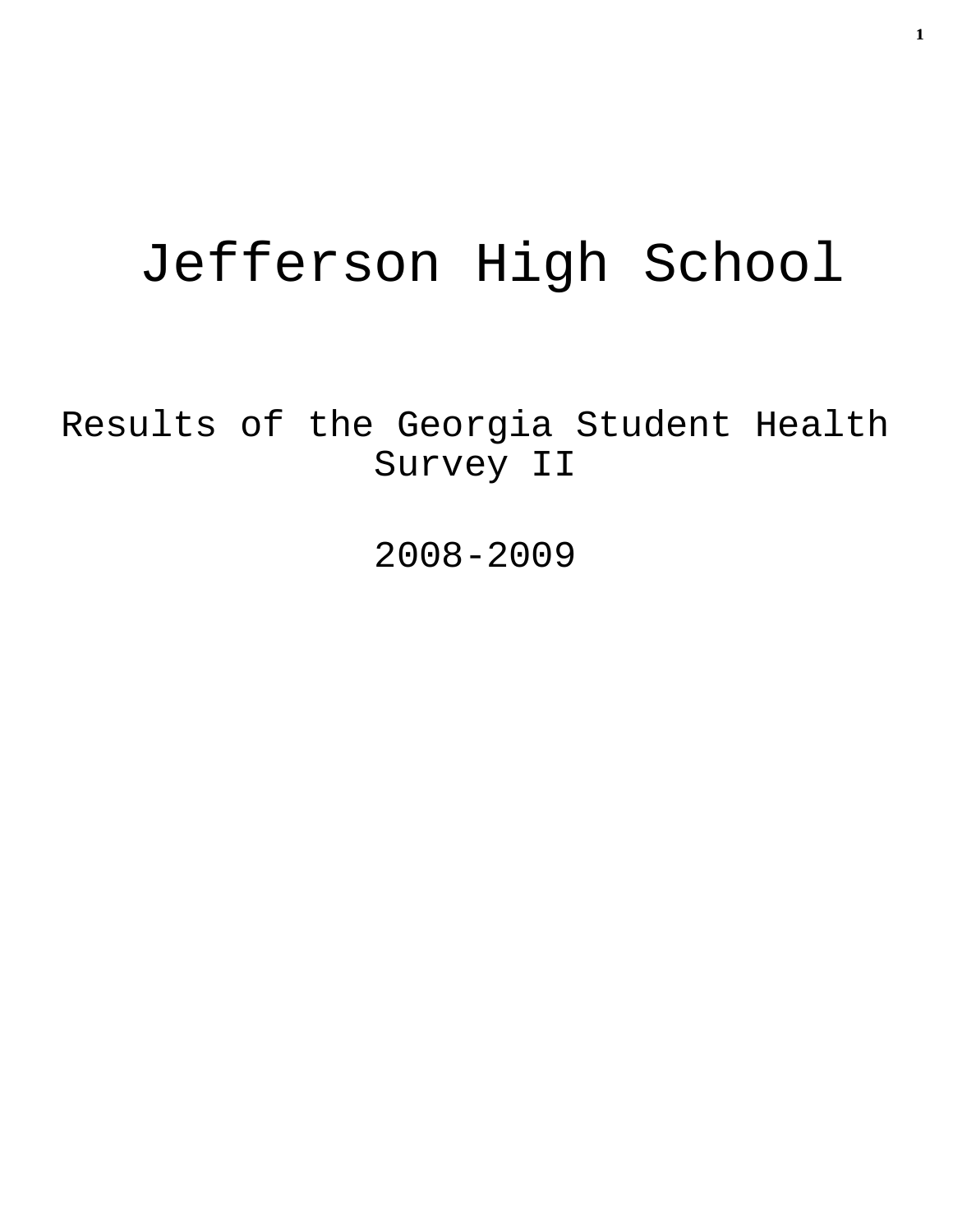## *Demographics* **2**

| Grade                    |     |  |  |
|--------------------------|-----|--|--|
| <b>Grade   Frequency</b> |     |  |  |
| 10                       | 171 |  |  |
| 12                       | 65  |  |  |

| <b>Frequency</b> | <b>Table of Gender by Grade</b> |              |             |              |
|------------------|---------------------------------|--------------|-------------|--------------|
| <b>Col Pct</b>   |                                 | Grade(Grade) |             |              |
|                  | Gender(Gender)                  | 10           | 12          | <b>Total</b> |
|                  | <b>Female</b>                   | 78<br>45.61  | 28<br>43.08 | 106          |
|                  | <b>Male</b>                     | 93<br>54.39  | 37<br>56.92 | 130          |
|                  | <b>Total</b>                    | 171          | 65          | 236          |

| <b>Frequency</b> |  |
|------------------|--|
| Col Pct          |  |

| <b>Table of Ethnicity by Grade</b> |              |             |              |  |  |
|------------------------------------|--------------|-------------|--------------|--|--|
|                                    | Grade(Grade) |             |              |  |  |
| <b>Ethnicity</b> (Ethnicity)       | 10           | 12          | <b>Total</b> |  |  |
| <b>Black</b>                       | 19<br>11.11  | 8<br>12.31  | 27           |  |  |
| <b>Hispanic</b>                    | 11<br>6.43   | 4<br>6.15   | 15           |  |  |
| <b>White</b>                       | 131<br>76.61 | 49<br>75.38 | 180          |  |  |
| <b>Asian</b>                       | 6<br>3.51    | 1<br>1.54   | 7            |  |  |
| <b>Other</b>                       | 4<br>2.34    | 3<br>4.62   | 7            |  |  |
| <b>Total</b>                       | 171          | 65          | 236          |  |  |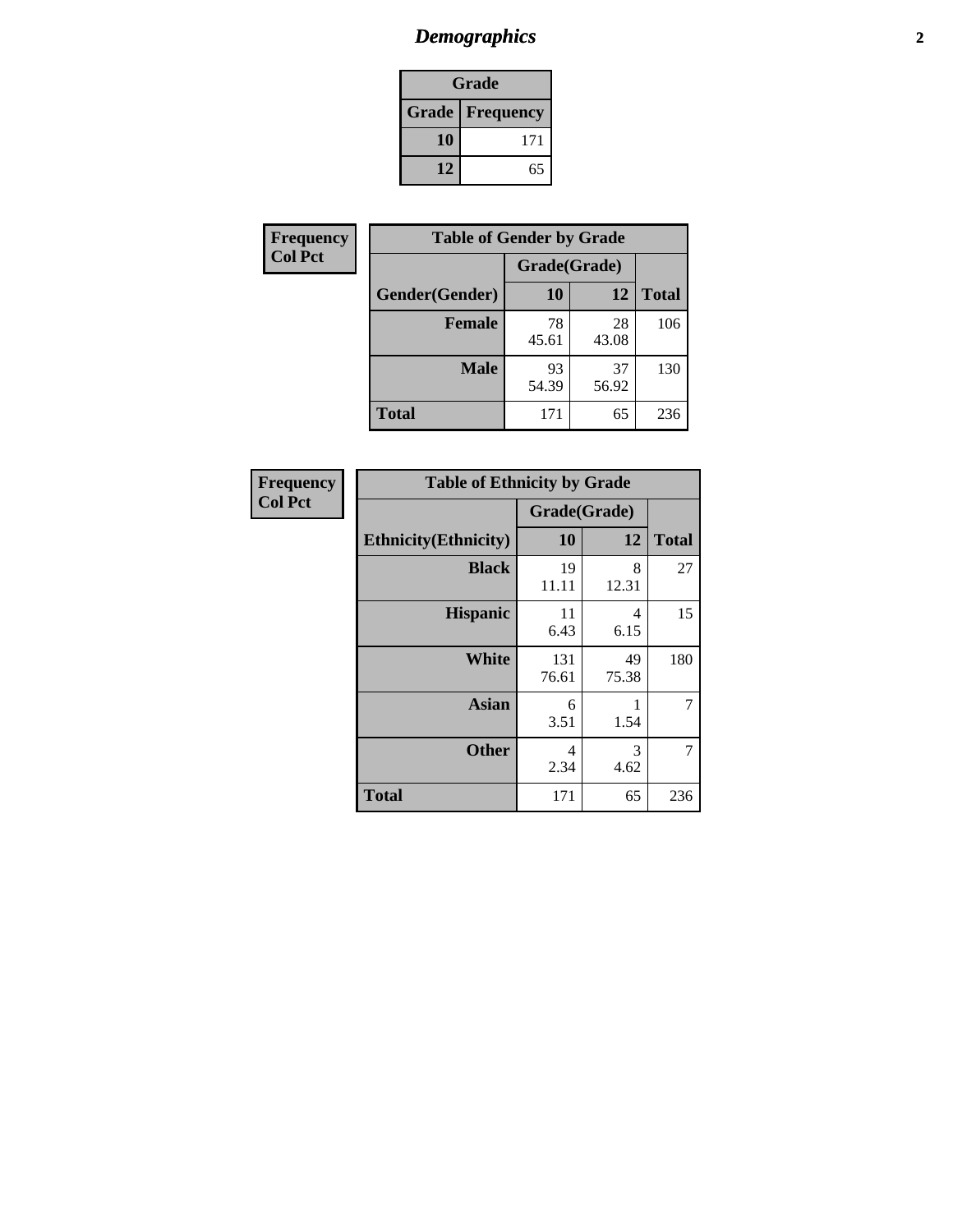#### *Title IV, Part A, Schedule A* **3** *Goal 1: Ensure that all schools are drug-free Baseline Data: Year 2008-2009 Prevalence of Drug Use*

| Frequency<br><b>Col Pct</b> | <b>Table of AlcoholAlt by Grade</b> |              |             |              |  |
|-----------------------------|-------------------------------------|--------------|-------------|--------------|--|
|                             | AlcoholAlt(Alcohol                  | Grade(Grade) |             |              |  |
|                             | use, past 30 days)                  | 10           | 12          | <b>Total</b> |  |
|                             | <b>Yes</b>                          | 53<br>30.99  | 15<br>23.08 | 68           |  |
|                             | N <sub>0</sub>                      | 118<br>69.01 | 50<br>76.92 | 168          |  |
|                             | <b>Total</b>                        | 171          | 65          | 236          |  |

| Frequency<br><b>Col Pct</b> | <b>Table of TobaccoAny by Grade</b> |              |             |              |  |
|-----------------------------|-------------------------------------|--------------|-------------|--------------|--|
|                             | TobaccoAny(Tobacco                  | Grade(Grade) |             |              |  |
|                             | use, past 30 days)                  | <b>10</b>    | 12          | <b>Total</b> |  |
|                             | Yes                                 | 34<br>19.88  | 17<br>26.15 | 51           |  |
|                             | N <sub>0</sub>                      | 137<br>80.12 | 48<br>73.85 | 185          |  |
|                             | <b>Total</b>                        | 171          | 65          | 236          |  |

| Frequency<br><b>Col Pct</b> | <b>Table of MarijuanaAlt by Grade</b> |              |             |              |  |
|-----------------------------|---------------------------------------|--------------|-------------|--------------|--|
|                             | MarijuanaAlt(Marijuana                | Grade(Grade) |             |              |  |
|                             | use, past 30 days)                    | 10           | 12          | <b>Total</b> |  |
|                             | Yes                                   | 27<br>15.79  | 5<br>7.69   | 32           |  |
|                             | N <sub>0</sub>                        | 144<br>84.21 | 60<br>92.31 | 204          |  |
|                             | <b>Total</b>                          | 171          | 65          | 236          |  |

| <b>Frequency</b> | <b>Table of OtherDrugAny by Grade</b>  |              |             |              |  |
|------------------|----------------------------------------|--------------|-------------|--------------|--|
| <b>Col Pct</b>   | <b>OtherDrugAny(Other</b><br>drug use, | Grade(Grade) |             |              |  |
|                  | past 30 days)                          | 10           | 12          | <b>Total</b> |  |
|                  | <b>Yes</b>                             | 27<br>15.79  | 6<br>9.23   | 33           |  |
|                  | N <sub>0</sub>                         | 144<br>84.21 | 59<br>90.77 | 203          |  |
|                  | <b>Total</b>                           | 171          | 65          | 236          |  |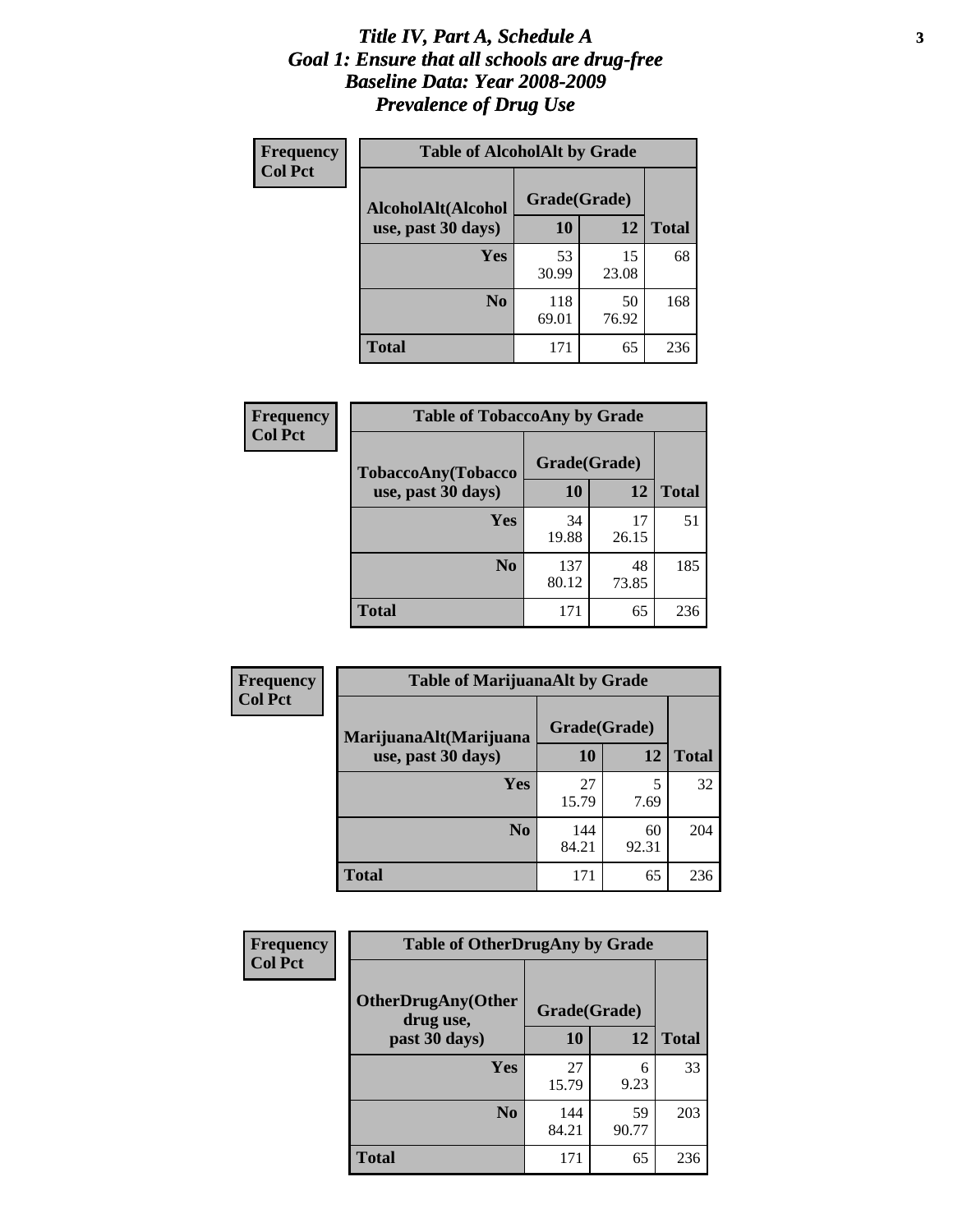#### *Average Age of Onset of Use* **4** *Results for "Average Age of Onset of Use" questions exclude students who said they did not use that substance*

| <b>Variable</b>    | Label                                                              | <b>Mean</b> |
|--------------------|--------------------------------------------------------------------|-------------|
| Alcoholinit2       | I started using alcohol when I was                                 | 13.47       |
| Cigarettesinit2    | I started smoking tobacco when I was                               | 13.73       |
| Smokelessinit2     | I started chewing tobacco when I was                               | 13.24       |
| Marijuanainit2     | I started using marijuana when I was                               | 14.22       |
| Cocaineinit2       | I started using cocaine when I was                                 | 13.70       |
| Inhalantsinit2     | I started using inhalants when I was                               | 11.00       |
| Steroidsinit2      | I started using steroids when I was                                | 13.60       |
| Ecstasyinit2       | I started using ecstasy when I was                                 | 14.60       |
| Methinit2          | I started using methamphetamines when I was                        | 13.17       |
| Hallucinogensinit2 | I started using hallucinogens when I was                           | 14.00       |
| Prescriptioninit2  | I started using prescription drugs not prescribed to me when I was | 13.49       |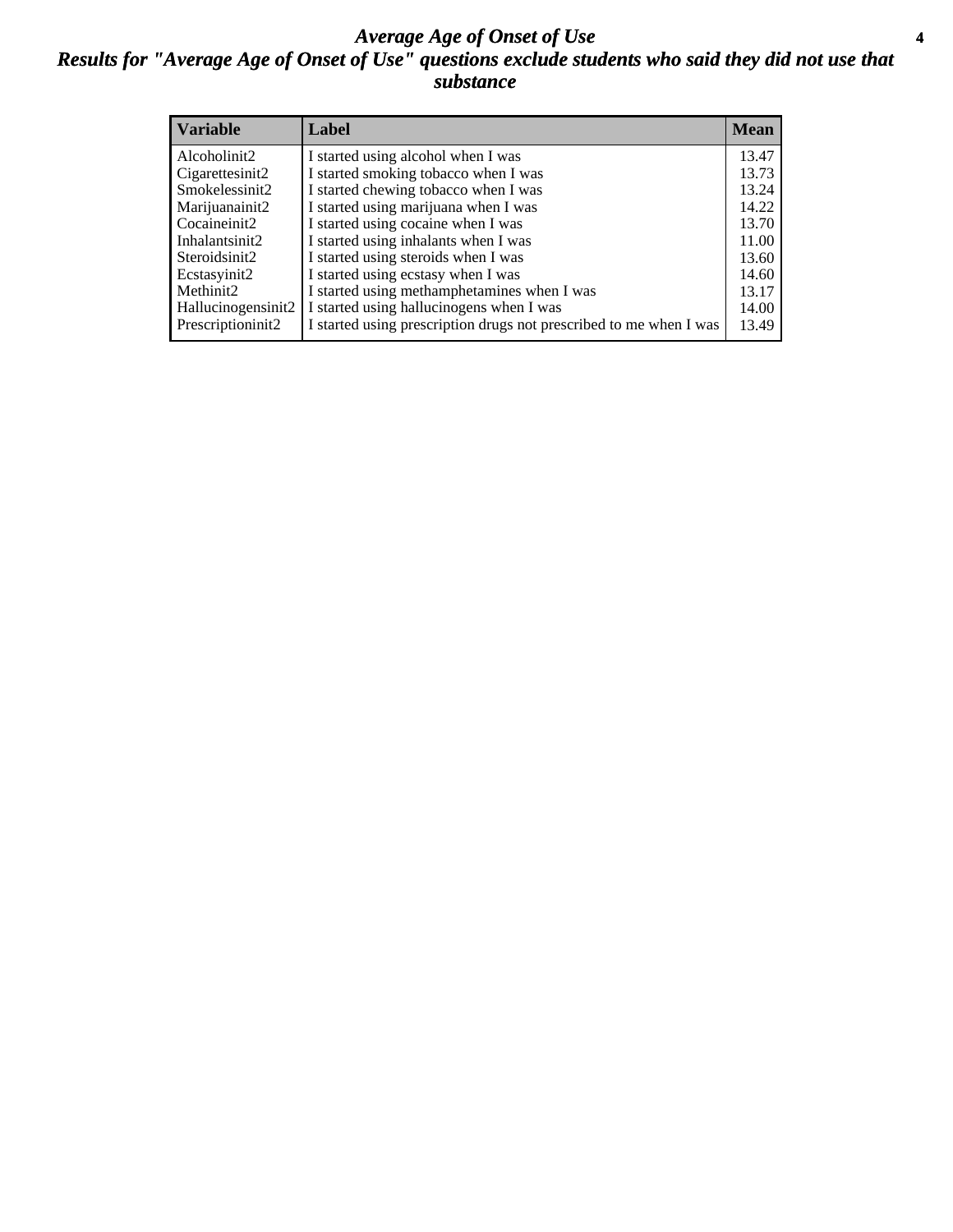### *Perception of Health Risk* **5**

| Frequency      | <b>Table of Alcoholharmdich by Grade</b> |              |             |              |
|----------------|------------------------------------------|--------------|-------------|--------------|
| <b>Col Pct</b> | Alcoholharmdich(I<br>think alcohol is    | Grade(Grade) |             |              |
|                | harmful)                                 | 10           | 12          | <b>Total</b> |
|                | Yes                                      | 131<br>76.61 | 47<br>72.31 | 178          |
|                | N <sub>0</sub>                           | 40<br>23.39  | 18<br>27.69 | 58           |
|                | <b>Total</b>                             | 171          | 65          | 236          |

| Frequency      | <b>Table of Tobaccoharmdich by Grade</b> |              |             |              |
|----------------|------------------------------------------|--------------|-------------|--------------|
| <b>Col Pct</b> | Tobaccoharmdich(I<br>think tobacco is    | Grade(Grade) |             |              |
|                | harmful)                                 | 10           | 12          | <b>Total</b> |
|                | <b>Yes</b>                               | 164<br>95.91 | 61<br>93.85 | 225          |
|                | N <sub>0</sub>                           | 4.09         | 4<br>6.15   | 11           |
|                | <b>Total</b>                             | 171          | 65          | 236          |

| Frequency      | <b>Table of Marijuanaharmdich by Grade</b> |              |             |              |  |
|----------------|--------------------------------------------|--------------|-------------|--------------|--|
| <b>Col Pct</b> | Marijuanaharmdich(I<br>think marijuana is  | Grade(Grade) |             |              |  |
|                | harmful)                                   | 10           | 12          | <b>Total</b> |  |
|                | Yes                                        | 137<br>80.12 | 53<br>81.54 | 190          |  |
|                | N <sub>0</sub>                             | 34<br>19.88  | 12<br>18.46 | 46           |  |
|                | <b>Total</b>                               | 171          | 65          | 236          |  |

| <b>Frequency</b> | <b>Table of Otherdrugharmdich by Grade</b>                   |              |             |              |  |  |  |  |
|------------------|--------------------------------------------------------------|--------------|-------------|--------------|--|--|--|--|
| <b>Col Pct</b>   | Otherdrugharmdich(I<br>Grade(Grade)<br>think other drugs are |              |             |              |  |  |  |  |
|                  | harmful)                                                     | <b>10</b>    | 12          | <b>Total</b> |  |  |  |  |
|                  | <b>Yes</b>                                                   | 165<br>96.49 | 64<br>98.46 | 229          |  |  |  |  |
|                  | N <sub>0</sub>                                               | 6<br>3.51    | 1.54        | ℸ            |  |  |  |  |
|                  | <b>Total</b>                                                 | 171          | 65          | 236          |  |  |  |  |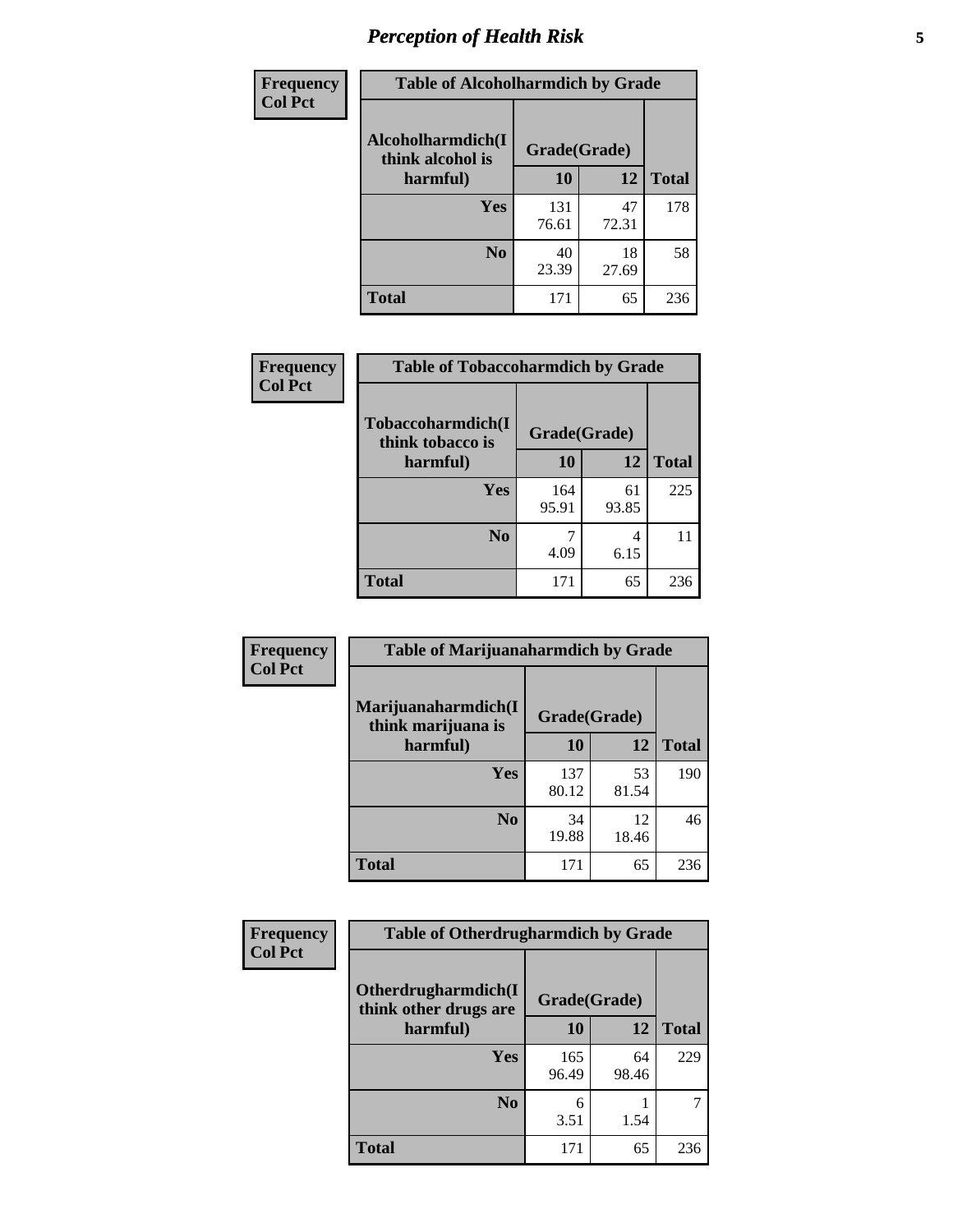### *Social Disapproval* **6**

| Frequency      | <b>Table of Alcoholpeerdich by Grade</b>                    |              |             |              |  |  |  |
|----------------|-------------------------------------------------------------|--------------|-------------|--------------|--|--|--|
| <b>Col Pct</b> | Alcoholpeerdich(My<br>friends would<br>disapprove if I used | Grade(Grade) |             |              |  |  |  |
|                | alcohol)                                                    | 10           | 12          | <b>Total</b> |  |  |  |
|                | <b>Yes</b>                                                  | 69<br>40.35  | 23<br>35.38 | 92           |  |  |  |
|                | N <sub>0</sub>                                              | 102<br>59.65 | 42<br>64.62 | 144          |  |  |  |
|                | <b>Total</b>                                                | 171          | 65          | 236          |  |  |  |

| <b>Frequency</b> |
|------------------|
| <b>Col Pct</b>   |

| <b>Table of Tobaccopeerdich by Grade</b>                            |              |             |              |  |  |  |
|---------------------------------------------------------------------|--------------|-------------|--------------|--|--|--|
| <b>Tobaccopeerdich</b> (My<br>friends would<br>disapprove if I used | Grade(Grade) |             |              |  |  |  |
| tobacco)                                                            | 10           | 12          | <b>Total</b> |  |  |  |
| Yes                                                                 | 100<br>58.48 | 35<br>53.85 | 135          |  |  |  |
| N <sub>0</sub>                                                      | 71<br>41.52  | 30<br>46.15 | 101          |  |  |  |
| <b>Total</b>                                                        | 171          | 65          | 236          |  |  |  |

| <b>Frequency</b> | <b>Table of Marijuanapeerdich by Grade</b>                    |              |             |              |  |  |  |  |
|------------------|---------------------------------------------------------------|--------------|-------------|--------------|--|--|--|--|
| <b>Col Pct</b>   | Marijuanapeerdich(My<br>friends would<br>disapprove if I used | Grade(Grade) |             |              |  |  |  |  |
|                  | marijuana)                                                    | 10           | 12          | <b>Total</b> |  |  |  |  |
|                  | <b>Yes</b>                                                    | 100<br>58.48 | 38<br>58.46 | 138          |  |  |  |  |
|                  | N <sub>0</sub>                                                | 71<br>41.52  | 27<br>41.54 | 98           |  |  |  |  |
|                  | <b>Total</b>                                                  | 171          | 65          | 236          |  |  |  |  |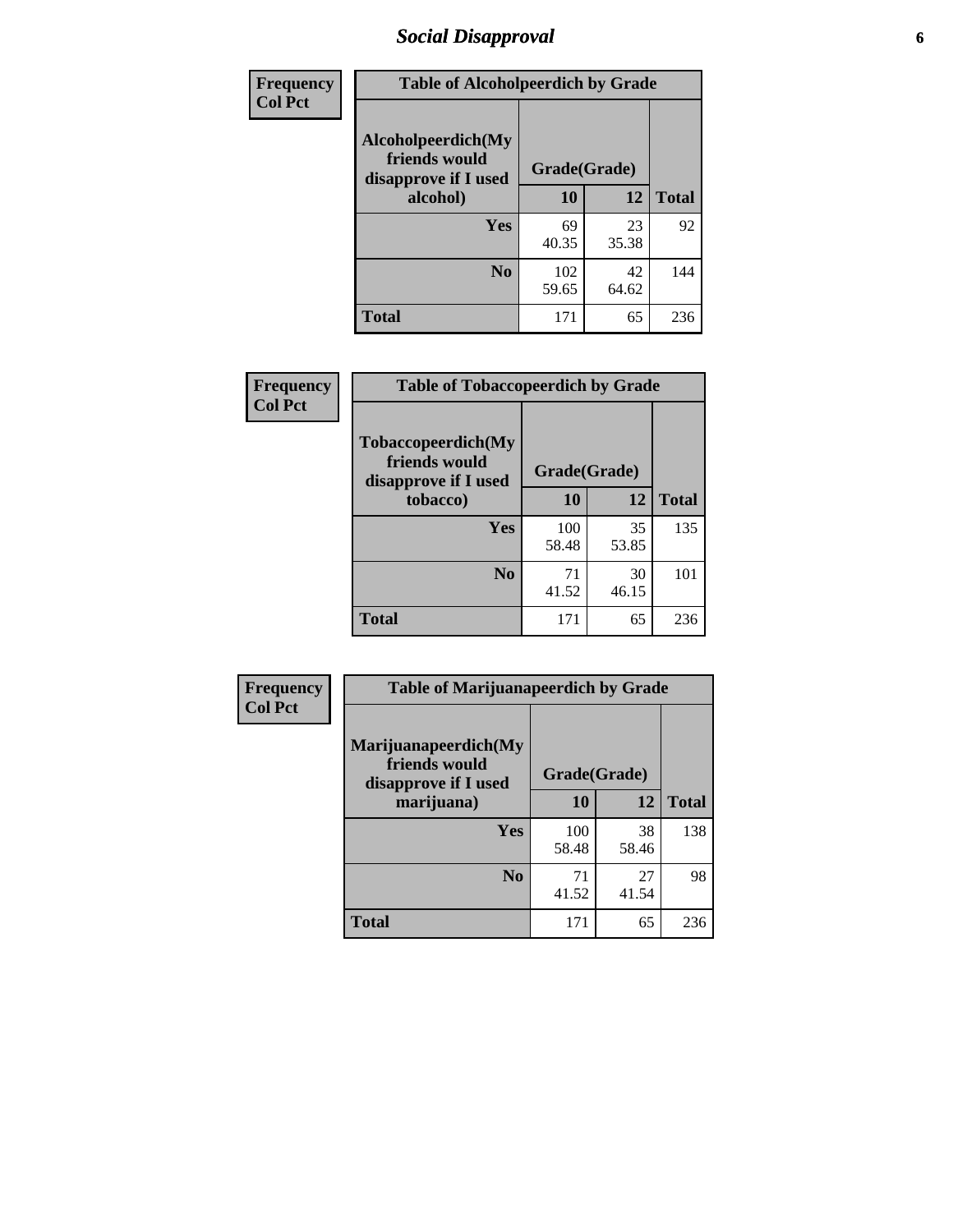### *Social Disapproval* **7**

| Frequency      | <b>Table of Otherdrugpeerdich by Grade</b>                    |              |             |              |  |  |  |  |
|----------------|---------------------------------------------------------------|--------------|-------------|--------------|--|--|--|--|
| <b>Col Pct</b> | Otherdrugpeerdich(My<br>friends would<br>disapprove if I used | Grade(Grade) |             |              |  |  |  |  |
|                | other drugs)                                                  | 10           | 12          | <b>Total</b> |  |  |  |  |
|                | <b>Yes</b>                                                    | 126<br>73.68 | 51<br>78.46 | 177          |  |  |  |  |
|                | N <sub>0</sub>                                                | 45<br>26.32  | 14<br>21.54 | 59           |  |  |  |  |
|                | <b>Total</b>                                                  | 171          | 65          | 236          |  |  |  |  |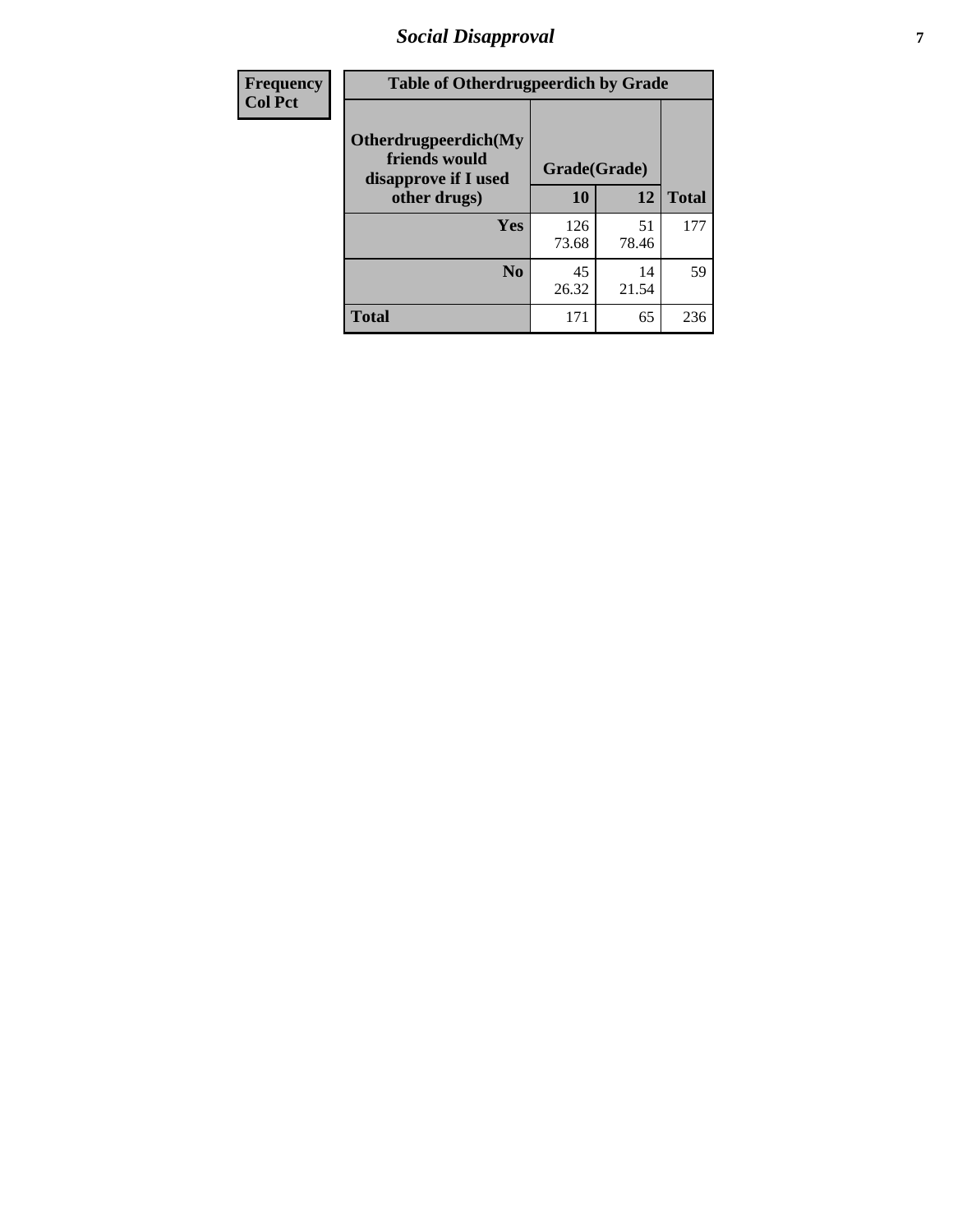#### Title IV, Part A, Schedule A **8** *Goal 2: To help ensure that all schools are safe and disciplined Baseline Data: Year 2008-2009 Student Involvement in Gang Activity*

| Frequency      | <b>Table of Gangself by Grade</b>                                                                 |                    |             |              |
|----------------|---------------------------------------------------------------------------------------------------|--------------------|-------------|--------------|
| <b>Col Pct</b> | Gangself(I<br>have<br>participated<br>in illegal<br>gang<br>activities in<br>the past 30<br>days) | Grade(Grade)<br>10 | 12          | <b>Total</b> |
|                | Yes                                                                                               | 9<br>5.26          | 3<br>4.62   | 12           |
|                | N <sub>0</sub>                                                                                    | 162<br>94.74       | 62<br>95.38 | 224          |
|                | <b>Total</b>                                                                                      | 171                | 65          | 236          |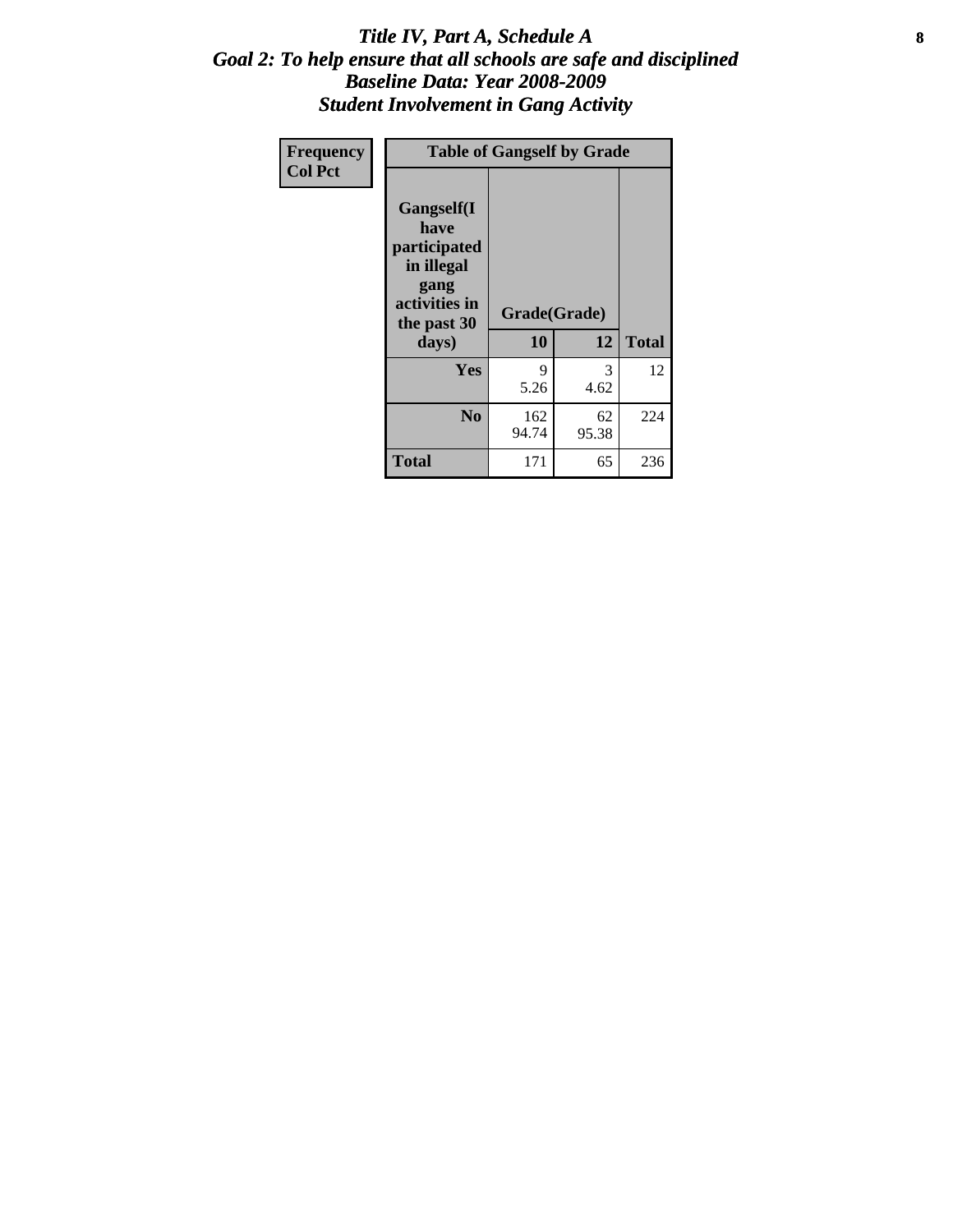### *Student Perception of School Safety* **9**

| <b>Frequency</b><br>Row Pct |
|-----------------------------|
|                             |

| <b>Table of Grade by Safeschool</b> |                                                        |                          |                             |                                    |              |  |  |
|-------------------------------------|--------------------------------------------------------|--------------------------|-----------------------------|------------------------------------|--------------|--|--|
|                                     | Safeschool (School is a place at which I feel<br>safe) |                          |                             |                                    |              |  |  |
| Grade(Grade)                        | <b>Strongly</b><br>Agree                               | <b>Somewhat</b><br>Agree | <b>Somewhat</b><br>Disagree | <b>Strongly</b><br><b>Disagree</b> | <b>Total</b> |  |  |
| 10                                  | 45<br>26.32                                            | 84<br>49.12              | 28<br>16.37                 | 14<br>8.19                         | 171          |  |  |
| 12                                  | 22<br>33.85                                            | 28<br>43.08              | 6<br>9.23                   | 9<br>13.85                         | 65           |  |  |
| <b>Total</b>                        | 67                                                     | 112                      | 34                          | 23                                 | 236          |  |  |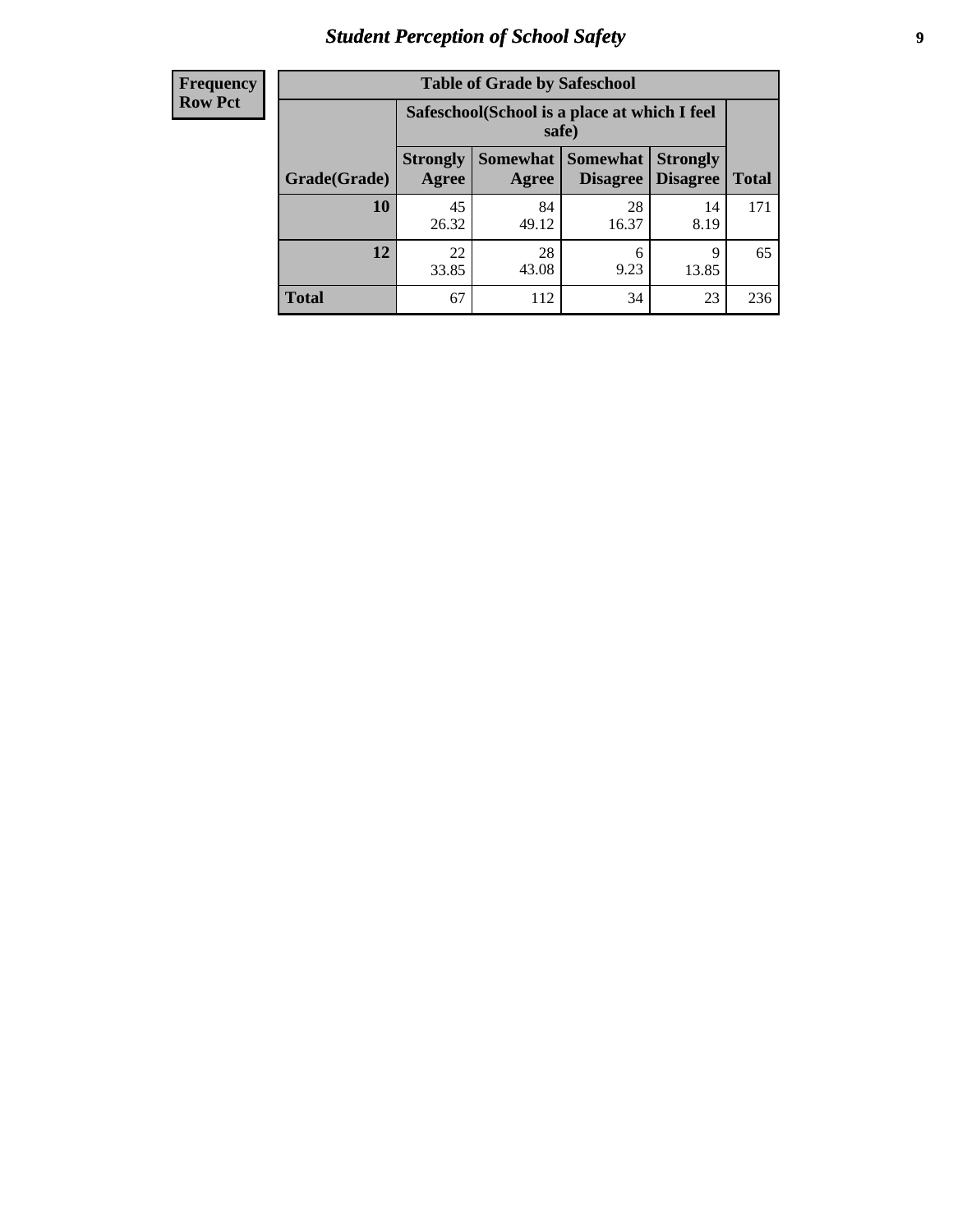#### *Students Who Have Been Bullied* **10**

| <b>Frequency</b> |  |
|------------------|--|
| <b>Row Pct</b>   |  |

| <b>Table of Grade by Bullied</b> |                         |                                                                               |                         |                   |                               |                               |                   |              |
|----------------------------------|-------------------------|-------------------------------------------------------------------------------|-------------------------|-------------------|-------------------------------|-------------------------------|-------------------|--------------|
|                                  |                         | <b>Bullied</b> (I have been bullied by other<br>students in the past 30 days) |                         |                   |                               |                               |                   |              |
| Grade(Grade)                     | $\bf{0}$<br><b>Days</b> | 1 or<br>days                                                                  | 3 <sub>to</sub><br>days | 6 to<br>9<br>days | <b>10</b><br>to<br>19<br>days | <b>20</b><br>to<br>29<br>days | All<br>30<br>days | <b>Total</b> |
| 10                               | 129<br>75.44            | 20<br>11.70                                                                   | 3<br>1.75               | 2<br>1.17         | 6<br>3.51                     | 2<br>1.17                     | 9<br>5.26         | 171          |
| 12                               | 58<br>89.23             | $\overline{2}$<br>3.08                                                        | $\mathfrak{D}$<br>3.08  | 0<br>0.00         | 3<br>4.62                     | $\Omega$<br>0.00              | $\Omega$<br>0.00  | 65           |
| Total                            | 187                     | 22                                                                            | 5                       | $\overline{2}$    | 9                             | $\overline{2}$                | 9                 | 236          |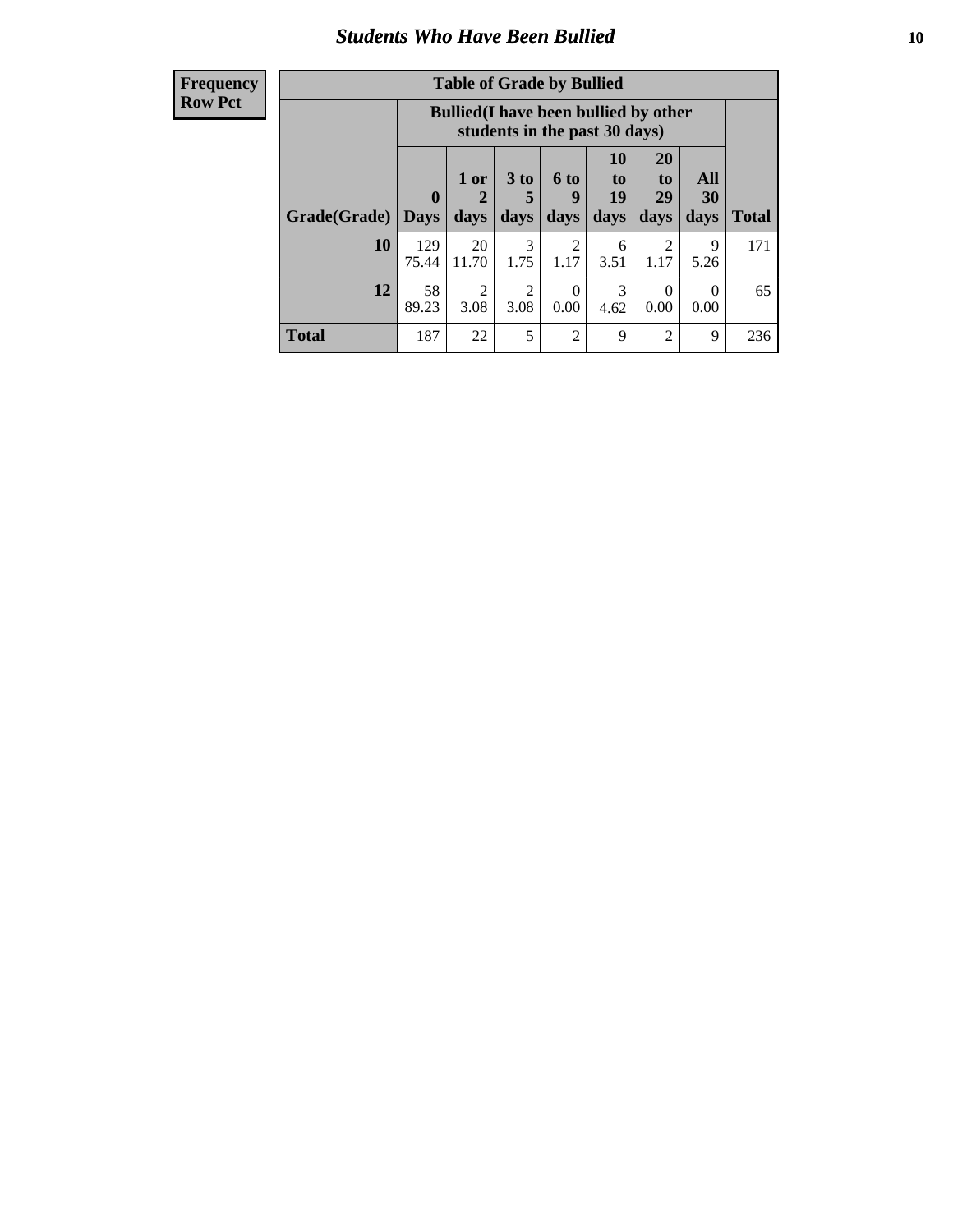### *School Climate* **11**

| <b>Frequency</b> | <b>Table of SchoolClimate1 by Grade</b> |                    |             |              |  |  |  |
|------------------|-----------------------------------------|--------------------|-------------|--------------|--|--|--|
| <b>Col Pct</b>   | SchoolClimate1(I<br>like school)        | Grade(Grade)<br>10 | 12          | <b>Total</b> |  |  |  |
|                  | <b>Strongly Agree</b>                   | 20<br>11.70        | 8<br>12.31  | 28           |  |  |  |
|                  | <b>Somewhat Agree</b>                   | 115<br>67.25       | 37<br>56.92 | 152          |  |  |  |
|                  | <b>Somewhat Disagree</b>                | 19<br>11.11        | 14<br>21.54 | 33           |  |  |  |
|                  | <b>Strongly Disagree</b>                | 17<br>9.94         | 6<br>9.23   | 23           |  |  |  |
|                  | <b>Total</b>                            | 171                | 65          | 236          |  |  |  |

| <b>Table of SchoolClimate2 by Grade</b>           |                    |             |              |  |
|---------------------------------------------------|--------------------|-------------|--------------|--|
| SchoolClimate2(I<br>feel successful at<br>school) | Grade(Grade)<br>10 | 12          | <b>Total</b> |  |
| <b>Strongly Agree</b>                             | 45<br>26.32        | 14<br>21.54 | 59           |  |
| <b>Somewhat Agree</b>                             | 100<br>58.48       | 40<br>61.54 | 140          |  |
| <b>Somewhat Disagree</b>                          | 13<br>7.60         | 7<br>10.77  | 20           |  |
| <b>Strongly Disagree</b>                          | 13<br>7.60         | 4<br>6.15   | 17           |  |
| <b>Total</b>                                      | 171                | 65          | 236          |  |

| Frequency      | <b>Table of SchoolClimate3 by Grade</b>                      |              |             |              |  |
|----------------|--------------------------------------------------------------|--------------|-------------|--------------|--|
| <b>Col Pct</b> | <b>SchoolClimate3(My</b><br>school has high<br>standards for | Grade(Grade) |             |              |  |
|                | achievement)                                                 | <b>10</b>    | 12          | <b>Total</b> |  |
|                | <b>Strongly Agree</b>                                        | 84<br>49.12  | 30<br>46.15 | 114          |  |
|                | <b>Somewhat Agree</b>                                        | 64<br>37.43  | 29<br>44.62 | 93           |  |
|                | <b>Somewhat Disagree</b>                                     | 17<br>9.94   | 3<br>4.62   | 20           |  |
|                | <b>Strongly Disagree</b>                                     | 6<br>3.51    | 3<br>4.62   | 9            |  |
|                | Total                                                        | 171          | 65          | 236          |  |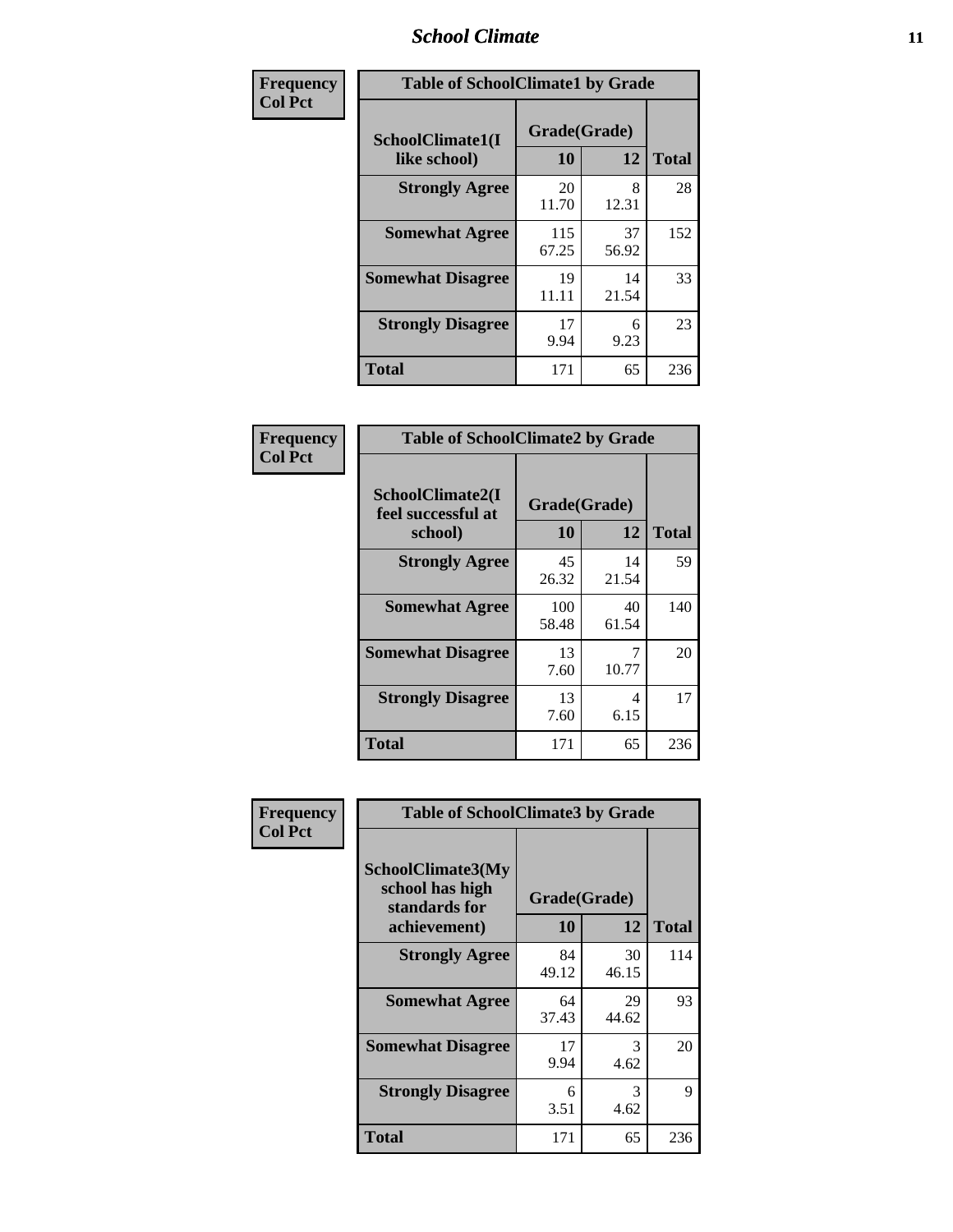### *School Climate* **12**

| Frequency      |                                                               | <b>Table of SchoolClimate4 by Grade</b> |                                  |              |  |
|----------------|---------------------------------------------------------------|-----------------------------------------|----------------------------------|--------------|--|
| <b>Col Pct</b> | SchoolClimate4(My<br>school sets clear<br>rules for behavior) | Grade(Grade)<br>10                      | 12                               | <b>Total</b> |  |
|                | <b>Strongly Agree</b>                                         | 80<br>46.78                             | 35<br>53.85                      | 115          |  |
|                | <b>Somewhat Agree</b>                                         | 70<br>40.94                             | 23<br>35.38                      | 93           |  |
|                | <b>Somewhat Disagree</b>                                      | 15<br>8.77                              | $\overline{\phantom{1}}$<br>7.69 | 20           |  |
|                | <b>Strongly Disagree</b>                                      | 6<br>3.51                               | 2<br>3.08                        | 8            |  |
|                | <b>Total</b>                                                  | 171                                     | 65                               | 236          |  |

| <b>Table of SchoolClimate5 by Grade</b>                              |                    |             |              |  |  |
|----------------------------------------------------------------------|--------------------|-------------|--------------|--|--|
| SchoolClimate5(I<br>know what to do in<br>an emergency at<br>school) | Grade(Grade)<br>10 | 12          | <b>Total</b> |  |  |
| <b>Strongly Agree</b>                                                | 88<br>51.46        | 36<br>55.38 | 124          |  |  |
| <b>Somewhat Agree</b>                                                | 62                 | 19          | 81           |  |  |
| <b>Somewhat Disagree</b>                                             | 36.26<br>16        | 29.23<br>7  | 23           |  |  |
|                                                                      | 9.36               | 10.77       |              |  |  |
| <b>Strongly Disagree</b>                                             | 5<br>2.92          | 3<br>4.62   | 8            |  |  |
| Total                                                                | 171                | 65          | 236          |  |  |

| Frequency      | <b>Table of SchoolClimate6 by Grade</b>                  |                    |             |              |
|----------------|----------------------------------------------------------|--------------------|-------------|--------------|
| <b>Col Pct</b> | <b>SchoolClimate6(Teachers</b><br>treat me with respect) | Grade(Grade)<br>10 | 12          | <b>Total</b> |
|                | <b>Strongly Agree</b>                                    | 62<br>36.26        | 21<br>32.31 | 83           |
|                | <b>Somewhat Agree</b>                                    | 77<br>45.03        | 32<br>49.23 | 109          |
|                | <b>Somewhat Disagree</b>                                 | 21<br>12.28        | 10.77       | 28           |
|                | <b>Strongly Disagree</b>                                 | 11<br>6.43         | 5<br>7.69   | 16           |
|                | <b>Total</b>                                             | 171                | 65          | 236          |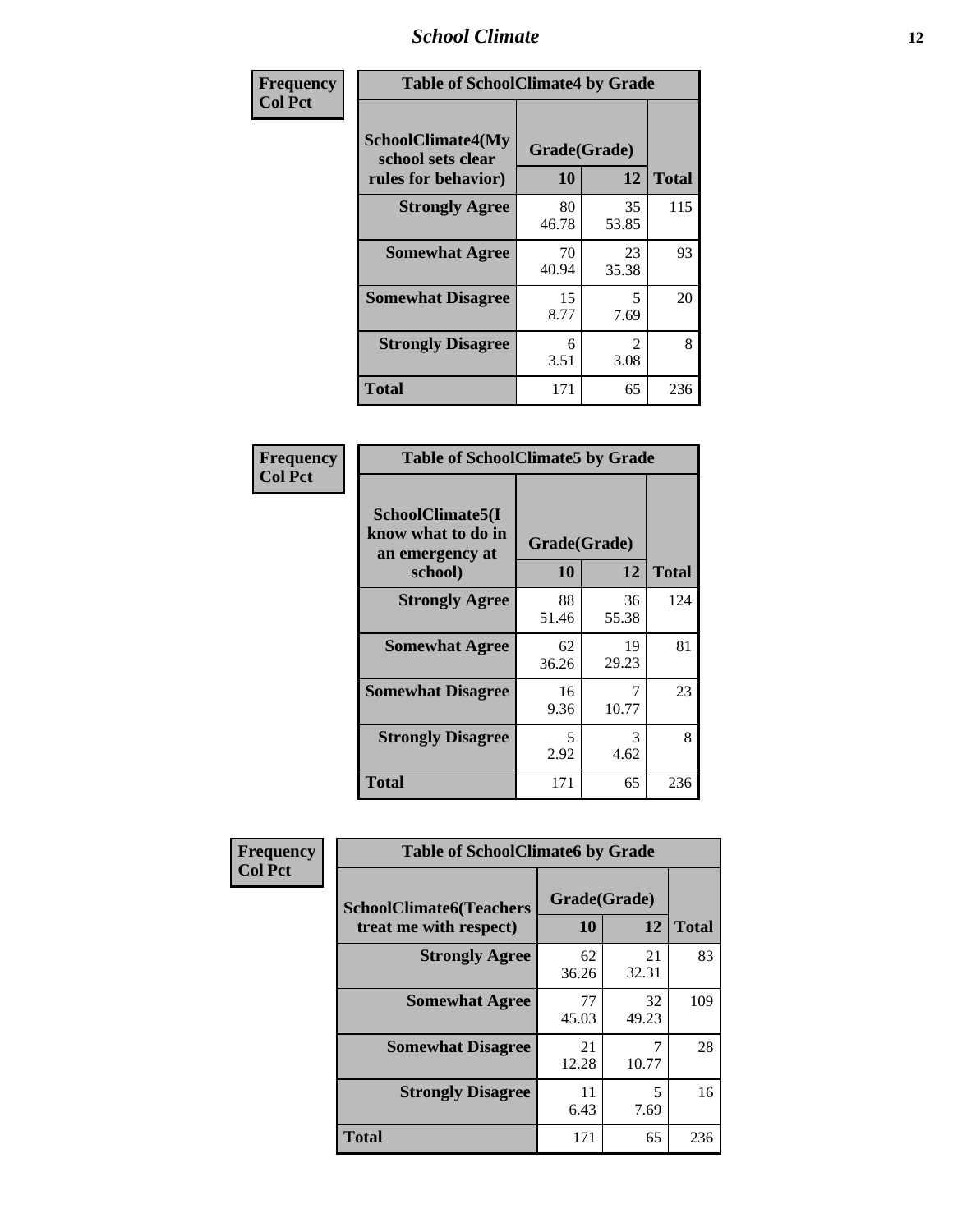### *School Climate* **13**

| Frequency      | <b>Table of SchoolClimate7 by Grade</b>                                       |                           |             |              |
|----------------|-------------------------------------------------------------------------------|---------------------------|-------------|--------------|
| <b>Col Pct</b> | <b>SchoolClimate7(Behaviors</b><br>in my class allow the<br>teacher to teach) | Grade(Grade)<br><b>10</b> | 12          | <b>Total</b> |
|                | <b>Strongly Agree</b>                                                         | 34<br>19.88               | 20<br>30.77 | 54           |
|                | <b>Somewhat Agree</b>                                                         | 97<br>56.73               | 34<br>52.31 | 131          |
|                | <b>Somewhat Disagree</b>                                                      | 29<br>16.96               | 7<br>10.77  | 36           |
|                | <b>Strongly Disagree</b>                                                      | 11<br>6.43                | 4<br>6.15   | 15           |
|                | <b>Total</b>                                                                  | 171                       | 65          | 236          |

| Frequency      | <b>Table of SchoolClimate8 by Grade</b>                                 |              |             |              |
|----------------|-------------------------------------------------------------------------|--------------|-------------|--------------|
| <b>Col Pct</b> | <b>SchoolClimate8(Students</b><br>are frequently<br>recognized for good | Grade(Grade) |             |              |
|                | behavior)                                                               | 10           | 12          | <b>Total</b> |
|                | <b>Strongly Agree</b>                                                   | 21<br>12.28  | 9<br>13.85  | 30           |
|                | <b>Somewhat Agree</b>                                                   | 77<br>45.03  | 34<br>52.31 | 111          |
|                | <b>Somewhat Disagree</b>                                                | 56<br>32.75  | 16<br>24.62 | 72           |
|                | <b>Strongly Disagree</b>                                                | 17<br>9.94   | 6<br>9.23   | 23           |
|                | <b>Total</b>                                                            | 171          | 65          | 236          |

| Frequency      | <b>Table of SchoolClimate9 by Grade</b>                                           |                    |             |              |
|----------------|-----------------------------------------------------------------------------------|--------------------|-------------|--------------|
| <b>Col Pct</b> | SchoolClimate9(School<br>counselor would be<br>helpful if I needed<br>assistance) | Grade(Grade)<br>10 | 12          | <b>Total</b> |
|                | <b>Strongly Agree</b>                                                             | 60<br>35.09        | 10<br>15.38 | 70           |
|                | <b>Somewhat Agree</b>                                                             | 69<br>40.35        | 22<br>33.85 | 91           |
|                | <b>Somewhat Disagree</b>                                                          | 21<br>12.28        | 12<br>18.46 | 33           |
|                | <b>Strongly Disagree</b>                                                          | 21<br>12.28        | 21<br>32.31 | 42           |
|                | <b>Total</b>                                                                      | 171                | 65          | 236          |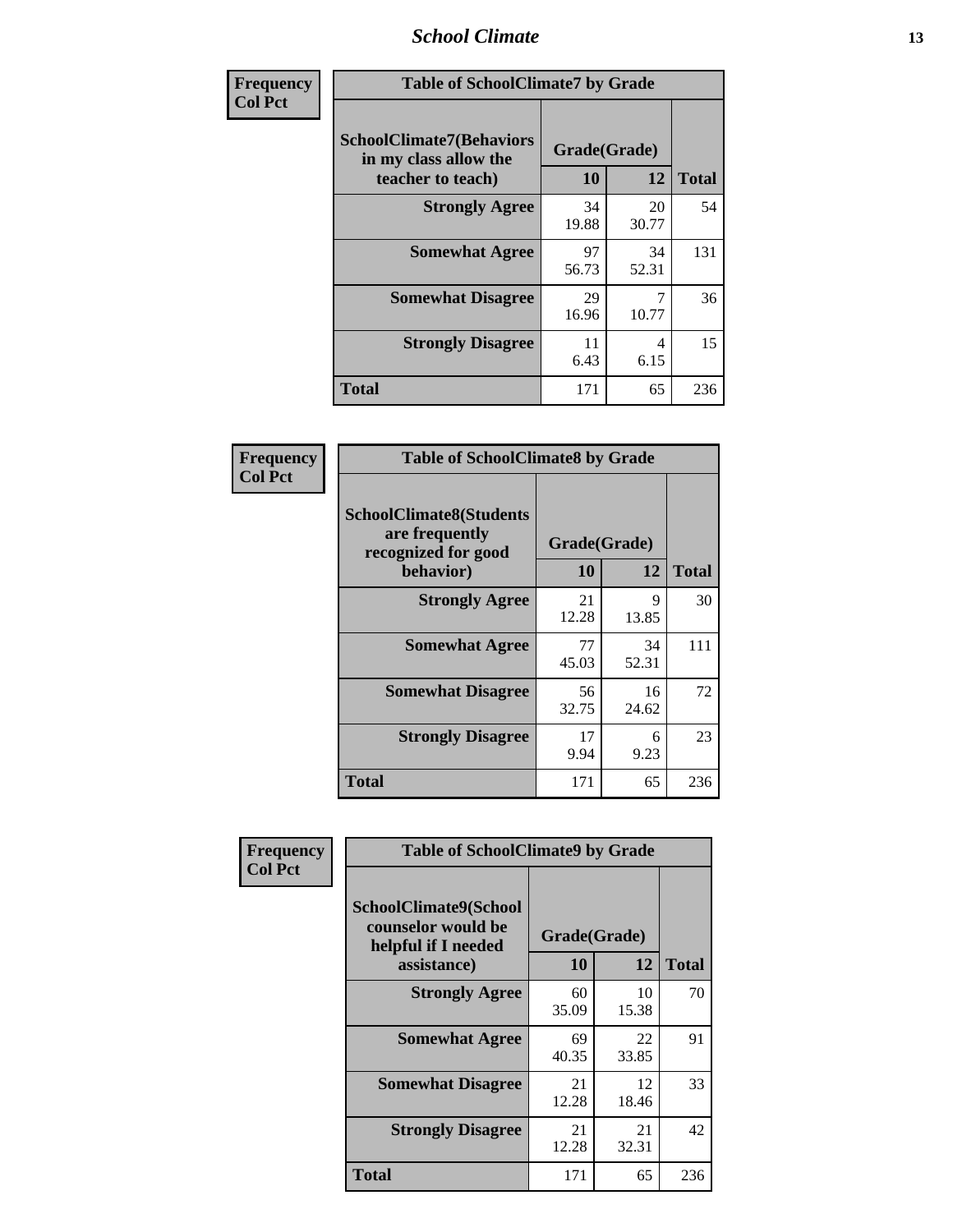### *Reasons for Dropping Out* **14**

| Frequency      | <b>Table of Dropoutreason by Grade</b>                                   |                    |             |              |
|----------------|--------------------------------------------------------------------------|--------------------|-------------|--------------|
| <b>Col Pct</b> | Dropoutreason(If<br>I dropped out the<br>reason would<br>most likely be) | Grade(Grade)<br>10 | 12          | <b>Total</b> |
|                | <b>Won't Drop out</b>                                                    | 98<br>57.31        | 39<br>60.00 | 137          |
|                | <b>Bored</b>                                                             | 26<br>15.20        | 10.77       | 33           |
|                | <b>Family Reasons</b>                                                    | 13<br>7.60         | 9<br>13.85  | 22           |
|                | <b>Being Bullied</b>                                                     | 6<br>3.51          | 0<br>0.00   | 6            |
|                | <b>Other</b>                                                             | 28<br>16.37        | 10<br>15.38 | 38           |
|                | Total                                                                    | 171                | 65          | 236          |

| Frequency<br><b>Col Pct</b> | <b>Table of Dropout by Grade</b>                                       |                    |             |              |  |
|-----------------------------|------------------------------------------------------------------------|--------------------|-------------|--------------|--|
|                             | Dropout(I<br>have<br>thought<br>about<br>dropping<br>out of<br>school) | Grade(Grade)<br>10 | 12          | <b>Total</b> |  |
|                             | Yes                                                                    | 47<br>27.49        | 17<br>26.15 | 64           |  |
|                             | N <sub>0</sub>                                                         | 124<br>72.51       | 48<br>73.85 | 172          |  |
|                             | <b>Total</b>                                                           | 171                | 65          | 236          |  |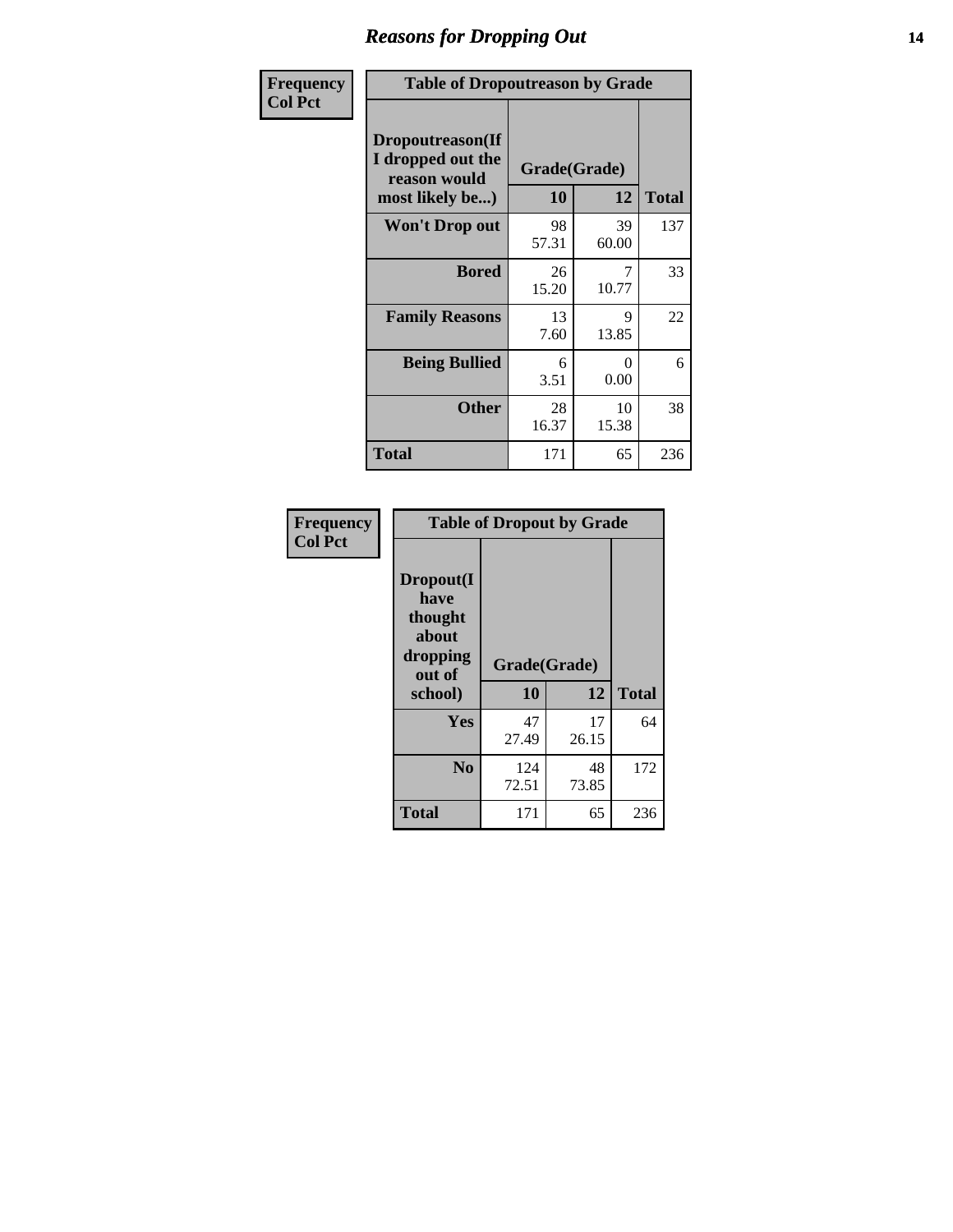*School Safety* **15**

| Frequency      | <b>Table of Gangself by Grade</b>                                                                 |                    |             |              |
|----------------|---------------------------------------------------------------------------------------------------|--------------------|-------------|--------------|
| <b>Col Pct</b> | Gangself(I<br>have<br>participated<br>in illegal<br>gang<br>activities in<br>the past 30<br>days) | Grade(Grade)<br>10 | 12          | <b>Total</b> |
|                | Yes                                                                                               | 9<br>5.26          | 3<br>4.62   | 12           |
|                | N <sub>0</sub>                                                                                    | 162<br>94.74       | 62<br>95.38 | 224          |
|                | <b>Total</b>                                                                                      | 171                | 65          | 236          |

| Frequency<br><b>Col Pct</b> | <b>Table of Gangpeers by Grade</b>                                                                                             |                    |             |              |
|-----------------------------|--------------------------------------------------------------------------------------------------------------------------------|--------------------|-------------|--------------|
|                             | <b>Gangpeers</b> (I<br>have friends<br>who have<br>participated<br>in illegal<br>gang<br>activities in<br>the past 30<br>days) | Grade(Grade)<br>10 | 12          | <b>Total</b> |
|                             | <b>Yes</b>                                                                                                                     | 37<br>21.64        | 5<br>7.69   | 42           |
|                             | N <sub>0</sub>                                                                                                                 | 134<br>78.36       | 60<br>92.31 | 194          |
|                             | <b>Total</b>                                                                                                                   | 171                | 65          | 236          |

| Frequency      | <b>Table of Pickedon by Grade</b>                                  |              |             |              |  |  |  |  |  |  |
|----------------|--------------------------------------------------------------------|--------------|-------------|--------------|--|--|--|--|--|--|
| <b>Col Pct</b> | <b>Pickedon(I have</b><br>been picked on or<br>teased at school in | Grade(Grade) |             |              |  |  |  |  |  |  |
|                | the past 30 days)                                                  | 10           | 12          | <b>Total</b> |  |  |  |  |  |  |
|                | <b>Strongly Agree</b>                                              | 30<br>17.54  | 3<br>4.62   | 33           |  |  |  |  |  |  |
|                | <b>Somewhat Agree</b>                                              | 28<br>16.37  | 12<br>18.46 | 40           |  |  |  |  |  |  |
|                | <b>Somewhat Disagree</b>                                           | 37<br>21.64  | 11<br>16.92 | 48           |  |  |  |  |  |  |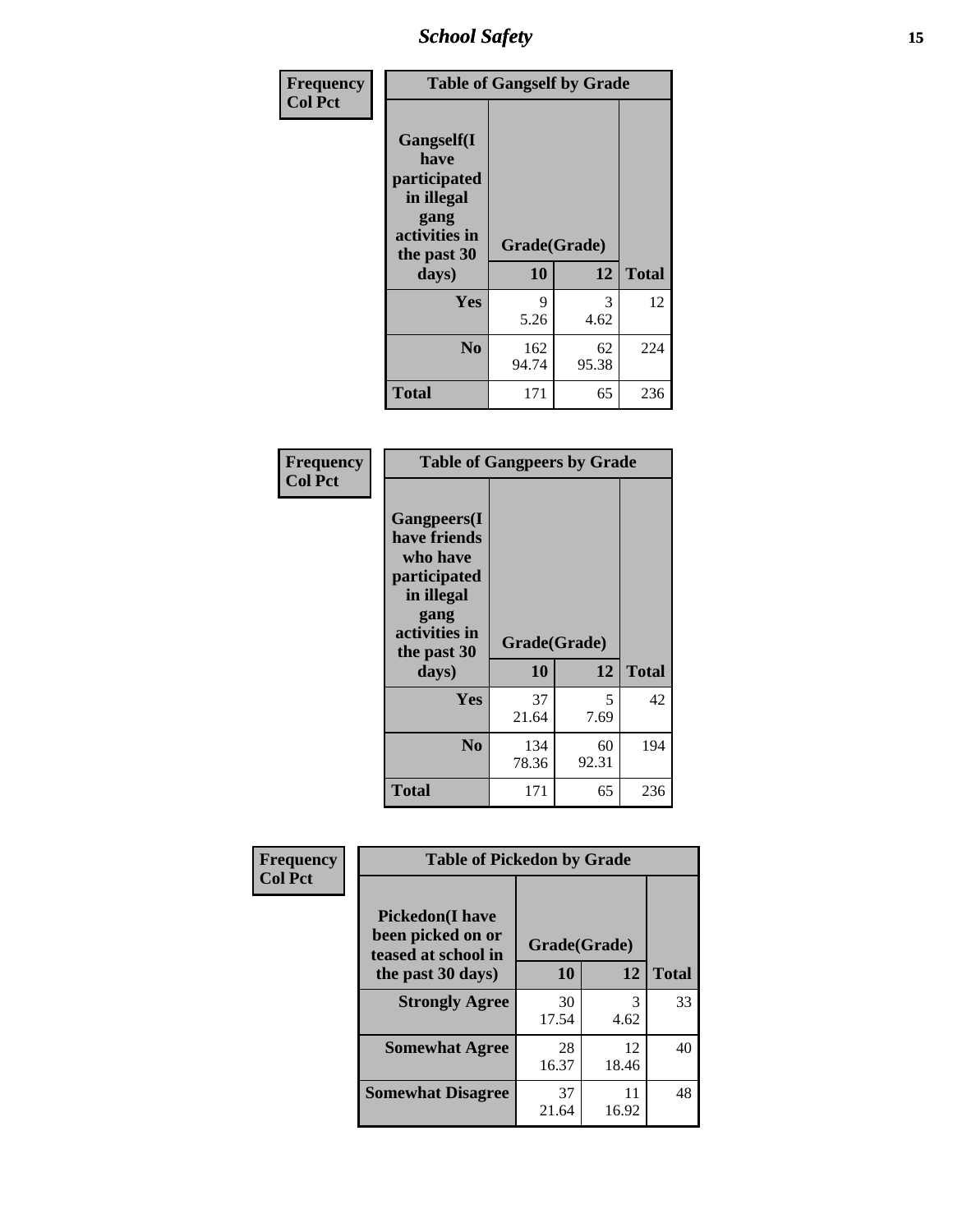*School Safety* **16**

| <b>Frequency</b> |                                                                                          | <b>Table of Pickedon by Grade</b> |              |     |  |  |  |  |  |  |  |
|------------------|------------------------------------------------------------------------------------------|-----------------------------------|--------------|-----|--|--|--|--|--|--|--|
| <b>Col Pct</b>   | <b>Pickedon</b> (I have<br>been picked on or<br>teased at school in<br>the past 30 days) | Grade(Grade)<br>10                | <b>Total</b> |     |  |  |  |  |  |  |  |
|                  | <b>Strongly Disagree</b>                                                                 | 76<br>44.44                       | 39<br>60.00  | 115 |  |  |  |  |  |  |  |
|                  | Total                                                                                    | 171                               | 65           | 236 |  |  |  |  |  |  |  |

| <b>Frequency</b> | <b>Table of Safeschool by Grade</b>        |              |             |              |
|------------------|--------------------------------------------|--------------|-------------|--------------|
| <b>Col Pct</b>   | Safeschool(School<br>is a place at which I | Grade(Grade) |             |              |
|                  | feel safe)                                 | 10           | 12          | <b>Total</b> |
|                  | <b>Strongly Agree</b>                      | 45<br>26.32  | 22<br>33.85 | 67           |
|                  | <b>Somewhat Agree</b>                      | 84<br>49.12  | 28<br>43.08 | 112          |
|                  | <b>Somewhat Disagree</b>                   | 28<br>16.37  | 6<br>9.23   | 34           |
|                  | <b>Strongly Disagree</b>                   | 14<br>8.19   | 9<br>13.85  | 23           |
|                  | <b>Total</b>                               | 171          | 65          | 236          |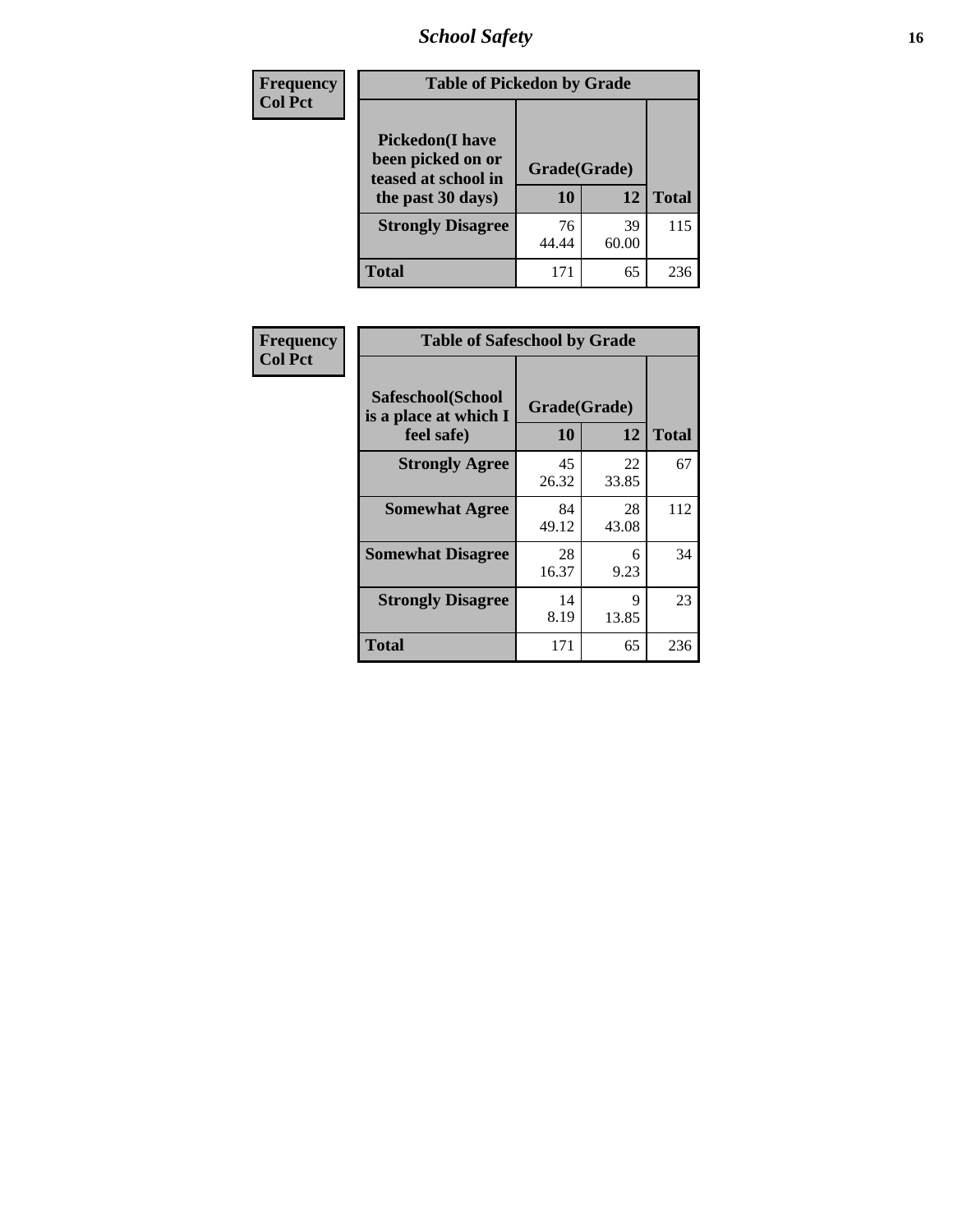*School Safety* **17**

| <b>Frequency</b><br>Row Pct |
|-----------------------------|
|                             |

| <b>Table of Grade by Bullied</b> |              |                                                                               |                              |                        |                        |                               |                          |              |  |  |  |
|----------------------------------|--------------|-------------------------------------------------------------------------------|------------------------------|------------------------|------------------------|-------------------------------|--------------------------|--------------|--|--|--|
|                                  |              | <b>Bullied</b> (I have been bullied by other<br>students in the past 30 days) |                              |                        |                        |                               |                          |              |  |  |  |
| Grade(Grade)   Days              | $\mathbf{0}$ | 1 or<br>days                                                                  | 3 <sub>to</sub><br>5<br>days | 6 to<br>9<br>days      | 10<br>to<br>19<br>days | <b>20</b><br>to<br>29<br>days | All<br><b>30</b><br>days | <b>Total</b> |  |  |  |
| 10                               | 129<br>75.44 | 20<br>11.70                                                                   | 3<br>1.75                    | $\mathfrak{D}$<br>1.17 | 6<br>3.51              | 2<br>1.17                     | 9<br>5.26                | 171          |  |  |  |
| 12                               | 58<br>89.23  | $\overline{2}$<br>3.08                                                        | $\overline{c}$<br>3.08       | 0<br>0.00              | 3<br>4.62              | $\Omega$<br>0.00              | $\Omega$<br>0.00         | 65           |  |  |  |
| <b>Total</b>                     | 187          | 22                                                                            | 5                            | $\mathfrak{D}$         | 9                      | $\mathfrak{D}$                | 9                        | 236          |  |  |  |

| <b>Frequency</b> |                           | <b>Table of Grade by Bulliedothers</b> |                                                                |                   |                               |                                           |                        |              |  |  |  |  |
|------------------|---------------------------|----------------------------------------|----------------------------------------------------------------|-------------------|-------------------------------|-------------------------------------------|------------------------|--------------|--|--|--|--|
| <b>Row Pct</b>   |                           |                                        | <b>Bulliedothers</b> (I bullied others in the<br>past 30 days) |                   |                               |                                           |                        |              |  |  |  |  |
|                  | <b>Grade</b> (Grade) Days | $\bf{0}$                               | 1 or<br>days                                                   | 3 to<br>5<br>days | <b>10</b><br>to<br>19<br>days | <b>20</b><br>t <sub>0</sub><br>29<br>days | All<br>30<br>days      | <b>Total</b> |  |  |  |  |
|                  | 10                        | 138<br>80.70                           | 16<br>9.36                                                     | 4<br>2.34         | 4<br>2.34                     | 3<br>1.75                                 | 6<br>3.51              | 171          |  |  |  |  |
|                  | 12                        | 60<br>92.31                            | $\overline{2}$<br>3.08                                         | 0<br>0.00         | 1.54                          | 0<br>0.00                                 | $\overline{2}$<br>3.08 | 65           |  |  |  |  |
|                  | <b>Total</b>              | 198                                    | 18                                                             | 4                 | 5                             | 3                                         | 8                      | 236          |  |  |  |  |

| <b>Frequency</b> |              | <b>Table of Grade by Weaponschool</b>                     |                   |                   |                        |                          |              |
|------------------|--------------|-----------------------------------------------------------|-------------------|-------------------|------------------------|--------------------------|--------------|
| <b>Row Pct</b>   |              | Weaponschool (I brought a<br>weapon to school in the past |                   |                   |                        |                          |              |
|                  | Grade(Grade) | $\mathbf{0}$<br><b>Days</b>                               | 1 or<br>2<br>days | 6 to<br>9<br>days | 20<br>to<br>29<br>days | All<br><b>30</b><br>days | <b>Total</b> |
|                  | 10           | 165<br>96.49                                              | 2<br>1.17         | 0.58              | $\Omega$<br>0.00       | 3<br>1.75                | 171          |
|                  | 12           | 64<br>98.46                                               | 0<br>0.00         | $\Omega$<br>0.00  | 1.54                   | 0<br>0.00                | 65           |
|                  | <b>Total</b> | 229                                                       | $\mathfrak{D}$    |                   |                        | 3                        | 236          |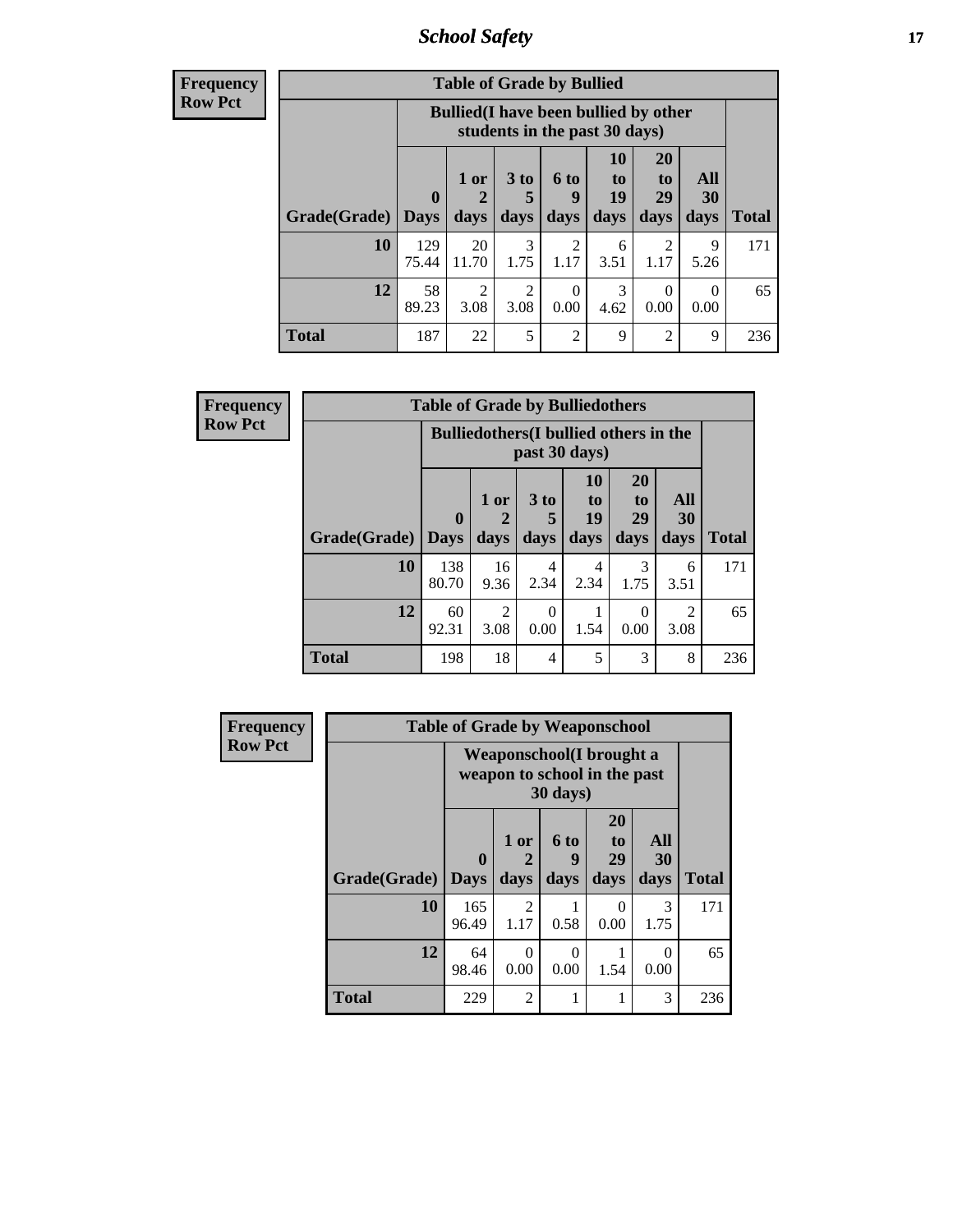*School Safety* **18**

| <b>Frequency</b> |              | <b>Table of Grade by Absentunsafe</b>                                |                   |                   |                               |                   |              |
|------------------|--------------|----------------------------------------------------------------------|-------------------|-------------------|-------------------------------|-------------------|--------------|
| <b>Row Pct</b>   |              | <b>Absentunsafe(I have missed</b><br>school because I felt unsafe in |                   |                   |                               |                   |              |
|                  | Grade(Grade) | 0<br><b>Days</b>                                                     | 1 or<br>2<br>days | 3 to<br>5<br>days | <b>10</b><br>to<br>19<br>days | All<br>30<br>days | <b>Total</b> |
|                  | 10           | 165<br>96.49                                                         | 0.58              | 4<br>2.34         | 0.00                          | 0.58              | 171          |
|                  | 12           | 63<br>96.92                                                          | 1.54              | ∩<br>0.00         | 1.54                          | 0<br>0.00         | 65           |
|                  | <b>Total</b> | 228                                                                  | $\overline{2}$    | $\overline{4}$    |                               |                   | 236          |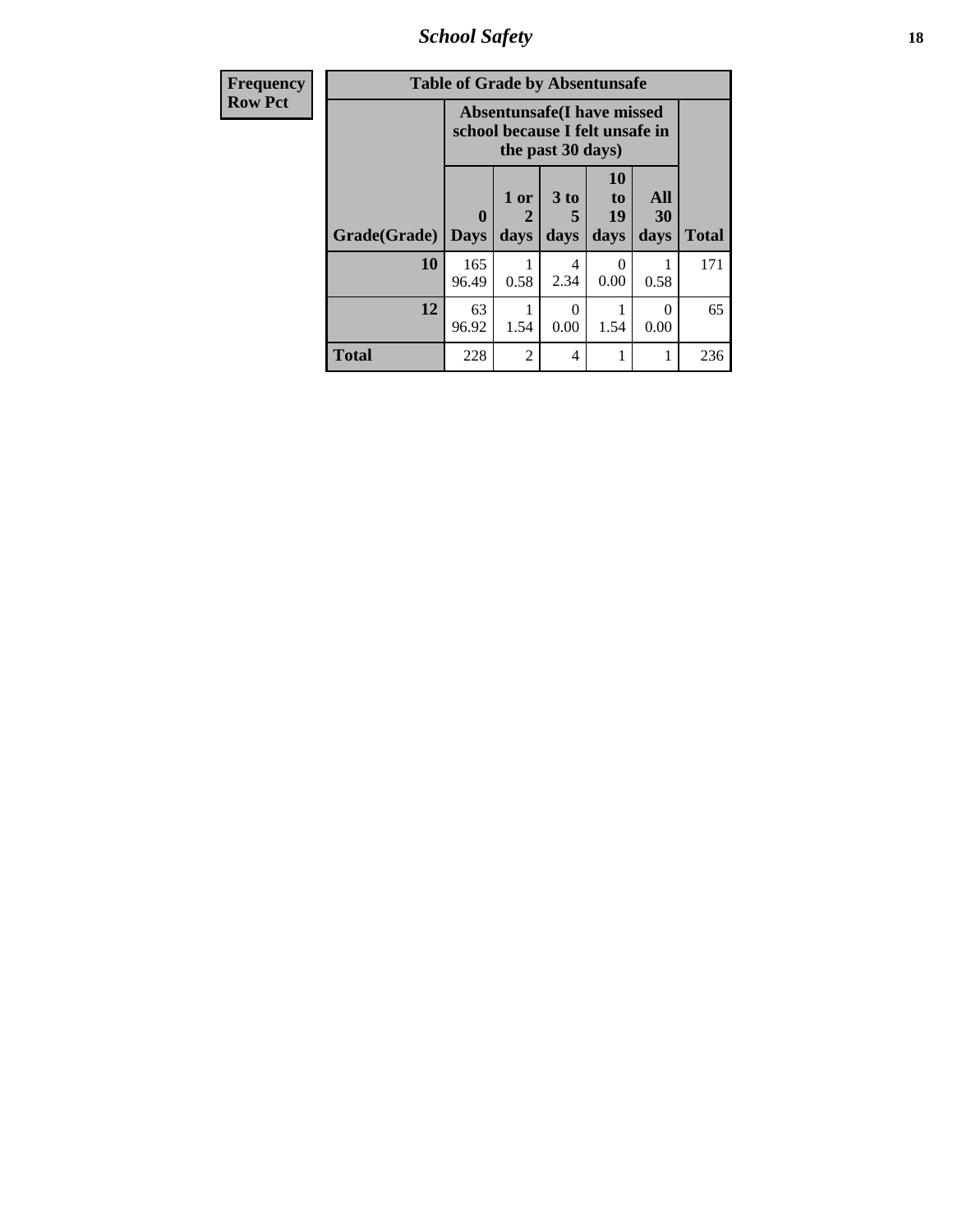### *Drug Use During Last 30 Days* **19**

#### **Frequency Row Pct**

| <b>Table of Grade by Alcohol</b> |                                 |                                    |                 |               |                        |                        |                        |              |  |  |  |
|----------------------------------|---------------------------------|------------------------------------|-----------------|---------------|------------------------|------------------------|------------------------|--------------|--|--|--|
|                                  |                                 | Alcohol(Alcohol use, past 30 days) |                 |               |                        |                        |                        |              |  |  |  |
| Grade(Grade)                     | <b>Did</b><br>not<br><b>use</b> | $1-2$<br>days                      | $3 - 5$<br>days | $6-9$<br>days | $10-19$<br>days        | 20-29<br>days          | Every<br>day           | <b>Total</b> |  |  |  |
| 10                               | 118<br>69.01                    | 17<br>9.94                         | 12<br>7.02      | 0.58          | 6<br>3.51              | 4.09                   | 10<br>5.85             | 171          |  |  |  |
| 12                               | 50<br>76.92                     | 1.54                               | 3<br>4.62       | 5<br>7.69     | $\overline{c}$<br>3.08 | $\overline{2}$<br>3.08 | $\overline{2}$<br>3.08 | 65           |  |  |  |
| <b>Total</b>                     | 168                             | 18                                 | 15              | 6             | 8                      | 9                      | 12                     | 236          |  |  |  |

#### **Frequency Row Pct**

| <b>Table of Grade by Cigarettes</b> |                                 |                                                   |                  |               |                        |               |              |              |  |  |
|-------------------------------------|---------------------------------|---------------------------------------------------|------------------|---------------|------------------------|---------------|--------------|--------------|--|--|
|                                     |                                 | Cigarettes (Smoking tobacco use,<br>past 30 days) |                  |               |                        |               |              |              |  |  |
| Grade(Grade)                        | <b>Did</b><br>not<br><b>use</b> | $1 - 2$<br>days                                   | $3 - 5$<br>days  | $6-9$<br>days | $10-19$<br>days        | 20-29<br>days | Every<br>day | <b>Total</b> |  |  |
| 10                                  | 144<br>84.21                    | 12<br>7.02                                        | 2<br>1.17        | 0<br>0.00     | 4<br>2.34              | 6<br>3.51     | 3<br>1.75    | 171          |  |  |
| 12                                  | 55<br>84.62                     | 5<br>7.69                                         | $\Omega$<br>0.00 | 3<br>4.62     | $\overline{2}$<br>3.08 | 0<br>0.00     | 0<br>0.00    | 65           |  |  |
| <b>Total</b>                        | 199                             | 17                                                | $\overline{2}$   | 3             | 6                      | 6             | 3            | 236          |  |  |

**Frequency Row Pct**

| <b>Table of Grade by Smokeless</b> |                                 |                                                         |                 |                |                 |                   |                                     |              |  |  |
|------------------------------------|---------------------------------|---------------------------------------------------------|-----------------|----------------|-----------------|-------------------|-------------------------------------|--------------|--|--|
|                                    |                                 | <b>Smokeless</b> (Chewing tobacco use,<br>past 30 days) |                 |                |                 |                   |                                     |              |  |  |
| Grade(Grade)                       | <b>Did</b><br>not<br><b>use</b> | $1-2$<br>days                                           | $3 - 5$<br>days | $6-9$<br>days  | $10-19$<br>days | $20 - 29$<br>days | <b>Every</b><br>day                 | <b>Total</b> |  |  |
| 10                                 | 154<br>90.06                    | 2.92                                                    | 0<br>0.00       | 0.58           | 2<br>1.17       | 0.58              | 8<br>4.68                           | 171          |  |  |
| 12                                 | 53<br>81.54                     | 6<br>9.23                                               | 2<br>3.08       | 1.54           | 1.54            | 0.00              | $\mathcal{D}_{\mathcal{A}}$<br>3.08 | 65           |  |  |
| <b>Total</b>                       | 207                             | 11                                                      | $\overline{2}$  | $\overline{2}$ | 3               |                   | 10                                  | 236          |  |  |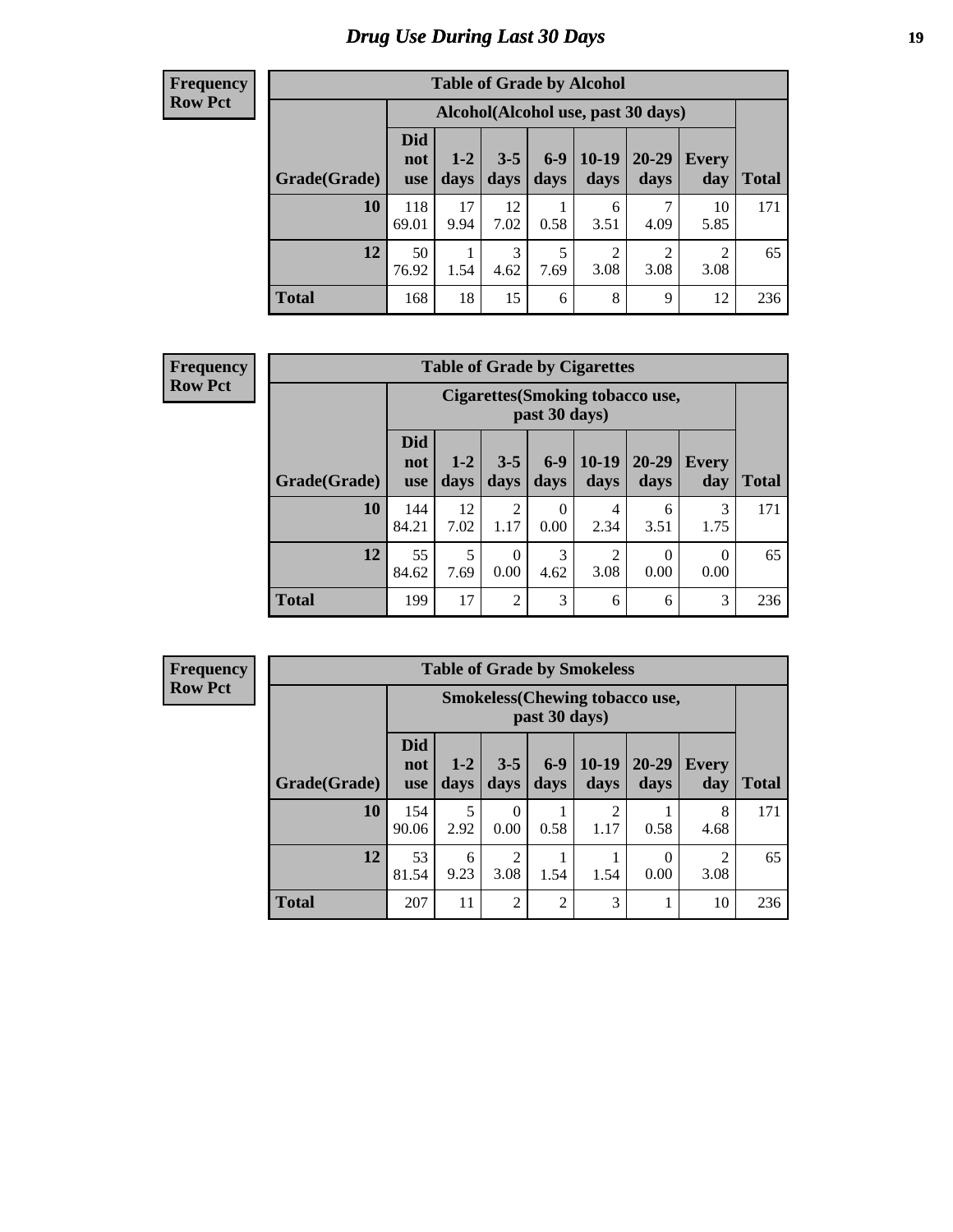#### **Frequency Row Pct**

| <b>Table of Grade by Marijuana</b> |                          |                                         |                        |                 |                 |               |              |       |  |  |  |
|------------------------------------|--------------------------|-----------------------------------------|------------------------|-----------------|-----------------|---------------|--------------|-------|--|--|--|
|                                    |                          | Marijuana (Marijuana use, past 30 days) |                        |                 |                 |               |              |       |  |  |  |
| Grade(Grade)                       | Did<br>not<br><b>use</b> | $1 - 2$<br>days                         | $3 - 5$<br>days        | $6 - 9$<br>days | $10-19$<br>days | 20-29<br>days | Every<br>day | Total |  |  |  |
| 10                                 | 144<br>84.21             | $\mathbf Q$<br>5.26                     | $\mathfrak{D}$<br>1.17 | 6<br>3.51       | 2<br>1.17       | 0.58          | 4.09         | 171   |  |  |  |
| 12                                 | 60<br>92.31              | 4<br>6.15                               | 0<br>0.00              | 0<br>0.00       | 1.54            | 0.00          | 0<br>0.00    | 65    |  |  |  |
| <b>Total</b>                       | 204                      | 13                                      | $\overline{2}$         | 6               | 3               |               | 7            | 236   |  |  |  |

| <b>Frequency</b> | <b>Table of Grade by Cocaine</b> |                                 |                       |                 |               |                   |              |
|------------------|----------------------------------|---------------------------------|-----------------------|-----------------|---------------|-------------------|--------------|
| <b>Row Pct</b>   |                                  |                                 | Cocaine (Cocaine use, | past 30 days)   |               |                   |              |
|                  | Grade(Grade)                     | <b>Did</b><br>not<br><b>use</b> | $1 - 2$<br>days       | $3 - 5$<br>days | $6-9$<br>days | $20 - 29$<br>days | <b>Total</b> |
|                  | 10                               | 166<br>97.08                    | 3<br>1.75             | 0.58            | 0.58          | $\Omega$<br>0.00  | 171          |
|                  | 12                               | 63<br>96.92                     | 1.54                  | 0<br>0.00       | 0<br>0.00     | 1.54              | 65           |
|                  | <b>Total</b>                     | 229                             | 4                     |                 |               |                   | 236          |

| Frequency      |              | <b>Table of Grade by Inhalants</b> |                  |                        |                                 |                   |              |
|----------------|--------------|------------------------------------|------------------|------------------------|---------------------------------|-------------------|--------------|
| <b>Row Pct</b> |              |                                    |                  | past 30 days)          | <b>Inhalants</b> (Inhalant use, |                   |              |
|                | Grade(Grade) | <b>Did</b><br>not<br><b>use</b>    | $1-2$<br>days    | $3 - 5$<br>days        | $10-19$<br>days                 | $20 - 29$<br>days | <b>Total</b> |
|                | 10           | 161<br>94.15                       | 4<br>2.34        | $\overline{c}$<br>1.17 | 2<br>1.17                       | 2<br>1.17         | 171          |
|                | 12           | 65<br>100.00                       | $\Omega$<br>0.00 | $\Omega$<br>0.00       | 0<br>0.00                       | 0<br>0.00         | 65           |
|                | <b>Total</b> | 226                                | $\overline{4}$   | $\overline{c}$         | $\overline{2}$                  | $\overline{2}$    | 236          |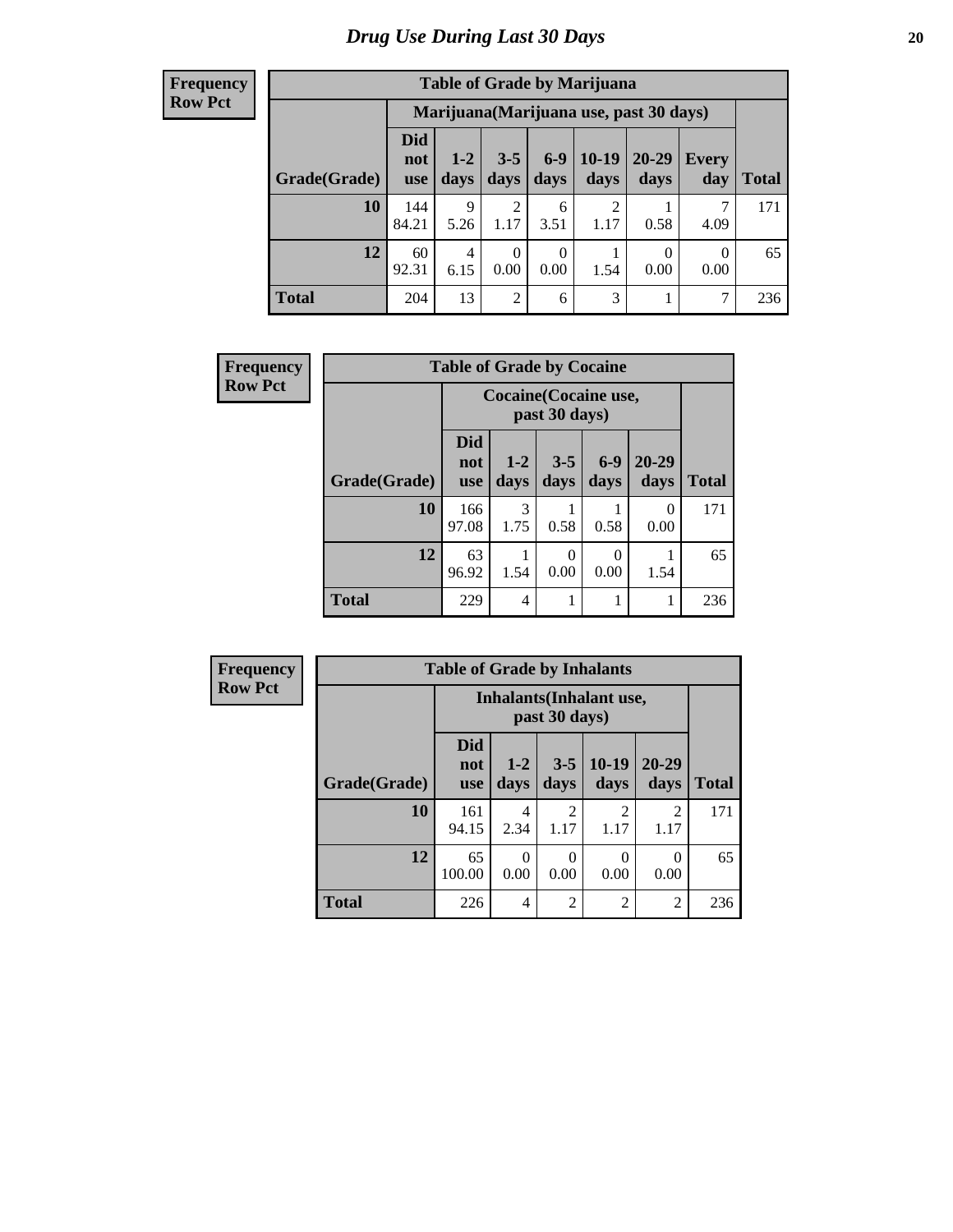### *Drug Use During Last 30 Days* **21**

| Frequency      | <b>Table of Grade by Steroids</b><br>Steroids (Steroid use,<br>past 30 days) |                                 |                  |                 |                   |                     |              |
|----------------|------------------------------------------------------------------------------|---------------------------------|------------------|-----------------|-------------------|---------------------|--------------|
| <b>Row Pct</b> |                                                                              |                                 |                  |                 |                   |                     |              |
|                | Grade(Grade)                                                                 | <b>Did</b><br>not<br><b>use</b> | $1-2$<br>days    | $3 - 5$<br>days | $20 - 29$<br>days | <b>Every</b><br>day | <b>Total</b> |
|                | 10                                                                           | 168<br>98.25                    | $\Omega$<br>0.00 | 0.58            | 0.58              | 0.58                | 171          |
|                | 12                                                                           | 64<br>98.46                     | 1.54             | 0<br>0.00       | 0<br>0.00         | 0<br>0.00           | 65           |
|                | <b>Total</b>                                                                 | 232                             |                  | 1               |                   |                     | 236          |

| Frequency      | <b>Table of Grade by Ecstasy</b> |                                        |               |                           |                        |              |  |  |
|----------------|----------------------------------|----------------------------------------|---------------|---------------------------|------------------------|--------------|--|--|
| <b>Row Pct</b> |                                  | Ecstasy (Ecstasy use,<br>past 30 days) |               |                           |                        |              |  |  |
|                | Grade(Grade)                     | <b>Did</b><br>not<br><b>use</b>        | $1-2$<br>days | $3 - 5$<br>days           | <b>Every</b><br>day    | <b>Total</b> |  |  |
|                | 10                               | 168<br>98.25                           | 0.58          | $\mathbf{\Omega}$<br>0.00 | $\overline{c}$<br>1.17 | 171          |  |  |
|                | 12                               | 64<br>98.46                            | 0<br>0.00     | 1.54                      | 0<br>0.00              | 65           |  |  |
|                | <b>Total</b>                     | 232                                    |               |                           | $\overline{c}$         | 236          |  |  |

| Frequency      |              | <b>Table of Grade by Meth</b>   |                                             |                  |                 |                   |              |  |
|----------------|--------------|---------------------------------|---------------------------------------------|------------------|-----------------|-------------------|--------------|--|
| <b>Row Pct</b> |              |                                 | Meth (Methamphetamine use,<br>past 30 days) |                  |                 |                   |              |  |
|                | Grade(Grade) | <b>Did</b><br>not<br><b>use</b> | $1-2$<br>days                               | $3 - 5$<br>days  | $10-19$<br>days | $20 - 29$<br>days | <b>Total</b> |  |
|                | 10           | 166<br>97.08                    | 2<br>1.17                                   | 0.58             | 0.58            | 0.58              | 171          |  |
|                | 12           | 65<br>100.00                    | 0<br>0.00                                   | $\Omega$<br>0.00 | 0<br>0.00       | 0<br>0.00         | 65           |  |
|                | <b>Total</b> | 231                             | $\overline{2}$                              |                  | 1               |                   | 236          |  |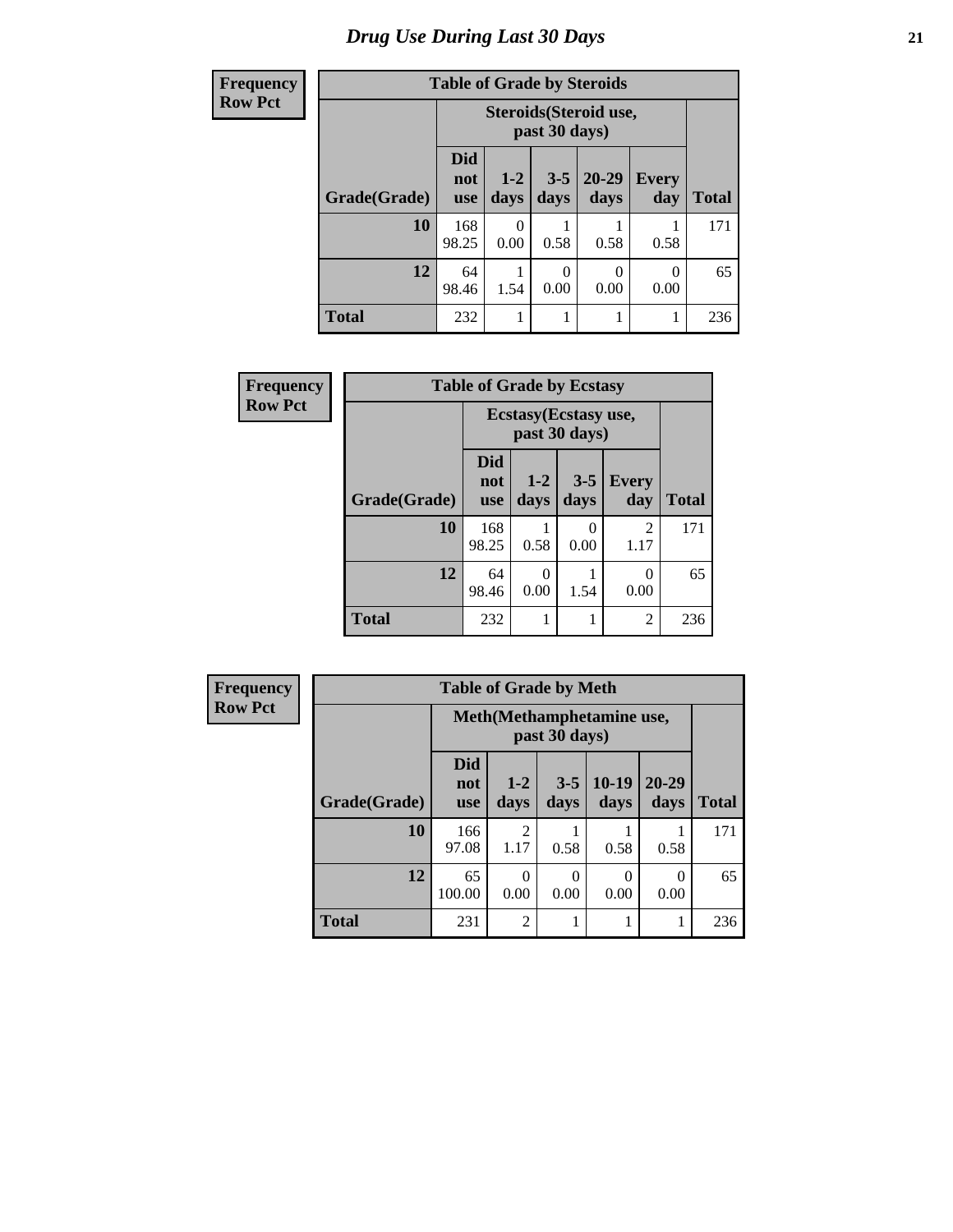### *Drug Use During Last 30 Days* **22**

| <b>Frequency</b> | <b>Table of Grade by Hallucinogens</b> |                       |                                                   |                 |                     |              |  |  |
|------------------|----------------------------------------|-----------------------|---------------------------------------------------|-----------------|---------------------|--------------|--|--|
| <b>Row Pct</b>   |                                        |                       | Hallucinogens (Hallucinogen use,<br>past 30 days) |                 |                     |              |  |  |
|                  | Grade(Grade)                           | <b>Did</b><br>not use | $3 - 5$<br>days                                   | $10-19$<br>days | <b>Every</b><br>day | <b>Total</b> |  |  |
|                  | 10                                     | 168<br>98.25          | 0.58                                              | 0.58            | 0.58                | 171          |  |  |
|                  | 12                                     | 65<br>100.00          | 0.00                                              | 0<br>0.00       | 0.00                | 65           |  |  |
|                  | <b>Total</b>                           | 233                   |                                                   |                 |                     | 236          |  |  |

| <b>Frequency</b> |
|------------------|
| <b>Row Pct</b>   |

| <b>Table of Grade by Prescription</b> |                                 |                                                                                                                                      |           |      |                        |      |      |     |  |
|---------------------------------------|---------------------------------|--------------------------------------------------------------------------------------------------------------------------------------|-----------|------|------------------------|------|------|-----|--|
|                                       |                                 | <b>Prescription</b> (Prescription drugs not<br>prescribed to me, past 30 days)                                                       |           |      |                        |      |      |     |  |
| Grade(Grade)                          | <b>Did</b><br>not<br><b>use</b> | $6 - 9$<br>$10-19$<br>$20 - 29$<br>$3 - 5$<br>$1 - 2$<br><b>Every</b><br>days<br>days<br><b>Total</b><br>days<br>days<br>day<br>days |           |      |                        |      |      |     |  |
| 10                                    | 152<br>88.89                    | 5<br>2.92                                                                                                                            | 9<br>5.26 | 0.58 | $\mathfrak{D}$<br>1.17 | 0.58 | 0.58 | 171 |  |
| 12                                    | 60<br>92.31                     | $\mathfrak{D}$<br>2<br>$\theta$<br>0<br>1.54<br>3.08<br>0.00<br>3.08<br>0.00<br>0.00                                                 |           |      |                        |      |      |     |  |
| <b>Total</b>                          | 212                             | 7                                                                                                                                    | 10        |      | 4                      |      |      | 236 |  |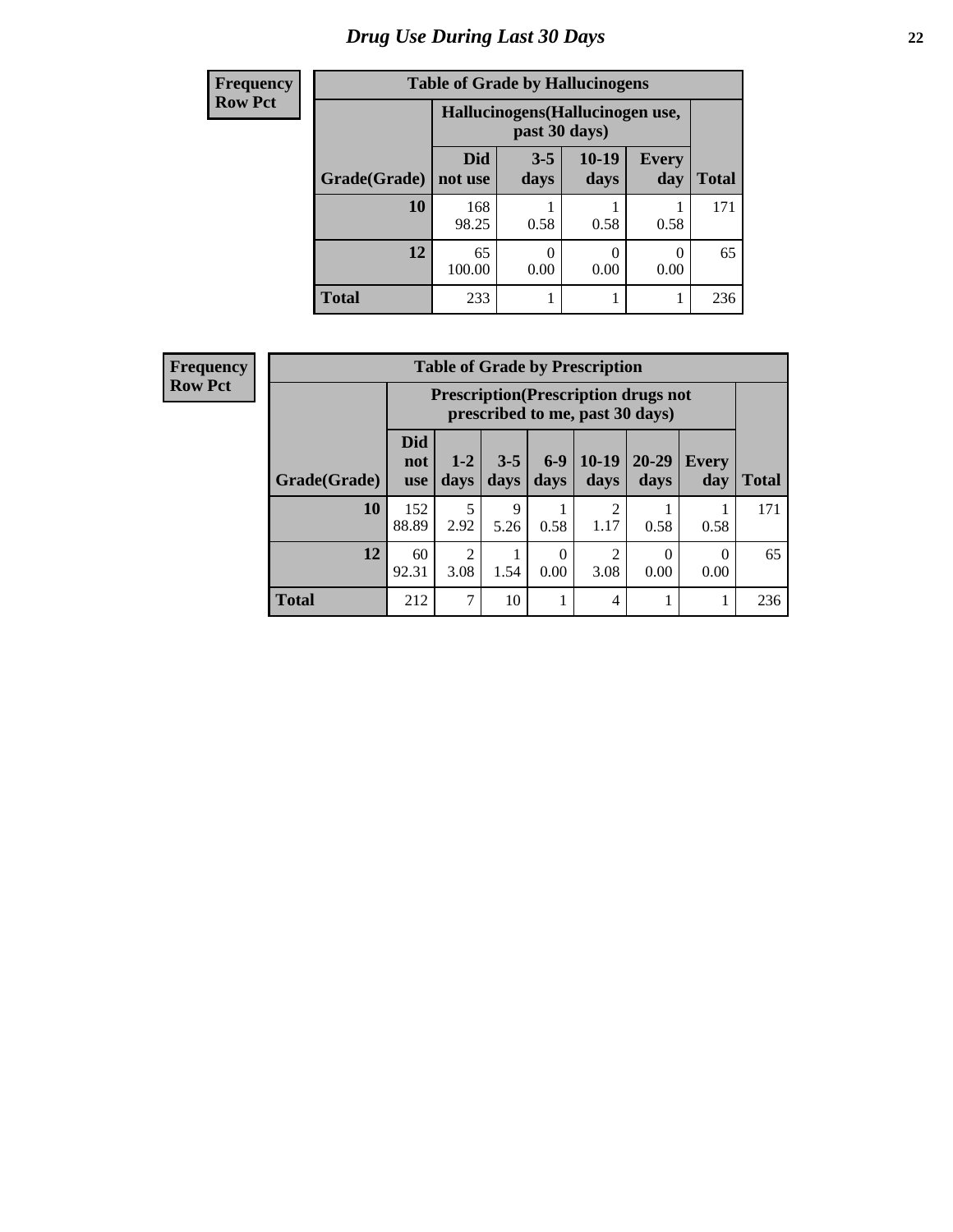| Frequency      | <b>Table of Alcoholease by Grade</b>              |                    |             |              |  |  |
|----------------|---------------------------------------------------|--------------------|-------------|--------------|--|--|
| <b>Col Pct</b> | <b>Alcoholease</b> (It is<br>easy to get alcohol) | Grade(Grade)<br>10 | 12          | <b>Total</b> |  |  |
|                | <b>Strongly Agree</b>                             | 70<br>40.94        | 30<br>46.15 | 100          |  |  |
|                | <b>Somewhat Agree</b>                             | 55<br>32.16        | 24<br>36.92 | 79           |  |  |
|                | <b>Somewhat Disagree</b>                          | 23<br>13.45        | 10.77       | 30           |  |  |
|                | <b>Strongly Disagree</b>                          | 23<br>13.45        | 4<br>6.15   | 27           |  |  |
|                | <b>Total</b>                                      | 171                | 65          | 236          |  |  |

| Frequency      | <b>Table of Cigarettesease by Grade</b>                  |                    |             |              |  |
|----------------|----------------------------------------------------------|--------------------|-------------|--------------|--|
| <b>Col Pct</b> | Cigarettesease (It is<br>easy to get smoking<br>tobacco) | Grade(Grade)<br>10 | 12          | <b>Total</b> |  |
|                | <b>Strongly Agree</b>                                    | 78<br>45.61        | 36<br>55.38 | 114          |  |
|                | <b>Somewhat Agree</b>                                    | 32<br>18.71        | 15<br>23.08 | 47           |  |
|                | <b>Somewhat Disagree</b>                                 | 29<br>16.96        | 4<br>6.15   | 33           |  |
|                | <b>Strongly Disagree</b>                                 | 32<br>18.71        | 10<br>15.38 | 42           |  |
|                | <b>Total</b>                                             | 171                | 65          | 236          |  |

| Frequency      | <b>Table of Smokelessease by Grade</b>                         |                    |                        |              |
|----------------|----------------------------------------------------------------|--------------------|------------------------|--------------|
| <b>Col Pct</b> | <b>Smokelessease</b> (It is<br>easy to get chewing<br>tobacco) | Grade(Grade)<br>10 | 12                     | <b>Total</b> |
|                | <b>Strongly Agree</b>                                          | 83<br>48.54        | 38<br>58.46            | 121          |
|                | <b>Somewhat Agree</b>                                          | 41<br>23.98        | 16<br>24.62            | 57           |
|                | <b>Somewhat Disagree</b>                                       | 18<br>10.53        | $\mathfrak{D}$<br>3.08 | 20           |
|                | <b>Strongly Disagree</b>                                       | 29<br>16.96        | 9<br>13.85             | 38           |
|                | <b>Total</b>                                                   | 171                | 65                     | 236          |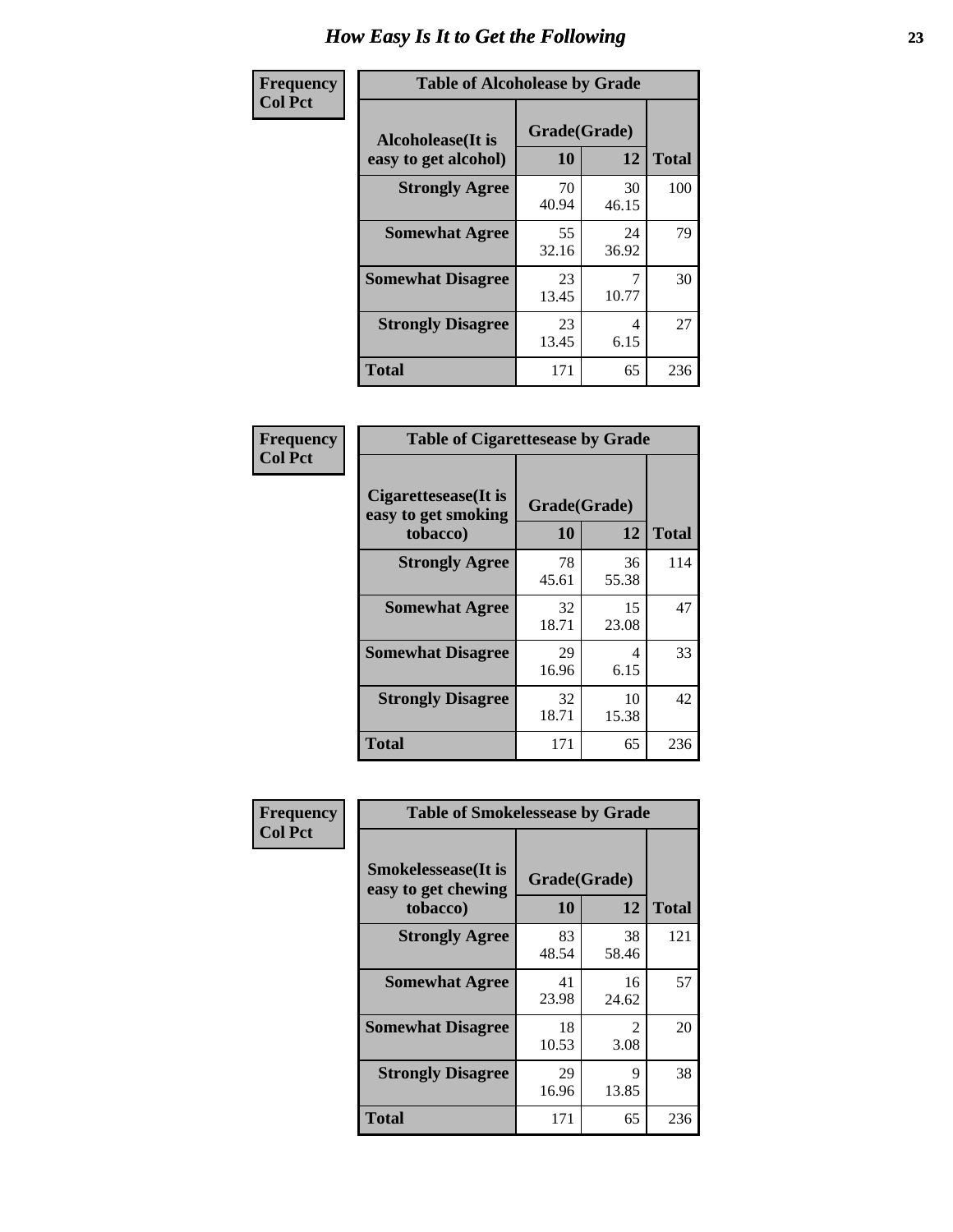| Frequency      | <b>Table of Marijuanaease by Grade</b>           |                           |             |              |  |
|----------------|--------------------------------------------------|---------------------------|-------------|--------------|--|
| <b>Col Pct</b> | Marijuanaease(It is<br>easy to get<br>marijuana) | Grade(Grade)<br><b>10</b> | 12          | <b>Total</b> |  |
|                | <b>Strongly Agree</b>                            | 57<br>33.33               | 19<br>29.23 | 76           |  |
|                | <b>Somewhat Agree</b>                            | 35<br>20.47               | 12<br>18.46 | 47           |  |
|                | <b>Somewhat Disagree</b>                         | 31<br>18.13               | 10<br>15.38 | 41           |  |
|                | <b>Strongly Disagree</b>                         | 48<br>28.07               | 24<br>36.92 | 72           |  |
|                | <b>Total</b>                                     | 171                       | 65          | 236          |  |

| <b>Table of Cocaineease by Grade</b>              |             |                    |     |  |  |  |  |  |  |  |  |
|---------------------------------------------------|-------------|--------------------|-----|--|--|--|--|--|--|--|--|
| <b>Cocaineease</b> (It is<br>easy to get cocaine) | 10          | Grade(Grade)<br>12 |     |  |  |  |  |  |  |  |  |
| <b>Strongly Agree</b>                             | 21<br>12.28 | 13<br>20.00        | 34  |  |  |  |  |  |  |  |  |
| <b>Somewhat Agree</b>                             | 33<br>19.30 | 10<br>15.38        | 43  |  |  |  |  |  |  |  |  |
| <b>Somewhat Disagree</b>                          | 37<br>21.64 | 10<br>15.38        | 47  |  |  |  |  |  |  |  |  |
| <b>Strongly Disagree</b>                          | 80<br>46.78 | 32<br>49.23        | 112 |  |  |  |  |  |  |  |  |
| <b>Total</b>                                      | 171         | 65                 | 236 |  |  |  |  |  |  |  |  |

| Frequency      | <b>Table of Inhalantsease by Grade</b>                   |                    |              |     |
|----------------|----------------------------------------------------------|--------------------|--------------|-----|
| <b>Col Pct</b> | <b>Inhalantsease</b> (It is<br>easy to get<br>inhalants) | Grade(Grade)<br>10 | <b>Total</b> |     |
|                | <b>Strongly Agree</b>                                    | 59<br>34.50        | 21<br>32.31  | 80  |
|                | <b>Somewhat Agree</b>                                    | 31<br>18.13        | 10.77        | 38  |
|                | <b>Somewhat Disagree</b>                                 | 31<br>18.13        | 9<br>13.85   | 40  |
|                | <b>Strongly Disagree</b>                                 | 50<br>29.24        | 28<br>43.08  | 78  |
|                | <b>Total</b>                                             | 171                | 65           | 236 |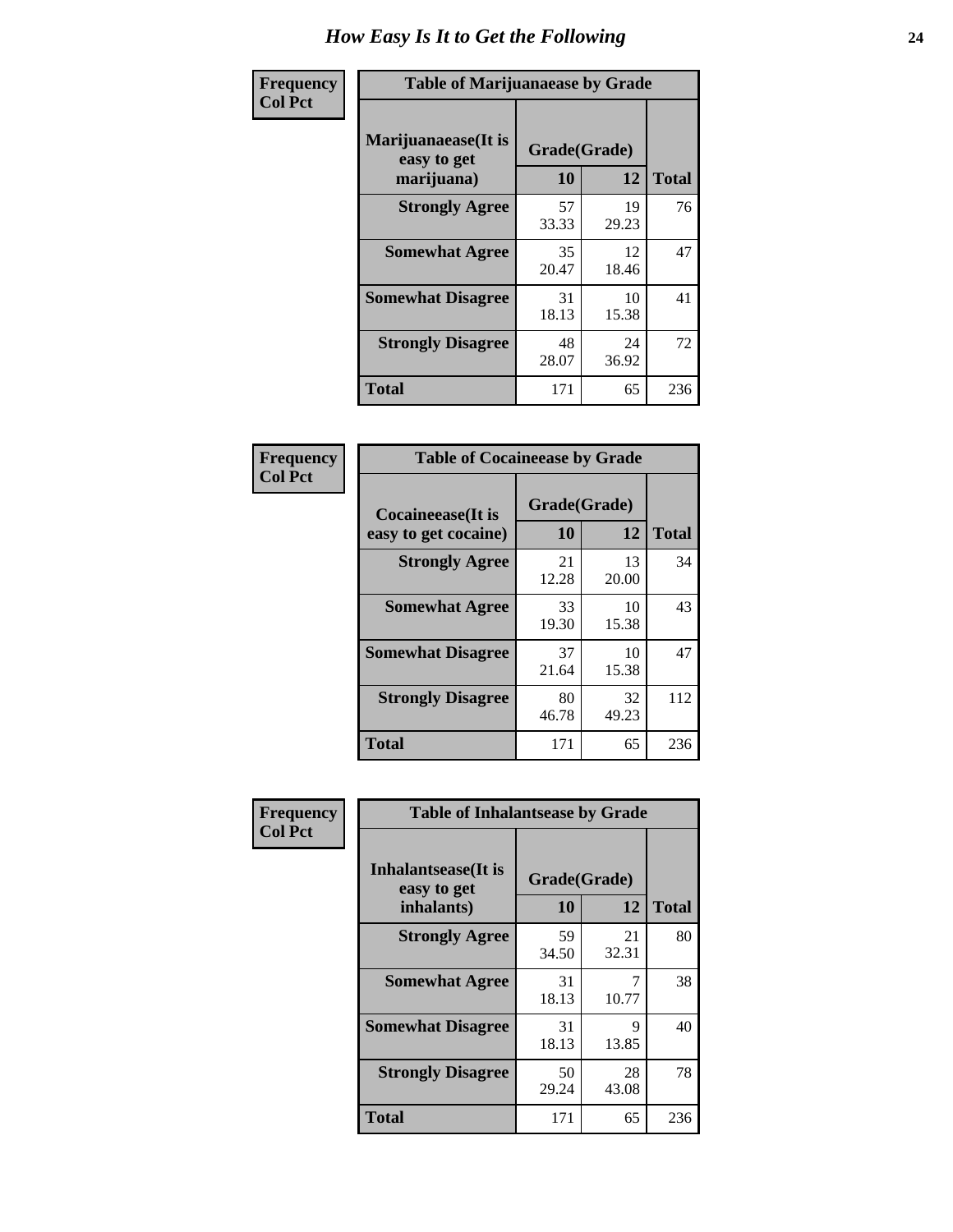| Frequency      | <b>Table of Steroidsease by Grade</b>               |                    |             |              |  |  |  |  |  |  |  |
|----------------|-----------------------------------------------------|--------------------|-------------|--------------|--|--|--|--|--|--|--|
| <b>Col Pct</b> | <b>Steroidsease</b> (It is<br>easy to get steroids) | Grade(Grade)<br>10 | 12          | <b>Total</b> |  |  |  |  |  |  |  |
|                | <b>Strongly Agree</b>                               | 26<br>15.20        | 14<br>21.54 | 40           |  |  |  |  |  |  |  |
|                | <b>Somewhat Agree</b>                               | 39<br>22.81        | 12<br>18.46 | 51           |  |  |  |  |  |  |  |
|                | <b>Somewhat Disagree</b>                            | 37<br>21.64        | 13<br>20.00 | 50           |  |  |  |  |  |  |  |
|                | <b>Strongly Disagree</b>                            | 69<br>40.35        | 26<br>40.00 | 95           |  |  |  |  |  |  |  |
|                | <b>Total</b>                                        | 171                | 65          | 236          |  |  |  |  |  |  |  |

| Frequency      | <b>Table of Ecstasyease by Grade</b>              |                           |             |              |  |  |  |  |  |  |
|----------------|---------------------------------------------------|---------------------------|-------------|--------------|--|--|--|--|--|--|
| <b>Col Pct</b> | <b>Ecstasyease</b> (It is<br>easy to get ecstasy) | Grade(Grade)<br><b>10</b> | 12          | <b>Total</b> |  |  |  |  |  |  |
|                | <b>Strongly Agree</b>                             | 28<br>16.37               | 12<br>18.46 | 40           |  |  |  |  |  |  |
|                | <b>Somewhat Agree</b>                             | 30<br>17.54               | 13<br>20.00 | 43           |  |  |  |  |  |  |
|                | <b>Somewhat Disagree</b>                          | 38<br>22.22               | 8<br>12.31  | 46           |  |  |  |  |  |  |
|                | <b>Strongly Disagree</b>                          | 75<br>43.86               | 32<br>49.23 | 107          |  |  |  |  |  |  |
|                | <b>Total</b>                                      | 171                       | 65          | 236          |  |  |  |  |  |  |

| Frequency      | <b>Table of Methease by Grade</b>                          |                    |             |              |
|----------------|------------------------------------------------------------|--------------------|-------------|--------------|
| <b>Col Pct</b> | <b>Methease</b> (It is easy<br>to get<br>methamphetamines) | Grade(Grade)<br>10 | 12          | <b>Total</b> |
|                | <b>Strongly Agree</b>                                      | 25<br>14.62        | 13<br>20.00 | 38           |
|                | <b>Somewhat Agree</b>                                      | 27<br>15.79        | 6<br>9.23   | 33           |
|                | <b>Somewhat Disagree</b>                                   | 35<br>20.47        | 12<br>18.46 | 47           |
|                | <b>Strongly Disagree</b>                                   | 84<br>49.12        | 34<br>52.31 | 118          |
|                | <b>Total</b>                                               | 171                | 65          | 236          |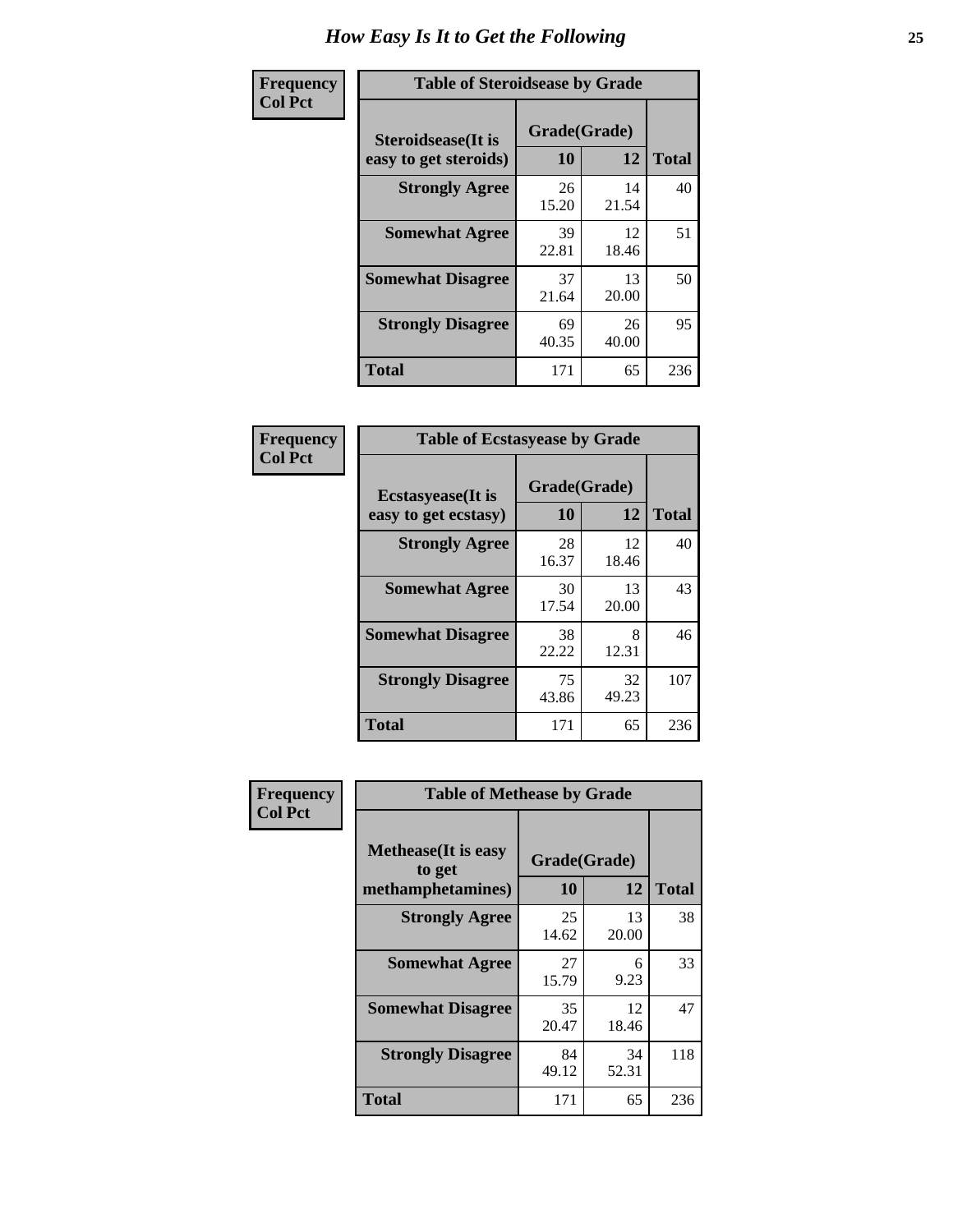| <b>Frequency</b> | <b>Table of Hallucinogensease by Grade</b>               |                    |             |              |
|------------------|----------------------------------------------------------|--------------------|-------------|--------------|
| <b>Col Pct</b>   | Hallucinogensease(It<br>is easy to get<br>hallucinogens) | Grade(Grade)<br>10 | 12          | <b>Total</b> |
|                  | <b>Strongly Agree</b>                                    | 24<br>14.04        | 12<br>18.46 | 36           |
|                  | <b>Somewhat Agree</b>                                    | 39<br>22.81        | 7<br>10.77  | 46           |
|                  | <b>Somewhat Disagree</b>                                 | 35<br>20.47        | 13<br>20.00 | 48           |
|                  | <b>Strongly Disagree</b>                                 | 73<br>42.69        | 33<br>50.77 | 106          |
|                  | <b>Total</b>                                             | 171                | 65          | 236          |

| Frequency<br>  Col Pct |
|------------------------|

| <b>Table of Prescriptionease by Grade</b>                                                |             |              |              |  |  |  |  |  |  |  |
|------------------------------------------------------------------------------------------|-------------|--------------|--------------|--|--|--|--|--|--|--|
| <b>Prescriptionease</b> (It<br>is easy to get<br>prescription drugs<br>not prescribed to |             | Grade(Grade) |              |  |  |  |  |  |  |  |
| me)                                                                                      | 10          | 12           | <b>Total</b> |  |  |  |  |  |  |  |
| <b>Strongly Agree</b>                                                                    | 71<br>41.52 | 26<br>40.00  | 97           |  |  |  |  |  |  |  |
| <b>Somewhat Agree</b>                                                                    | 41<br>23.98 | 10<br>15.38  | 51           |  |  |  |  |  |  |  |
| <b>Somewhat Disagree</b>                                                                 | 18<br>10.53 | 10.77        | 25           |  |  |  |  |  |  |  |
| <b>Strongly Disagree</b>                                                                 | 41<br>23.98 | 22<br>33.85  | 63           |  |  |  |  |  |  |  |
| Total                                                                                    | 171         | 65           | 236          |  |  |  |  |  |  |  |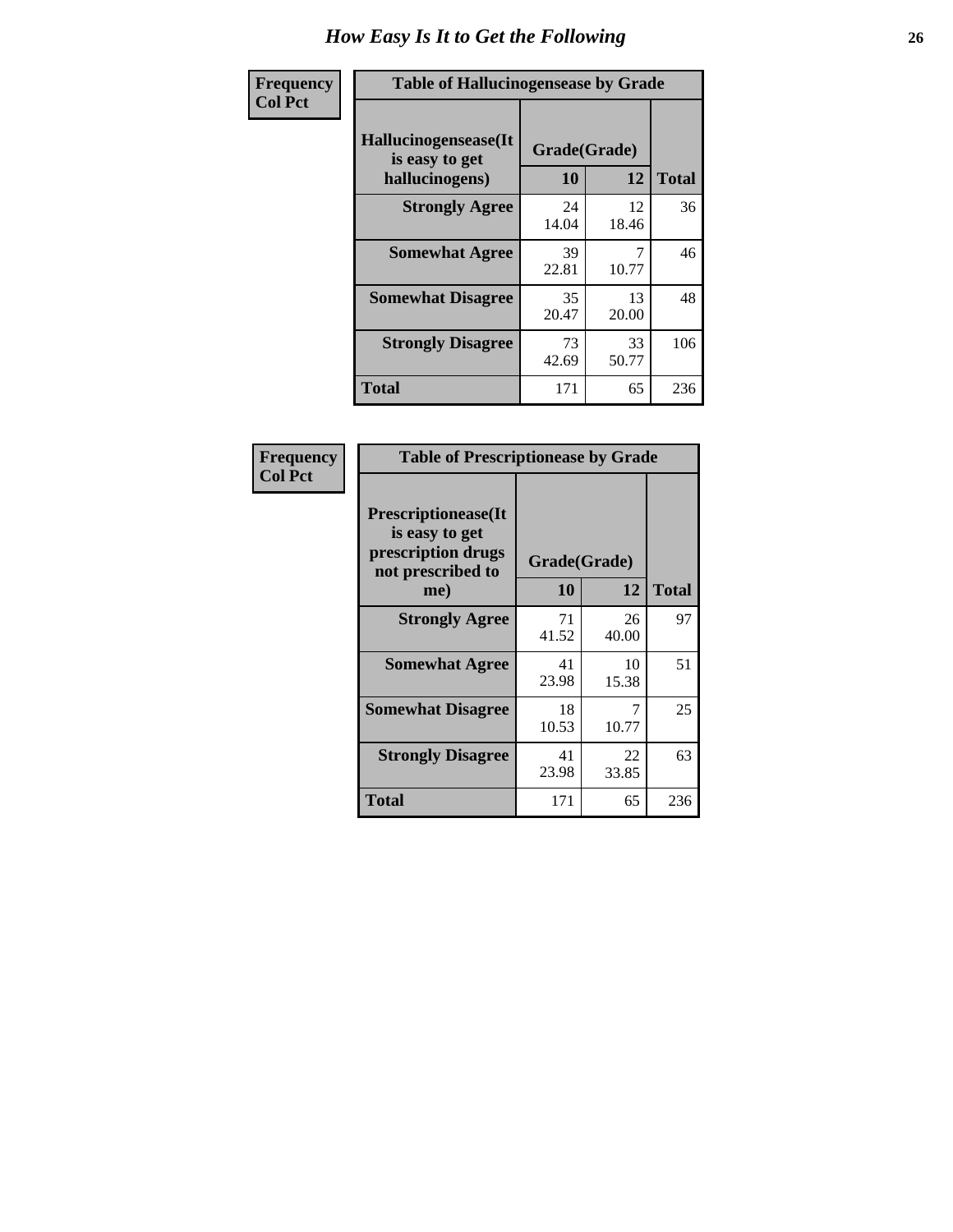#### *Age at Onset of Use* **27** *Results for "Age at Onset of Use" questions exclude students who said they did not use that substance*

| <b>Frequency</b> | <b>Table of Grade by Alcoholinit</b> |                        |                                                  |                  |                  |             |                           |             |             |            |            |                       |              |
|------------------|--------------------------------------|------------------------|--------------------------------------------------|------------------|------------------|-------------|---------------------------|-------------|-------------|------------|------------|-----------------------|--------------|
| <b>Row Pct</b>   |                                      |                        | Alcoholinit (I started using alcohol when I was) |                  |                  |             |                           |             |             |            |            |                       |              |
|                  | Grade(Grade)   younger               | <b>8 or</b>            | 9                                                | 10               | 11               | 12          | 13                        | 14          | 15          | 16         | 17         | <b>18 or</b><br>older | <b>Total</b> |
|                  | 10                                   | 8<br>10.67             | 2.67                                             | ◠<br>2.67        | 1.33             | 12<br>16.00 | 12<br>16.00               | 22<br>29.33 | 12<br>16.00 | 3<br>4.00  | 0<br>0.00  | 1.33                  | 75           |
|                  | 12                                   | $\mathfrak{D}$<br>5.26 | $\Omega$<br>0.00                                 | $\Omega$<br>0.00 | $\theta$<br>0.00 | 2<br>5.26   | 4<br>10.53                | 8<br>21.05  | 8<br>21.05  | 8<br>21.05 | 5<br>13.16 | 2.63                  | 38           |
|                  | <b>Total</b>                         | 10                     | 2                                                | ↑                |                  | 14          | 16                        | 30          | 20          | 11         | 5          | 2                     | 113          |
|                  |                                      |                        |                                                  |                  |                  |             | Frequency Missing $= 123$ |             |             |            |            |                       |              |

| <b>Frequency</b> | <b>Table of Grade by Cigarettesinit</b> |                                                      |              |                |      |                                |                |       |       |          |              |
|------------------|-----------------------------------------|------------------------------------------------------|--------------|----------------|------|--------------------------------|----------------|-------|-------|----------|--------------|
| <b>Row Pct</b>   |                                         | Cigarettesinit(I started smoking tobacco when I was) |              |                |      |                                |                |       |       |          |              |
|                  |                                         | <b>8 or</b>                                          |              |                |      |                                |                |       |       |          |              |
|                  | Grade(Grade)   younger                  |                                                      | 9            | 10             | 12   | 13                             | 14             | 15    | 16    | 17       | <b>Total</b> |
|                  | 10                                      |                                                      |              | 3              | 3    | 4                              | 12             | 10    |       | $\Omega$ | 35           |
|                  |                                         | 2.86                                                 | 2.86         | 8.57           | 8.57 | 11.43                          | 34.29          | 28.57 | 2.86  | 0.00     |              |
|                  | 12                                      | $\theta$                                             | $\mathbf{0}$ |                |      | 3                              | $\mathfrak{D}$ | 3     |       |          | 16           |
|                  |                                         | 0.00                                                 | 0.00         | 6.25           | 6.25 | 18.75                          | 12.50          | 18.75 | 31.25 | 6.25     |              |
|                  | <b>Total</b>                            |                                                      | 1            | $\overline{4}$ | 4    | 7                              | 14             | 13    | 6     |          | 51           |
|                  |                                         |                                                      |              |                |      | <b>Frequency Missing = 185</b> |                |       |       |          |              |

**Frequency Row Pct**

|              | <b>Table of Grade by Smokelessinit</b>               |                  |                        |                         |                           |                  |       |      |                       |              |  |  |  |
|--------------|------------------------------------------------------|------------------|------------------------|-------------------------|---------------------------|------------------|-------|------|-----------------------|--------------|--|--|--|
|              | Smokelessinit (I started chewing tobacco when I was) |                  |                        |                         |                           |                  |       |      |                       |              |  |  |  |
| Grade(Grade) | 8 or<br>younger                                      | 9                | 10                     | 12                      | 13                        | 14               | 15    | 16   | <b>18 or</b><br>older | <b>Total</b> |  |  |  |
| 10           | $\overline{2}$<br>8.00                               | 8.00             | $\overline{2}$<br>8.00 | 4.00                    | 5<br>20.00                | 5<br>20.00       | 28.00 | 4.00 | $\Omega$<br>0.00      | 25           |  |  |  |
| 12           | 6.25                                                 | $\Omega$<br>0.00 | 6.25                   | $\overline{c}$<br>12.50 | 4<br>25.00                | $\Omega$<br>0.00 | 31.25 | 6.25 | 12.50                 | 16           |  |  |  |
| <b>Total</b> | 3                                                    | $\mathfrak{D}$   | 3                      | 3                       | 9                         | 5                | 12    | 2    | 2                     | 41           |  |  |  |
|              |                                                      |                  |                        |                         | Frequency Missing $= 195$ |                  |       |      |                       |              |  |  |  |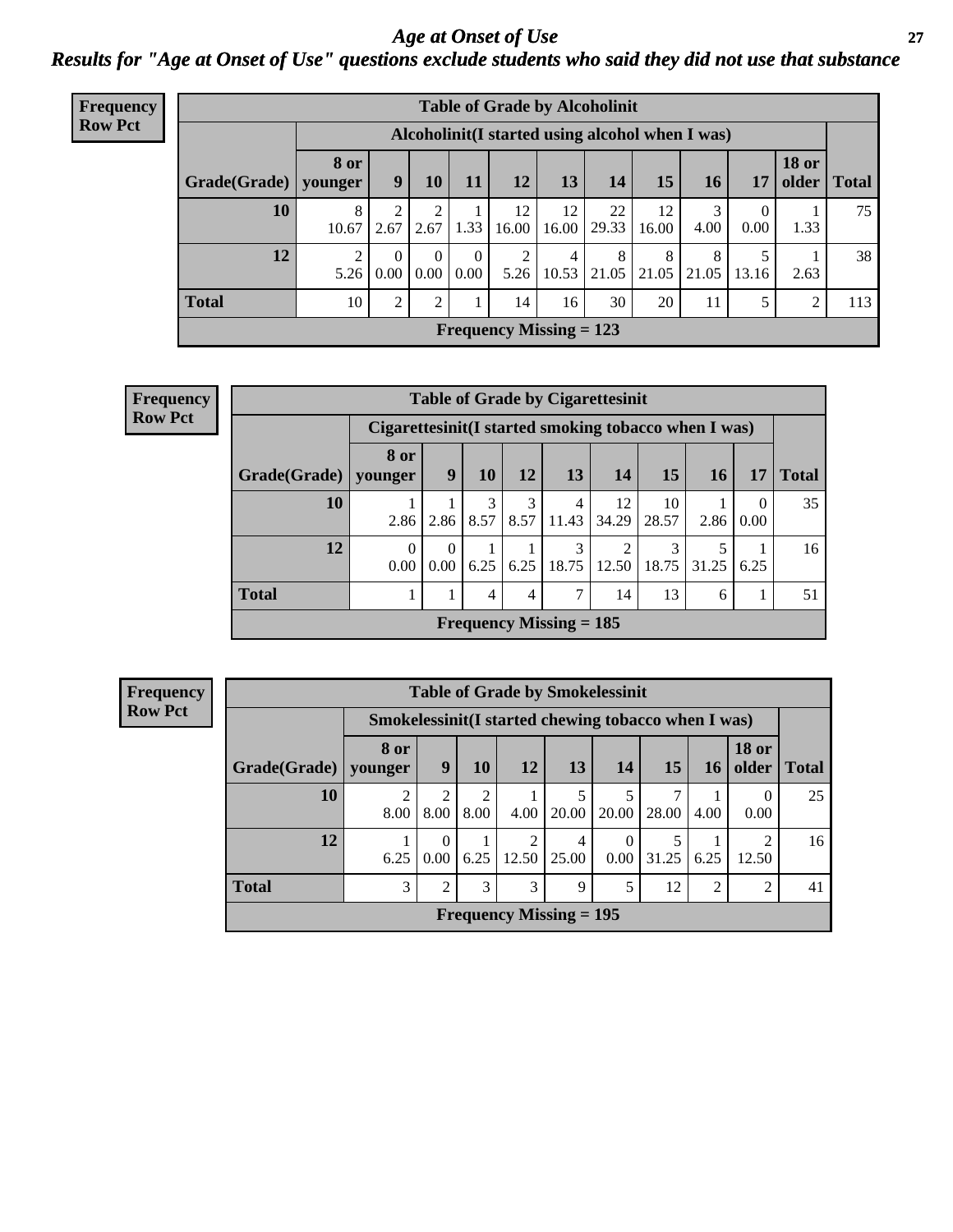#### *Age at Onset of Use* **28**

*Results for "Age at Onset of Use" questions exclude students who said they did not use that substance*

| Frequency      | <b>Table of Grade by Marijuanainit</b> |                  |           |           |               |                         |                                                      |             |      |       |                       |              |  |
|----------------|----------------------------------------|------------------|-----------|-----------|---------------|-------------------------|------------------------------------------------------|-------------|------|-------|-----------------------|--------------|--|
| <b>Row Pct</b> |                                        |                  |           |           |               |                         | Marijuanainit (I started using marijuana when I was) |             |      |       |                       |              |  |
|                | Grade(Grade)                           | 8 or<br>younger  | <b>10</b> | 11        | <b>12</b>     | 13                      | 14                                                   | 15          | 16   | 17    | <b>18 or</b><br>older | <b>Total</b> |  |
|                | 10                                     | 2.63             | 2.63      | 2<br>5.26 | 2<br>5.26     | $\overline{4}$<br>10.53 | 12<br>31.58                                          | 13<br>34.21 | 2.63 | 2.63  | 2.63                  | 38           |  |
|                | 12                                     | $\theta$<br>0.00 | 0<br>0.00 | 0<br>0.00 | 0<br>$0.00\,$ | 2<br>18.18              | 18.18                                                | 3<br>27.27  | 9.09 | 18.18 | 9.09                  | 11           |  |
|                | <b>Total</b>                           |                  |           | 2         | 2             | 6                       | 14                                                   | 16          | 2    | 3     | 2                     | 49           |  |
|                |                                        |                  |           |           |               |                         | Frequency Missing $= 187$                            |             |      |       |                       |              |  |

| <b>Frequency</b> |                                                            |       |                                |            | <b>Table of Grade by Cocaineinit</b> |           |              |
|------------------|------------------------------------------------------------|-------|--------------------------------|------------|--------------------------------------|-----------|--------------|
| <b>Row Pct</b>   | <b>Cocaineinit</b> (I started using<br>cocaine when I was) |       |                                |            |                                      |           |              |
|                  | Grade(Grade)                                               | 9     | 10                             | 14         | 15                                   | <b>16</b> | <b>Total</b> |
|                  | 10                                                         | 11 11 |                                | 4<br>44.44 | $\mathcal{D}$<br>22.22               |           | 9            |
|                  | 12                                                         | 0.00  | 0.00                           | 0.00       | 0.00                                 | 100.00    |              |
|                  | <b>Total</b>                                               |       | 2                              | 10         |                                      |           |              |
|                  |                                                            |       | <b>Frequency Missing = 226</b> |            |                                      |           |              |

| <b>Frequency</b> | <b>Table of Grade by Inhalantsinit</b> |                                                         |           |                         |       |           |              |
|------------------|----------------------------------------|---------------------------------------------------------|-----------|-------------------------|-------|-----------|--------------|
| <b>Row Pct</b>   |                                        | Inhalantsinit (I started using<br>inhalants when I was) |           |                         |       |           |              |
|                  | Grade(Grade)                           | 8 or<br>vounger                                         | <b>11</b> | <b>12</b>               | 14    | <b>15</b> | <b>Total</b> |
|                  | <b>10</b>                              | 3<br>37.50                                              | 12.50     | $\overline{2}$<br>25.00 | 12.50 | 12.50     | 8            |
|                  | 12                                     | $\Omega$                                                | $\Omega$  | $\theta$                | 0     | $\Omega$  |              |
|                  | <b>Total</b>                           | 3                                                       | 8         |                         |       |           |              |
|                  |                                        | Frequency Missing $= 228$                               |           |                         |       |           |              |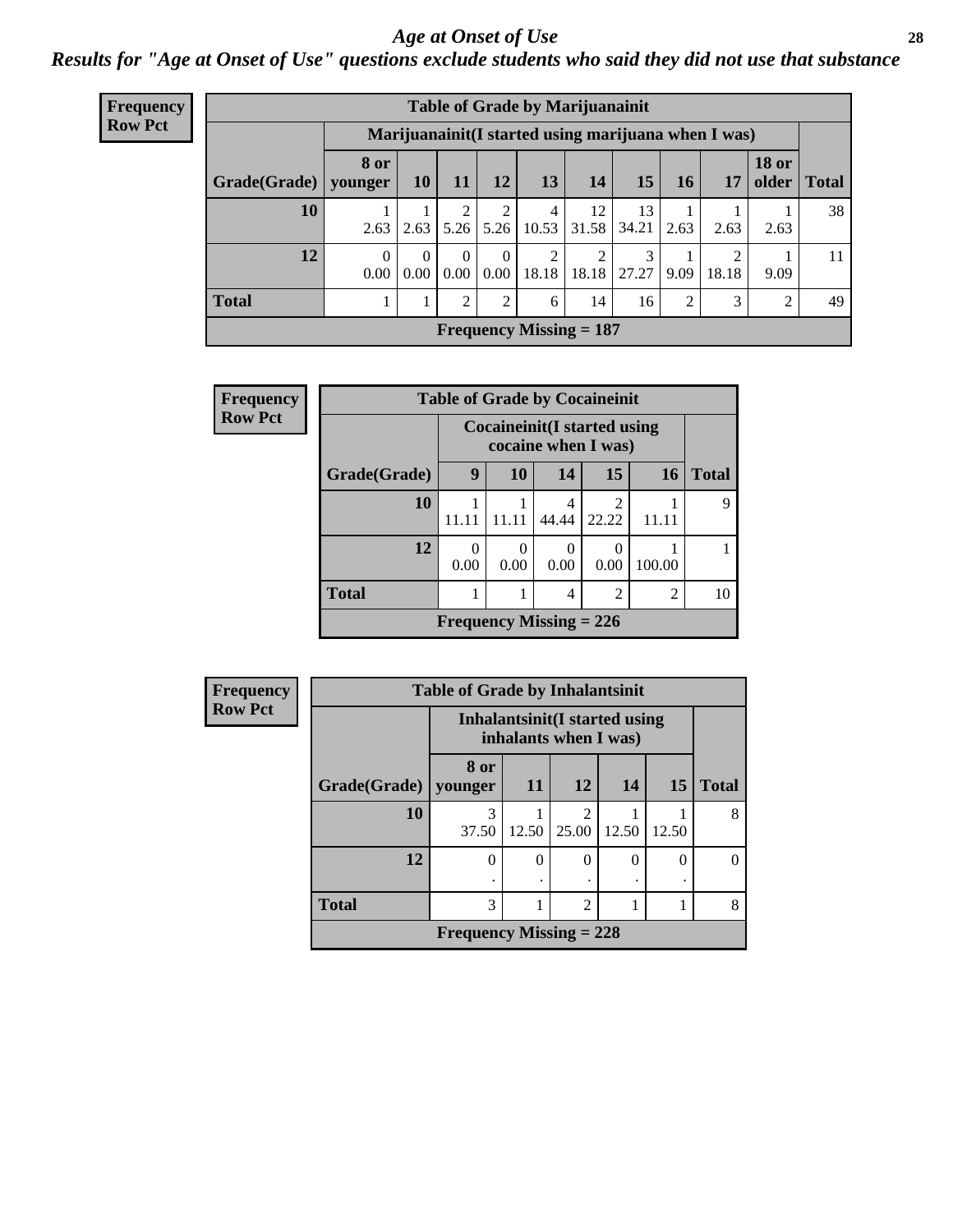#### *Age at Onset of Use* **29**

*Results for "Age at Onset of Use" questions exclude students who said they did not use that substance*

| Frequency      | <b>Table of Grade by Steroidsinit</b> |                                |                                                                |           |                       |              |  |  |  |
|----------------|---------------------------------------|--------------------------------|----------------------------------------------------------------|-----------|-----------------------|--------------|--|--|--|
| <b>Row Pct</b> |                                       |                                | <b>Steroidsinit(I started</b><br>using steroids when I<br>was) |           |                       |              |  |  |  |
|                | Grade(Grade)                          | 11                             | 12                                                             | 15        | <b>18 or</b><br>older | <b>Total</b> |  |  |  |
|                | 10                                    | 25.00                          | 2<br>50.00                                                     | 25.00     | 0<br>0.00             | 4            |  |  |  |
|                | 12                                    | $\Omega$<br>0.00               | 0<br>0.00                                                      | 0<br>0.00 | 100.00                |              |  |  |  |
|                | <b>Total</b>                          | 1                              | 2                                                              |           |                       | 5            |  |  |  |
|                |                                       | <b>Frequency Missing = 231</b> |                                                                |           |                       |              |  |  |  |

| Frequency      | <b>Table of Grade by Ecstasyinit</b> |                                                       |                       |                       |                |
|----------------|--------------------------------------|-------------------------------------------------------|-----------------------|-----------------------|----------------|
| <b>Row Pct</b> |                                      | Ecstasyinit(I<br>started using<br>ecstasy when I was) |                       |                       |                |
|                | Grade(Grade)                         | 14                                                    | <b>16</b>             | <b>18 or</b><br>older | <b>Total</b>   |
|                | 10                                   | 8<br>100.00                                           | $\mathcal{O}$<br>0.00 | 0<br>0.00             | 8              |
|                | 12                                   | 0<br>0.00                                             | 50.00                 | 50.00                 | $\overline{2}$ |
|                | <b>Total</b>                         | 8                                                     |                       |                       | 10             |
|                |                                      | <b>Frequency Missing = 226</b>                        |                       |                       |                |

| <b>Frequency</b> | <b>Table of Grade by Methinit</b>                                   |                           |           |           |                         |              |  |
|------------------|---------------------------------------------------------------------|---------------------------|-----------|-----------|-------------------------|--------------|--|
| <b>Row Pct</b>   | <b>Methinit</b> (I started using<br>methamphetamines when I<br>was) |                           |           |           |                         |              |  |
|                  | Grade(Grade)   younger                                              | 8 or                      | 12        | 14        | 15                      | <b>Total</b> |  |
|                  | 10                                                                  | 20.00                     | 20.00     | 20.00     | $\mathfrak{D}$<br>40.00 | 5            |  |
|                  | 12                                                                  | 0<br>0.00                 | 0<br>0.00 | 0<br>0.00 | 100.00                  |              |  |
|                  | <b>Total</b>                                                        | 1                         |           |           | 3                       | 6            |  |
|                  |                                                                     | Frequency Missing $= 230$ |           |           |                         |              |  |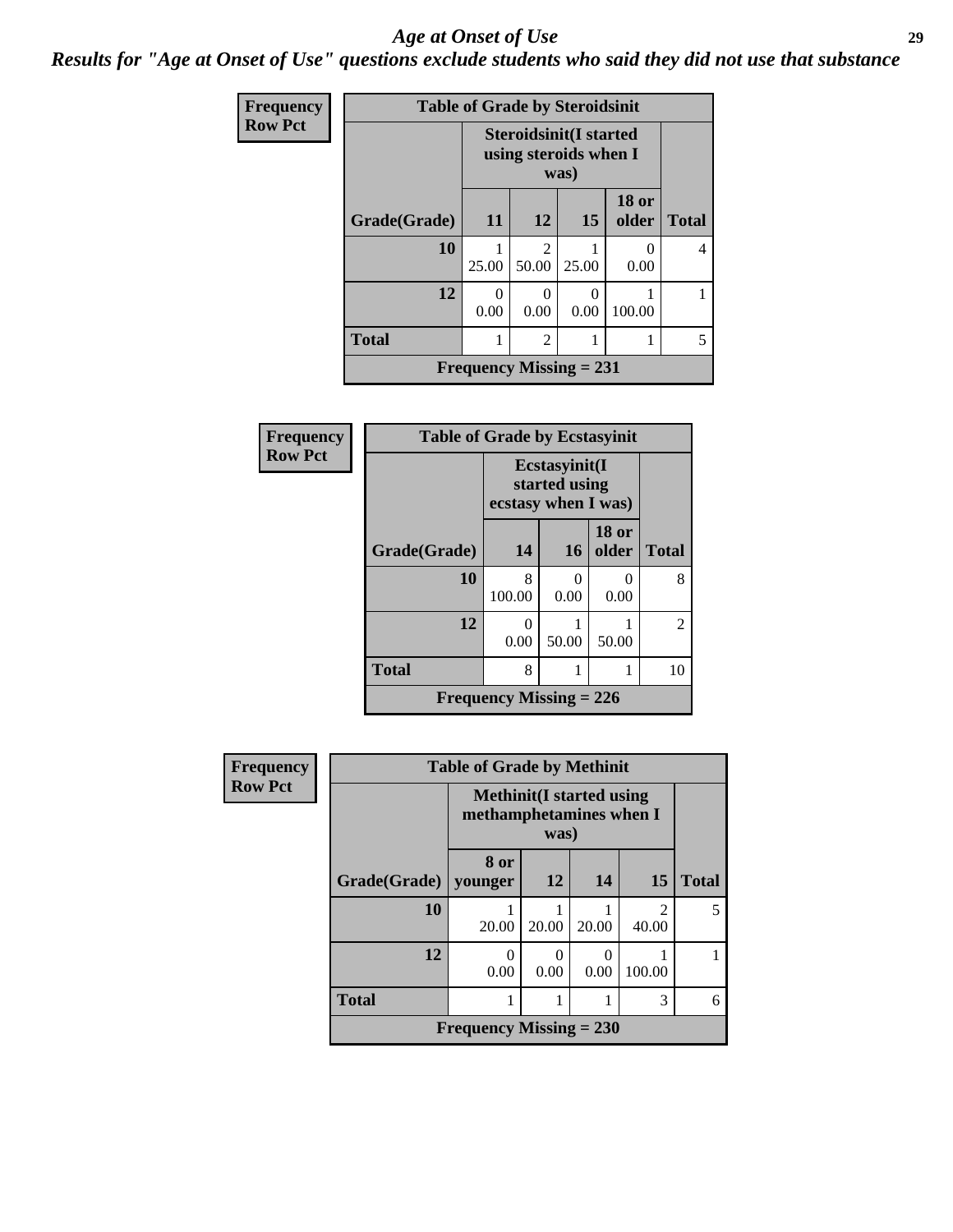#### Age at Onset of Use **30**

*Results for "Age at Onset of Use" questions exclude students who said they did not use that substance*

| <b>Frequency</b> | <b>Table of Grade by Hallucinogensinit</b> |       |                                                                      |          |              |  |  |  |  |
|------------------|--------------------------------------------|-------|----------------------------------------------------------------------|----------|--------------|--|--|--|--|
| <b>Row Pct</b>   |                                            |       | Hallucinogensinit(I<br>started using<br>hallucinogens when I<br>was) |          |              |  |  |  |  |
|                  | Grade(Grade)                               | 12    | 14                                                                   | 16       | <b>Total</b> |  |  |  |  |
|                  | 10                                         | 20.00 | 3<br>60.00                                                           | 20.00    | 5            |  |  |  |  |
|                  | 12                                         | 0     | $\Omega$                                                             | $\Omega$ | $\Omega$     |  |  |  |  |
|                  | <b>Total</b>                               |       | 3                                                                    |          | 5            |  |  |  |  |
|                  | Frequency Missing $= 231$                  |       |                                                                      |          |              |  |  |  |  |

| Frequency      | <b>Table of Grade by Prescriptioninit</b>             |                  |                                                                                            |                  |                  |                                |            |       |            |       |              |
|----------------|-------------------------------------------------------|------------------|--------------------------------------------------------------------------------------------|------------------|------------------|--------------------------------|------------|-------|------------|-------|--------------|
| <b>Row Pct</b> |                                                       |                  | Prescription in it (I started using prescription drugs not<br>prescribed to me when I was) |                  |                  |                                |            |       |            |       |              |
|                | Grade(Grade)                                          | 8 or<br>younger  | <b>10</b>                                                                                  | <b>11</b>        | <b>12</b>        | 13                             | <b>14</b>  | 15    | <b>16</b>  | 17    | <b>Total</b> |
|                | 10                                                    | 3<br>11.54       | $\mathfrak{D}$<br>7.69                                                                     | 3.85             | 3<br>11.54       | 4<br>15.38                     | 7<br>26.92 | 15.38 | 3.85       | 3.85  | 26           |
|                | 12                                                    | $\Omega$<br>0.00 | $\Omega$<br>0.00                                                                           | $\Omega$<br>0.00 | $\theta$<br>0.00 | $\Omega$<br>0.00               | 3<br>33.33 | 22.22 | 2<br>22.22 | 22.22 | $\mathbf Q$  |
|                | <b>Total</b><br>3<br>3<br>3<br>3<br>2<br>10<br>4<br>6 |                  |                                                                                            |                  |                  |                                |            | 35    |            |       |              |
|                |                                                       |                  |                                                                                            |                  |                  | <b>Frequency Missing = 201</b> |            |       |            |       |              |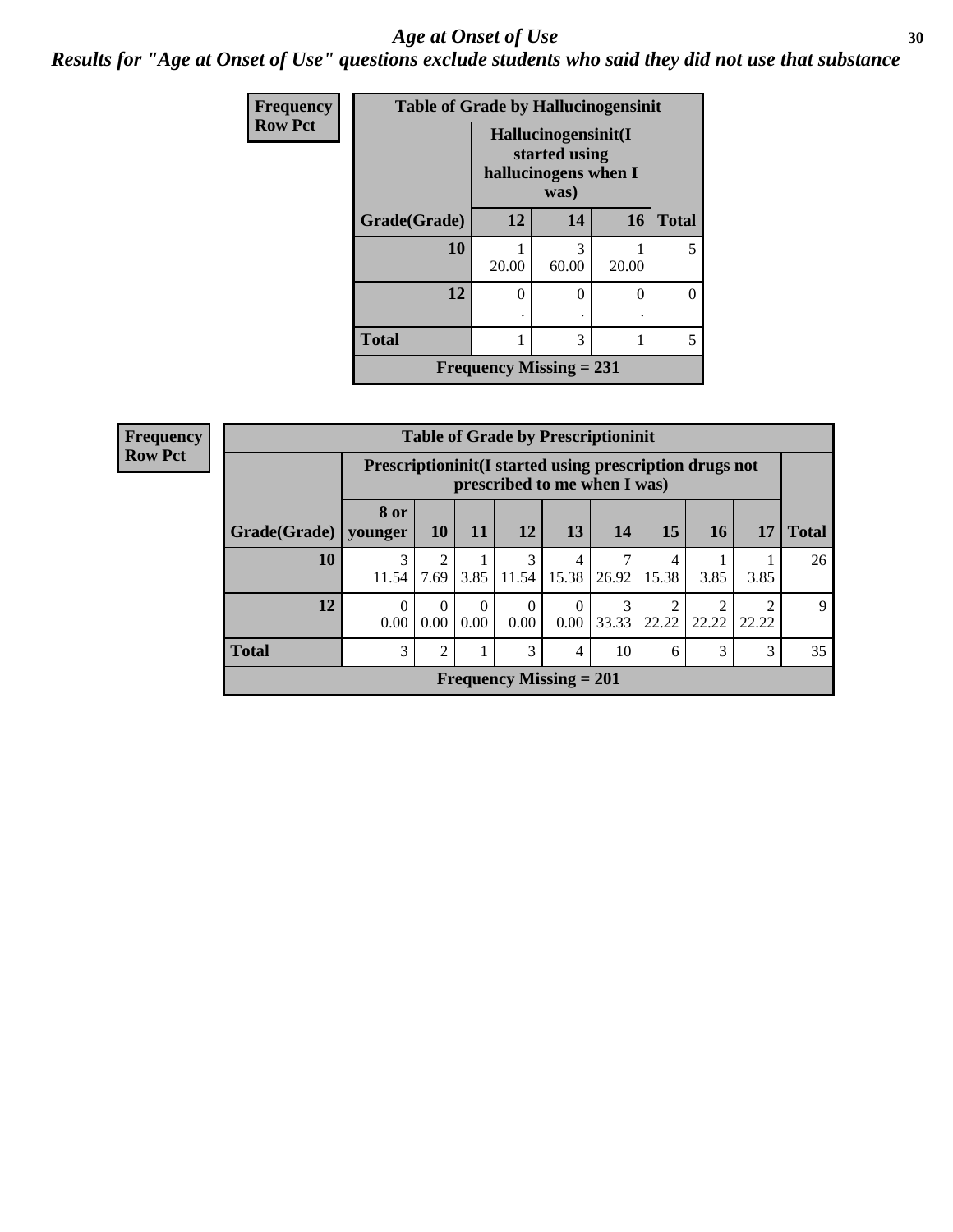| Frequency      | <b>Table of Alcoholharm by Grade</b>          |                    |             |              |  |  |
|----------------|-----------------------------------------------|--------------------|-------------|--------------|--|--|
| <b>Col Pct</b> | Alcoholharm(I<br>think alcohol is<br>harmful) | Grade(Grade)<br>10 | 12          | <b>Total</b> |  |  |
|                | <b>Strongly Agree</b>                         | 88<br>51.46        | 28<br>43.08 | 116          |  |  |
|                | <b>Somewhat Agree</b>                         | 43<br>25.15        | 19<br>29.23 | 62           |  |  |
|                | <b>Somewhat Disagree</b>                      | 25<br>14.62        | 12<br>18.46 | 37           |  |  |
|                | <b>Strongly Disagree</b>                      | 15<br>8.77         | 6<br>9.23   | 21           |  |  |
|                | <b>Total</b>                                  | 171                | 65          | 236          |  |  |

| <b>Table of Cigarettesharm by Grade</b>                  |                    |                        |              |  |  |  |  |
|----------------------------------------------------------|--------------------|------------------------|--------------|--|--|--|--|
| Cigarettesharm(I<br>think smoking<br>tobacco is harmful) | Grade(Grade)<br>10 | 12                     | <b>Total</b> |  |  |  |  |
| <b>Strongly Agree</b>                                    | 136<br>79.53       | 51<br>78.46            | 187          |  |  |  |  |
| <b>Somewhat Agree</b>                                    | 24<br>14.04        | 9<br>13.85             | 33           |  |  |  |  |
| <b>Somewhat Disagree</b>                                 | 6<br>3.51          | $\mathfrak{D}$<br>3.08 | 8            |  |  |  |  |
| <b>Strongly Disagree</b>                                 | 5<br>2.92          | 3<br>4.62              | 8            |  |  |  |  |
| <b>Total</b>                                             | 171                | 65                     | 236          |  |  |  |  |

| Frequency      | <b>Table of Smokelessharm by Grade</b>                  |              |                        |              |
|----------------|---------------------------------------------------------|--------------|------------------------|--------------|
| <b>Col Pct</b> | Smokelessharm(I<br>think chewing<br>tobacco is harmful) | 10           | Grade(Grade)<br>12     | <b>Total</b> |
|                | <b>Strongly Agree</b>                                   | 138<br>80.70 | 47<br>72.31            | 185          |
|                | <b>Somewhat Agree</b>                                   | 20<br>11.70  | 13<br>20.00            | 33           |
|                | <b>Somewhat Disagree</b>                                | 4.09         | $\mathfrak{D}$<br>3.08 | 9            |
|                | <b>Strongly Disagree</b>                                | 6<br>3.51    | 3<br>4.62              | 9            |
|                | <b>Total</b>                                            | 171          | 65                     | 236          |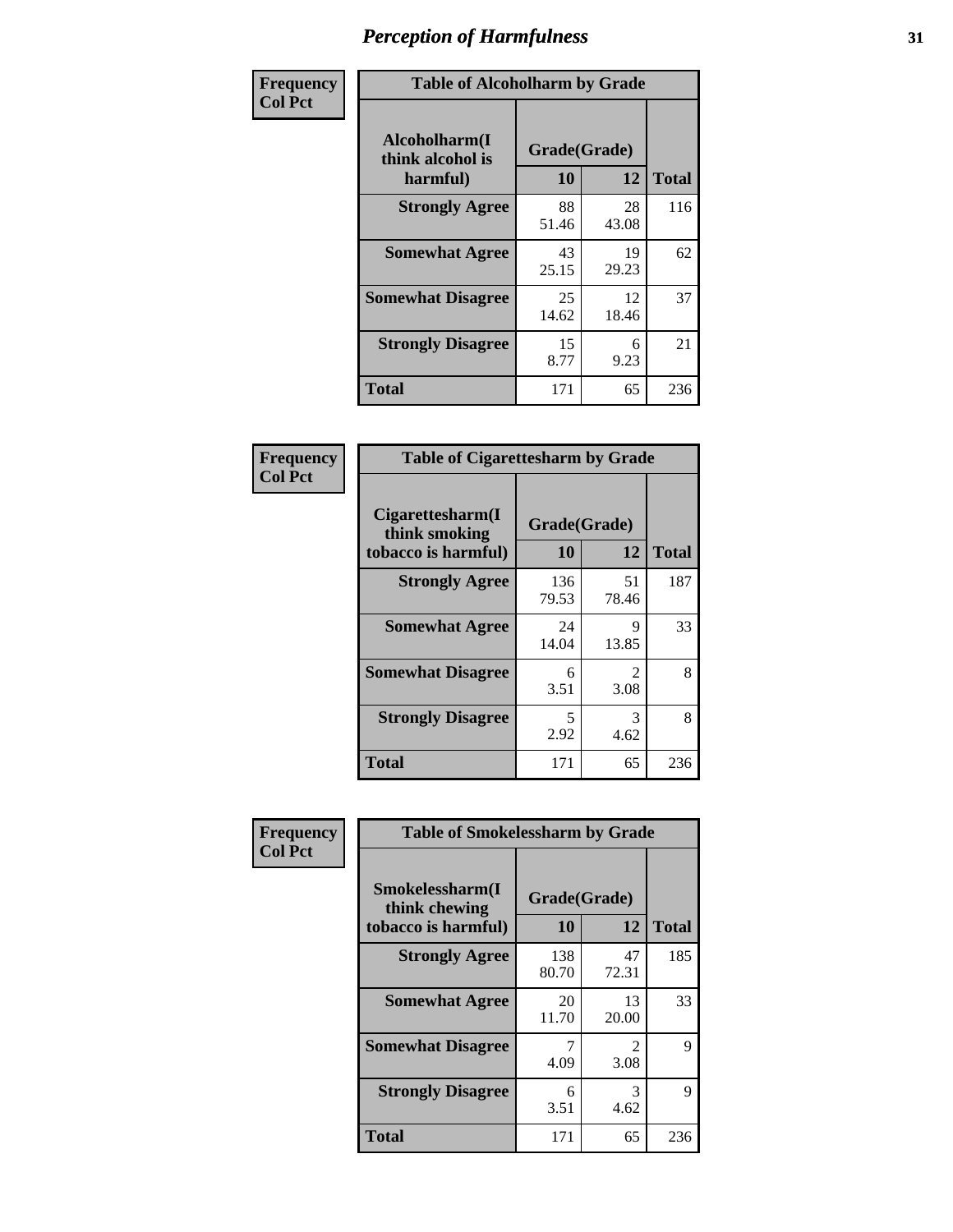| Frequency      | <b>Table of Marijuanaharm by Grade</b>            |                    |             |              |  |  |
|----------------|---------------------------------------------------|--------------------|-------------|--------------|--|--|
| <b>Col Pct</b> | Marijuanaharm(I<br>think marijuana is<br>harmful) | Grade(Grade)<br>10 | 12          | <b>Total</b> |  |  |
|                | <b>Strongly Agree</b>                             | 115<br>67.25       | 41<br>63.08 | 156          |  |  |
|                | <b>Somewhat Agree</b>                             | 22<br>12.87        | 12<br>18.46 | 34           |  |  |
|                | <b>Somewhat Disagree</b>                          | 14<br>8.19         | 6<br>9.23   | 20           |  |  |
|                | <b>Strongly Disagree</b>                          | 20<br>11.70        | 6<br>9.23   | 26           |  |  |
|                | <b>Total</b>                                      | 171                | 65          | 236          |  |  |

| <b>Table of Cocaineharm by Grade</b>          |                    |             |              |  |  |  |  |
|-----------------------------------------------|--------------------|-------------|--------------|--|--|--|--|
| Cocaineharm(I<br>think cocaine is<br>harmful) | Grade(Grade)<br>10 | 12          | <b>Total</b> |  |  |  |  |
| <b>Strongly Agree</b>                         | 156<br>91.23       | 61<br>93.85 | 217          |  |  |  |  |
| <b>Somewhat Agree</b>                         | 7<br>4.09          | 3<br>4.62   | 10           |  |  |  |  |
| <b>Somewhat Disagree</b>                      | 2<br>1.17          | 0<br>0.00   | 2            |  |  |  |  |
| <b>Strongly Disagree</b>                      | 6<br>3.51          | 1.54        | 7            |  |  |  |  |
| <b>Total</b>                                  | 171                | 65          | 236          |  |  |  |  |

| Frequency      | <b>Table of Inhalantsharm by Grade</b>              |                           |             |              |
|----------------|-----------------------------------------------------|---------------------------|-------------|--------------|
| <b>Col Pct</b> | Inhalantsharm(I)<br>think inhalants are<br>harmful) | Grade(Grade)<br><b>10</b> | 12          | <b>Total</b> |
|                | <b>Strongly Agree</b>                               | 146<br>85.38              | 63<br>96.92 | 209          |
|                | <b>Somewhat Agree</b>                               | 14<br>8.19                | 1.54        | 15           |
|                | <b>Somewhat Disagree</b>                            | 3<br>1.75                 | 0<br>0.00   | 3            |
|                | <b>Strongly Disagree</b>                            | 8<br>4.68                 | 1.54        | 9            |
|                | <b>Total</b>                                        | 171                       | 65          | 236          |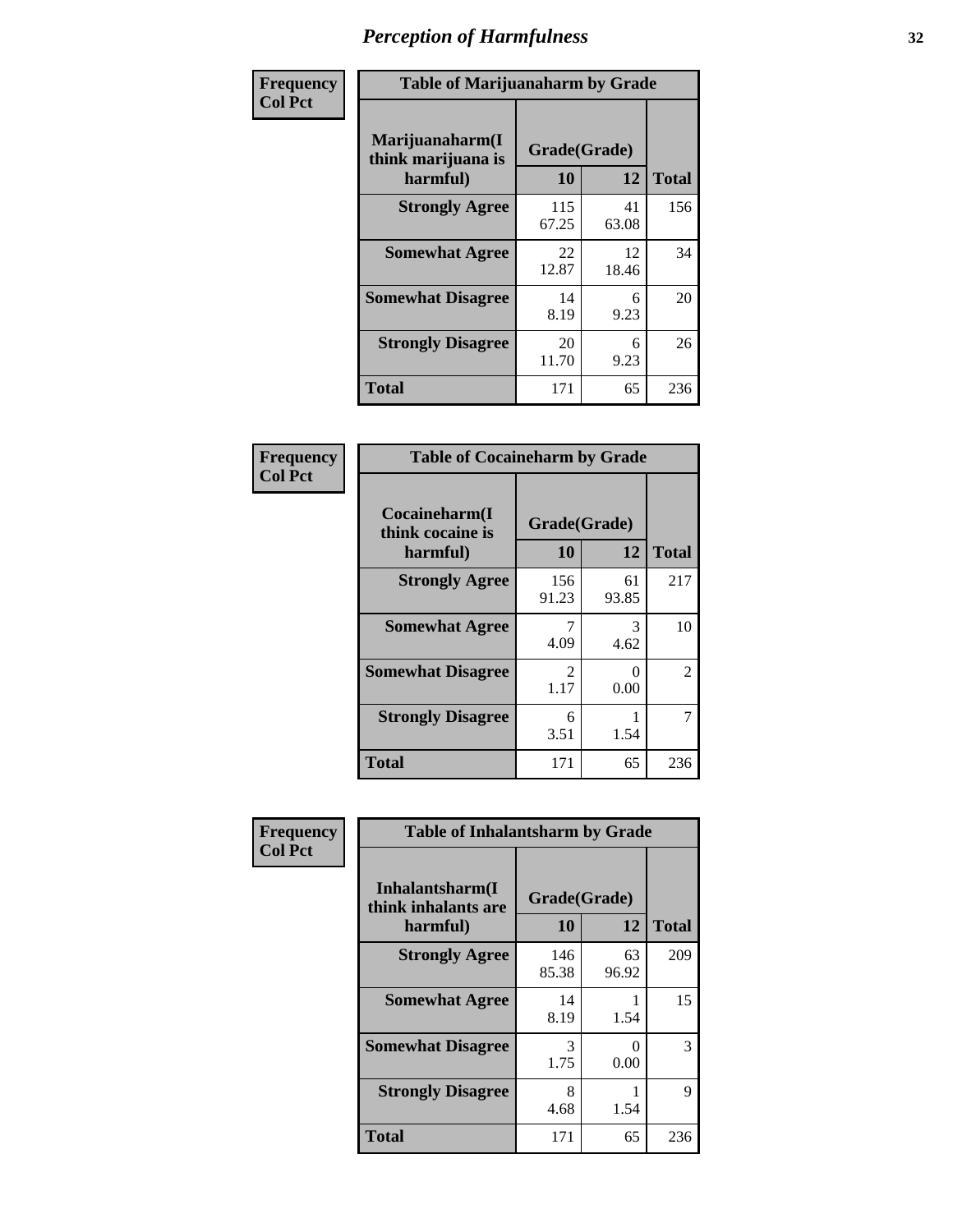| Frequency      | <b>Table of Steroidsharm by Grade</b>            |                    |             |              |
|----------------|--------------------------------------------------|--------------------|-------------|--------------|
| <b>Col Pct</b> | Steroidsharm(I<br>think steroids are<br>harmful) | Grade(Grade)<br>10 | 12          | <b>Total</b> |
|                | <b>Strongly Agree</b>                            | 135<br>78.95       | 60<br>92.31 | 195          |
|                | <b>Somewhat Agree</b>                            | 23<br>13.45        | 3<br>4.62   | 26           |
|                | <b>Somewhat Disagree</b>                         | 6<br>3.51          | 1.54        | 7            |
|                | <b>Strongly Disagree</b>                         | 4.09               | 1.54        | 8            |
|                | <b>Total</b>                                     | 171                | 65          | 236          |

| <b>Table of Ecstasyharm by Grade</b>          |                    |                        |              |  |  |
|-----------------------------------------------|--------------------|------------------------|--------------|--|--|
| Ecstasyharm(I<br>think ecstasy is<br>harmful) | Grade(Grade)<br>10 | 12                     | <b>Total</b> |  |  |
| <b>Strongly Agree</b>                         | 141<br>82.46       | 59<br>90.77            | 200          |  |  |
| <b>Somewhat Agree</b>                         | 17<br>9.94         | 3<br>4.62              | 20           |  |  |
| <b>Somewhat Disagree</b>                      | 3<br>1.75          | 1.54                   | 4            |  |  |
| <b>Strongly Disagree</b>                      | 10<br>5.85         | $\mathfrak{D}$<br>3.08 | 12           |  |  |
| <b>Total</b>                                  | 171                | 65                     | 236          |  |  |

| Frequency      | <b>Table of Methharm by Grade</b>            |              |             |              |  |
|----------------|----------------------------------------------|--------------|-------------|--------------|--|
| <b>Col Pct</b> | <b>Methharm</b> (I think<br>methamphetamines | Grade(Grade) |             |              |  |
|                | are harmful)                                 | 10           | 12          | <b>Total</b> |  |
|                | <b>Strongly Agree</b>                        | 158<br>92.40 | 63<br>96.92 | 221          |  |
|                | <b>Somewhat Agree</b>                        | 6<br>3.51    | 1.54        |              |  |
|                | <b>Strongly Disagree</b>                     | 4.09         | 1.54        | 8            |  |
|                | <b>Total</b>                                 | 171          | 65          | 236          |  |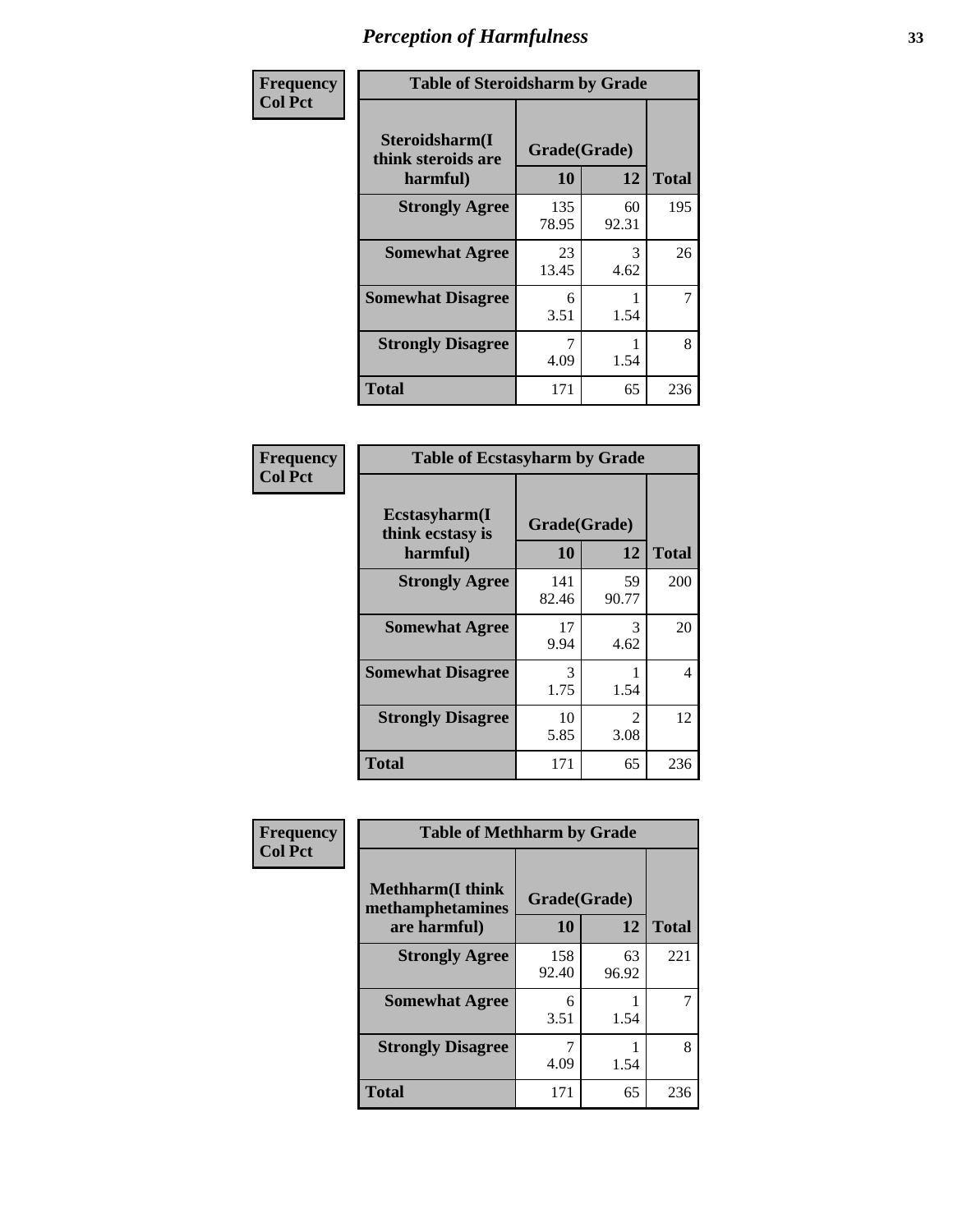| Frequency      | <b>Table of Hallucinogensharm by Grade</b>                 |                    |                       |                |
|----------------|------------------------------------------------------------|--------------------|-----------------------|----------------|
| <b>Col Pct</b> | Hallucinogensharm(I<br>think hallucinogens<br>are harmful) | Grade(Grade)<br>10 | 12                    | <b>Total</b>   |
|                | <b>Strongly Agree</b>                                      | 147<br>85.96       | 61<br>93.85           | 208            |
|                | <b>Somewhat Agree</b>                                      | 10<br>5.85         | $\mathcal{L}$<br>3.08 | 12             |
|                | <b>Somewhat Disagree</b>                                   | 6<br>3.51          | 1.54                  | $\overline{7}$ |
|                | <b>Strongly Disagree</b>                                   | 8<br>4.68          | 1.54                  | 9              |
|                | <b>Total</b>                                               | 171                | 65                    | 236            |

| <b>Table of Prescriptionharm by Grade</b>                                         |              |             |              |  |  |
|-----------------------------------------------------------------------------------|--------------|-------------|--------------|--|--|
| <b>Prescriptionharm</b> (I<br>think prescription<br>drugs not<br>prescribed to me | Grade(Grade) |             |              |  |  |
| are harmful)                                                                      | 10           | 12          | <b>Total</b> |  |  |
| <b>Strongly Agree</b>                                                             | 114<br>66.67 | 47<br>72.31 | 161          |  |  |
| <b>Somewhat Agree</b>                                                             | 29<br>16.96  | 12<br>18.46 | 41           |  |  |
| <b>Somewhat Disagree</b>                                                          | 15<br>8.77   | 5<br>7.69   | 20           |  |  |
| <b>Strongly Disagree</b>                                                          | 13<br>7.60   | 1.54        | 14           |  |  |
| Total                                                                             | 171          | 65          | 236          |  |  |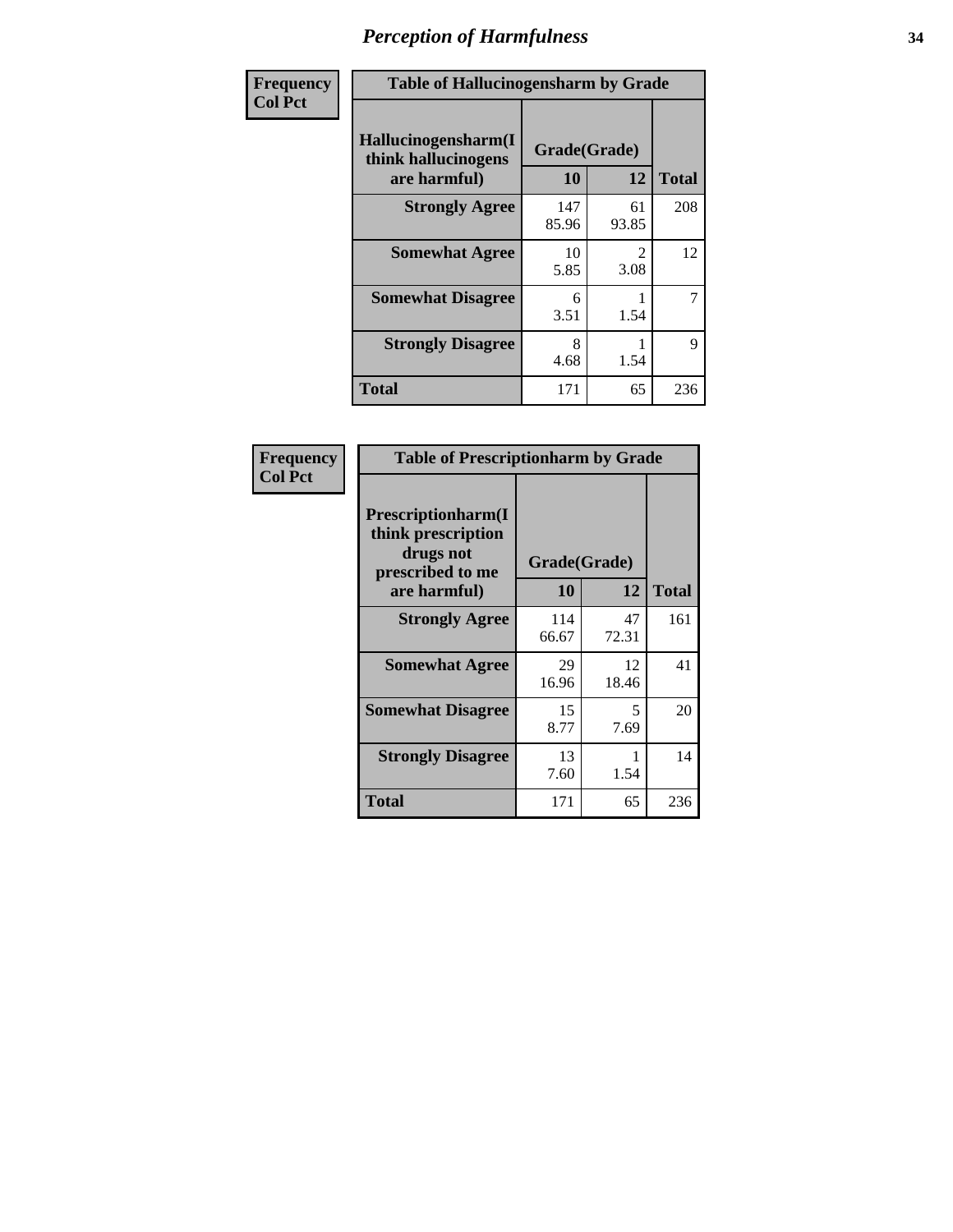### *Disapproval by Adults* **35**

| Frequency      | <b>Table of Alcoholadult by Grade</b>                                 |                    |             |              |
|----------------|-----------------------------------------------------------------------|--------------------|-------------|--------------|
| <b>Col Pct</b> | <b>Alcoholadult</b> (Adults<br>would disapprove if<br>I used alcohol) | Grade(Grade)<br>10 | 12          | <b>Total</b> |
|                | <b>Strongly Agree</b>                                                 | 83<br>48.54        | 31<br>47.69 | 114          |
|                | <b>Somewhat Agree</b>                                                 | 46<br>26.90        | 14<br>21.54 | 60           |
|                | <b>Somewhat Disagree</b>                                              | 28<br>16.37        | 13<br>20.00 | 41           |
|                | <b>Strongly Disagree</b>                                              | 14<br>8.19         | 10.77       | 21           |
|                | <b>Total</b>                                                          | 171                | 65          | 236          |

| <b>Table of Tobaccoadult by Grade</b>                                 |                    |             |              |  |
|-----------------------------------------------------------------------|--------------------|-------------|--------------|--|
| <b>Tobaccoadult</b> (Adults<br>would disapprove if<br>I used tobacco) | Grade(Grade)<br>10 | 12          | <b>Total</b> |  |
| <b>Strongly Agree</b>                                                 | 113<br>66.08       | 40<br>61.54 | 153          |  |
| <b>Somewhat Agree</b>                                                 | 32<br>18.71        | 12<br>18.46 | 44           |  |
| <b>Somewhat Disagree</b>                                              | 14<br>8.19         | 6<br>9.23   | 20           |  |
| <b>Strongly Disagree</b>                                              | 12<br>7.02         | 7<br>10.77  | 19           |  |
| <b>Total</b>                                                          | 171                | 65          | 236          |  |

| Frequency      | <b>Table of Marijuanaadult by Grade</b>                           |                    |                        |              |  |
|----------------|-------------------------------------------------------------------|--------------------|------------------------|--------------|--|
| <b>Col Pct</b> | Marijuanaadult(Adults<br>would disapprove if I<br>used marijuana) | Grade(Grade)<br>10 | 12                     | <b>Total</b> |  |
|                | <b>Strongly Agree</b>                                             | 137<br>80.12       | 55<br>84.62            | 192          |  |
|                | <b>Somewhat Agree</b>                                             | 16<br>9.36         | $\mathfrak{D}$<br>3.08 | 18           |  |
|                | <b>Somewhat Disagree</b>                                          | 6<br>3.51          | 3<br>4.62              | 9            |  |
|                | <b>Strongly Disagree</b>                                          | 12<br>7.02         | 5<br>7.69              | 17           |  |
|                | <b>Total</b>                                                      | 171                | 65                     | 236          |  |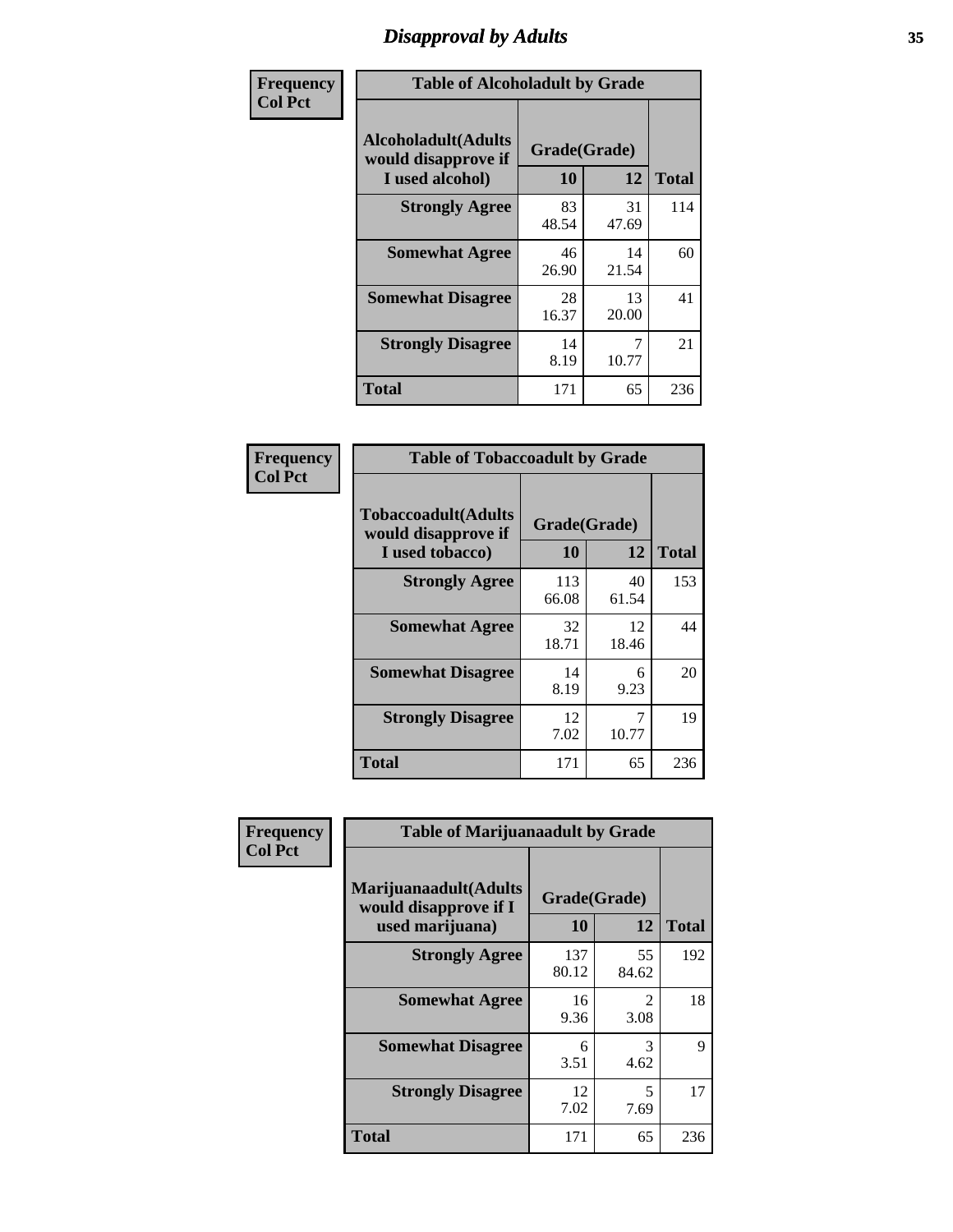### *Disapproval by Adults* **36**

| <b>Frequency</b> | <b>Table of Otherdrugadult by Grade</b>                                     |                    |                                     |              |
|------------------|-----------------------------------------------------------------------------|--------------------|-------------------------------------|--------------|
| <b>Col Pct</b>   | <b>Otherdrugadult</b> (Adults<br>would disapprove if I<br>used other drugs) | Grade(Grade)<br>10 | 12                                  | <b>Total</b> |
|                  | <b>Strongly Agree</b>                                                       | 141<br>82.46       | 58<br>89.23                         | 199          |
|                  | <b>Somewhat Agree</b>                                                       | 15<br>8.77         | $\mathcal{D}_{\mathcal{L}}$<br>3.08 | 17           |
|                  | <b>Somewhat Disagree</b>                                                    | 5<br>2.92          | 1.54                                | 6            |
|                  | <b>Strongly Disagree</b>                                                    | 10<br>5.85         | 4<br>6.15                           | 14           |
|                  | <b>Total</b>                                                                | 171                | 65                                  | 236          |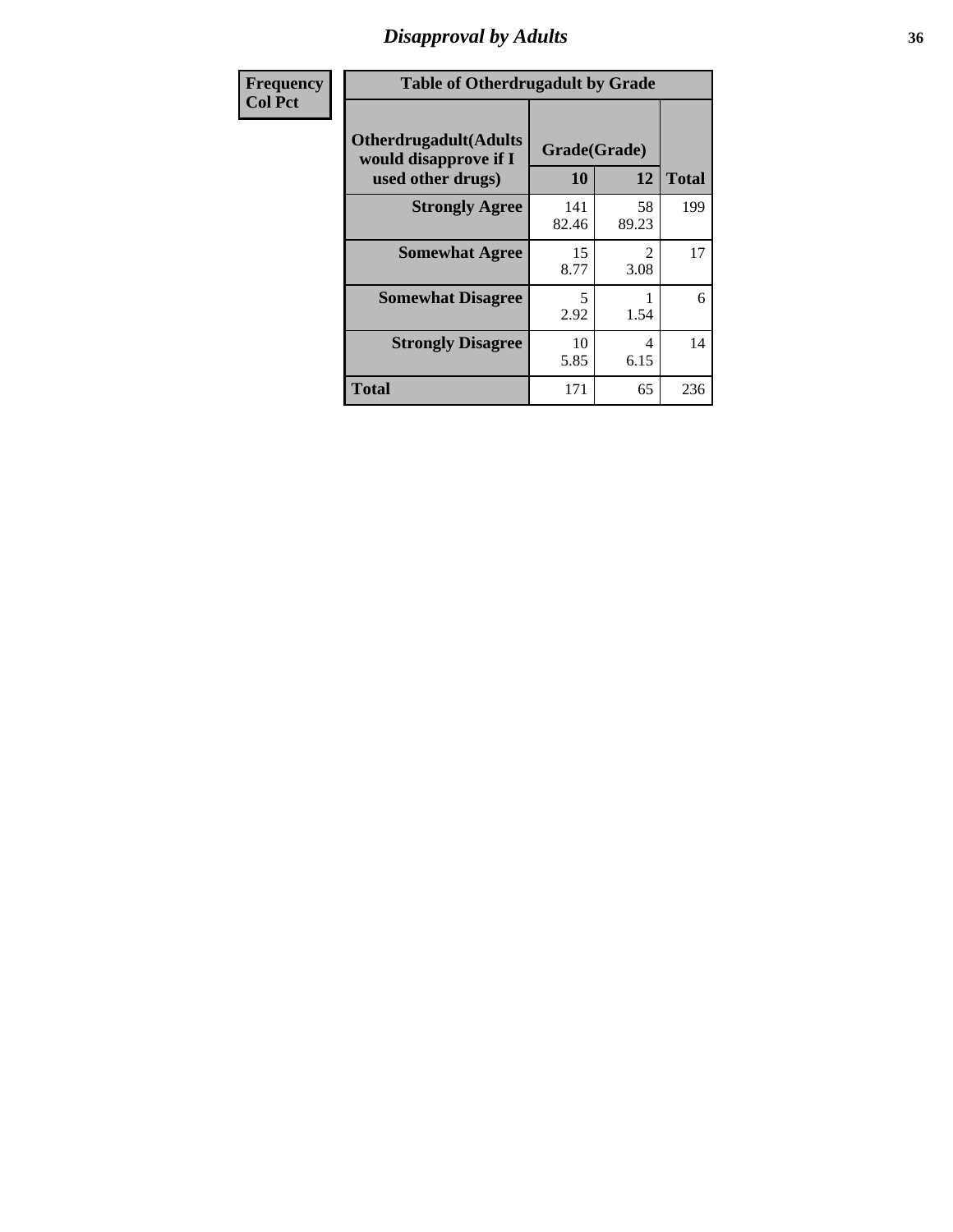# *Disapproval by Peers* **37**

| Frequency      | <b>Table of Alcoholpeer by Grade</b>                    |              |             |              |  |
|----------------|---------------------------------------------------------|--------------|-------------|--------------|--|
| <b>Col Pct</b> | Alcoholpeer(My<br>friends would<br>disapprove if I used | Grade(Grade) |             |              |  |
|                | alcohol)                                                | 10           | 12          | <b>Total</b> |  |
|                | <b>Strongly Agree</b>                                   | 30<br>17.54  | 10<br>15.38 | 40           |  |
|                | <b>Somewhat Agree</b>                                   | 39<br>22.81  | 13<br>20.00 | 52           |  |
|                | <b>Somewhat Disagree</b>                                | 52<br>30.41  | 17<br>26.15 | 69           |  |
|                | <b>Strongly Disagree</b>                                | 50<br>29.24  | 25<br>38.46 | 75           |  |
|                | Total                                                   | 171          | 65          | 236          |  |

| Frequency      | <b>Table of Tobaccopeer by Grade</b>                                |                    |             |              |
|----------------|---------------------------------------------------------------------|--------------------|-------------|--------------|
| <b>Col Pct</b> | Tobaccopeer(My<br>friends would<br>disapprove if I used<br>tobacco) | Grade(Grade)<br>10 | 12          | <b>Total</b> |
|                | <b>Strongly Agree</b>                                               | 62<br>36.26        | 24<br>36.92 | 86           |
|                | <b>Somewhat Agree</b>                                               | 38<br>22.22        | 11<br>16.92 | 49           |
|                | <b>Somewhat Disagree</b>                                            | 33<br>19.30        | 9<br>13.85  | 42           |
|                | <b>Strongly Disagree</b>                                            | 38<br>22.22        | 21<br>32.31 | 59           |
|                | Total                                                               | 171                | 65          | 236          |

| Frequency      | <b>Table of Marijuanapeer by Grade</b>                    |              |             |              |
|----------------|-----------------------------------------------------------|--------------|-------------|--------------|
| <b>Col Pct</b> | Marijuanapeer(My<br>friends would<br>disapprove if I used | Grade(Grade) |             |              |
|                | marijuana)                                                | 10           | 12          | <b>Total</b> |
|                | <b>Strongly Agree</b>                                     | 71<br>41.52  | 25<br>38.46 | 96           |
|                | <b>Somewhat Agree</b>                                     | 29<br>16.96  | 13<br>20.00 | 42           |
|                | <b>Somewhat Disagree</b>                                  | 27<br>15.79  | 12<br>18.46 | 39           |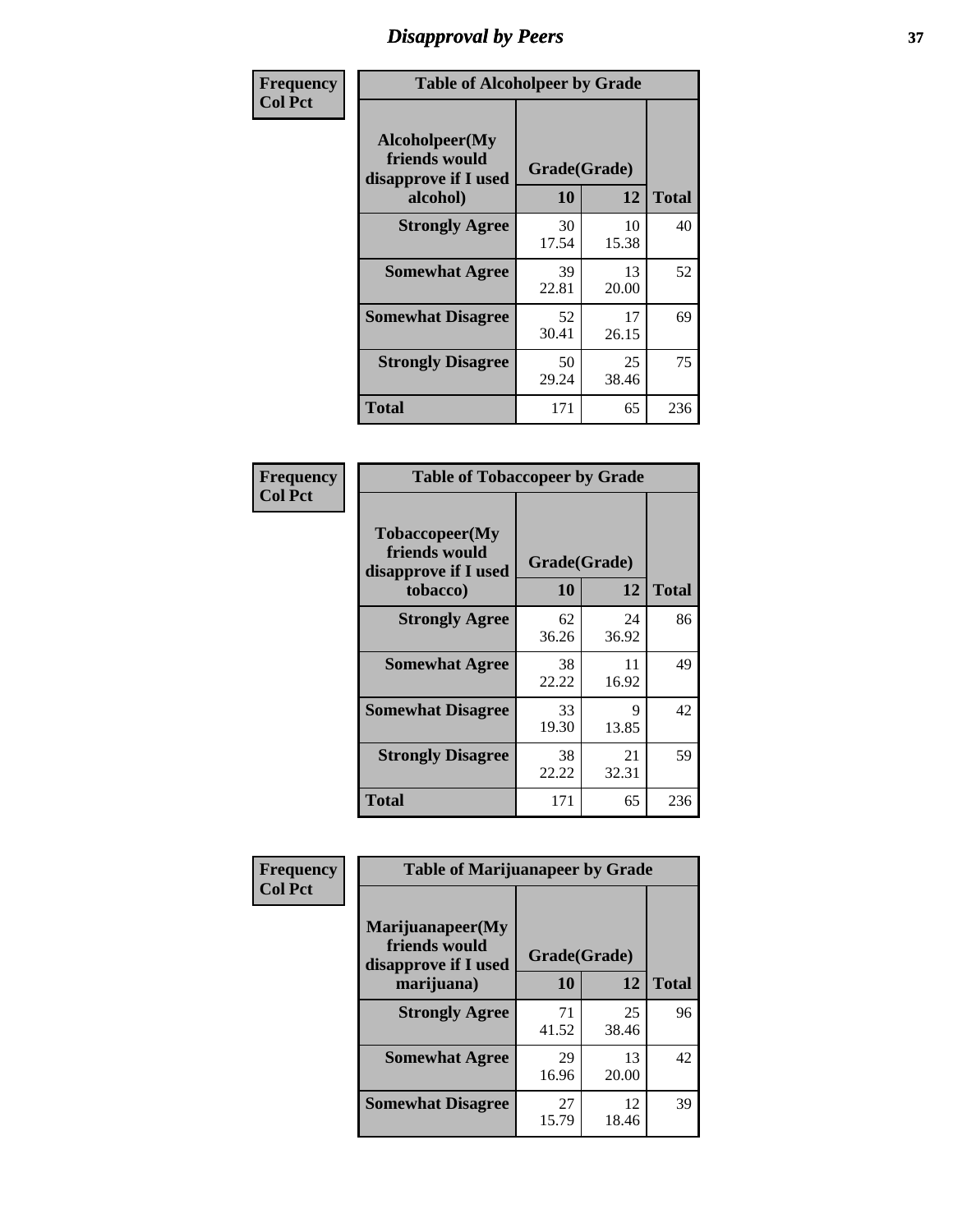# *Disapproval by Peers* **38**

| <b>Frequency</b> | <b>Table of Marijuanapeer by Grade</b>                                  |                    |             |              |  |
|------------------|-------------------------------------------------------------------------|--------------------|-------------|--------------|--|
| <b>Col Pct</b>   | Marijuanapeer(My<br>friends would<br>disapprove if I used<br>marijuana) | Grade(Grade)<br>10 | 12          | <b>Total</b> |  |
|                  | <b>Strongly Disagree</b>                                                | 44<br>25.73        | 15<br>23.08 | 59           |  |
|                  | <b>Total</b>                                                            | 171                | 65          | 236          |  |

|                  | <b>Table of Otherdrugpeer by Grade</b>                    |              |             |              |  |
|------------------|-----------------------------------------------------------|--------------|-------------|--------------|--|
| <b>Frequency</b> |                                                           |              |             |              |  |
| <b>Col Pct</b>   | Otherdrugpeer(My<br>friends would<br>disapprove if I used | Grade(Grade) |             |              |  |
|                  | other drugs)                                              | 10           | 12          | <b>Total</b> |  |
|                  | <b>Strongly Agree</b>                                     | 87<br>50.88  | 41<br>63.08 | 128          |  |
|                  | <b>Somewhat Agree</b>                                     | 39<br>22.81  | 10<br>15.38 | 49           |  |
|                  | <b>Somewhat Disagree</b>                                  | 17<br>9.94   | 6<br>9.23   | 23           |  |
|                  | <b>Strongly Disagree</b>                                  | 28<br>16.37  | 8<br>12.31  | 36           |  |
|                  | <b>Total</b>                                              | 171          | 65          | 236          |  |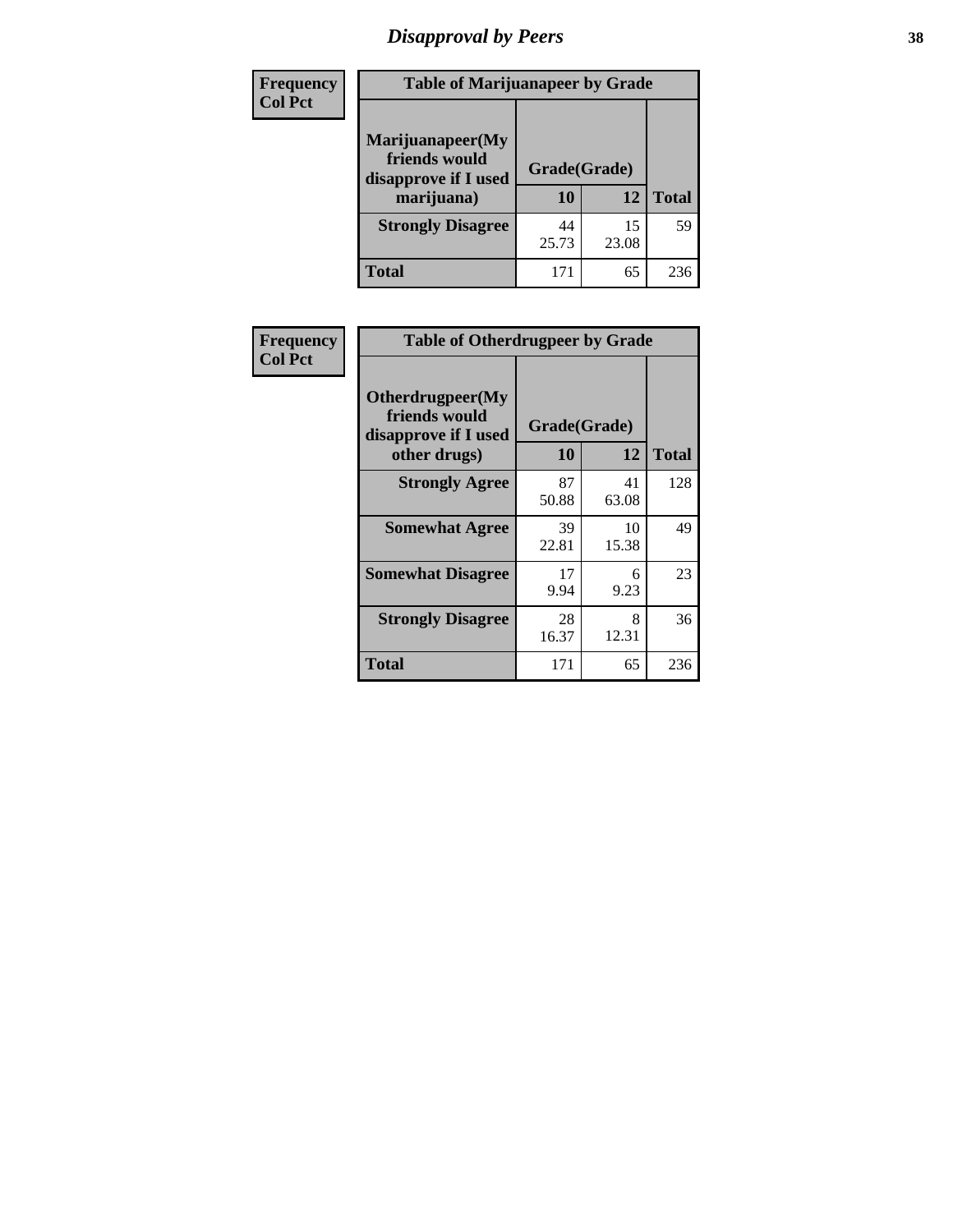| Frequency      | <b>Table of Alcohollocation1 by Grade</b> |              |             |              |
|----------------|-------------------------------------------|--------------|-------------|--------------|
| <b>Col Pct</b> | <b>Alcohollocation1(Places</b>            | Grade(Grade) |             |              |
|                | <b>Friends Use Alcohol)</b>               | 10           | 12          | <b>Total</b> |
|                |                                           | 114<br>66.67 | 53<br>81.54 | 167          |
|                | Do Not Use                                | 57<br>33.33  | 12<br>18.46 | 69           |
|                | <b>Total</b>                              | 171          | 65          | 236          |

| Frequency      | <b>Table of Alcohollocation2 by Grade</b>                     |                    |             |              |
|----------------|---------------------------------------------------------------|--------------------|-------------|--------------|
| <b>Col Pct</b> | <b>Alcohollocation2(Places</b><br><b>Friends Use Alcohol)</b> | Grade(Grade)<br>10 | <b>12</b>   | <b>Total</b> |
|                |                                                               | 90<br>52.63        | 35<br>53.85 | 125          |
|                | Home                                                          | 81<br>47.37        | 30<br>46.15 | 111          |
|                | <b>Total</b>                                                  | 171                | 65          | 236          |

| <b>Frequency</b> | <b>Table of Alcohollocation 3 by Grade</b> |              |             |              |
|------------------|--------------------------------------------|--------------|-------------|--------------|
| <b>Col Pct</b>   | <b>Alcohollocation3(Places</b>             | Grade(Grade) |             |              |
|                  | <b>Friends Use Alcohol)</b>                | <b>10</b>    | 12          | <b>Total</b> |
|                  |                                            | 168<br>98.25 | 62<br>95.38 | 230          |
|                  | <b>School</b>                              | 3<br>1.75    | 3<br>4.62   | 6            |
|                  | <b>Total</b>                               | 171          | 65          | 236          |

| <b>Frequency</b> | <b>Table of Alcohollocation4 by Grade</b> |              |             |              |  |
|------------------|-------------------------------------------|--------------|-------------|--------------|--|
| <b>Col Pct</b>   | <b>Alcohollocation4(Places</b>            | Grade(Grade) |             |              |  |
|                  | <b>Friends Use Alcohol)</b>               | 10           | 12          | <b>Total</b> |  |
|                  |                                           | 144<br>84.21 | 59<br>90.77 | 203          |  |
|                  | Car                                       | 27<br>15.79  | 6<br>9.23   | 33           |  |
|                  | <b>Total</b>                              | 171          | 65          | 236          |  |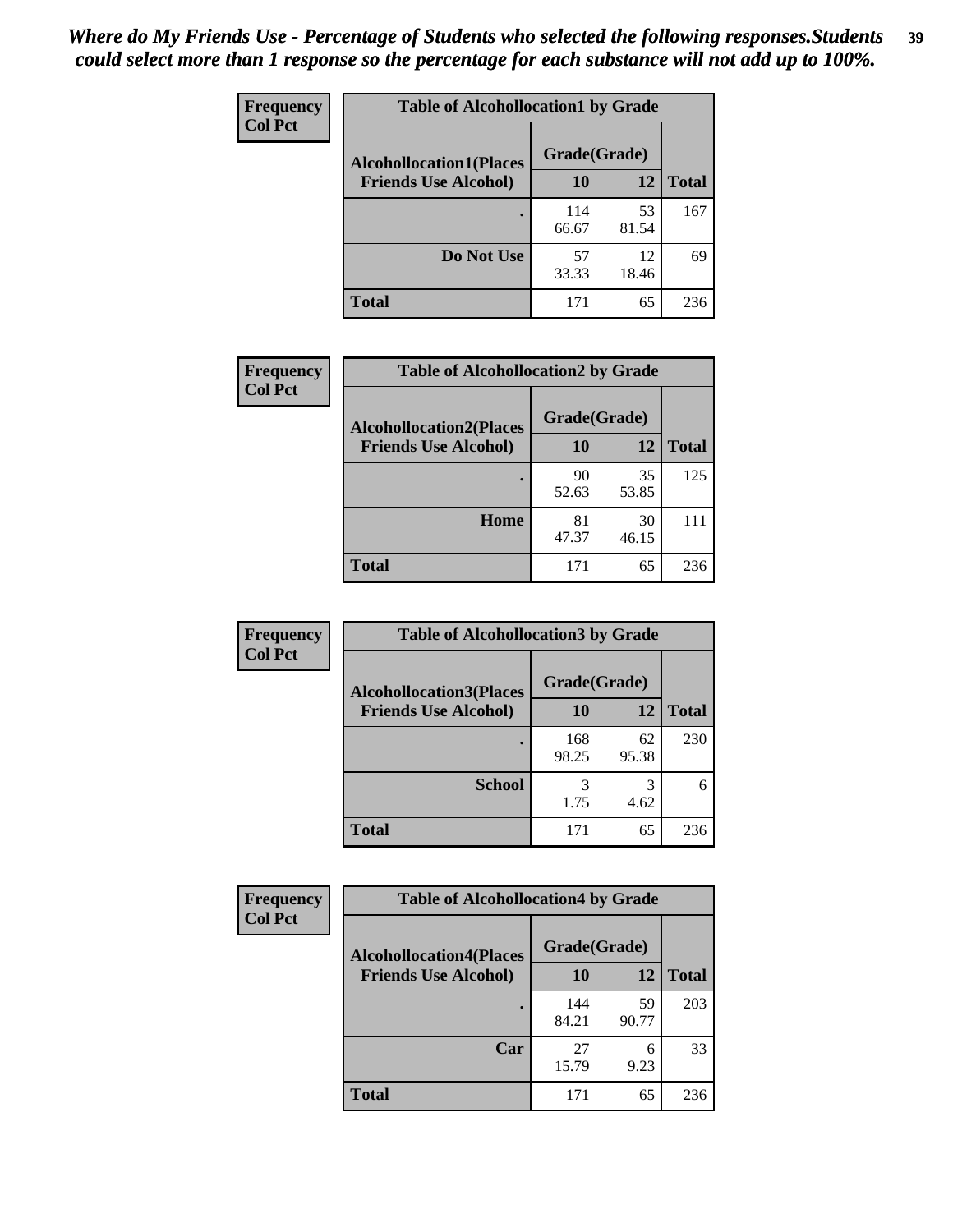| Frequency<br><b>Col Pct</b> | <b>Table of Alcohollocation5 by Grade</b> |              |             |              |
|-----------------------------|-------------------------------------------|--------------|-------------|--------------|
|                             | <b>Alcohollocation5(Places</b>            | Grade(Grade) |             |              |
|                             | <b>Friends Use Alcohol)</b>               | 10           | 12          | <b>Total</b> |
|                             |                                           | 73<br>42.69  | 20<br>30.77 | 93           |
|                             | <b>Friend's House</b>                     | 98<br>57.31  | 45<br>69.23 | 143          |
|                             | <b>Total</b>                              | 171          | 65          | 236          |

| Frequency      | <b>Table of Alcohollocation6 by Grade</b>                     |                           |             |              |
|----------------|---------------------------------------------------------------|---------------------------|-------------|--------------|
| <b>Col Pct</b> | <b>Alcohollocation6(Places</b><br><b>Friends Use Alcohol)</b> | Grade(Grade)<br><b>10</b> | 12          | <b>Total</b> |
|                |                                                               | 126<br>73.68              | 44<br>67.69 | 170          |
|                | <b>Other</b>                                                  | 45<br>26.32               | 21<br>32.31 | 66           |
|                | Total                                                         | 171                       | 65          | 236          |

| <b>Frequency</b> | <b>Table of Tobaccolocation1 by Grade</b> |              |             |              |
|------------------|-------------------------------------------|--------------|-------------|--------------|
| <b>Col Pct</b>   | <b>Tobaccolocation1(Places</b>            | Grade(Grade) |             |              |
|                  | <b>Friends Use Tobacco)</b>               | 10           | 12          | <b>Total</b> |
|                  |                                           | 98<br>57.31  | 41<br>63.08 | 139          |
|                  | Do Not Use                                | 73<br>42.69  | 24<br>36.92 | 97           |
|                  | <b>Total</b>                              | 171          | 65          | 236          |

| <b>Frequency</b> | <b>Table of Tobaccolocation2 by Grade</b> |              |             |              |  |
|------------------|-------------------------------------------|--------------|-------------|--------------|--|
| <b>Col Pct</b>   | <b>Tobaccolocation2(Places</b>            | Grade(Grade) |             |              |  |
|                  | <b>Friends Use Tobacco)</b>               | 10           | 12          | <b>Total</b> |  |
|                  |                                           | 108<br>63.16 | 37<br>56.92 | 145          |  |
|                  | Home                                      | 63<br>36.84  | 28<br>43.08 | 91           |  |
|                  | <b>Total</b>                              | 171          | 65          | 236          |  |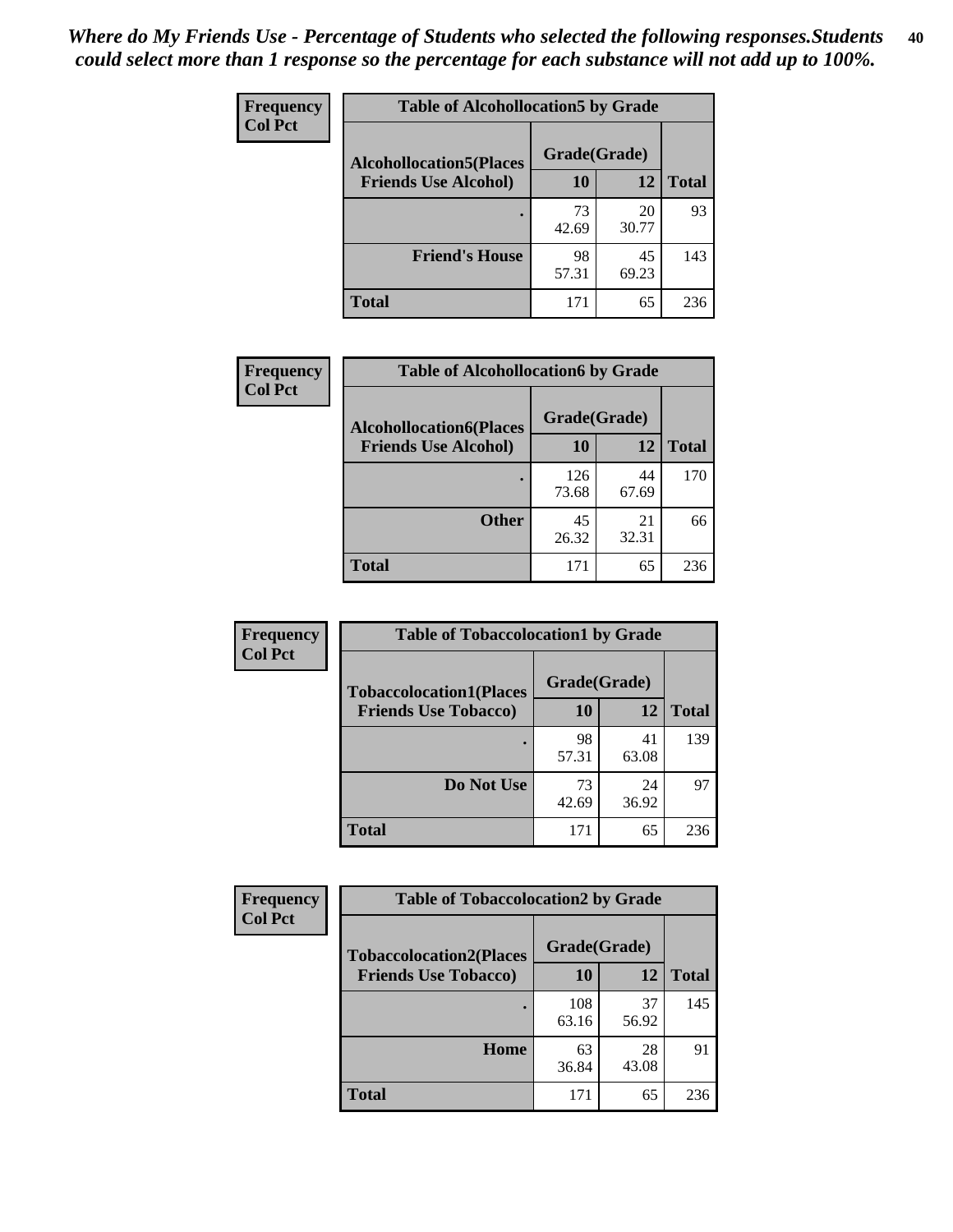| Frequency      | <b>Table of Tobaccolocation 3 by Grade</b> |              |             |              |  |
|----------------|--------------------------------------------|--------------|-------------|--------------|--|
| <b>Col Pct</b> | <b>Tobaccolocation3(Places</b>             | Grade(Grade) |             |              |  |
|                | <b>Friends Use Tobacco)</b>                | 10           | 12          | <b>Total</b> |  |
|                |                                            | 135<br>78.95 | 47<br>72.31 | 182          |  |
|                | <b>School</b>                              | 36<br>21.05  | 18<br>27.69 | 54           |  |
|                | <b>Total</b>                               | 171          | 65          | 236          |  |

| Frequency      | <b>Table of Tobaccolocation4 by Grade</b>                     |                           |             |              |
|----------------|---------------------------------------------------------------|---------------------------|-------------|--------------|
| <b>Col Pct</b> | <b>Tobaccolocation4(Places</b><br><b>Friends Use Tobacco)</b> | Grade(Grade)<br><b>10</b> | 12          | <b>Total</b> |
|                |                                                               | 112<br>65.50              | 38<br>58.46 | 150          |
|                | Car                                                           | 59<br>34.50               | 27<br>41.54 | 86           |
|                | <b>Total</b>                                                  | 171                       | 65          | 236          |

| Frequency      | <b>Table of Tobaccolocation5 by Grade</b>                     |              |             |              |
|----------------|---------------------------------------------------------------|--------------|-------------|--------------|
| <b>Col Pct</b> | <b>Tobaccolocation5(Places</b><br><b>Friends Use Tobacco)</b> | Grade(Grade) |             |              |
|                |                                                               | 10           | 12          | <b>Total</b> |
|                |                                                               | 97<br>56.73  | 34<br>52.31 | 131          |
|                | <b>Friend's House</b>                                         | 74<br>43.27  | 31<br>47.69 | 105          |
|                | <b>Total</b>                                                  | 171          | 65          | 236          |

| <b>Frequency</b> | <b>Table of Tobaccolocation6 by Grade</b> |              |             |              |  |
|------------------|-------------------------------------------|--------------|-------------|--------------|--|
| <b>Col Pct</b>   | <b>Tobaccolocation6(Places</b>            | Grade(Grade) |             |              |  |
|                  | <b>Friends Use Tobacco)</b>               | 10           | 12          | <b>Total</b> |  |
|                  |                                           | 125<br>73.10 | 45<br>69.23 | 170          |  |
|                  | <b>Other</b>                              | 46<br>26.90  | 20<br>30.77 | 66           |  |
|                  | <b>Total</b>                              | 171          | 65          | 236          |  |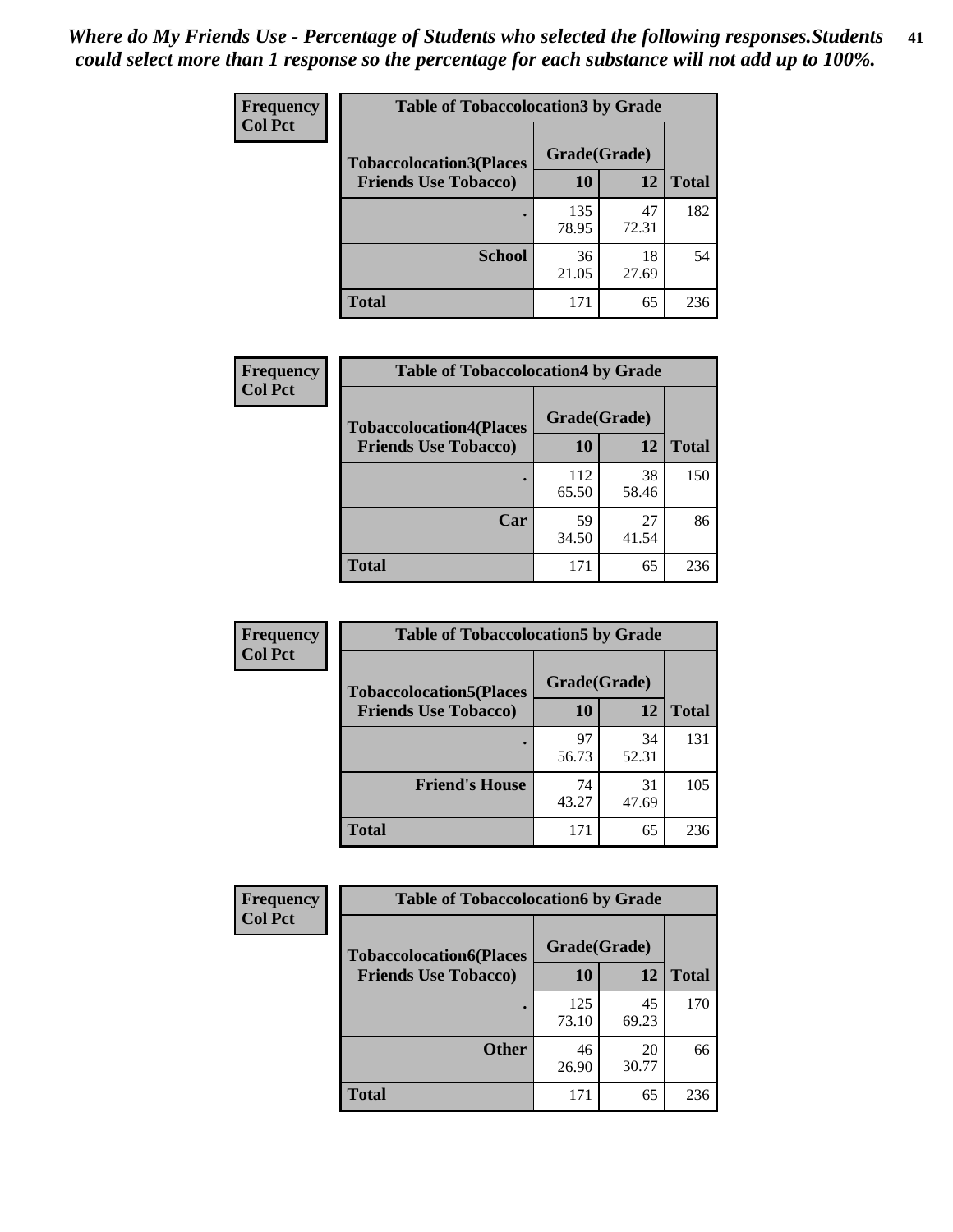| <b>Frequency</b> | <b>Table of Marijuanalocation1 by Grade</b> |              |             |              |
|------------------|---------------------------------------------|--------------|-------------|--------------|
| <b>Col Pct</b>   | <b>Marijuanalocation1(Places</b>            | Grade(Grade) |             |              |
|                  | <b>Friends Use Marijuana</b> )              | 10           | 12          | <b>Total</b> |
|                  |                                             | 75<br>43.86  | 29<br>44.62 | 104          |
|                  | Do Not Use                                  | 96<br>56.14  | 36<br>55.38 | 132          |
|                  | <b>Total</b>                                | 171          | 65          | 236          |

| <b>Frequency</b> | <b>Table of Marijuanalocation2 by Grade</b>                        |                    |             |              |
|------------------|--------------------------------------------------------------------|--------------------|-------------|--------------|
| <b>Col Pct</b>   | <b>Marijuanalocation2(Places</b><br><b>Friends Use Marijuana</b> ) | Grade(Grade)<br>10 | 12          | <b>Total</b> |
|                  |                                                                    | 116<br>67.84       | 47<br>72.31 | 163          |
|                  | Home                                                               | 55<br>32.16        | 18<br>27.69 | 73           |
|                  | <b>Total</b>                                                       | 171                | 65          | 236          |

| <b>Frequency</b> | <b>Table of Marijuanalocation3 by Grade</b>                         |                    |             |              |
|------------------|---------------------------------------------------------------------|--------------------|-------------|--------------|
| <b>Col Pct</b>   | <b>Marijuanalocation3</b> (Places<br><b>Friends Use Marijuana</b> ) | Grade(Grade)<br>10 | 12          | <b>Total</b> |
|                  |                                                                     |                    |             |              |
|                  |                                                                     | 160<br>93.57       | 61<br>93.85 | 221          |
|                  | <b>School</b>                                                       | 11<br>6.43         | 4<br>6.15   | 15           |
|                  | <b>Total</b>                                                        | 171                | 65          | 236          |

| <b>Frequency</b> | <b>Table of Marijuanalocation4 by Grade</b> |              |             |              |  |
|------------------|---------------------------------------------|--------------|-------------|--------------|--|
| <b>Col Pct</b>   | <b>Marijuanalocation4(Places</b>            | Grade(Grade) |             |              |  |
|                  | <b>Friends Use Marijuana</b> )              | <b>10</b>    | 12          | <b>Total</b> |  |
|                  |                                             | 131<br>76.61 | 48<br>73.85 | 179          |  |
|                  | Car                                         | 40<br>23.39  | 17<br>26.15 | 57           |  |
|                  | <b>Total</b>                                | 171          | 65          | 236          |  |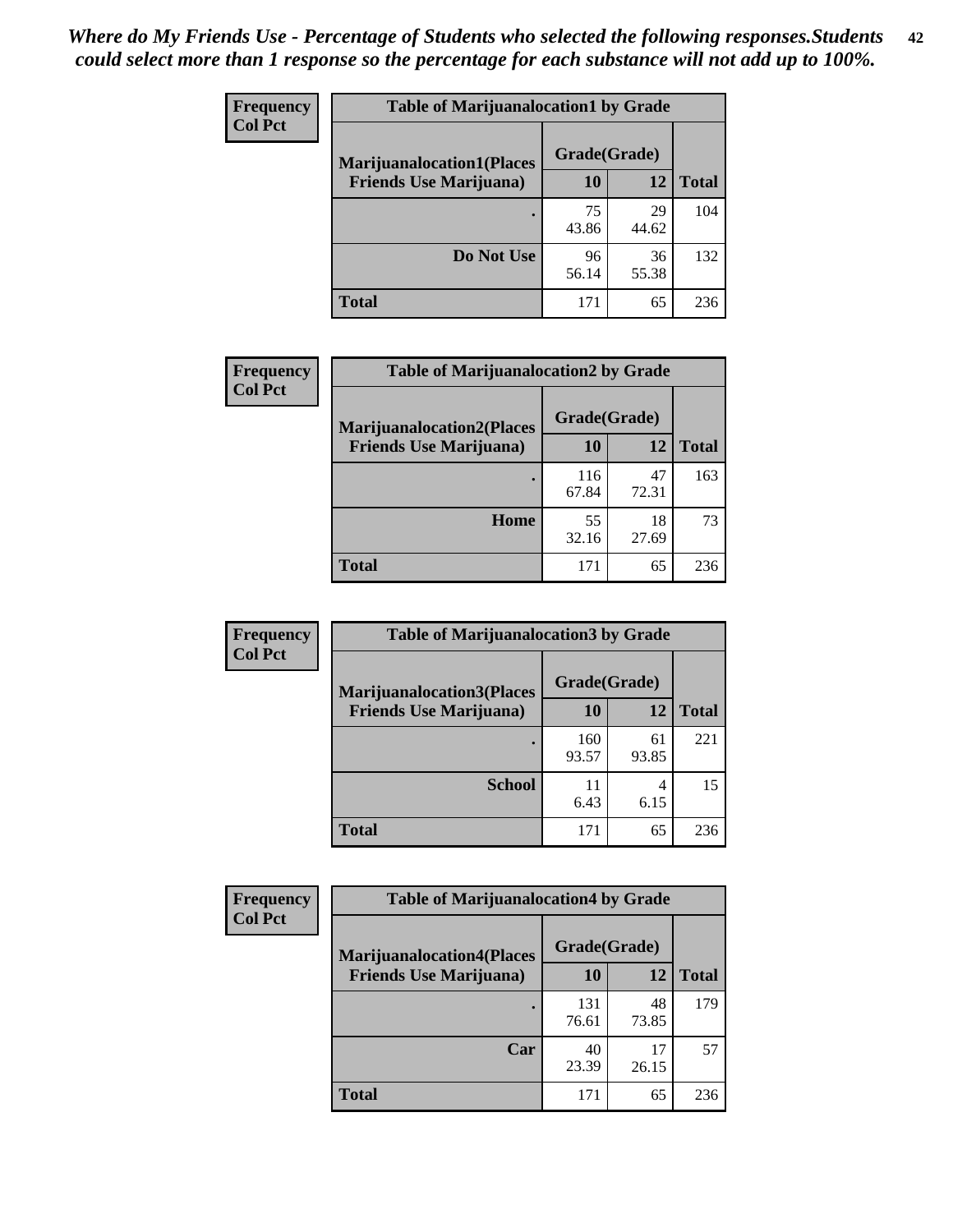| <b>Frequency</b> | <b>Table of Marijuanalocation5 by Grade</b> |              |             |              |
|------------------|---------------------------------------------|--------------|-------------|--------------|
| <b>Col Pct</b>   | <b>Marijuanalocation5</b> (Places           | Grade(Grade) |             |              |
|                  | <b>Friends Use Marijuana</b> )              | 10           | 12          | <b>Total</b> |
|                  |                                             | 106<br>61.99 | 43<br>66.15 | 149          |
|                  | <b>Friend's House</b>                       | 65<br>38.01  | 22<br>33.85 | 87           |
|                  | <b>Total</b>                                | 171          | 65          | 236          |

| <b>Frequency</b> | <b>Table of Marijuanalocation6 by Grade</b>                        |                    |             |              |
|------------------|--------------------------------------------------------------------|--------------------|-------------|--------------|
| <b>Col Pct</b>   | <b>Marijuanalocation6(Places</b><br><b>Friends Use Marijuana</b> ) | Grade(Grade)<br>10 | 12          | <b>Total</b> |
|                  |                                                                    | 130<br>76.02       | 52<br>80.00 | 182          |
|                  | <b>Other</b>                                                       | 41<br>23.98        | 13<br>20.00 | 54           |
|                  | <b>Total</b>                                                       | 171                | 65          | 236          |

| Frequency      | <b>Table of Otherdruglocation1 by Grade</b>                          |              |             |              |
|----------------|----------------------------------------------------------------------|--------------|-------------|--------------|
| <b>Col Pct</b> | <b>Otherdruglocation1(Places</b><br><b>Friends Use Other Illegal</b> | Grade(Grade) |             |              |
|                | Drugs)                                                               | 10           | 12          | <b>Total</b> |
|                |                                                                      | 55<br>32.16  | 16<br>24.62 | 71           |
|                | Do Not Use                                                           | 116<br>67.84 | 49<br>75.38 | 165          |
|                | <b>Total</b>                                                         | 171          | 65          | 236          |

| <b>Frequency</b> | <b>Table of Otherdruglocation2 by Grade</b>                          |              |             |              |
|------------------|----------------------------------------------------------------------|--------------|-------------|--------------|
| <b>Col Pct</b>   | <b>Otherdruglocation2(Places</b><br><b>Friends Use Other Illegal</b> | Grade(Grade) |             |              |
|                  | Drugs)                                                               | 10           | 12          | <b>Total</b> |
|                  |                                                                      | 136<br>79.53 | 58<br>89.23 | 194          |
|                  | <b>Home</b>                                                          | 35<br>20.47  | 10.77       | 42           |
|                  | <b>Total</b>                                                         | 171          | 65          | 236          |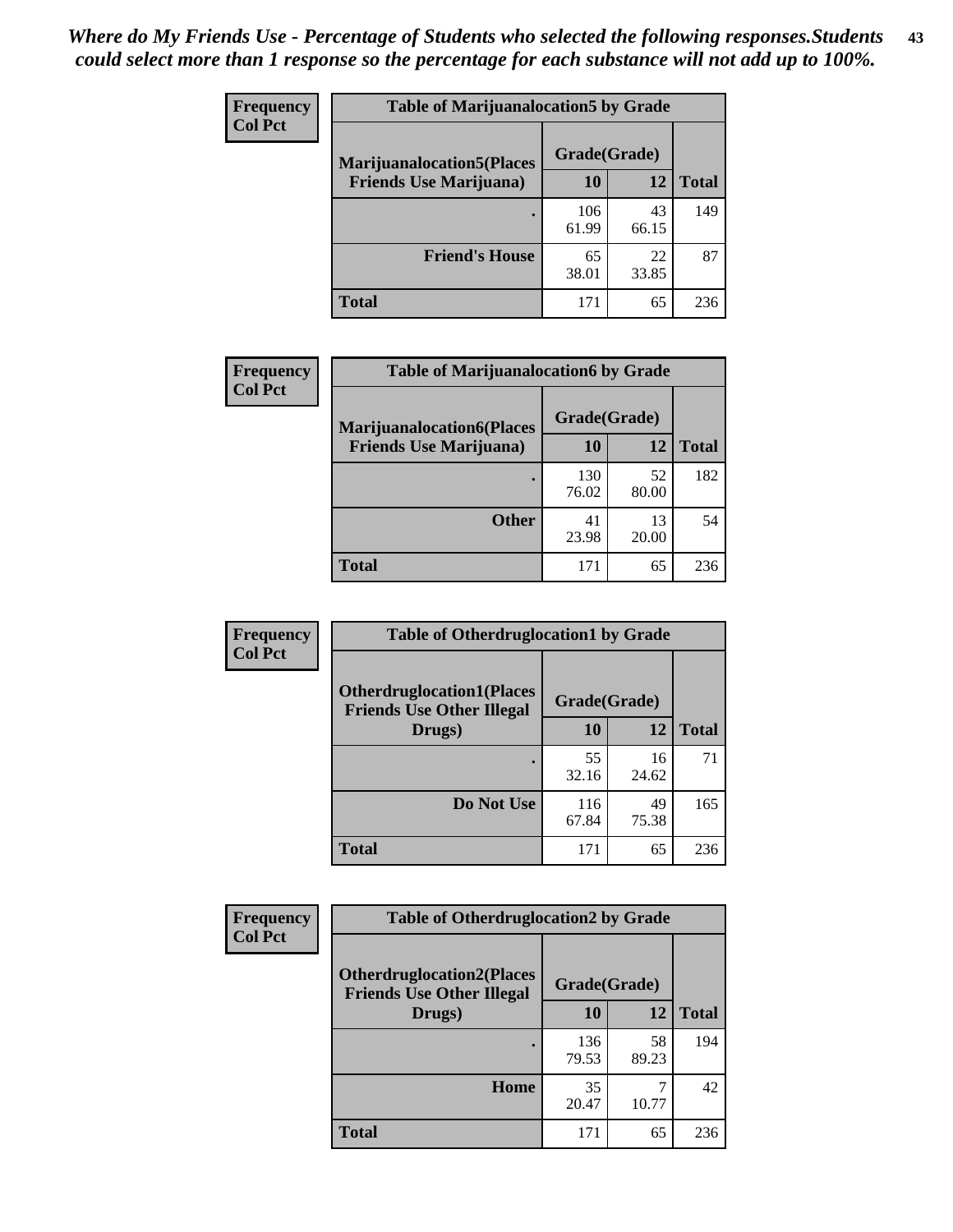| <b>Frequency</b> | <b>Table of Otherdruglocation 3 by Grade</b>                         |              |             |              |
|------------------|----------------------------------------------------------------------|--------------|-------------|--------------|
| <b>Col Pct</b>   | <b>Otherdruglocation3(Places</b><br><b>Friends Use Other Illegal</b> | Grade(Grade) |             |              |
|                  | Drugs)                                                               | 10           | 12          | <b>Total</b> |
|                  | ٠                                                                    | 162<br>94.74 | 62<br>95.38 | 224          |
|                  | <b>School</b>                                                        | 9<br>5.26    | 3<br>4.62   | 12           |
|                  | <b>Total</b>                                                         | 171          | 65          | 236          |

| Frequency      | <b>Table of Otherdruglocation4 by Grade</b>                          |              |             |              |
|----------------|----------------------------------------------------------------------|--------------|-------------|--------------|
| <b>Col Pct</b> | <b>Otherdruglocation4(Places</b><br><b>Friends Use Other Illegal</b> | Grade(Grade) |             |              |
|                | Drugs)                                                               | 10           | 12          | <b>Total</b> |
|                |                                                                      | 144<br>84.21 | 59<br>90.77 | 203          |
|                | Car                                                                  | 27<br>15.79  | 6<br>9.23   | 33           |
|                | <b>Total</b>                                                         | 171          | 65          | 236          |

| Frequency      | <b>Table of Otherdruglocation5 by Grade</b>                          |              |             |              |
|----------------|----------------------------------------------------------------------|--------------|-------------|--------------|
| <b>Col Pct</b> | <b>Otherdruglocation5(Places</b><br><b>Friends Use Other Illegal</b> | Grade(Grade) |             |              |
|                | Drugs)                                                               | 10           | 12          | <b>Total</b> |
|                |                                                                      | 126<br>73.68 | 54<br>83.08 | 180          |
|                | <b>Friend's House</b>                                                | 45<br>26.32  | 11<br>16.92 | 56           |
|                | <b>Total</b>                                                         | 171          | 65          | 236          |

| <b>Frequency</b> | <b>Table of Otherdruglocation6 by Grade</b>                          |              |             |              |
|------------------|----------------------------------------------------------------------|--------------|-------------|--------------|
| <b>Col Pct</b>   | <b>Otherdruglocation6(Places</b><br><b>Friends Use Other Illegal</b> | Grade(Grade) |             |              |
|                  | Drugs)                                                               | 10           | 12          | <b>Total</b> |
|                  |                                                                      | 139<br>81.29 | 59<br>90.77 | 198          |
|                  | <b>Other</b>                                                         | 32<br>18.71  | 6<br>9.23   | 38           |
|                  | Total                                                                | 171          | 65          | 236          |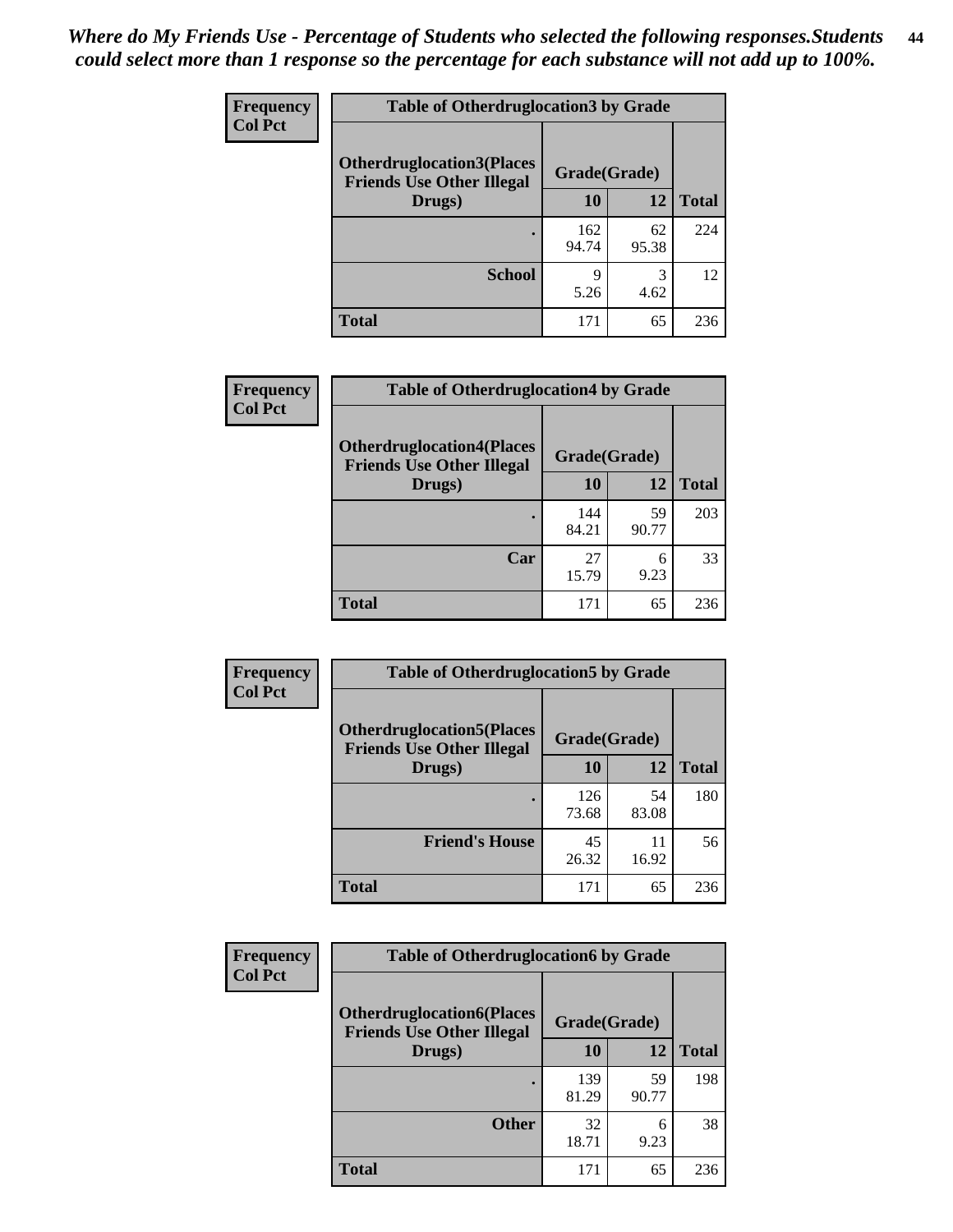| Frequency      | <b>Table of Alcoholtime1 by Grade</b><br><b>Alcoholtime1(Times</b><br>Grade(Grade)<br><b>Friends Use</b> |              |             |              |
|----------------|----------------------------------------------------------------------------------------------------------|--------------|-------------|--------------|
| <b>Col Pct</b> |                                                                                                          |              |             |              |
|                | Alcohol)                                                                                                 | 10           | 12          | <b>Total</b> |
|                |                                                                                                          | 113<br>66.08 | 53<br>81.54 | 166          |
|                | Do Not Use                                                                                               | 58<br>33.92  | 12<br>18.46 | 70           |
|                | <b>Total</b>                                                                                             | 171          | 65          | 236          |

| <b>Frequency</b> | <b>Table of Alcoholtime2 by Grade</b>           |              |             |              |
|------------------|-------------------------------------------------|--------------|-------------|--------------|
| <b>Col Pct</b>   | <b>Alcoholtime2(Times</b><br><b>Friends Use</b> | Grade(Grade) |             |              |
|                  | <b>Alcohol</b> )                                | 10           | <b>12</b>   | <b>Total</b> |
|                  |                                                 | 164<br>95.91 | 62<br>95.38 | 226          |
|                  | <b>On Way to School</b>                         | 4.09         | 3<br>4.62   | 10           |
|                  | <b>Total</b>                                    | 171          | 65          | 236          |

| Frequency<br><b>Col Pct</b> | <b>Table of Alcoholtime3 by Grade</b>           |              |             |              |
|-----------------------------|-------------------------------------------------|--------------|-------------|--------------|
|                             | <b>Alcoholtime3(Times</b><br><b>Friends Use</b> | Grade(Grade) |             |              |
|                             | Alcohol)                                        | 10           | 12          | <b>Total</b> |
|                             |                                                 | 164<br>95.91 | 61<br>93.85 | 225          |
|                             | <b>During School</b>                            | 4.09         | 4<br>6.15   | 11           |
|                             | <b>Total</b>                                    | 171          | 65          | 236          |

| Frequency<br><b>Col Pct</b> | <b>Table of Alcoholtime4 by Grade</b> |              |             |              |
|-----------------------------|---------------------------------------|--------------|-------------|--------------|
|                             | <b>Alcoholtime4(Times</b>             | Grade(Grade) |             |              |
|                             | <b>Friends Use Alcohol)</b>           | 10           | 12          | <b>Total</b> |
|                             |                                       | 160<br>93.57 | 61<br>93.85 | 221          |
|                             | <b>On Way Home From School</b>        | 6.43         | 4<br>6.15   | 15           |
|                             | <b>Total</b>                          | 171          | 65          | 236          |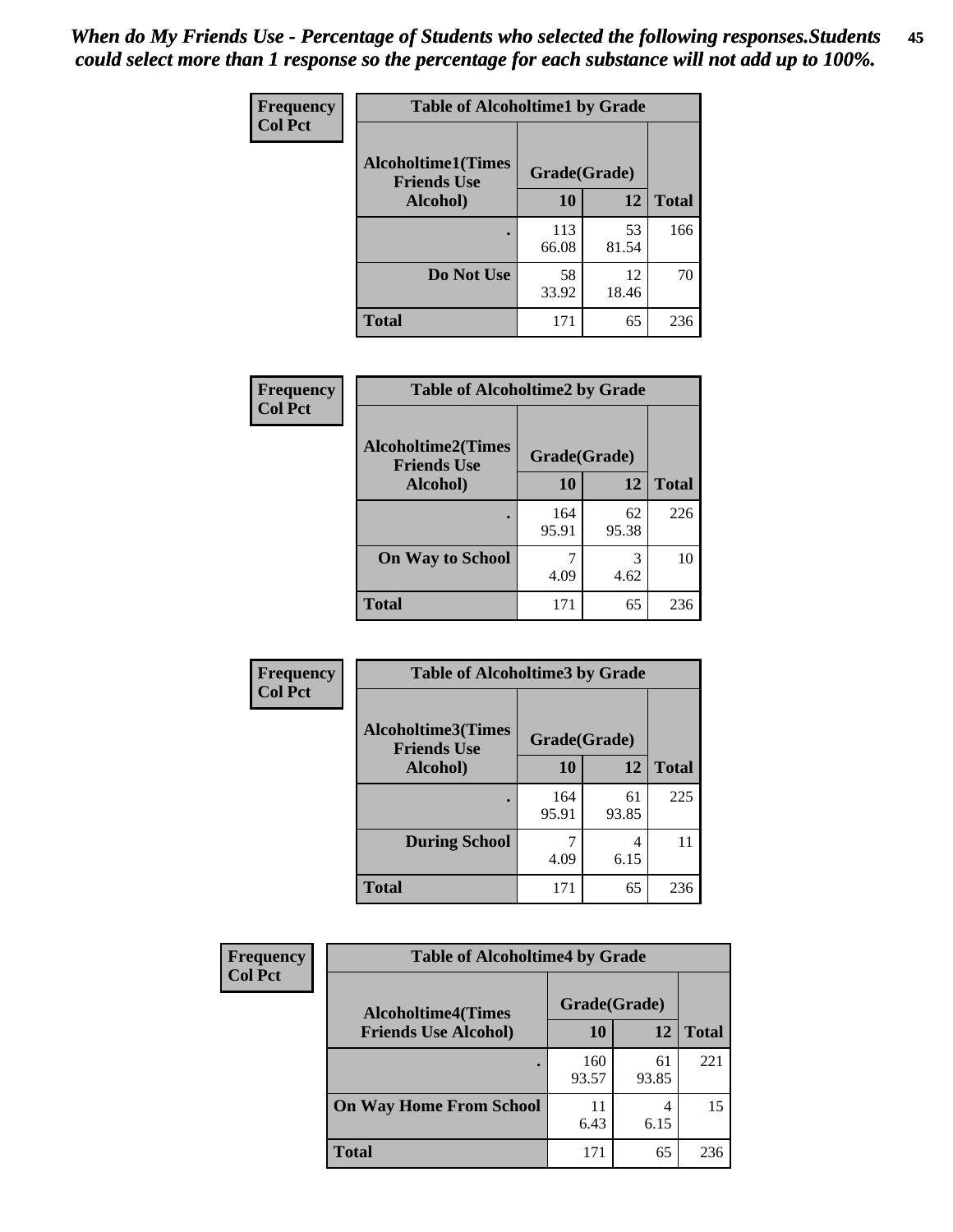*When do My Friends Use - Percentage of Students who selected the following responses.Students could select more than 1 response so the percentage for each substance will not add up to 100%.* **46**

| Frequency      | <b>Table of Alcoholtime5 by Grade</b>           |              |             |              |
|----------------|-------------------------------------------------|--------------|-------------|--------------|
| <b>Col Pct</b> | <b>Alcoholtime5(Times</b><br><b>Friends Use</b> | Grade(Grade) |             |              |
|                | Alcohol)                                        | 10           | 12          | <b>Total</b> |
|                |                                                 | 128<br>74.85 | 49<br>75.38 | 177          |
|                | Weeknights                                      | 43<br>25.15  | 16<br>24.62 | 59           |
|                | <b>Total</b>                                    | 171          | 65          | 236          |

| Frequency      | <b>Table of Alcoholtime6 by Grade</b>           |              |             |              |
|----------------|-------------------------------------------------|--------------|-------------|--------------|
| <b>Col Pct</b> | <b>Alcoholtime6(Times</b><br><b>Friends Use</b> | Grade(Grade) |             |              |
|                | Alcohol)                                        | 10           | 12          | <b>Total</b> |
|                |                                                 | 57<br>33.33  | 12<br>18.46 | 69           |
|                | Weekends                                        | 114<br>66.67 | 53<br>81.54 | 167          |
|                | <b>Total</b>                                    | 171          | 65          | 236          |

| Frequency      | <b>Table of Tobaccotime1 by Grade</b>           |              |             |              |
|----------------|-------------------------------------------------|--------------|-------------|--------------|
| <b>Col Pct</b> | <b>Tobaccotime1(Times</b><br><b>Friends Use</b> | Grade(Grade) |             |              |
|                | <b>Tobacco</b> )                                | 10           | 12          | <b>Total</b> |
|                | ٠                                               | 97<br>56.73  | 41<br>63.08 | 138          |
|                | Do Not Use                                      | 74<br>43.27  | 24<br>36.92 | 98           |
|                | <b>Total</b>                                    | 171          | 65          | 236          |

| <b>Frequency</b> | <b>Table of Tobaccotime2 by Grade</b>           |              |             |              |
|------------------|-------------------------------------------------|--------------|-------------|--------------|
| <b>Col Pct</b>   | <b>Tobaccotime2(Times</b><br><b>Friends Use</b> | Grade(Grade) |             |              |
|                  | <b>Tobacco</b> )                                | 10           | 12          | <b>Total</b> |
|                  |                                                 | 127<br>74.27 | 40<br>61.54 | 167          |
|                  | <b>On Way to School</b>                         | 44<br>25.73  | 25<br>38.46 | 69           |
|                  | <b>Total</b>                                    | 171          | 65          | 236          |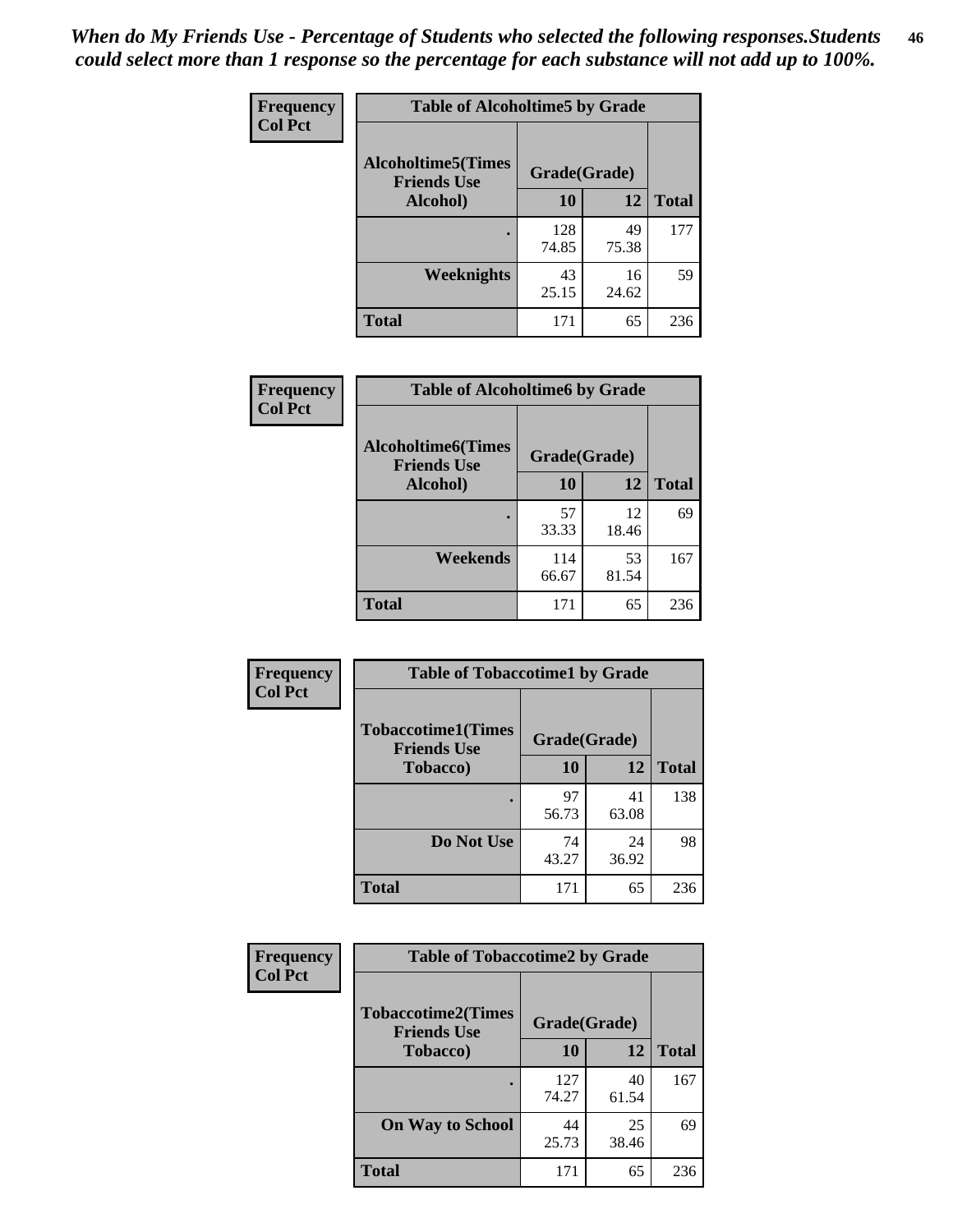*When do My Friends Use - Percentage of Students who selected the following responses.Students could select more than 1 response so the percentage for each substance will not add up to 100%.* **47**

| <b>Frequency</b> | <b>Table of Tobaccotime3 by Grade</b>           |              |              |              |  |
|------------------|-------------------------------------------------|--------------|--------------|--------------|--|
| <b>Col Pct</b>   | <b>Tobaccotime3(Times</b><br><b>Friends Use</b> |              | Grade(Grade) |              |  |
|                  | <b>Tobacco</b> )                                | 10           | 12           | <b>Total</b> |  |
|                  |                                                 | 143<br>83.63 | 46<br>70.77  | 189          |  |
|                  | <b>During School</b>                            | 28<br>16.37  | 19<br>29.23  | 47           |  |
|                  | <b>Total</b>                                    | 171          | 65           | 236          |  |

| <b>Frequency</b> | <b>Table of Tobaccotime4 by Grade</b> |              |             |              |
|------------------|---------------------------------------|--------------|-------------|--------------|
| <b>Col Pct</b>   | <b>Tobaccotime4(Times</b>             | Grade(Grade) |             |              |
|                  | <b>Friends Use Tobacco)</b>           | 10           | 12          | <b>Total</b> |
|                  |                                       | 160<br>93.57 | 61<br>93.85 | 221          |
|                  | <b>On Way Home From School</b>        | 11<br>6.43   | 4<br>6.15   | 15           |
|                  | <b>Total</b>                          | 171          | 65          | 236          |

| Frequency      | <b>Table of Tobaccotime5 by Grade</b>            |              |             |              |
|----------------|--------------------------------------------------|--------------|-------------|--------------|
| <b>Col Pct</b> | <b>Tobaccotime5</b> (Times<br><b>Friends Use</b> | Grade(Grade) |             |              |
|                | <b>Tobacco</b> )                                 | 10           | 12          | <b>Total</b> |
|                |                                                  | 108<br>63.16 | 33<br>50.77 | 141          |
|                | Weeknights                                       | 63<br>36.84  | 32<br>49.23 | 95           |
|                | <b>Total</b>                                     | 171          | 65          | 236          |

| Frequency<br><b>Col Pct</b> | <b>Table of Tobaccotime6 by Grade</b>           |              |             |              |
|-----------------------------|-------------------------------------------------|--------------|-------------|--------------|
|                             | <b>Tobaccotime6(Times</b><br><b>Friends Use</b> | Grade(Grade) |             |              |
|                             | <b>Tobacco</b> )                                | 10           | 12          | <b>Total</b> |
|                             | ٠                                               | 80<br>46.78  | 29<br>44.62 | 109          |
|                             | Weekends                                        | 91<br>53.22  | 36<br>55.38 | 127          |
|                             | <b>Total</b>                                    | 171          | 65          | 236          |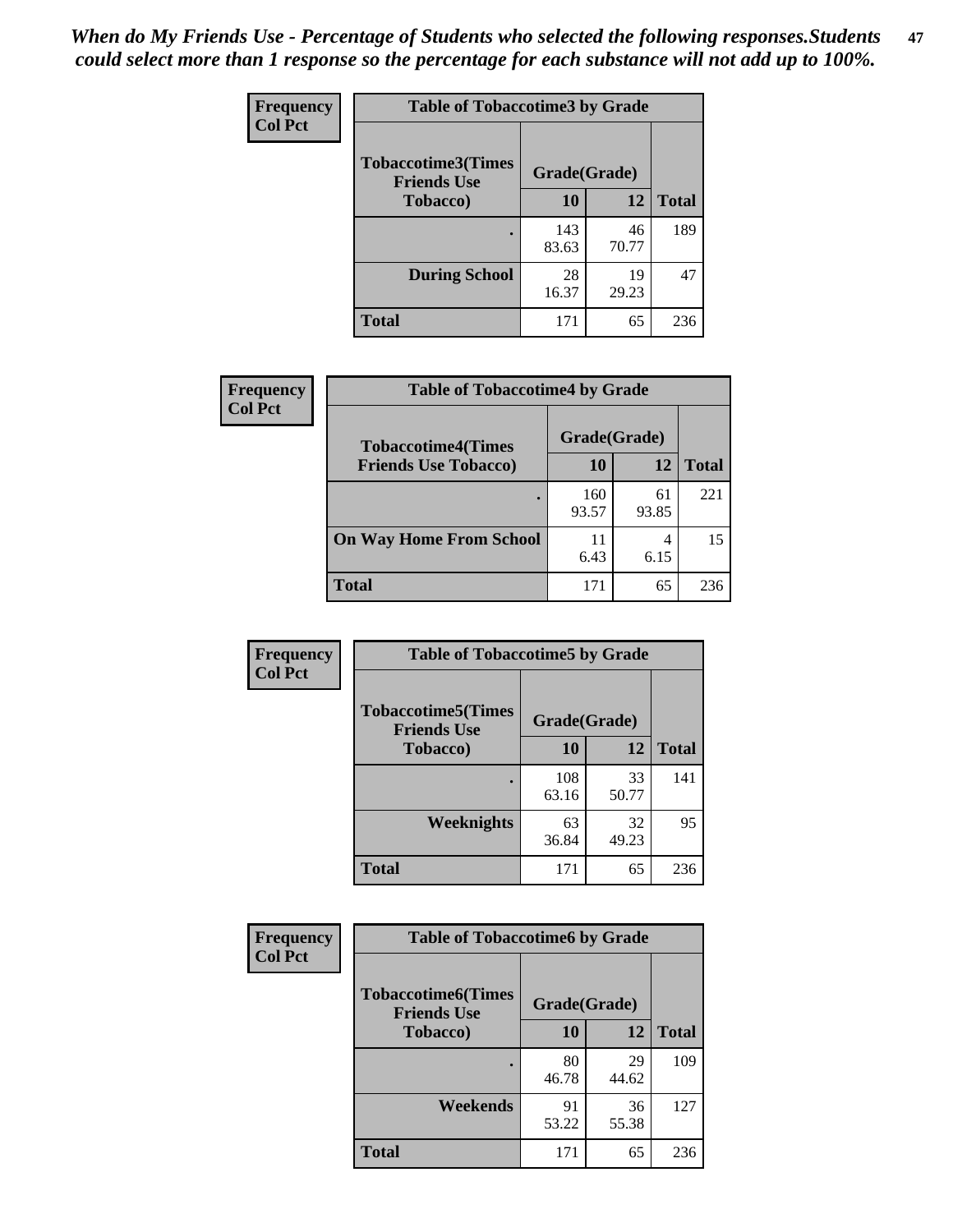| Frequency<br><b>Col Pct</b> | <b>Table of Marijuanatime1 by Grade</b>           |              |             |              |
|-----------------------------|---------------------------------------------------|--------------|-------------|--------------|
|                             | <b>Marijuanatime1(Times</b><br><b>Friends Use</b> | Grade(Grade) |             |              |
|                             | Marijuana)                                        | 10           | 12          | <b>Total</b> |
|                             |                                                   | 77<br>45.03  | 28<br>43.08 | 105          |
|                             | Do Not Use                                        | 94<br>54.97  | 37<br>56.92 | 131          |
|                             | <b>Total</b>                                      | 171          | 65          | 236          |

| <b>Frequency</b> | <b>Table of Marijuanatime2 by Grade</b>           |              |             |              |
|------------------|---------------------------------------------------|--------------|-------------|--------------|
| <b>Col Pct</b>   | <b>Marijuanatime2(Times</b><br><b>Friends Use</b> | Grade(Grade) |             |              |
|                  | Marijuana)                                        | 10           | 12          | <b>Total</b> |
|                  |                                                   | 153<br>89.47 | 53<br>81.54 | 206          |
|                  | <b>On Way to School</b>                           | 18<br>10.53  | 12<br>18.46 | 30           |
|                  | <b>Total</b>                                      | 171          | 65          | 236          |

| Frequency      | <b>Table of Marijuanatime3 by Grade</b>    |              |             |              |
|----------------|--------------------------------------------|--------------|-------------|--------------|
| <b>Col Pct</b> | Marijuanatime3(Times<br><b>Friends Use</b> | Grade(Grade) |             |              |
|                | Marijuana)                                 | 10           | 12          | <b>Total</b> |
|                |                                            | 160<br>93.57 | 60<br>92.31 | 220          |
|                | <b>During School</b>                       | 11<br>6.43   | 5<br>7.69   | 16           |
|                | <b>Total</b>                               | 171          | 65          | 236          |

| <b>Frequency</b><br><b>Col Pct</b> | <b>Table of Marijuanatime4 by Grade</b> |              |             |       |
|------------------------------------|-----------------------------------------|--------------|-------------|-------|
|                                    | <b>Marijuanatime4</b> (Times            | Grade(Grade) |             |       |
|                                    | <b>Friends Use Marijuana</b> )          | 10           | 12          | Total |
|                                    |                                         | 150<br>87.72 | 53<br>81.54 | 203   |
|                                    | <b>On Way Home From School</b>          | 21<br>12.28  | 12<br>18.46 | 33    |
|                                    | <b>Total</b>                            | 171          | 65          | 236   |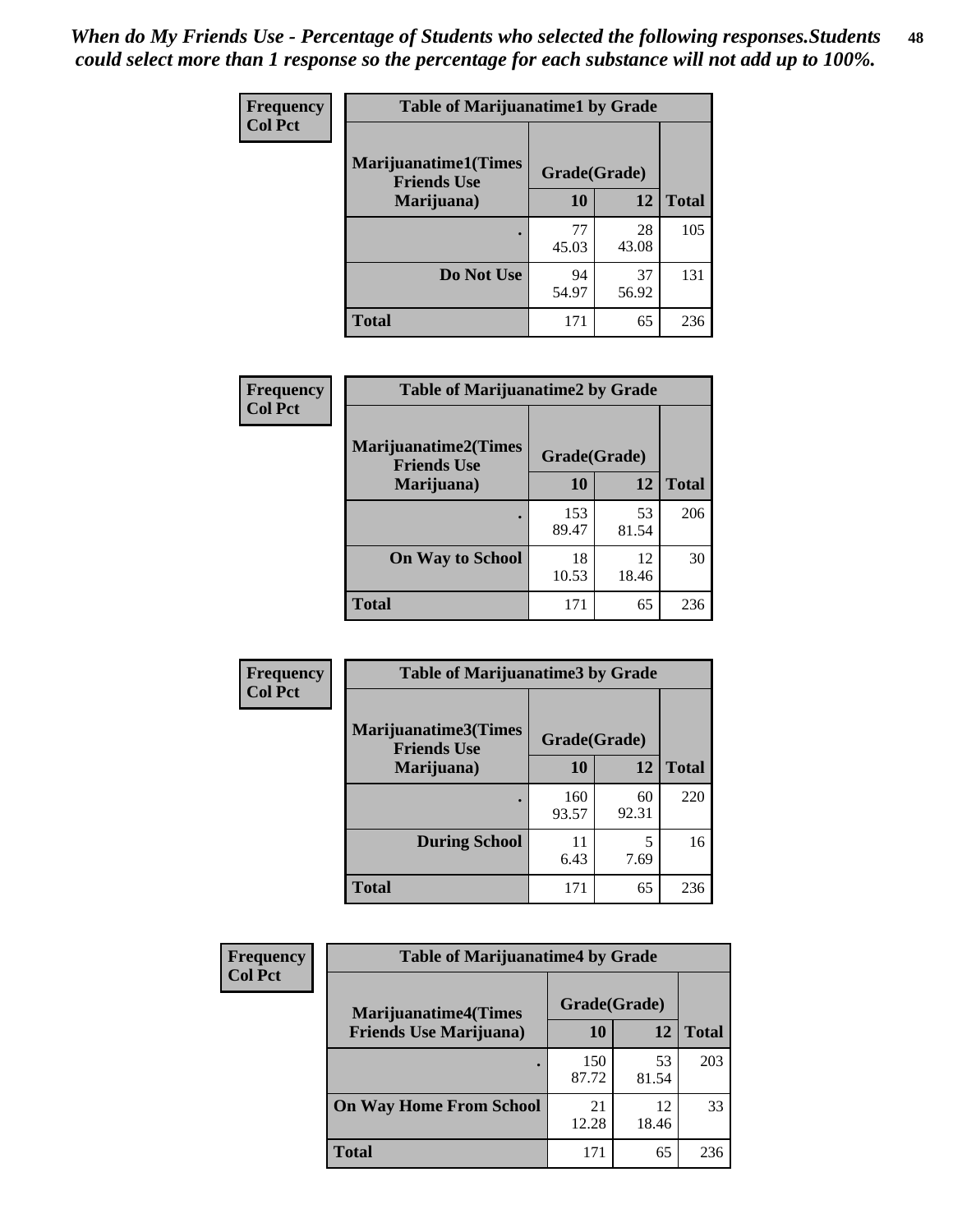| <b>Frequency</b> | <b>Table of Marijuanatime5 by Grade</b>            |              |             |              |
|------------------|----------------------------------------------------|--------------|-------------|--------------|
| <b>Col Pct</b>   | <b>Marijuanatime5</b> (Times<br><b>Friends Use</b> | Grade(Grade) |             |              |
|                  | Marijuana)                                         | 10           | 12          | <b>Total</b> |
|                  |                                                    | 133<br>77.78 | 44<br>67.69 | 177          |
|                  | Weeknights                                         | 38<br>22.22  | 21<br>32.31 | 59           |
|                  | <b>Total</b>                                       | 171          | 65          | 236          |

| Frequency      | <b>Table of Marijuanatime6 by Grade</b>    |              |             |              |
|----------------|--------------------------------------------|--------------|-------------|--------------|
| <b>Col Pct</b> | Marijuanatime6(Times<br><b>Friends Use</b> | Grade(Grade) |             |              |
|                | Marijuana)                                 | 10           | 12          | <b>Total</b> |
|                |                                            | 91<br>53.22  | 38<br>58.46 | 129          |
|                | Weekends                                   | 80<br>46.78  | 27<br>41.54 | 107          |
|                | <b>Total</b>                               | 171          | 65          | 236          |

| Frequency      | <b>Table of Otherdrugtime1 by Grade</b>                 |              |             |              |
|----------------|---------------------------------------------------------|--------------|-------------|--------------|
| <b>Col Pct</b> | <b>Otherdrugtime1(Times</b><br><b>Friends Use Other</b> | Grade(Grade) |             |              |
|                | <b>Illegal Drugs</b> )                                  | 10           | 12          | <b>Total</b> |
|                |                                                         | 53<br>30.99  | 13<br>20.00 | 66           |
|                | Do Not Use                                              | 118<br>69.01 | 52<br>80.00 | 170          |
|                | Total                                                   | 171          | 65          | 236          |

| <b>Frequency</b> | <b>Table of Otherdrugtime2 by Grade</b>                 |              |             |              |  |  |
|------------------|---------------------------------------------------------|--------------|-------------|--------------|--|--|
| <b>Col Pct</b>   | <b>Otherdrugtime2(Times</b><br><b>Friends Use Other</b> | Grade(Grade) |             |              |  |  |
|                  | <b>Illegal Drugs</b> )                                  | 10           | 12          | <b>Total</b> |  |  |
|                  |                                                         | 163<br>95.32 | 62<br>95.38 | 225          |  |  |
|                  | <b>On Way to School</b>                                 | 8<br>4.68    | 3<br>4.62   | 11           |  |  |
|                  | <b>Total</b>                                            | 171          | 65          | 236          |  |  |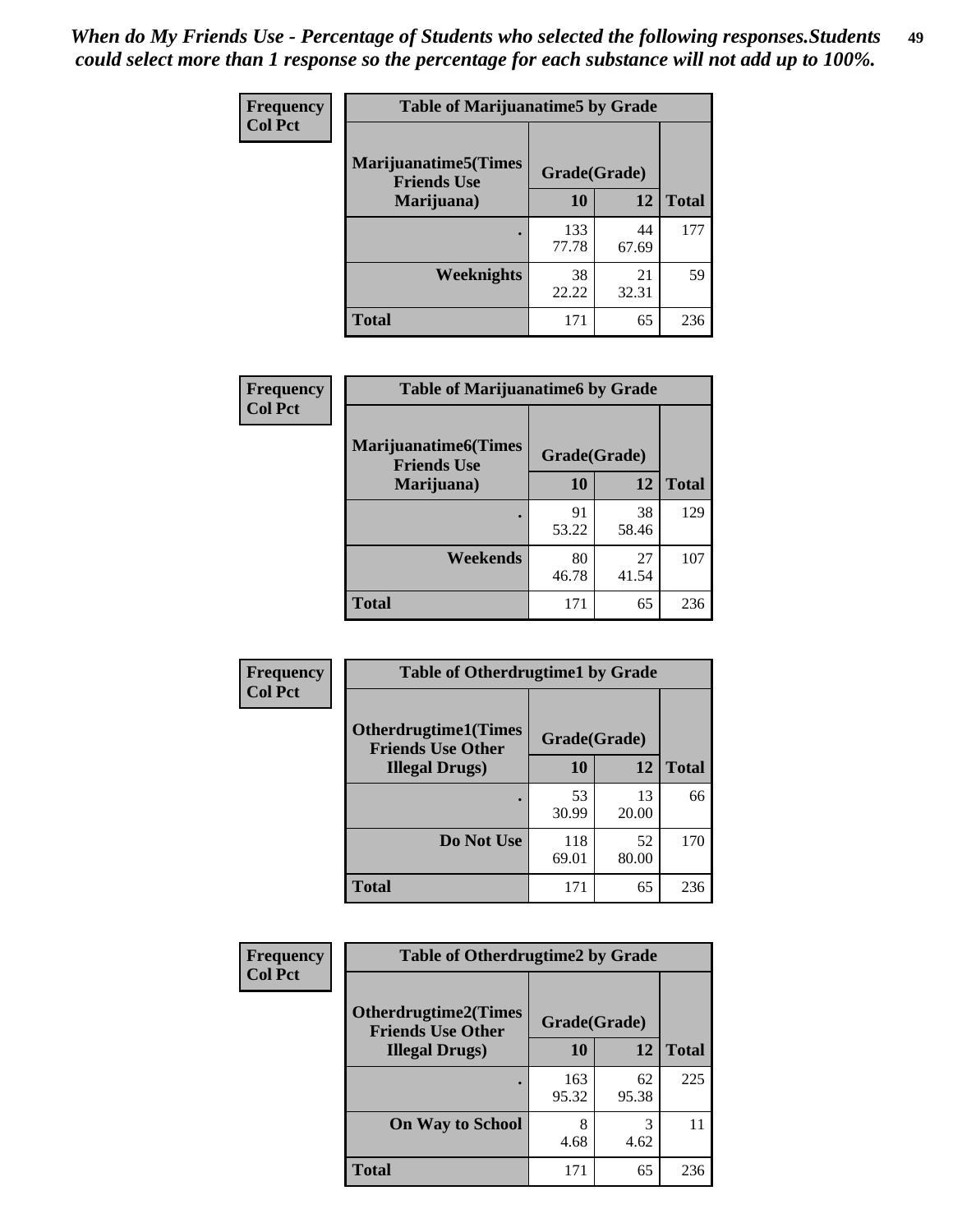| <b>Frequency</b><br><b>Col Pct</b> | <b>Table of Otherdrugtime3 by Grade</b>          |              |             |              |  |  |
|------------------------------------|--------------------------------------------------|--------------|-------------|--------------|--|--|
|                                    | Otherdrugtime3(Times<br><b>Friends Use Other</b> | Grade(Grade) |             |              |  |  |
|                                    | <b>Illegal Drugs</b> )                           | 10           | 12          | <b>Total</b> |  |  |
|                                    |                                                  | 165<br>96.49 | 62<br>95.38 | 227          |  |  |
|                                    | <b>During School</b>                             | 6<br>3.51    | 3<br>4.62   | 9            |  |  |
|                                    | Total                                            | 171          | 65          | 236          |  |  |

| Frequency<br><b>Col Pct</b> | <b>Table of Otherdrugtime4 by Grade</b>                         |              |             |              |  |  |
|-----------------------------|-----------------------------------------------------------------|--------------|-------------|--------------|--|--|
|                             | <b>Otherdrugtime4(Times</b><br><b>Friends Use Other Illegal</b> | Grade(Grade) |             |              |  |  |
|                             | Drugs)                                                          | 10           | 12          | <b>Total</b> |  |  |
|                             | ٠                                                               | 161<br>94.15 | 61<br>93.85 | 222          |  |  |
|                             | <b>On Way Home From School</b>                                  | 10<br>5.85   | 4<br>6.15   | 14           |  |  |
|                             | <b>Total</b>                                                    | 171          | 65          | 236          |  |  |

| <b>Frequency</b> | <b>Table of Otherdrugtime5 by Grade</b>                  |              |             |              |  |  |  |
|------------------|----------------------------------------------------------|--------------|-------------|--------------|--|--|--|
| <b>Col Pct</b>   | <b>Otherdrugtime5</b> (Times<br><b>Friends Use Other</b> | Grade(Grade) |             |              |  |  |  |
|                  | <b>Illegal Drugs</b> )                                   | 10           | 12          | <b>Total</b> |  |  |  |
|                  |                                                          | 142<br>83.04 | 58<br>89.23 | 200          |  |  |  |
|                  | Weeknights                                               | 29<br>16.96  | 10.77       | 36           |  |  |  |
|                  | Total                                                    | 171          | 65          | 236          |  |  |  |

| <b>Frequency</b> | <b>Table of Otherdrugtime6 by Grade</b>                 |              |             |              |  |  |
|------------------|---------------------------------------------------------|--------------|-------------|--------------|--|--|
| <b>Col Pct</b>   | <b>Otherdrugtime6(Times</b><br><b>Friends Use Other</b> | Grade(Grade) |             |              |  |  |
|                  | <b>Illegal Drugs</b> )                                  | 10           | 12          | <b>Total</b> |  |  |
|                  |                                                         | 117<br>68.42 | 52<br>80.00 | 169          |  |  |
|                  | Weekends                                                | 54<br>31.58  | 13<br>20.00 | 67           |  |  |
|                  | Total                                                   | 171          | 65          | 236          |  |  |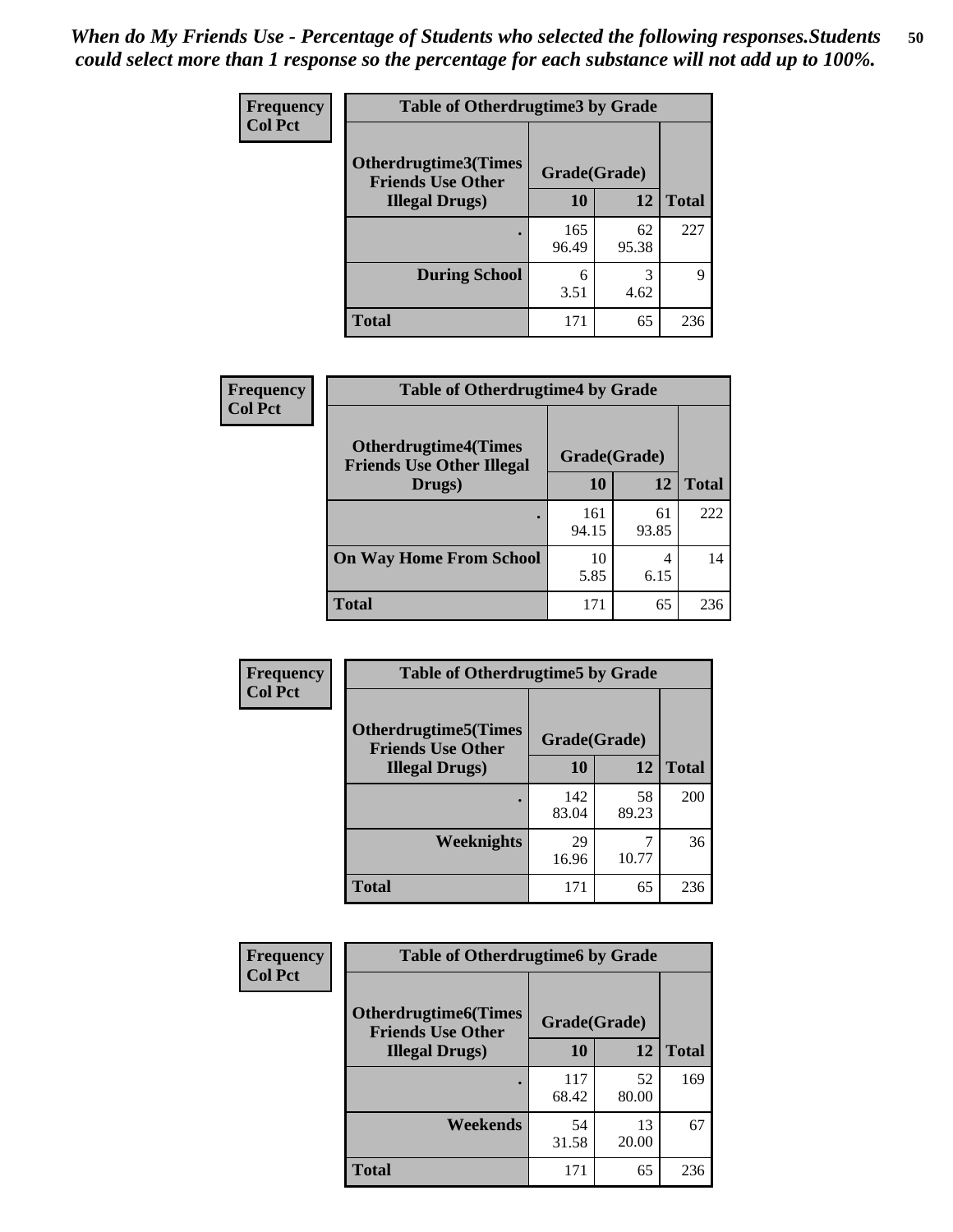| Frequency      | <b>Table of Educationalcohol by Grade</b>                                                                  |              |             |              |  |  |
|----------------|------------------------------------------------------------------------------------------------------------|--------------|-------------|--------------|--|--|
| <b>Col Pct</b> | Educationalcohol(I<br>have been taught<br>about alcohol,<br>tobacco,<br>and other drugs<br>within the last | Grade(Grade) |             |              |  |  |
|                | year at school)                                                                                            | 10           | 12          | <b>Total</b> |  |  |
|                | <b>Yes</b>                                                                                                 | 144<br>84.21 | 36<br>55.38 | 180          |  |  |
|                | N <sub>0</sub>                                                                                             | 27<br>15.79  | 29<br>44.62 | 56           |  |  |
|                | <b>Total</b>                                                                                               | 171          | 65          | 236          |  |  |

| Frequency      | <b>Table of Eversmoked by Grade</b> |              |             |              |  |  |  |
|----------------|-------------------------------------|--------------|-------------|--------------|--|--|--|
| <b>Col Pct</b> | Eversmoked(I<br>have smoked         | Grade(Grade) |             |              |  |  |  |
|                | a cigarette)                        | 10           | 12          | <b>Total</b> |  |  |  |
|                | Yes                                 | 62<br>36.26  | 26<br>40.00 | 88           |  |  |  |
|                | N <sub>0</sub>                      | 109<br>63.74 | 39<br>60.00 | 148          |  |  |  |
|                | <b>Total</b>                        | 171          | 65          | 236          |  |  |  |

| Frequency      | <b>Table of Drovedrinking by Grade</b>                                                                              |                    |             |              |
|----------------|---------------------------------------------------------------------------------------------------------------------|--------------------|-------------|--------------|
| <b>Col Pct</b> | Drovedrinking(In<br>the past 30 days I<br>have driven a car<br>or other vehicle<br>while I was<br>drinking alcohol) | Grade(Grade)<br>10 | 12          | <b>Total</b> |
|                | <b>Yes</b>                                                                                                          | 6<br>3.51          | 1.54        | 7            |
|                | N <sub>0</sub>                                                                                                      | 165<br>96.49       | 64<br>98.46 | 229          |
|                | <b>Total</b>                                                                                                        | 171                | 65          | 236          |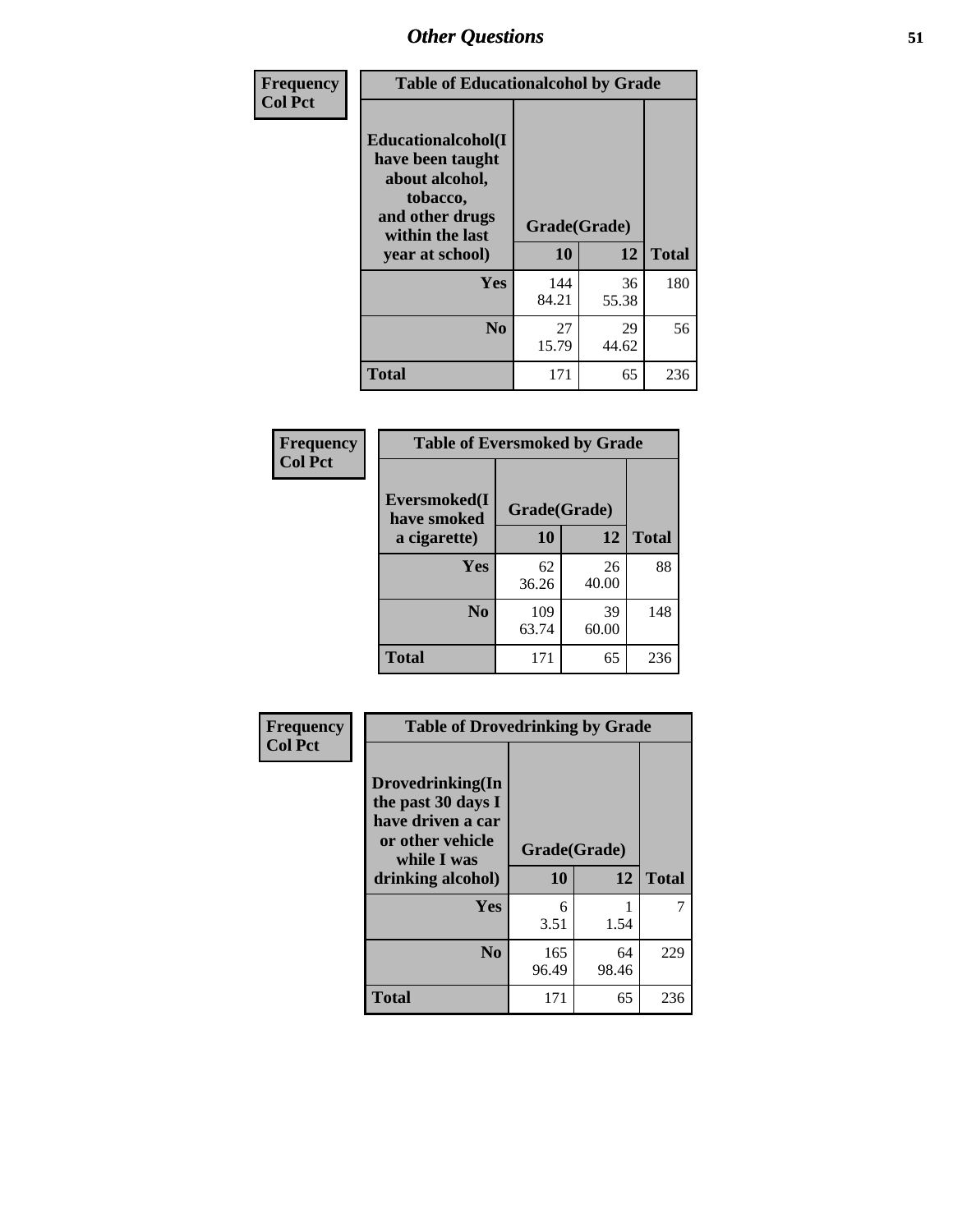| Frequency      | <b>Table of Rodedrinking by Grade</b>                                                                      |              |             |              |  |  |  |
|----------------|------------------------------------------------------------------------------------------------------------|--------------|-------------|--------------|--|--|--|
| <b>Col Pct</b> | Rodedrinking(In<br>the past 30 days<br>I have ridden in<br>a car with a<br>driver who had<br>been drinking | Grade(Grade) |             |              |  |  |  |
|                | alcohol)                                                                                                   | 10           | 12          | <b>Total</b> |  |  |  |
|                | <b>Yes</b>                                                                                                 | 36<br>21.05  | 7<br>10.77  | 43           |  |  |  |
|                | N <sub>0</sub>                                                                                             | 135<br>78.95 | 58<br>89.23 | 193          |  |  |  |
|                | <b>Total</b>                                                                                               | 171          | 65          | 236          |  |  |  |

#### **Frequency Col Pct**

| <b>Table of Drugsschool by Grade</b>                                                                                      |              |             |              |  |  |  |
|---------------------------------------------------------------------------------------------------------------------------|--------------|-------------|--------------|--|--|--|
| <b>Drugsschool</b> (During<br>the past 12 months,<br>I have been offered,<br>sold,<br>or given illegal<br>drugs on school | Grade(Grade) |             |              |  |  |  |
| property)                                                                                                                 | 10           | 12          | <b>Total</b> |  |  |  |
| Yes                                                                                                                       | 44<br>25.73  | 10<br>15.38 | 54           |  |  |  |
| N <sub>0</sub>                                                                                                            | 127<br>74.27 | 55<br>84.62 | 182          |  |  |  |
| <b>Total</b>                                                                                                              | 171          | 65          | 236          |  |  |  |

| Frequency      | <b>Table of Helpbullied by Grade</b>                 |              |             |              |  |  |  |
|----------------|------------------------------------------------------|--------------|-------------|--------------|--|--|--|
| <b>Col Pct</b> | $Helpb$ ullied $(I$<br>would help<br>someone who was | Grade(Grade) |             |              |  |  |  |
|                | being bullied)                                       | 10           | 12          | <b>Total</b> |  |  |  |
|                | <b>Strongly Agree</b>                                | 80<br>46.78  | 32<br>49.23 | 112          |  |  |  |
|                | <b>Somewhat Agree</b>                                | 65<br>38.01  | 25<br>38.46 | 90           |  |  |  |
|                | <b>Somewhat Disagree</b>                             | 16<br>9.36   | 4<br>6.15   | 20           |  |  |  |
|                | <b>Strongly Disagree</b>                             | 10<br>5.85   | 4<br>6.15   | 14           |  |  |  |
|                | <b>Total</b>                                         | 171          | 65          | 236          |  |  |  |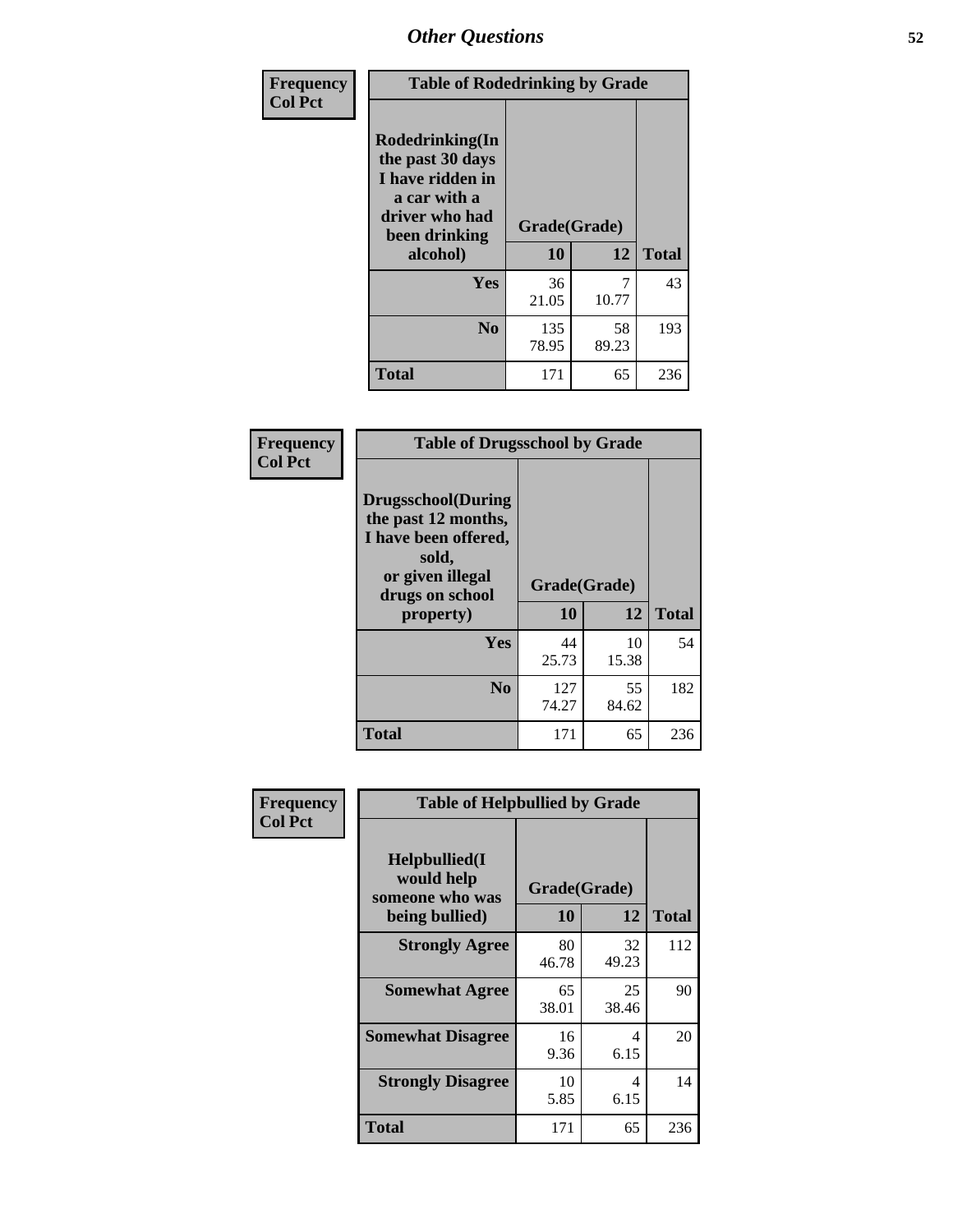| <b>Frequency</b> |              | <b>Table of Grade by Bingedrinking</b> |              |                              |                              |                                                                                        |                                  |                        |              |
|------------------|--------------|----------------------------------------|--------------|------------------------------|------------------------------|----------------------------------------------------------------------------------------|----------------------------------|------------------------|--------------|
| <b>Row Pct</b>   |              |                                        |              |                              | last 30 days)                | Bingedrinking(I have drunk five or more<br>drinks of alcohol at one sitting during the |                                  |                        |              |
|                  | Grade(Grade) | $\mathbf 0$<br><b>Days</b>             | 1 or<br>days | 3 <sub>to</sub><br>5<br>days | 6 <sub>to</sub><br>9<br>days | <b>10</b><br>to<br>19<br>days                                                          | <b>20</b><br>to<br>29<br>days    | All<br>30<br>days      | <b>Total</b> |
|                  | 10           | 141<br>82.46                           | 6<br>3.51    | 8<br>4.68                    | 3<br>1.75                    | $\mathfrak{D}$<br>1.17                                                                 | $\overline{\phantom{0}}$<br>2.92 | 6<br>3.51              | 171          |
|                  | 12           | 56<br>86.15                            | 2<br>3.08    | $\Omega$<br>0.00             | $\overline{2}$<br>3.08       | $\overline{2}$<br>3.08                                                                 | 1.54                             | $\overline{2}$<br>3.08 | 65           |
|                  | <b>Total</b> | 197                                    | 8            | 8                            | 5                            | 4                                                                                      | 6                                | 8                      | 236          |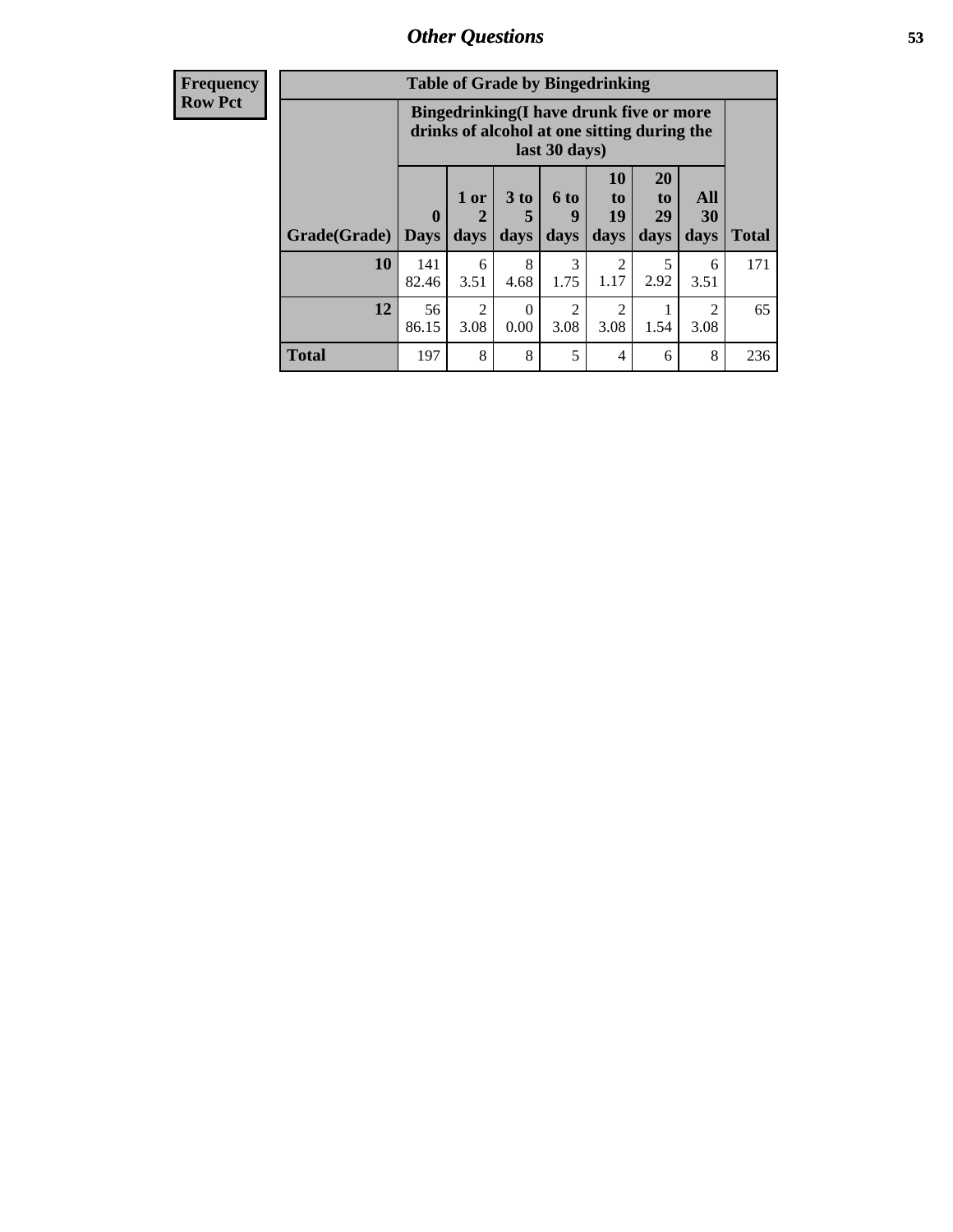### *Nutrition* **54**

| Frequency |
|-----------|
| Row Pct   |

| <b>Table of Grade by Dairy</b> |                                                                                                                                   |                                                                 |             |             |     |  |  |  |
|--------------------------------|-----------------------------------------------------------------------------------------------------------------------------------|-----------------------------------------------------------------|-------------|-------------|-----|--|--|--|
|                                |                                                                                                                                   | Dairy (I eat at least 3 servings of dairy<br>products each day) |             |             |     |  |  |  |
| Grade(Grade)                   | Somewhat   Somewhat<br><b>Strongly</b><br><b>Strongly</b><br><b>Disagree</b><br><b>Disagree</b><br><b>Total</b><br>Agree<br>Agree |                                                                 |             |             |     |  |  |  |
| 10                             | 57<br>33.33                                                                                                                       | 52<br>30.41                                                     | 40<br>23.39 | 22<br>12.87 | 171 |  |  |  |
| 12                             | 20<br>30.77                                                                                                                       | 27<br>41.54                                                     | 9<br>13.85  | 9<br>13.85  | 65  |  |  |  |
| <b>Total</b>                   | 77                                                                                                                                | 79                                                              | 49          | 31          | 236 |  |  |  |

| <b>Frequency</b> |  |
|------------------|--|
| <b>Row Pct</b>   |  |

| <b>Table of Grade by Fruitveg</b> |                                                                          |                     |                                    |                                    |              |  |  |  |
|-----------------------------------|--------------------------------------------------------------------------|---------------------|------------------------------------|------------------------------------|--------------|--|--|--|
|                                   | Fruitveg(I eat at least 5 servings of fruits<br>and vegetables each day) |                     |                                    |                                    |              |  |  |  |
| Grade(Grade)                      | <b>Strongly</b><br>Agree                                                 | Somewhat  <br>Agree | <b>Somewhat</b><br><b>Disagree</b> | <b>Strongly</b><br><b>Disagree</b> | <b>Total</b> |  |  |  |
| 10                                | 23<br>13.45                                                              | 49<br>28.65         | 63<br>36.84                        | 36<br>21.05                        | 171          |  |  |  |
| 12                                | q<br>13.85                                                               | 16<br>24.62         | 24<br>36.92                        | 16<br>24.62                        | 65           |  |  |  |
| <b>Total</b>                      | 32                                                                       | 65                  | 87                                 | 52                                 | 236          |  |  |  |

| Frequency      | <b>Table of Grade by Cafeteriahealthy</b> |                                                                       |                     |                                    |                                    |              |  |  |
|----------------|-------------------------------------------|-----------------------------------------------------------------------|---------------------|------------------------------------|------------------------------------|--------------|--|--|
| <b>Row Pct</b> |                                           | Cafeteriahealthy (School meals in my<br>school cafeteria are healthy) |                     |                                    |                                    |              |  |  |
|                | Grade(Grade)                              | <b>Strongly</b><br>Agree                                              | Somewhat  <br>Agree | <b>Somewhat</b><br><b>Disagree</b> | <b>Strongly</b><br><b>Disagree</b> | <b>Total</b> |  |  |
|                | 10                                        | 7<br>4.09                                                             | 50<br>29.24         | 40<br>23.39                        | 74<br>43.27                        | 171          |  |  |
|                | 12                                        | 5<br>7.69                                                             | 12<br>18.46         | 16<br>24.62                        | 32<br>49.23                        | 65           |  |  |
|                | <b>Total</b>                              | 12                                                                    | 62                  | 56                                 | 106                                | 236          |  |  |

| <b>Frequency</b> |
|------------------|
| <b>Row Pct</b>   |

i m

| <b>Table of Grade by Cafeterianutrition</b>                                               |                          |                     |                             |                                    |              |  |  |  |
|-------------------------------------------------------------------------------------------|--------------------------|---------------------|-----------------------------|------------------------------------|--------------|--|--|--|
| <b>Cafeterianutrition</b> (Facts about nutrition<br>are available in my school cafeteria) |                          |                     |                             |                                    |              |  |  |  |
| Grade(Grade)                                                                              | <b>Strongly</b><br>Agree | Somewhat  <br>Agree | <b>Somewhat</b><br>Disagree | <b>Strongly</b><br><b>Disagree</b> | <b>Total</b> |  |  |  |
| <b>10</b>                                                                                 | 22<br>12.87              | 39<br>22.81         | 50<br>29.24                 | 60<br>35.09                        | 171          |  |  |  |
| 12                                                                                        | 9<br>13.85               | 18<br>27.69         | 16<br>24.62                 | 22<br>33.85                        | 65           |  |  |  |
| Total                                                                                     | 31                       | 57                  | 66                          | 82                                 | 236          |  |  |  |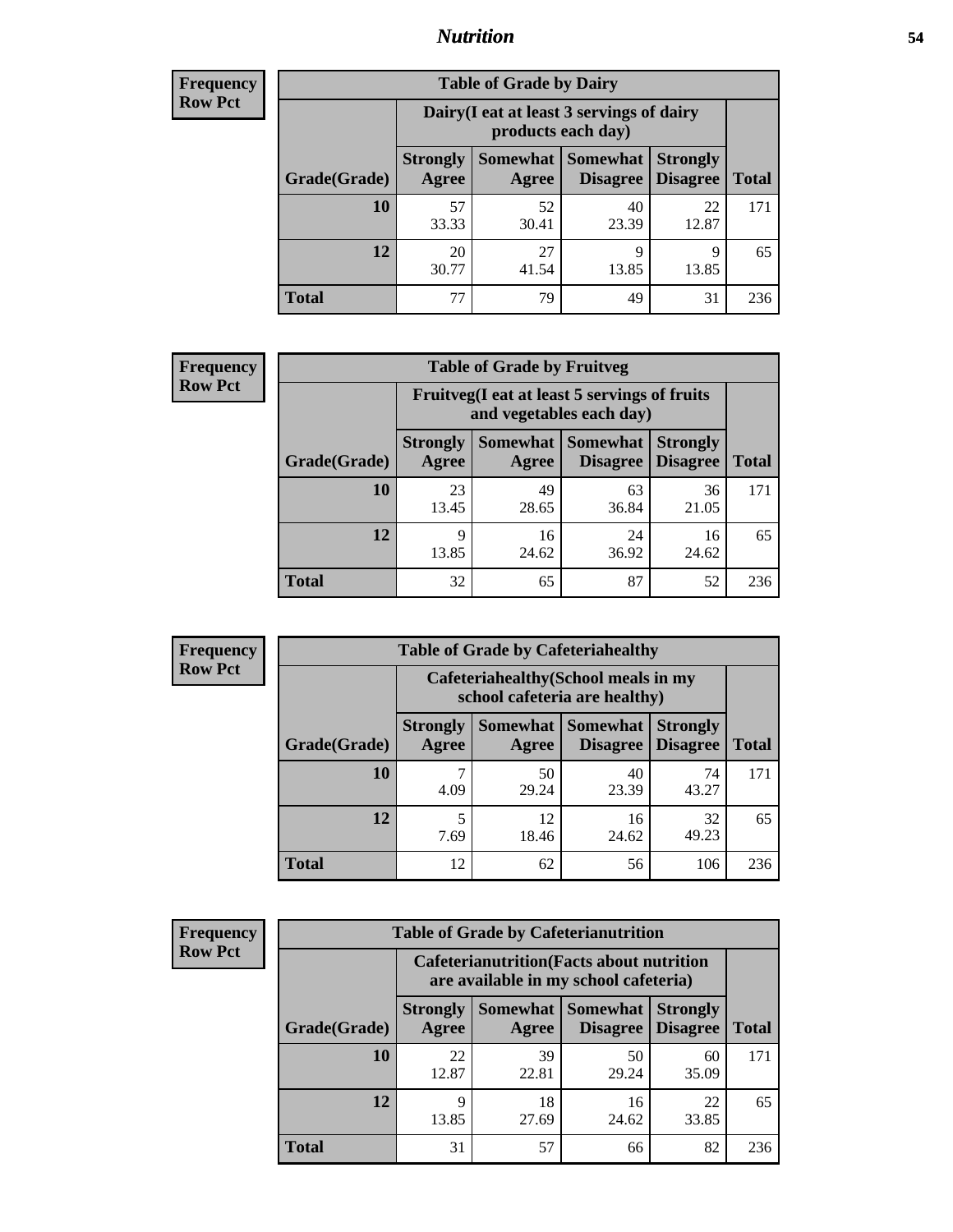### *Nutrition* **55**

| <b>Frequency</b> |
|------------------|
| Row Pct          |

| <b>Table of Grade by Schoollunch</b> |                                                                                                                            |                                                                 |             |             |     |  |  |  |
|--------------------------------------|----------------------------------------------------------------------------------------------------------------------------|-----------------------------------------------------------------|-------------|-------------|-----|--|--|--|
|                                      |                                                                                                                            | Schoollunch(I eat school lunch three or<br>more times per week) |             |             |     |  |  |  |
| Grade(Grade)                         | Somewhat   Somewhat<br><b>Strongly</b><br><b>Strongly</b><br><b>Disagree</b><br>Disagree<br><b>Total</b><br>Agree<br>Agree |                                                                 |             |             |     |  |  |  |
| 10                                   | 84<br>49.12                                                                                                                | 28<br>16.37                                                     | 10<br>5.85  | 49<br>28.65 | 171 |  |  |  |
| 12                                   | 18<br>27.69                                                                                                                | 12<br>18.46                                                     | 10<br>15.38 | 25<br>38.46 | 65  |  |  |  |
| <b>Total</b>                         | 102                                                                                                                        | 40                                                              | 20          | 74          | 236 |  |  |  |

| <b>Frequency</b> |  |
|------------------|--|
| <b>Row Pct</b>   |  |

| <b>Table of Grade by Foodchoices</b>                                |                          |             |                                               |                                    |              |  |  |  |
|---------------------------------------------------------------------|--------------------------|-------------|-----------------------------------------------|------------------------------------|--------------|--|--|--|
| Foodchoices (I make healthy food choices in<br>my school cafeteria) |                          |             |                                               |                                    |              |  |  |  |
| Grade(Grade)                                                        | <b>Strongly</b><br>Agree | Agree       | <b>Somewhat   Somewhat</b><br><b>Disagree</b> | <b>Strongly</b><br><b>Disagree</b> | <b>Total</b> |  |  |  |
| 10                                                                  | 28<br>16.37              | 76<br>44.44 | 19<br>11.11                                   | 48<br>28.07                        | 171          |  |  |  |
| 12                                                                  | 11<br>16.92              | 22<br>33.85 | 12<br>18.46                                   | 20<br>30.77                        | 65           |  |  |  |
| <b>Total</b>                                                        | 39                       | 98          | 31                                            | 68                                 | 236          |  |  |  |

| Frequency      | <b>Table of Grade by Wholewheat</b> |                                                                                                             |             |                                   |                                    |              |  |  |  |
|----------------|-------------------------------------|-------------------------------------------------------------------------------------------------------------|-------------|-----------------------------------|------------------------------------|--------------|--|--|--|
| <b>Row Pct</b> |                                     | Wholewheat (There are whole wheat and<br>multigrain breads and cereals available in<br>my school cafeteria) |             |                                   |                                    |              |  |  |  |
|                | Grade(Grade)                        | <b>Strongly</b><br>Agree                                                                                    | Agree       | Somewhat   Somewhat  <br>Disagree | <b>Strongly</b><br><b>Disagree</b> | <b>Total</b> |  |  |  |
|                | 10                                  | 30<br>17.54                                                                                                 | 50<br>29.24 | 46<br>26.90                       | 45<br>26.32                        | 171          |  |  |  |
|                | 12                                  | 6<br>9.23                                                                                                   | 16<br>24.62 | 18<br>27.69                       | 25<br>38.46                        | 65           |  |  |  |
|                | <b>Total</b>                        | 36                                                                                                          | 66          | 64                                | 70                                 | 236          |  |  |  |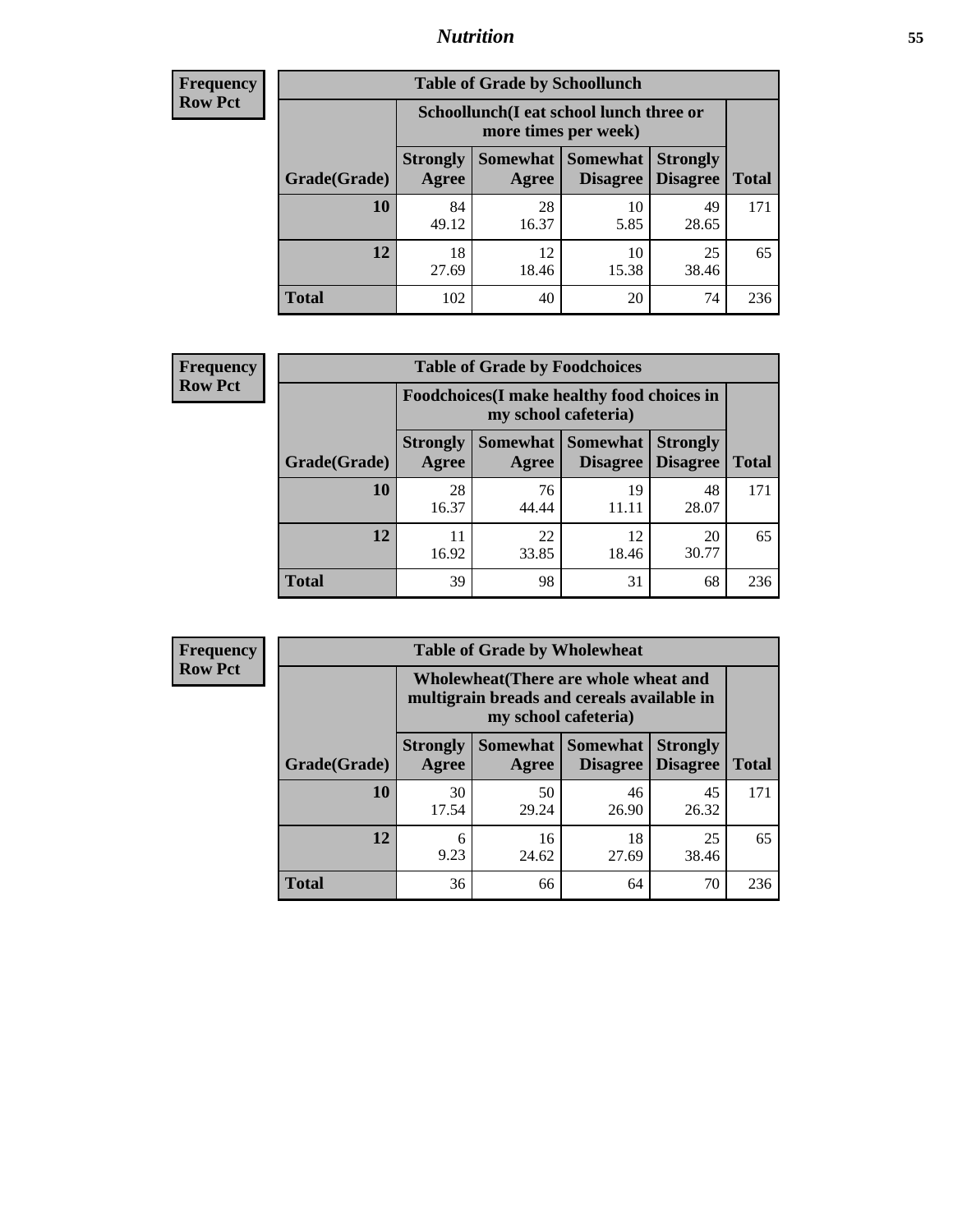### *Nutrition* **56**

**Frequency Row Pct**

| <b>Table of Grade by Healthyvending</b> |                                                                                                                                               |                   |                                    |                                    |              |  |
|-----------------------------------------|-----------------------------------------------------------------------------------------------------------------------------------------------|-------------------|------------------------------------|------------------------------------|--------------|--|
|                                         | Healthyvending (If only healthy snacks and<br>beverages were available in the vending<br>machines during the school day,<br>I would buy them) |                   |                                    |                                    |              |  |
| Grade(Grade)                            | <b>Strongly</b><br>Agree                                                                                                                      | Somewhat<br>Agree | <b>Somewhat</b><br><b>Disagree</b> | <b>Strongly</b><br><b>Disagree</b> | <b>Total</b> |  |
| 10                                      | 36<br>21.05                                                                                                                                   | 43<br>25.15       | 40<br>23.39                        | 52<br>30.41                        | 171          |  |
| 12                                      | 16<br>24.62                                                                                                                                   | 8<br>12.31        | 17<br>26.15                        | 24<br>36.92                        | 65           |  |
| <b>Total</b>                            | 52                                                                                                                                            | 51                | 57                                 | 76                                 | 236          |  |

**Frequency Row Pct**

| <b>Table of Grade by Schoolbreakfast</b> |                                                                                                                                        |             |             |             |     |  |
|------------------------------------------|----------------------------------------------------------------------------------------------------------------------------------------|-------------|-------------|-------------|-----|--|
|                                          | Schoolbreakfast(If breakfast were<br>available at school,<br>but outside the cafeteria,<br>I would eat breakfast at school more often) |             |             |             |     |  |
| Grade(Grade)                             | Somewhat   Somewhat<br><b>Strongly</b><br><b>Strongly</b><br><b>Disagree</b><br><b>Total</b><br>Agree<br>Disagree<br>Agree             |             |             |             |     |  |
| 10                                       | 58<br>33.92                                                                                                                            | 55<br>32.16 | 25<br>14.62 | 33<br>19.30 | 171 |  |
| 12                                       | 19<br>10<br>23<br>13<br>29.23<br>20.00<br>35.38<br>15.38                                                                               |             |             |             |     |  |
| <b>Total</b>                             | 81                                                                                                                                     | 74          | 35          | 46          | 236 |  |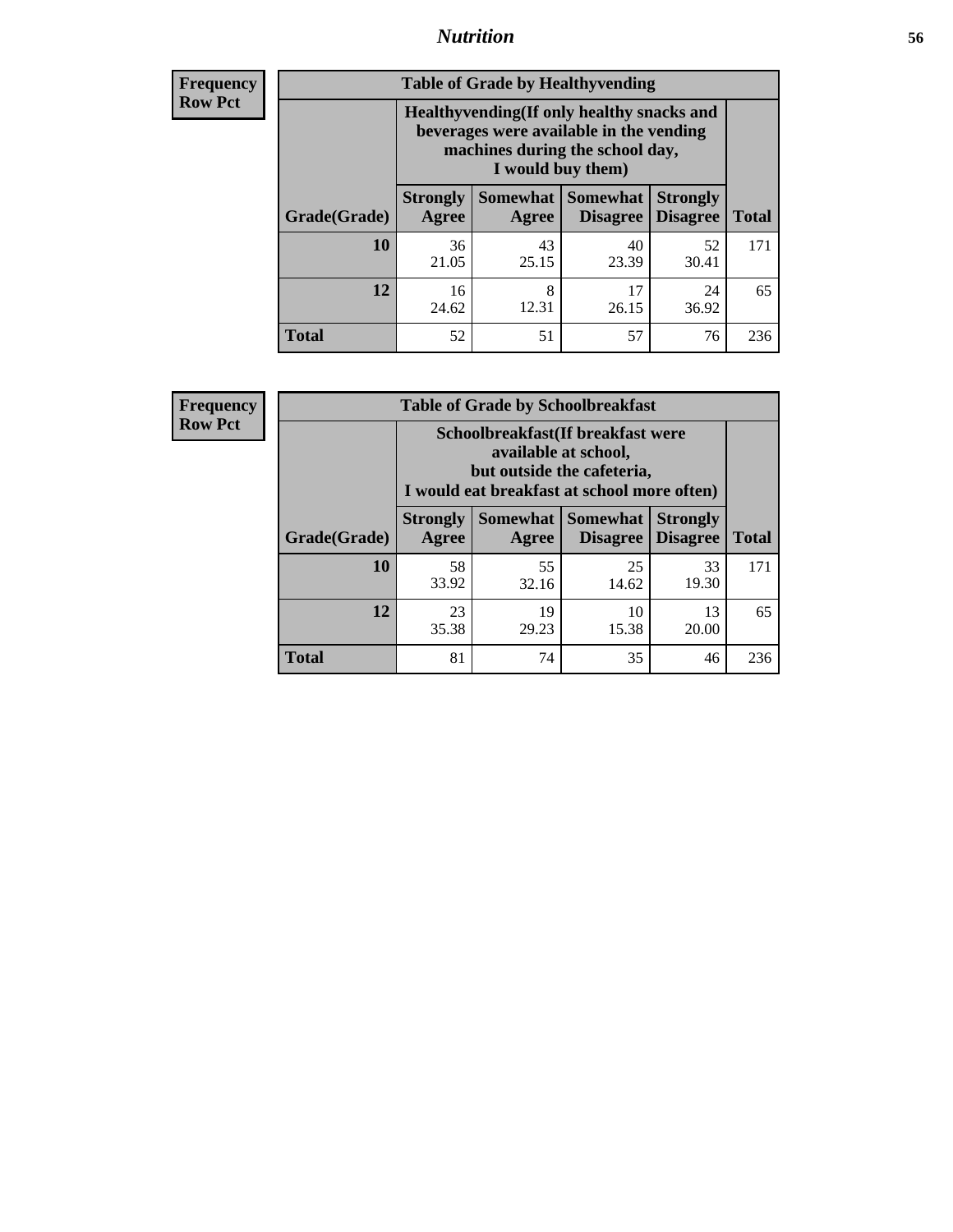| Frequency<br><b>Col Pct</b> | <b>Table of Educationaids by Grade</b>                                                                    |                    |             |              |
|-----------------------------|-----------------------------------------------------------------------------------------------------------|--------------------|-------------|--------------|
|                             | <b>Educationaids</b> (I<br>have been<br>taught about<br><b>HIV/AIDS</b> at<br>school in the<br>past year) | Grade(Grade)<br>10 | 12          | <b>Total</b> |
|                             | Yes                                                                                                       | 150<br>87.72       | 29<br>44.62 | 179          |
|                             | N <sub>0</sub>                                                                                            | 21<br>12.28        | 36<br>55.38 | 57           |
|                             | <b>Total</b>                                                                                              | 171                | 65          | 236          |

| <b>Frequency</b> | <b>Table of Educationcharacter by Grade</b>                                          |              |             |              |
|------------------|--------------------------------------------------------------------------------------|--------------|-------------|--------------|
| <b>Col Pct</b>   | Educationcharacter(I<br>have been taught<br>about character<br>education in the past | Grade(Grade) |             |              |
|                  | year at school)                                                                      | 10           | 12          | <b>Total</b> |
|                  | <b>Yes</b>                                                                           | 147<br>85.96 | 45<br>69.23 | 192          |
|                  | N <sub>0</sub>                                                                       | 24<br>14.04  | 20<br>30.77 | 44           |
|                  | <b>Total</b>                                                                         | 171          | 65          | 236          |

| Frequency      | <b>Table of Gradcoach1 by Grade</b>              |              |             |              |
|----------------|--------------------------------------------------|--------------|-------------|--------------|
| <b>Col Pct</b> | Gradcoach1(I<br>know who my<br><b>Graduation</b> | Grade(Grade) |             |              |
|                | Coach is)                                        | 10           | 12          | <b>Total</b> |
|                | Yes                                              | 98<br>57.31  | 47<br>72.31 | 145          |
|                | N <sub>0</sub>                                   | 73<br>42.69  | 18<br>27.69 | 91           |
|                | <b>Total</b>                                     | 171          | 65          | 236          |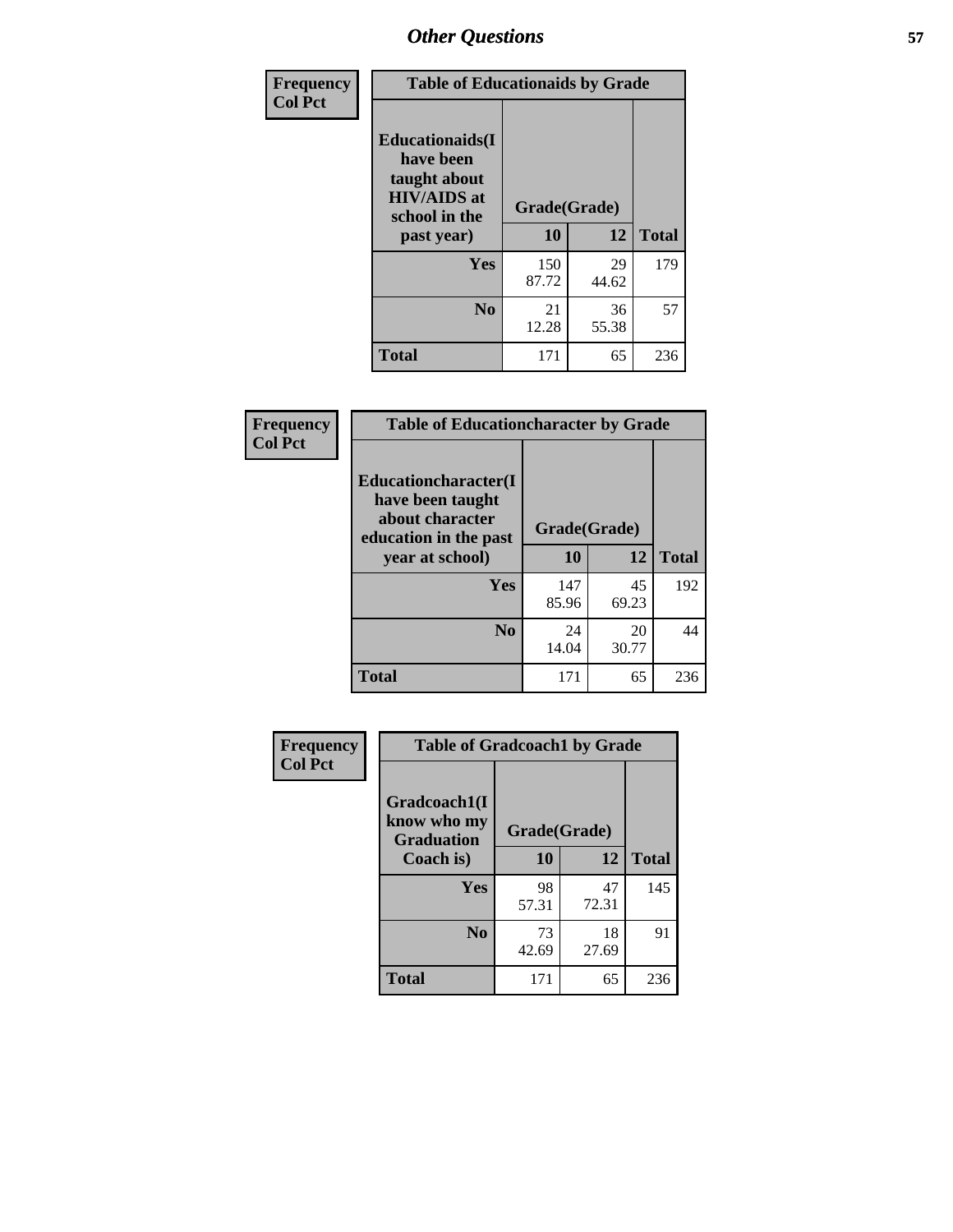| Frequency      | <b>Table of Gradcoach2 by Grade</b> |              |             |              |
|----------------|-------------------------------------|--------------|-------------|--------------|
| <b>Col Pct</b> |                                     |              |             |              |
|                | Gradcoach2(I<br>have                |              |             |              |
|                | contacted my<br><b>Graduation</b>   | Grade(Grade) |             |              |
|                | Coach)                              | 10           | 12          | <b>Total</b> |
|                | Yes                                 | 30<br>17.54  | 24<br>36.92 | 54           |
|                | N <sub>0</sub>                      | 141<br>82.46 | 41<br>63.08 | 182          |
|                | <b>Total</b>                        | 171          | 65          | 236          |

| Frequency<br><b>Col Pct</b> | <b>Table of Gradcoach3 by Grade</b>                                         |              |             |              |
|-----------------------------|-----------------------------------------------------------------------------|--------------|-------------|--------------|
|                             | Gradcoach3(I<br>have received<br>assistance<br>from my<br><b>Graduation</b> | Grade(Grade) |             |              |
|                             | Coach)                                                                      | 10           | 12          | <b>Total</b> |
|                             | Yes                                                                         | 23<br>13.45  | 22<br>33.85 | 45           |
|                             | N <sub>0</sub>                                                              | 33<br>19.30  | 10<br>15.38 | 43           |
|                             | Don't know                                                                  | 115<br>67.25 | 33<br>50.77 | 148          |
|                             | <b>Total</b>                                                                | 171          | 65          | 236          |

| Frequency<br><b>Col Pct</b> | <b>Table of Selfharm by Grade</b>                                                                                                                                                      |                    |             |              |  |
|-----------------------------|----------------------------------------------------------------------------------------------------------------------------------------------------------------------------------------|--------------------|-------------|--------------|--|
|                             | <b>Selfharm</b> (During<br>the past 12<br>months,<br>I harmed myself<br>on purpose<br><b>Suicideconsider</b><br>During the past<br>12 months,<br>I seriously<br>considered<br>suicide) | Grade(Grade)<br>10 | 12          | <b>Total</b> |  |
|                             | Yes                                                                                                                                                                                    | 30                 | 4           | 34           |  |
|                             |                                                                                                                                                                                        | 17.54              | 6.15        |              |  |
|                             | N <sub>0</sub>                                                                                                                                                                         | 141<br>82.46       | 61<br>93.85 | 202          |  |
|                             | <b>Total</b>                                                                                                                                                                           | 171                | 65          | 236          |  |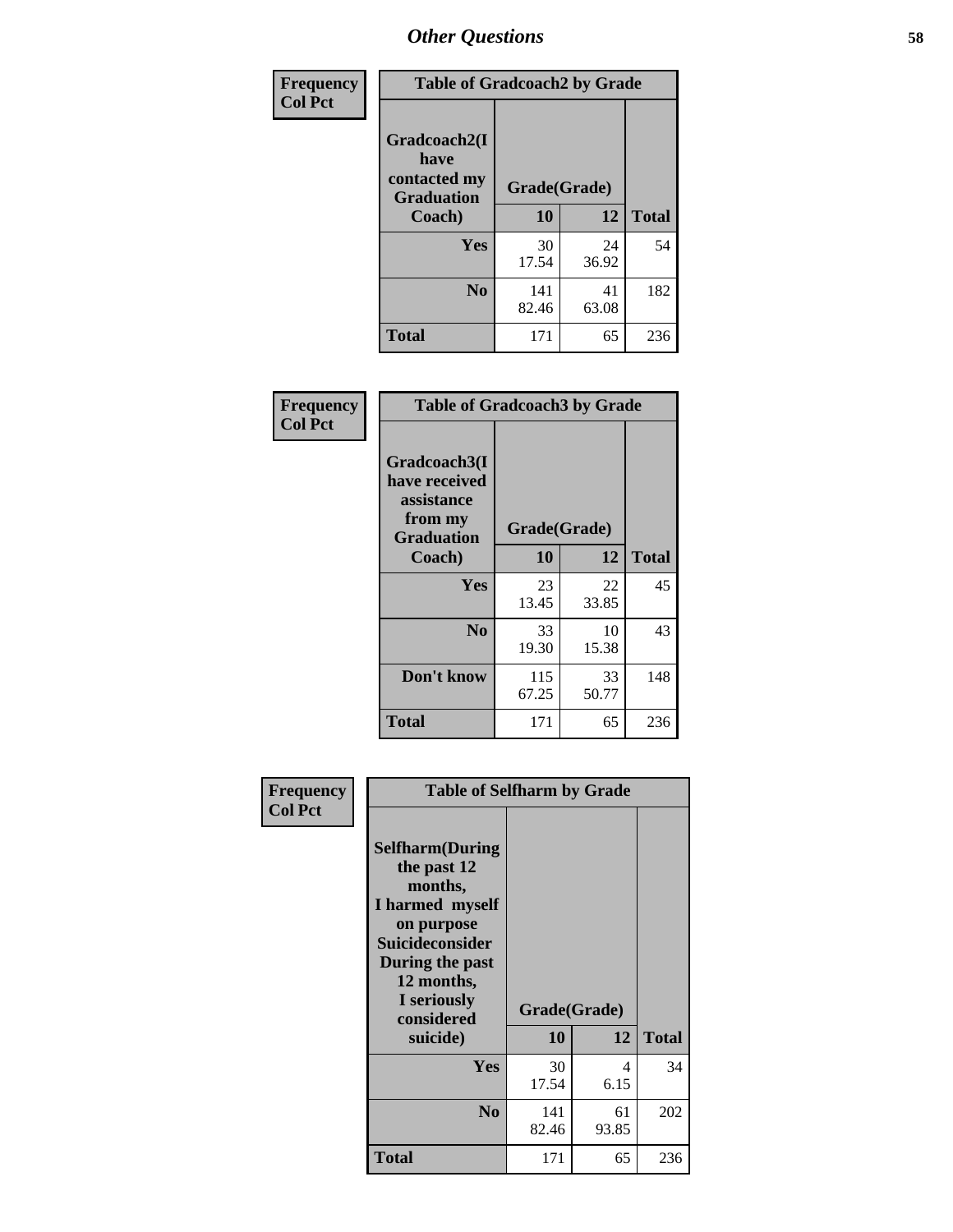| <b>Frequency</b> | <b>Table of Suicideconsider by Grade</b> |              |             |              |  |
|------------------|------------------------------------------|--------------|-------------|--------------|--|
| <b>Col Pct</b>   |                                          | Grade(Grade) |             |              |  |
|                  | Suicideconsider                          | <b>10</b>    | 12          | <b>Total</b> |  |
|                  | Yes                                      | 22<br>12.87  | 3<br>4.62   | 25           |  |
|                  | N <sub>0</sub>                           | 149<br>87.13 | 62<br>95.38 | 211          |  |
|                  | <b>Total</b>                             | 171          | 65          | 236          |  |

| Frequency      | <b>Table of Suicideattempt by Grade</b>              |              |             |              |
|----------------|------------------------------------------------------|--------------|-------------|--------------|
| <b>Col Pct</b> | Suicideattempt(I<br>have attempted<br>suicide in the | Grade(Grade) |             |              |
|                | last year)                                           | 10           | 12          | <b>Total</b> |
|                | Yes                                                  | 11<br>6.43   | 1.54        | 12           |
|                | N <sub>0</sub>                                       | 160<br>93.57 | 64<br>98.46 | 224          |
|                | <b>Total</b>                                         | 171          | 65          | 236          |

| Frequency      | <b>Table of Instantmessaged by Grade</b>               |              |             |              |
|----------------|--------------------------------------------------------|--------------|-------------|--------------|
| <b>Col Pct</b> | Instantmessaged(I<br>have instant<br>messaged people I | Grade(Grade) |             |              |
|                | do not even know)                                      | 10           | 12          | <b>Total</b> |
|                | Yes                                                    | 73<br>42.69  | 25<br>38.46 | 98           |
|                | N <sub>0</sub>                                         | 98<br>57.31  | 40<br>61.54 | 138          |
|                | <b>Total</b>                                           | 171          | 65          | 236          |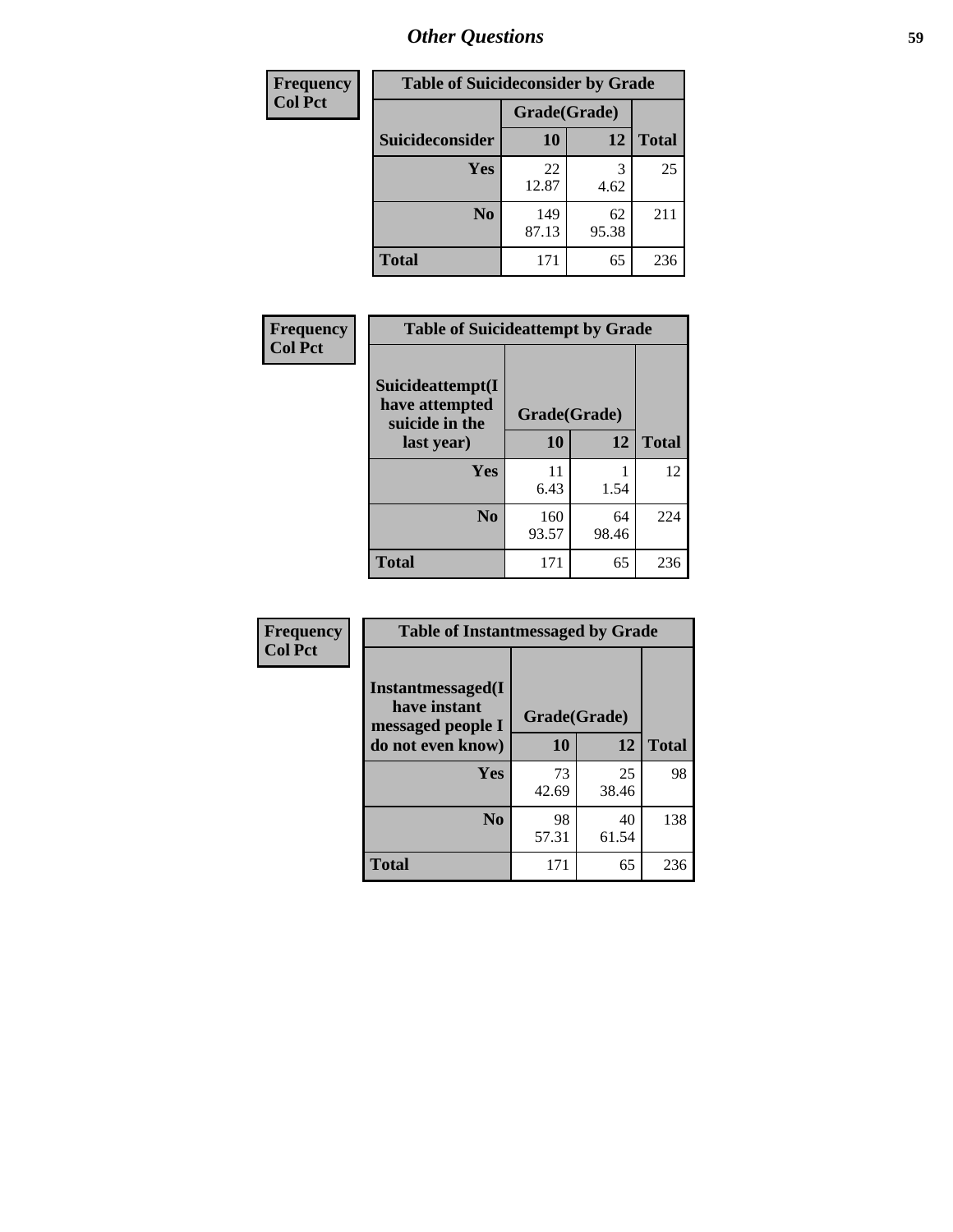| Frequency      | <b>Table of Getsalong by Grade</b>                                     |                    |             |              |
|----------------|------------------------------------------------------------------------|--------------------|-------------|--------------|
| <b>Col Pct</b> | <b>Getsalong</b> (I get<br>along with other<br>students and<br>adults) | Grade(Grade)<br>10 | 12          | <b>Total</b> |
|                | <b>Strongly Agree</b>                                                  | 83                 | 38          | 121          |
|                | <b>Somewhat Agree</b>                                                  | 48.54<br>78        | 58.46<br>22 | 100          |
|                |                                                                        | 45.61              | 33.85       |              |
|                | <b>Somewhat Disagree</b>                                               | 6<br>3.51          | 1.54        | 7            |
|                | <b>Strongly Disagree</b>                                               | 4<br>2.34          | 4<br>6.15   | 8            |
|                | <b>Total</b>                                                           | 171                | 65          | 236          |

| Frequency      | <b>Table of Safehome by Grade</b> |                    |             |              |
|----------------|-----------------------------------|--------------------|-------------|--------------|
| <b>Col Pct</b> | Safehome(I feel<br>safe at home)  | Grade(Grade)<br>10 | 12          | <b>Total</b> |
|                | <b>Strongly Agree</b>             | 121<br>70.76       | 53<br>81.54 | 174          |
|                | <b>Somewhat Agree</b>             | 38<br>22.22        | 10<br>15.38 | 48           |
|                | <b>Somewhat Disagree</b>          | 9<br>5.26          | 1.54        | 10           |
|                | <b>Strongly Disagree</b>          | 3<br>1.75          | 1.54        | 4            |
|                | <b>Total</b>                      | 171                | 65          | 236          |

| Frequency      |                                                                                      | <b>Table of Adulttalk by Grade</b> |             |              |
|----------------|--------------------------------------------------------------------------------------|------------------------------------|-------------|--------------|
| <b>Col Pct</b> | <b>Adulttalk</b> (I<br>know an<br>adult at<br>school that<br>I can talk<br>with if I | Grade(Grade)                       |             |              |
|                | need help)                                                                           | 10                                 | 12          | <b>Total</b> |
|                | <b>Yes</b>                                                                           | 126<br>73.68                       | 48<br>73.85 | 174          |
|                | N <sub>0</sub>                                                                       | 45<br>26.32                        | 17<br>26.15 | 62           |
|                | <b>Total</b>                                                                         | 171                                | 65          | 236          |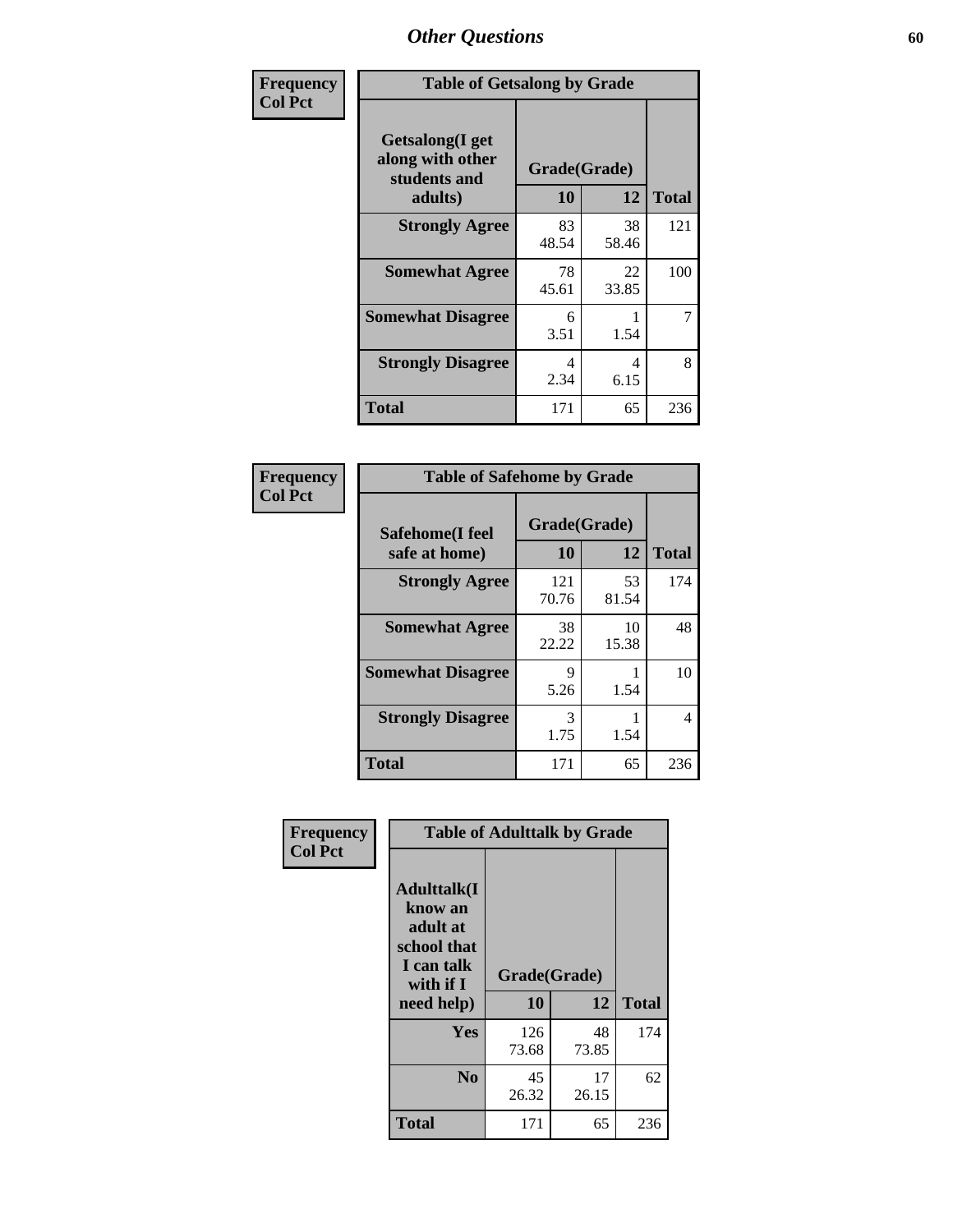**Frequency Row Pct**

| <b>Table of Grade by Tvtime</b> |             |                                                                                        |                     |                      |                                    |            |              |  |  |
|---------------------------------|-------------|----------------------------------------------------------------------------------------|---------------------|----------------------|------------------------------------|------------|--------------|--|--|
|                                 |             | Tvtime(On an average school day,<br>how much unsupervised time do I spend watching TV) |                     |                      |                                    |            |              |  |  |
| Grade(Grade)   None             |             | <b>Less that</b>                                                                       | hour/day   hour/day | $2 - 3$<br>hours/day | $4 - 5$<br>  hours/day   hours/day | $6+$       | <b>Total</b> |  |  |
|                                 |             |                                                                                        |                     |                      |                                    |            |              |  |  |
| <b>10</b>                       | 31<br>18.13 | 36<br>21.05                                                                            | 37<br>21.64         | 43<br>25.15          | 6.43                               | 13<br>7.60 | 171          |  |  |
| 12                              | 15<br>23.08 | 12<br>18.46                                                                            | q<br>13.85          | 21<br>32.31          | 4.62                               | 7.69       | 65           |  |  |
| <b>Total</b>                    | 46          | 48                                                                                     | 46                  | 64                   | 14                                 | 18         | 236          |  |  |

**Frequency Row Pct**

| <b>Table of Grade by Computertime</b> |             |                                                                                                                              |             |             |            |            |     |  |  |
|---------------------------------------|-------------|------------------------------------------------------------------------------------------------------------------------------|-------------|-------------|------------|------------|-----|--|--|
|                                       |             | Computertime (On an average school day,<br>how much unsupervised time do I spend on the computer)                            |             |             |            |            |     |  |  |
| Grade(Grade)                          | None $ $    | <b>Less that</b><br>$2 - 3$<br>$4 - 5$<br>$6+$<br>hours/day<br>hours/day<br>hour/day   hour/day<br>hours/day<br><b>Total</b> |             |             |            |            |     |  |  |
| 10                                    | 23<br>13.45 | 46<br>26.90                                                                                                                  | 26<br>15.20 | 48<br>28.07 | 14<br>8.19 | 14<br>8.19 | 171 |  |  |
| 12                                    | 12<br>18.46 | 24<br>10<br>15<br>◠<br>23.08<br>3.08<br>3.08<br>36.92<br>15.38                                                               |             |             |            |            |     |  |  |
| <b>Total</b>                          | 35          | 70                                                                                                                           | 36          | 63          | 16         | 16         | 236 |  |  |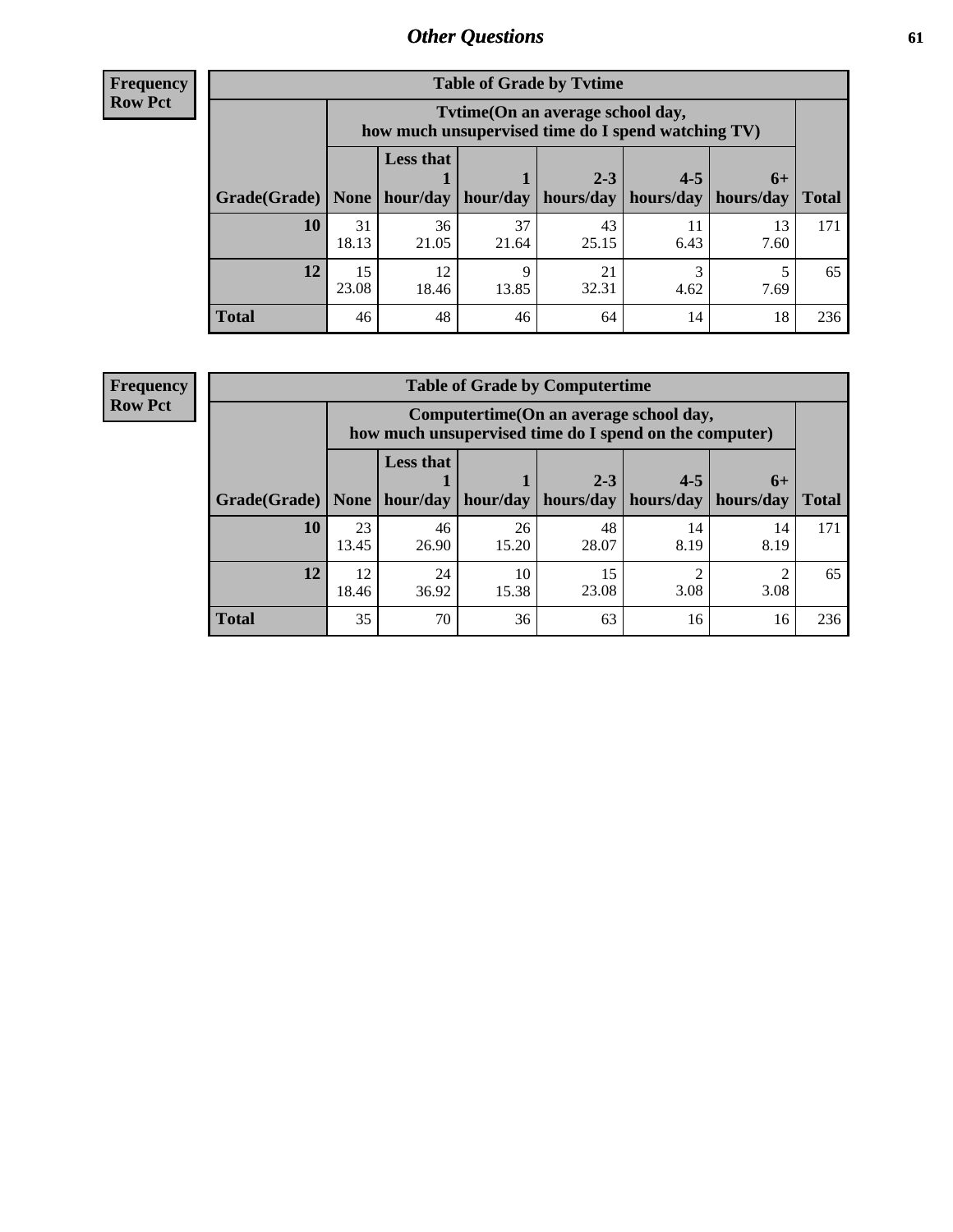#### *Questions about Driving Laws* **62** *Driving Questions were asked only of high school students.*

| <b>Frequency</b> |
|------------------|
| <b>Row Pct</b>   |

| <b>Table of Grade by License1</b> |                                                       |                                                                                                                                           |           |           |               |              |  |  |  |
|-----------------------------------|-------------------------------------------------------|-------------------------------------------------------------------------------------------------------------------------------------------|-----------|-----------|---------------|--------------|--|--|--|
|                                   |                                                       | License1(During the first 6 months of driving<br>with a provisional license,<br>the only passengers who can ride with the<br>driver are:) |           |           |               |              |  |  |  |
| Grade(Grade)                      | <b>Parent or</b>                                      | Family<br><b>Guardian</b>   Members                                                                                                       | Friends   | Anyone    | Don't<br>Know | <b>Total</b> |  |  |  |
| 10                                | 24<br>14.04                                           | 126<br>73.68                                                                                                                              | 4<br>2.34 | 4<br>2.34 | 13<br>7.60    | 171          |  |  |  |
| 12                                | 49<br>3<br>6<br>9.23<br>9.23<br>75.38<br>1.54<br>4.62 |                                                                                                                                           |           |           |               |              |  |  |  |
| Total                             | 30                                                    | 175                                                                                                                                       | 5         | 7         | 19            | 236          |  |  |  |

| <b>Frequency</b> |                                                                                                          | <b>Table of Grade by License2</b> |                              |                         |                                                      |                      |              |
|------------------|----------------------------------------------------------------------------------------------------------|-----------------------------------|------------------------------|-------------------------|------------------------------------------------------|----------------------|--------------|
| <b>Row Pct</b>   | License2(17 yr old drivers with a<br>provisional driver's license cannot<br>drive between the hours of:) |                                   |                              |                         |                                                      |                      |              |
|                  | Grade(Grade)                                                                                             | <b>Midnight</b><br>to 6am         | 1am<br>t <sub>0</sub><br>5am | 1am<br>to<br><b>6am</b> | N <sub>0</sub><br>curfew<br>for $17$<br>vear<br>olds | Don't<br><b>Know</b> | <b>Total</b> |
|                  | 10                                                                                                       | 103<br>60.23                      | 15<br>8.77                   | 12<br>7.02              | 12<br>7.02                                           | 29<br>16.96          | 171          |
|                  | 12                                                                                                       | 49<br>75.38                       | 2<br>3.08                    | 4<br>6.15               | 3<br>4.62                                            | 7<br>10.77           | 65           |
|                  | <b>Total</b>                                                                                             | 152                               | 17                           | 16                      | 15                                                   | 36                   | 236          |

| Frequency      | <b>Table of Grade by License3</b> |                                       |             |              |                        |                                     |               |              |
|----------------|-----------------------------------|---------------------------------------|-------------|--------------|------------------------|-------------------------------------|---------------|--------------|
| <b>Row Pct</b> |                                   | License3(For drivers under the age of |             | 21,<br>DUI?) |                        | what level of alcohol is considered |               |              |
|                | Grade(Grade)                      | Any<br><b>Amount</b>                  | 0.02        | 0.04         | 0.06                   | 0.08                                | Don't<br>know | <b>Total</b> |
|                | 10                                | 30<br>17.54                           | 65<br>38.01 | 9<br>5.26    | 12<br>7.02             | 34<br>19.88                         | 21<br>12.28   | 171          |
|                | 12                                | 27<br>41.54                           | 15<br>23.08 | 1.54         | $\overline{2}$<br>3.08 | 5<br>7.69                           | 15<br>23.08   | 65           |
|                | <b>Total</b>                      | 57                                    | 80          | 10           | 14                     | 39                                  | 36            | 236          |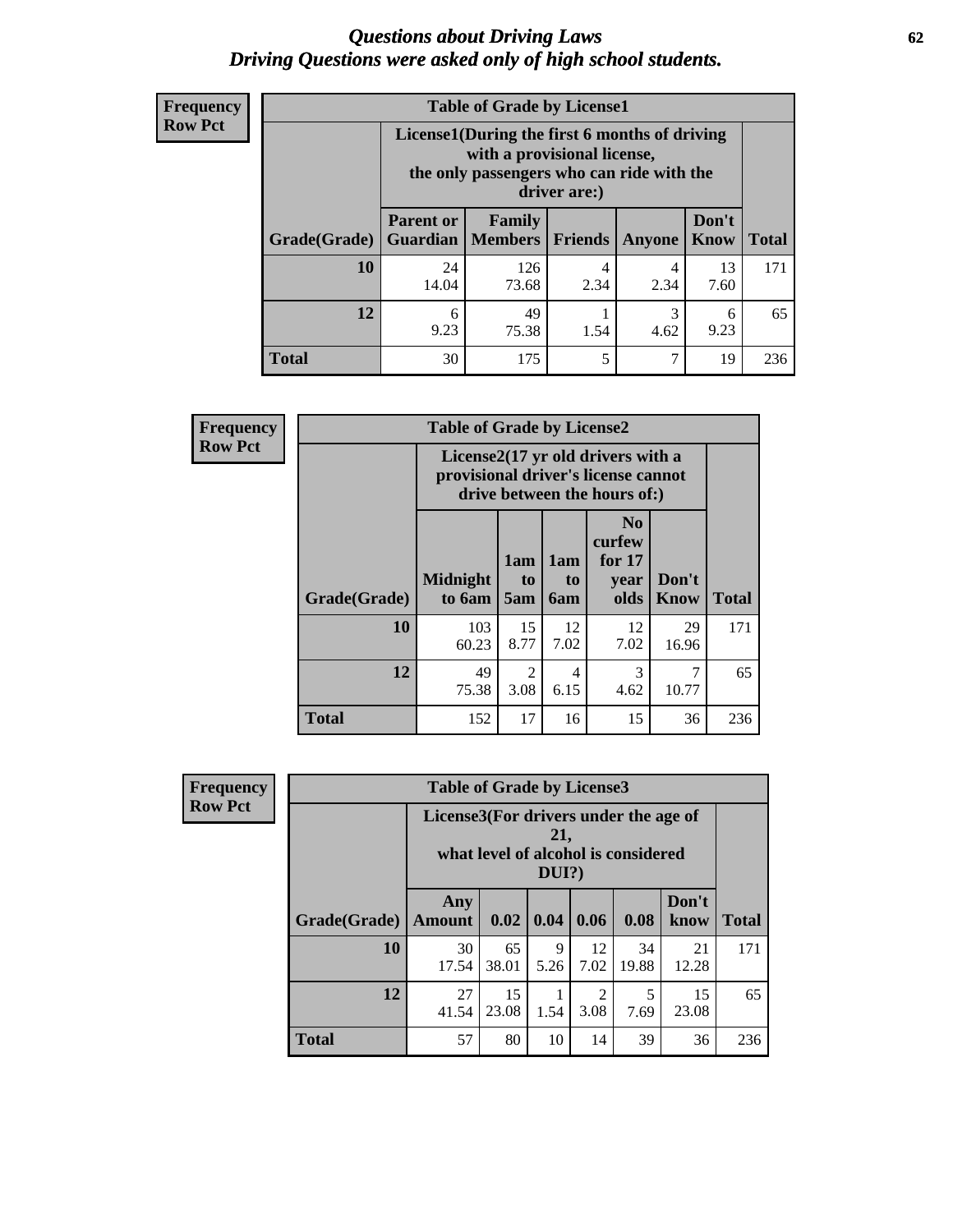#### *Questions about Driving Laws* **63** *Driving Questions were asked only of high school students.*

**Frequency Row Pct**

| <b>Table of Grade by License4</b> |             |                                                                                                                                                                                                                                                                                       |             |            |                                     |             |     |  |
|-----------------------------------|-------------|---------------------------------------------------------------------------------------------------------------------------------------------------------------------------------------------------------------------------------------------------------------------------------------|-------------|------------|-------------------------------------|-------------|-----|--|
|                                   |             | License4(A driver under 21 automatically<br>loses his/her license if caught exceeding the<br>posted speet limit by:)<br>Can't<br>lose<br><b>Depends</b><br>license<br>$15+$<br>$25+$<br>$35+$<br>Don't<br>for<br><b>on</b><br>speeding<br><b>Total</b><br>mph<br>know<br>mph<br>judge |             |            |                                     |             |     |  |
| Grade(Grade)                      | mph         |                                                                                                                                                                                                                                                                                       |             |            |                                     |             |     |  |
| 10                                | 48<br>28.07 | 34<br>19.88                                                                                                                                                                                                                                                                           | 22<br>12.87 | 12<br>7.02 | 12<br>7.02                          | 43<br>25.15 | 171 |  |
| 12                                | 14<br>21.54 | 18<br>27.69                                                                                                                                                                                                                                                                           | 10<br>15.38 | 7<br>10.77 | $\mathcal{D}_{\mathcal{L}}$<br>3.08 | 14<br>21.54 | 65  |  |
| <b>Total</b>                      | 62          | 52                                                                                                                                                                                                                                                                                    | 32          | 19         | 14                                  | 57          | 236 |  |

| Frequency      | <b>Table of Grade by License5</b> |                                                                                                                                                             |                |               |              |  |
|----------------|-----------------------------------|-------------------------------------------------------------------------------------------------------------------------------------------------------------|----------------|---------------|--------------|--|
| <b>Row Pct</b> |                                   | License5(A)<br>Georgia teenager<br>with family<br>connections or a<br>good lawyer can<br>break a teen<br>driving law and<br>keep their driver's<br>license) |                |               |              |  |
|                | Grade(Grade)                      | Yes                                                                                                                                                         | N <sub>0</sub> | Don't<br>know | <b>Total</b> |  |
|                | 10                                | 38<br>22.22                                                                                                                                                 | 86<br>50.29    | 47<br>27.49   | 171          |  |
|                | 12                                | 20<br>30.77                                                                                                                                                 | 27<br>41.54    | 18<br>27.69   | 65           |  |
|                | <b>Total</b>                      | 58                                                                                                                                                          | 113            | 65            | 236          |  |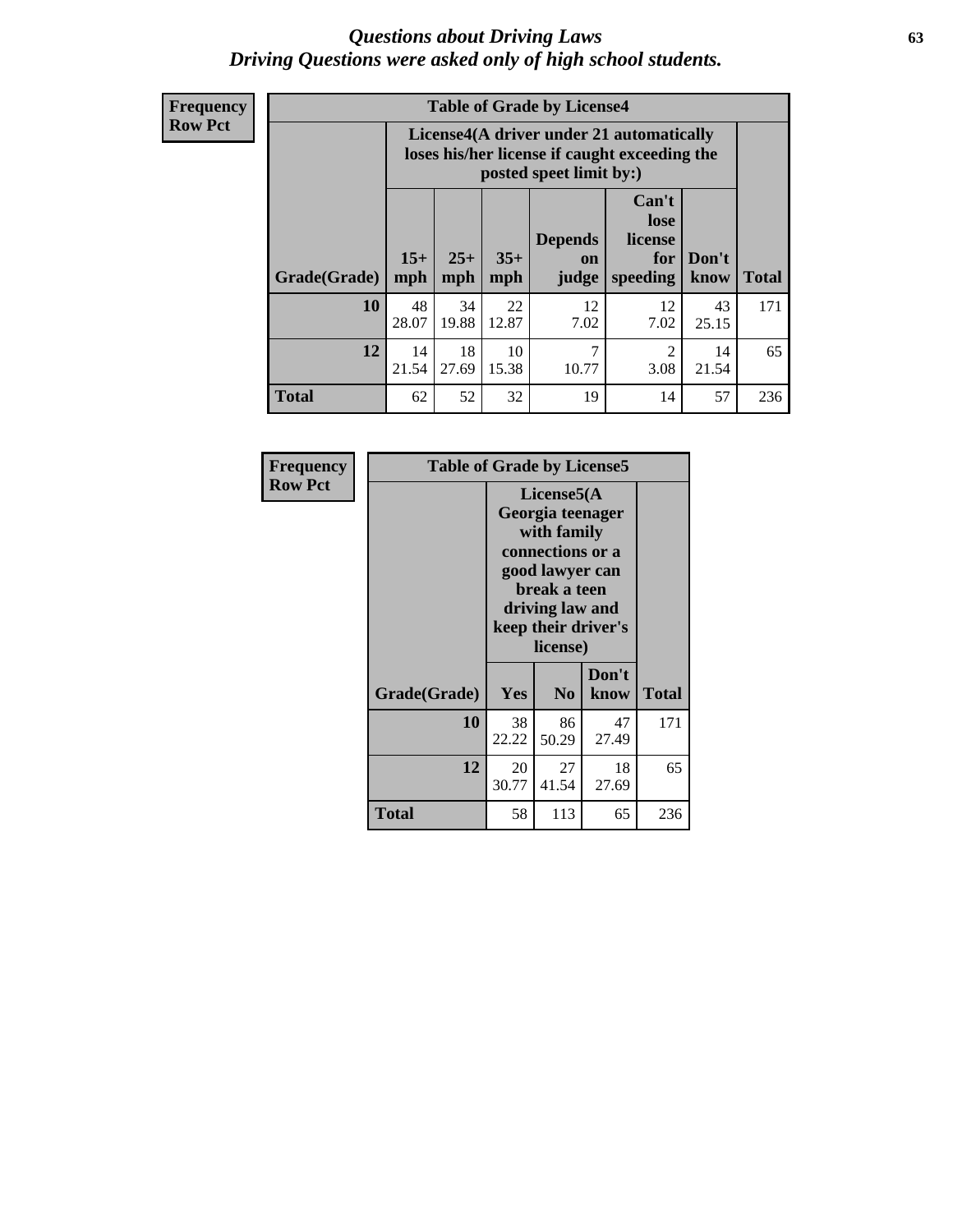#### *Questions about Driving Laws* **64** *Driving Questions were asked only of high school students.*

| <b>Frequency</b> | <b>Table of Grade by License6</b> |             |                                                                                                                           |                    |              |  |
|------------------|-----------------------------------|-------------|---------------------------------------------------------------------------------------------------------------------------|--------------------|--------------|--|
| <b>Row Pct</b>   |                                   |             | License <sub>6</sub> (I know a<br>friend or<br>classmate that<br>broke a teen<br>driving law,<br>keep his/her<br>license) | but was allowed to |              |  |
|                  | Grade(Grade)                      | Yes         | N <sub>0</sub>                                                                                                            | Don't<br>know      | <b>Total</b> |  |
|                  | 10                                | 54<br>31.58 | 68<br>39.77                                                                                                               | 49<br>28.65        | 171          |  |
|                  | 12                                | 33<br>50.77 | 18<br>27.69                                                                                                               | 14<br>21.54        | 65           |  |
|                  | Total                             | 87          | 86                                                                                                                        | 63                 | 236          |  |

| <b>Frequency</b> |              | <b>Table of Grade by License7</b>                                           |                                   |                                                                                               |                        |              |  |  |  |
|------------------|--------------|-----------------------------------------------------------------------------|-----------------------------------|-----------------------------------------------------------------------------------------------|------------------------|--------------|--|--|--|
| <b>Row Pct</b>   |              |                                                                             |                                   | License7(A student under the age of 18 cam loser<br>his/her driving privileges if he or she:) |                        |              |  |  |  |
|                  | Grade(Grade) | <b>Have</b><br>more than<br>10<br>unexcused<br>absences<br>per school<br>yr | Drop out<br>without<br>graduating | <b>Bring</b><br>alcohol/drugs/weapon<br>to school                                             | All of<br>the<br>above | <b>Total</b> |  |  |  |
|                  | 10           | 15<br>8.77                                                                  | 9<br>5.26                         | 8<br>4.68                                                                                     | 139<br>81.29           | 171          |  |  |  |
|                  | 12           | 9<br>13.85                                                                  | 6<br>9.23                         | 2<br>3.08                                                                                     | 48<br>73.85            | 65           |  |  |  |
|                  | <b>Total</b> | 24                                                                          | 15                                | 10                                                                                            | 187                    | 236          |  |  |  |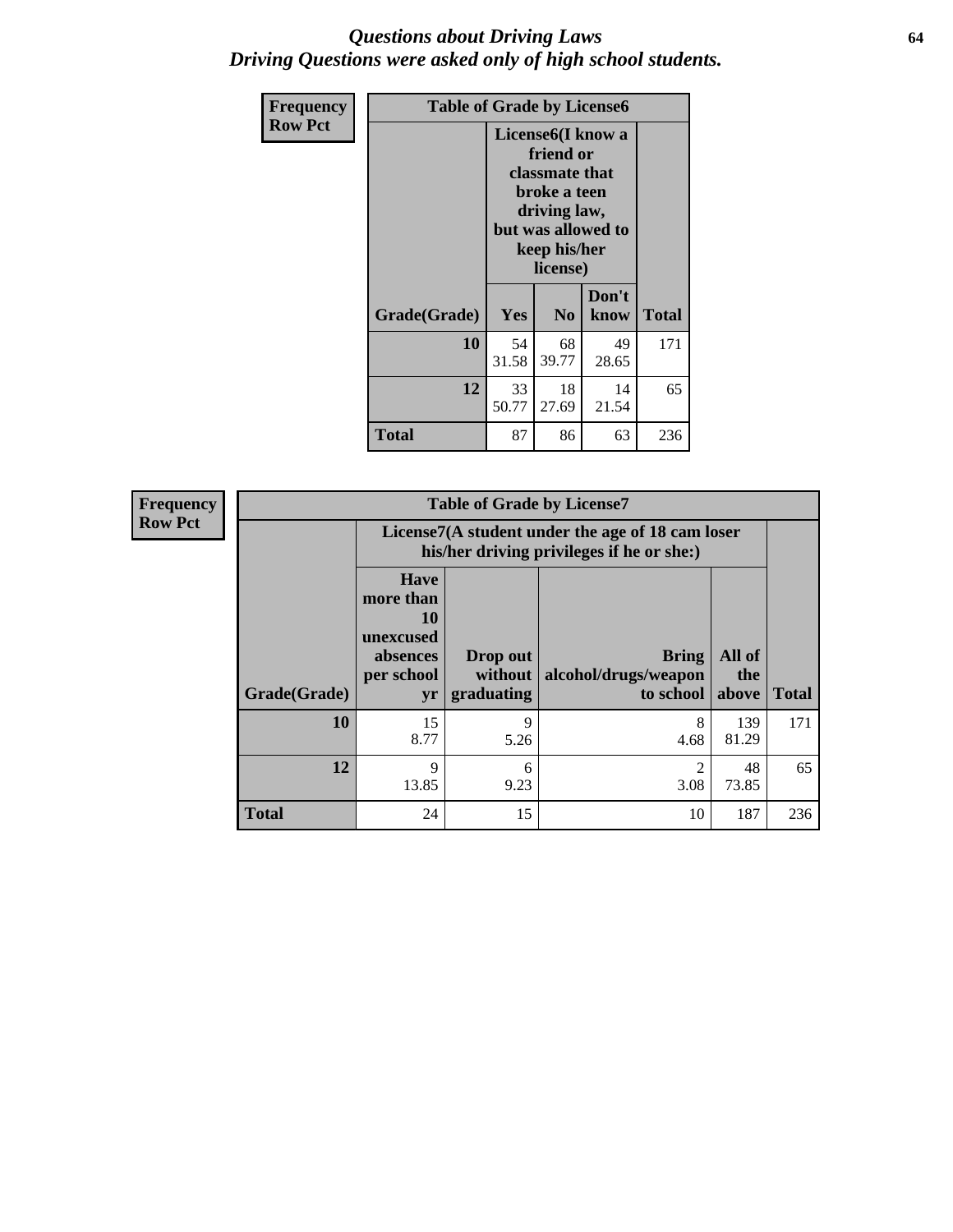# *Select Results by Gender* **65**

| Frequency      | <b>Table of SchoolClimate2 by Gender</b>          |                                 |             |              |  |
|----------------|---------------------------------------------------|---------------------------------|-------------|--------------|--|
| <b>Col Pct</b> | SchoolClimate2(I<br>feel successful at<br>school) | Gender(Gender)<br><b>Female</b> | <b>Male</b> | <b>Total</b> |  |
|                | <b>Strongly Agree</b>                             | 28<br>26.42                     | 31<br>23.85 | 59           |  |
|                | <b>Somewhat Agree</b>                             | 64<br>60.38                     | 76<br>58.46 | 140          |  |
|                | <b>Somewhat Disagree</b>                          | 5<br>4.72                       | 15<br>11.54 | 20           |  |
|                | <b>Strongly Disagree</b>                          | 9<br>8.49                       | 8<br>6.15   | 17           |  |
|                | <b>Total</b>                                      | 106                             | 130         | 236          |  |

| <b>Frequency</b> | <b>Table of SchoolClimate6 by Gender</b>                 |                     |                               |              |
|------------------|----------------------------------------------------------|---------------------|-------------------------------|--------------|
| <b>Col Pct</b>   | <b>SchoolClimate6(Teachers</b><br>treat me with respect) | <b>Female</b>       | Gender(Gender)<br><b>Male</b> | <b>Total</b> |
|                  | <b>Strongly Agree</b>                                    | 37<br>34.91         | 46<br>35.38                   | 83           |
|                  | <b>Somewhat Agree</b>                                    | 50<br>47.17         | 59<br>45.38                   | 109          |
|                  | <b>Somewhat Disagree</b>                                 | 10<br>9.43          | 18<br>13.85                   | 28           |
|                  | <b>Strongly Disagree</b>                                 | $\mathbf Q$<br>8.49 | 5.38                          | 16           |
|                  | <b>Total</b>                                             | 106                 | 130                           | 236          |

| <b>Frequency</b> | <b>Table of SchoolClimate8 by Gender</b>                                             |                                                |             |              |
|------------------|--------------------------------------------------------------------------------------|------------------------------------------------|-------------|--------------|
| <b>Col Pct</b>   | <b>SchoolClimate8(Students</b><br>are frequently<br>recognized for good<br>behavior) | Gender(Gender)<br><b>Female</b><br><b>Male</b> |             | <b>Total</b> |
|                  | <b>Strongly Agree</b>                                                                | 15<br>14.15                                    | 15<br>11.54 | 30           |
|                  | <b>Somewhat Agree</b>                                                                | 49<br>46.23                                    | 62<br>47.69 | 111          |
|                  | <b>Somewhat Disagree</b>                                                             | 32<br>30.19                                    | 40<br>30.77 | 72           |
|                  | <b>Strongly Disagree</b>                                                             | 10<br>9.43                                     | 13<br>10.00 | 23           |
|                  | Total                                                                                | 106                                            | 130         | 236          |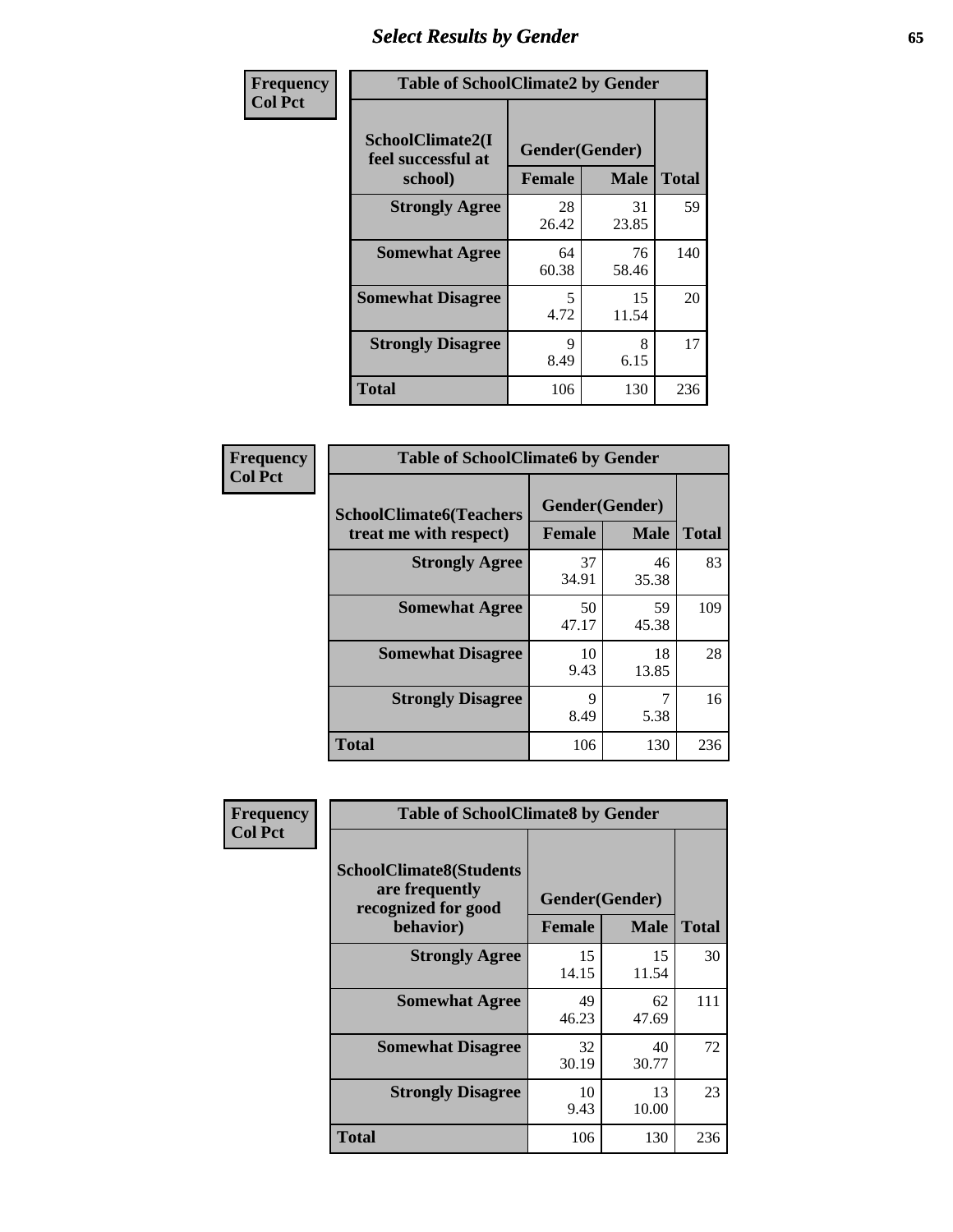# *Select Results by Gender* **66**

| Frequency      | <b>Table of Gender by Dropout</b> |                                                                        |                |              |
|----------------|-----------------------------------|------------------------------------------------------------------------|----------------|--------------|
| <b>Row Pct</b> |                                   | Dropout(I<br>have<br>thought<br>about<br>dropping<br>out of<br>school) |                |              |
|                | Gender(Gender)                    | Yes                                                                    | N <sub>0</sub> | <b>Total</b> |
|                | <b>Female</b>                     | 25<br>23.58                                                            | 81<br>76.42    | 106          |
|                | <b>Male</b>                       | 39<br>30.00                                                            | 91<br>70.00    | 130          |
|                | <b>Total</b>                      | 64                                                                     | 172            | 236          |

| <b>Frequency</b> |                | <b>Table of Gender by Dropoutreason</b>                            |              |                                 |                                |              |              |
|------------------|----------------|--------------------------------------------------------------------|--------------|---------------------------------|--------------------------------|--------------|--------------|
| <b>Row Pct</b>   |                | Dropoutreason(If I dropped out the<br>reason would most likely be) |              |                                 |                                |              |              |
|                  | Gender(Gender) | Won't<br><b>Drop</b><br>out                                        | <b>Bored</b> | <b>Family</b><br><b>Reasons</b> | <b>Being</b><br><b>Bullied</b> | <b>Other</b> | <b>Total</b> |
|                  | Female         | 65<br>61.32                                                        | 10<br>9.43   | 8<br>7.55                       | ↑<br>1.89                      | 21<br>19.81  | 106          |
|                  | <b>Male</b>    | 72<br>55.38                                                        | 23<br>17.69  | 14<br>10.77                     | 4<br>3.08                      | 17<br>13.08  | 130          |
|                  | <b>Total</b>   | 137                                                                | 33           | 22                              | 6                              | 38           | 236          |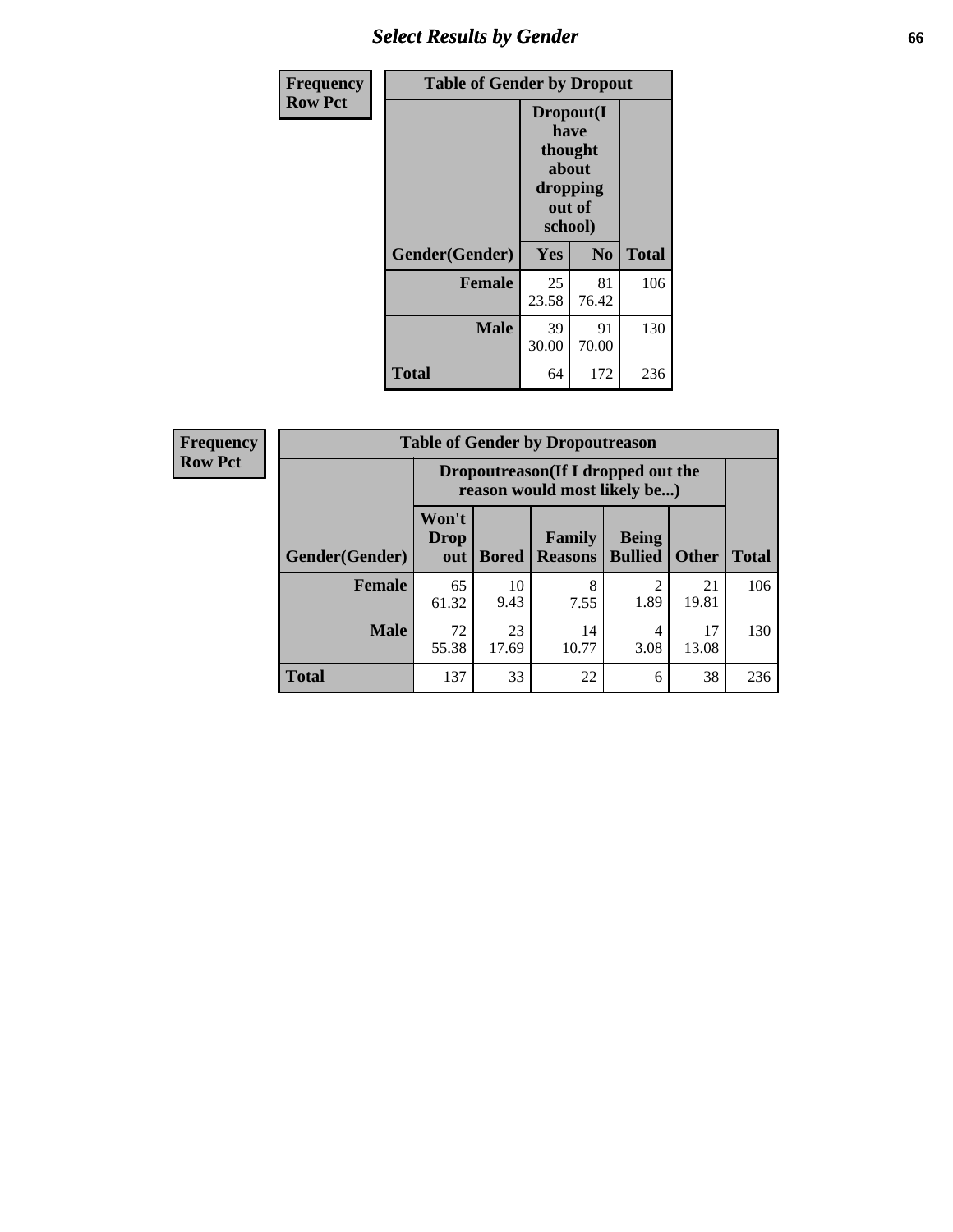*School Safety* **67**

| Frequency      | <b>Table of Gender by Bullied2</b> |                 |                |              |
|----------------|------------------------------------|-----------------|----------------|--------------|
| <b>Row Pct</b> |                                    | <b>Bullied2</b> |                |              |
|                | Gender(Gender)                     | Yes             | N <sub>0</sub> | <b>Total</b> |
|                | <b>Female</b>                      | 22<br>20.75     | 84<br>79.25    | 106          |
|                | <b>Male</b>                        | 27<br>20.77     | 103<br>79.23   | 130          |
|                | <b>Total</b>                       | 49              | 187            | 236          |

| Frequency      | <b>Table of Gender by Bulliedothers2</b> |                       |                |              |
|----------------|------------------------------------------|-----------------------|----------------|--------------|
| <b>Row Pct</b> |                                          | <b>Bulliedothers2</b> |                |              |
|                | Gender(Gender)                           | <b>Yes</b>            | N <sub>0</sub> | <b>Total</b> |
|                | <b>Female</b>                            | 20<br>18.87           | 86<br>81.13    | 106          |
|                | <b>Male</b>                              | 18<br>13.85           | 112<br>86.15   | 130          |
|                | <b>Total</b>                             | 38                    | 198            | 236          |

| <b>Frequency</b> | <b>Table of Gender by Weaponschool2</b> |                      |                |              |
|------------------|-----------------------------------------|----------------------|----------------|--------------|
| <b>Row Pct</b>   |                                         | <b>Weaponschool2</b> |                |              |
|                  | Gender(Gender)                          | Yes                  | N <sub>0</sub> | <b>Total</b> |
|                  | <b>Female</b>                           | 0.94                 | 105<br>99.06   | 106          |
|                  | <b>Male</b>                             | 6<br>4.62            | 124<br>95.38   | 130          |
|                  | <b>Total</b>                            |                      | 229            | 236          |

| Frequency      | <b>Table of Gender by Absentunsafe2</b> |               |                |              |
|----------------|-----------------------------------------|---------------|----------------|--------------|
| <b>Row Pct</b> |                                         | Absentunsafe2 |                |              |
|                | Gender(Gender)                          | Yes           | N <sub>0</sub> | <b>Total</b> |
|                | <b>Female</b>                           | 4.72          | 101<br>95.28   | 106          |
|                | <b>Male</b>                             | 2.31          | 127<br>97.69   | 130          |
|                | <b>Total</b>                            | 8             | 228            | 236          |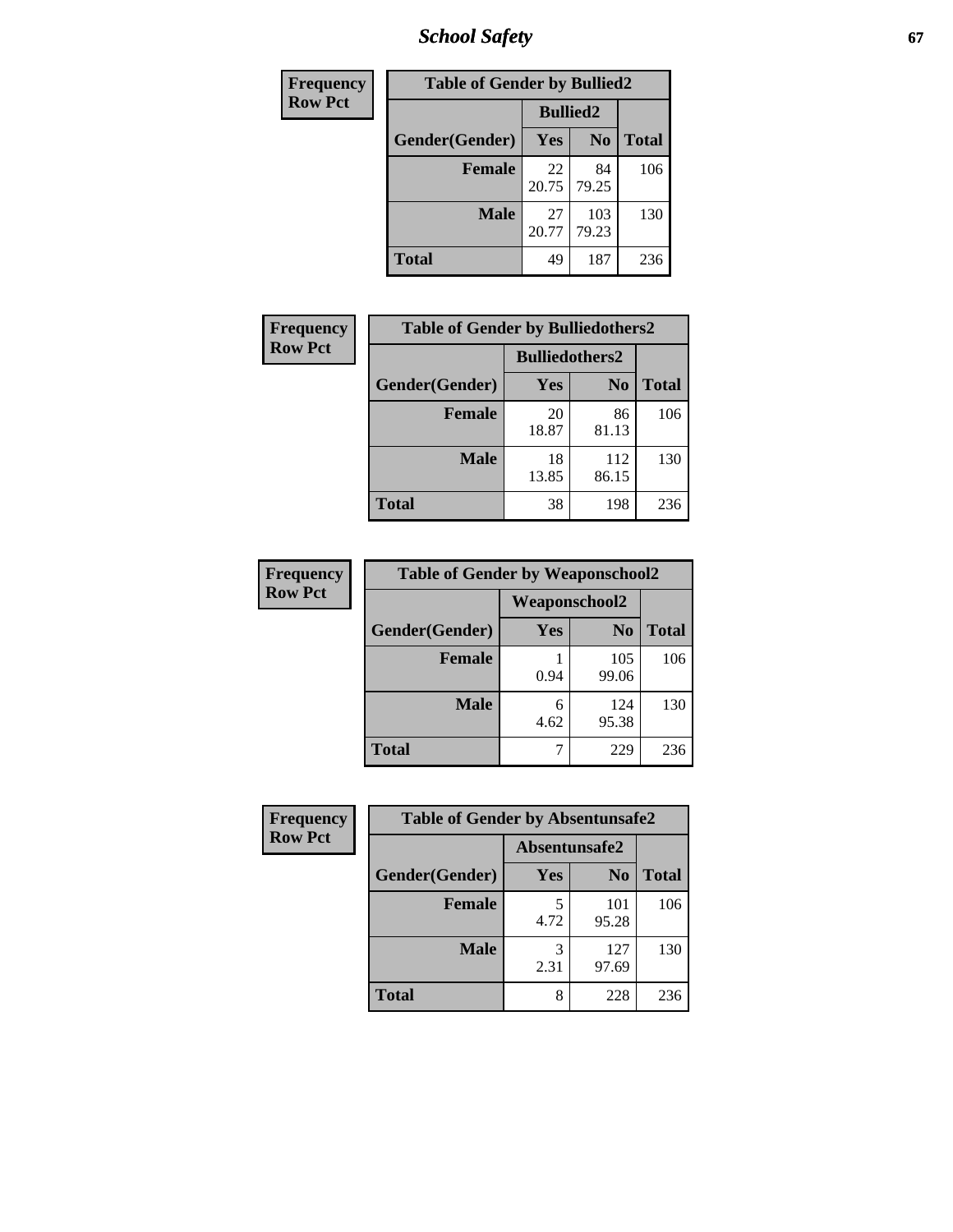*School Safety* **68**

| Frequency      | <b>Table of Gender by Gangself</b> |                                                                                                |              |              |
|----------------|------------------------------------|------------------------------------------------------------------------------------------------|--------------|--------------|
| <b>Row Pct</b> |                                    | Gangself(I<br>have<br>participated<br>in illegal gang<br>activities in<br>the past 30<br>days) |              |              |
|                | Gender(Gender)                     | Yes                                                                                            | No           | <b>Total</b> |
|                | <b>Female</b>                      | 4<br>3.77                                                                                      | 102<br>96.23 | 106          |
|                | <b>Male</b>                        | 8<br>6.15                                                                                      | 122<br>93.85 | 130          |
|                | <b>Total</b>                       | 12                                                                                             | 224          | 236          |

| Frequency      | <b>Table of Gender by Gangpeers</b> |                                                                                                                 |                |              |
|----------------|-------------------------------------|-----------------------------------------------------------------------------------------------------------------|----------------|--------------|
| <b>Row Pct</b> |                                     | <b>Gangpeers</b> (I<br>have friends<br>participated<br>in illegal gang<br>activities in<br>the past 30<br>days) | who have       |              |
|                | Gender(Gender)                      | Yes                                                                                                             | N <sub>0</sub> | <b>Total</b> |
|                | <b>Female</b>                       | 21<br>19.81                                                                                                     | 85<br>80.19    | 106          |
|                | <b>Male</b>                         | 21<br>16.15                                                                                                     | 109<br>83.85   | 130          |
|                | <b>Total</b>                        | 42                                                                                                              | 194            | 236          |

| Frequency      | <b>Table of Gender by Pickedon2</b> |             |                |              |
|----------------|-------------------------------------|-------------|----------------|--------------|
| <b>Row Pct</b> |                                     | Pickedon2   |                |              |
|                | Gender(Gender)                      | <b>Yes</b>  | N <sub>0</sub> | <b>Total</b> |
|                | <b>Female</b>                       | 32<br>30.19 | 74<br>69.81    | 106          |
|                | <b>Male</b>                         | 41<br>31.54 | 89<br>68.46    | 130          |
|                | <b>Total</b>                        | 73          | 163            | 236          |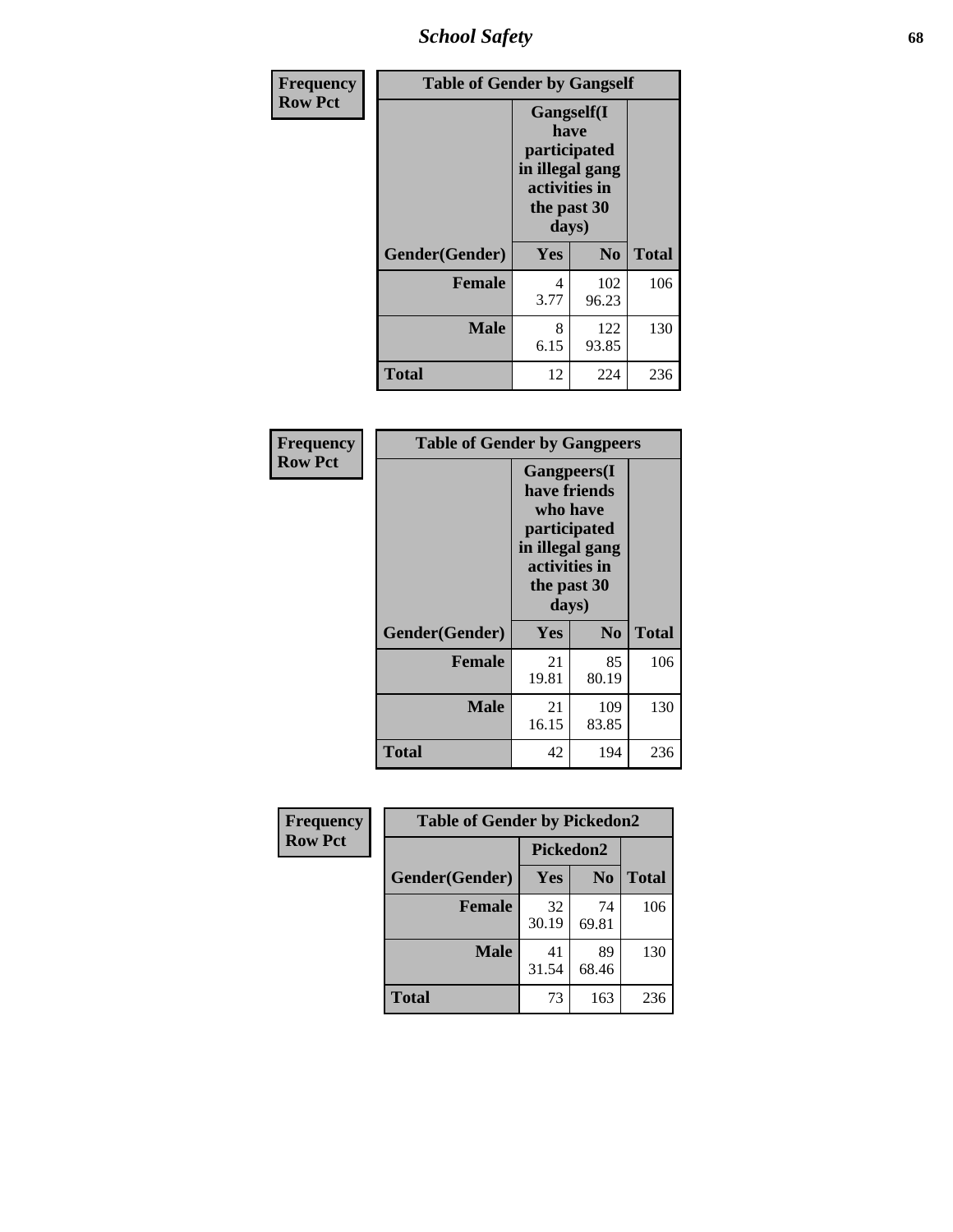*School Safety* **69**

| Frequency      | <b>Table of Gender by Safeschool2</b> |              |                |              |  |
|----------------|---------------------------------------|--------------|----------------|--------------|--|
| <b>Row Pct</b> |                                       |              | Safeschool2    |              |  |
|                | Gender(Gender)                        | <b>Yes</b>   | N <sub>0</sub> | <b>Total</b> |  |
|                | <b>Female</b>                         | 79<br>74.53  | 27<br>25.47    | 106          |  |
|                | <b>Male</b>                           | 100<br>76.92 | 30<br>23.08    | 130          |  |
|                | <b>Total</b>                          | 179          | 57             | 236          |  |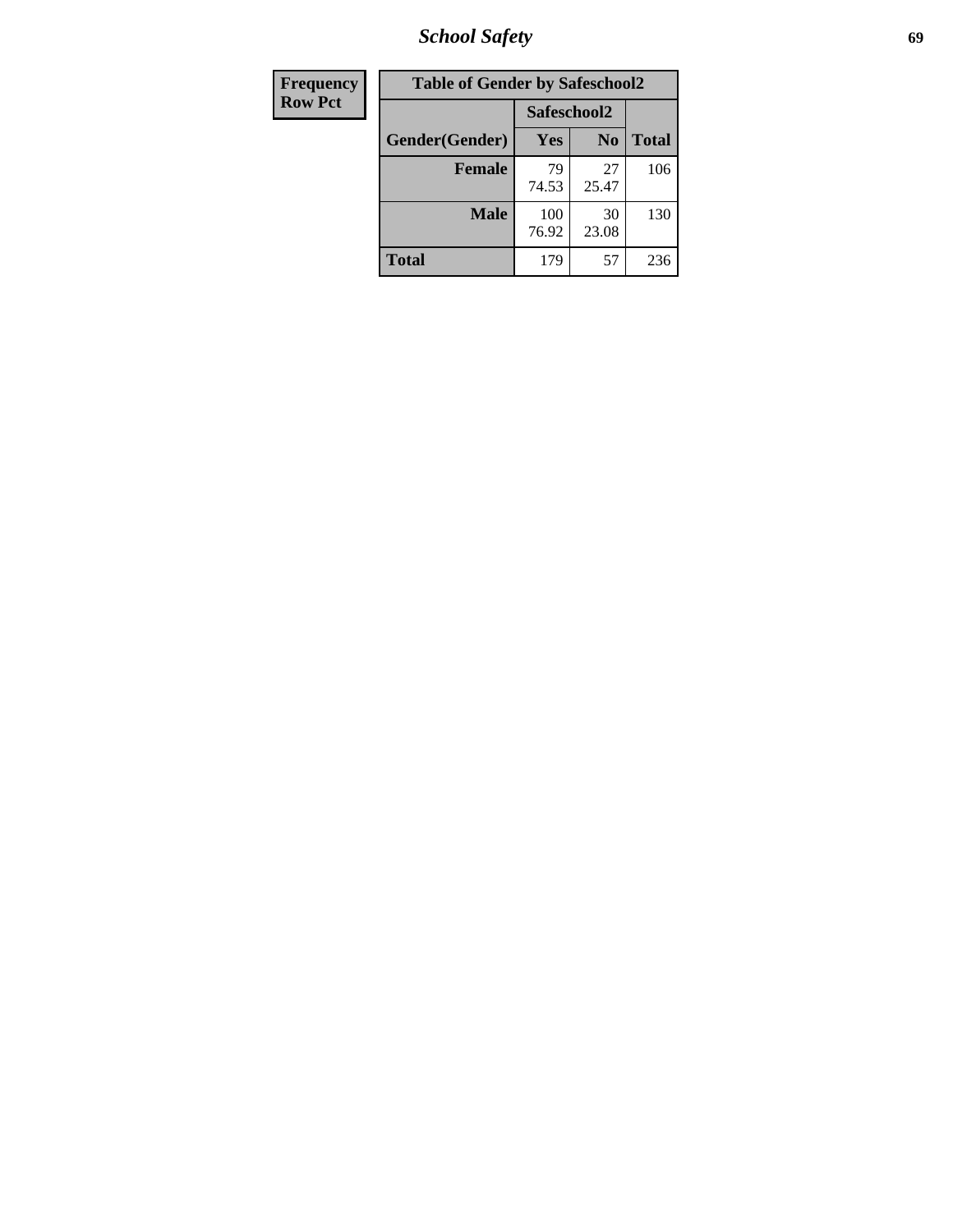# *Incidence of Drug Use* **70**

| <b>Frequency</b> | <b>Table of Gender by AlcoholAlt</b> |                                          |                |              |  |
|------------------|--------------------------------------|------------------------------------------|----------------|--------------|--|
| <b>Row Pct</b>   |                                      | AlcoholAlt(Alcohol<br>use, past 30 days) |                |              |  |
|                  | Gender(Gender)                       | <b>Yes</b>                               | N <sub>0</sub> | <b>Total</b> |  |
|                  | <b>Female</b>                        | 28<br>26.42                              | 78<br>73.58    | 106          |  |
|                  | <b>Male</b>                          | 40<br>30.77                              | 90<br>69.23    | 130          |  |
|                  | <b>Total</b>                         | 68                                       | 168            | 236          |  |

| Frequency      | <b>Table of Gender by TobaccoAny</b> |                                          |                |              |  |
|----------------|--------------------------------------|------------------------------------------|----------------|--------------|--|
| <b>Row Pct</b> |                                      | TobaccoAny(Tobacco<br>use, past 30 days) |                |              |  |
|                | Gender(Gender)                       | Yes                                      | N <sub>0</sub> | <b>Total</b> |  |
|                | <b>Female</b>                        | 14<br>13.21                              | 92<br>86.79    | 106          |  |
|                | <b>Male</b>                          | 37<br>28.46                              | 93<br>71.54    | 130          |  |
|                | <b>Total</b>                         | 51                                       | 185            | 236          |  |

| <b>Frequency</b> | <b>Table of Gender by MarijuanaAlt</b>       |             |                |              |  |
|------------------|----------------------------------------------|-------------|----------------|--------------|--|
| <b>Row Pct</b>   | MarijuanaAlt(Marijuana<br>use, past 30 days) |             |                |              |  |
|                  | Gender(Gender)                               | <b>Yes</b>  | N <sub>0</sub> | <b>Total</b> |  |
|                  | <b>Female</b>                                | 13<br>12.26 | 93<br>87.74    | 106          |  |
|                  | <b>Male</b>                                  | 19<br>14.62 | 111<br>85.38   | 130          |  |
|                  | <b>Total</b>                                 | 32          | 204            | 236          |  |

| <b>Frequency</b> | <b>Table of Gender by OtherDrugAny</b> |                         |                           |              |  |
|------------------|----------------------------------------|-------------------------|---------------------------|--------------|--|
| <b>Row Pct</b>   |                                        | drug use, past 30 days) | <b>OtherDrugAny(Other</b> |              |  |
|                  | Gender(Gender)                         | <b>Yes</b>              | N <sub>0</sub>            | <b>Total</b> |  |
|                  | <b>Female</b>                          | 17<br>16.04             | 89<br>83.96               | 106          |  |
|                  | <b>Male</b>                            | 16<br>12.31             | 114<br>87.69              | 130          |  |
|                  | <b>Total</b>                           | 33                      | 203                       | 236          |  |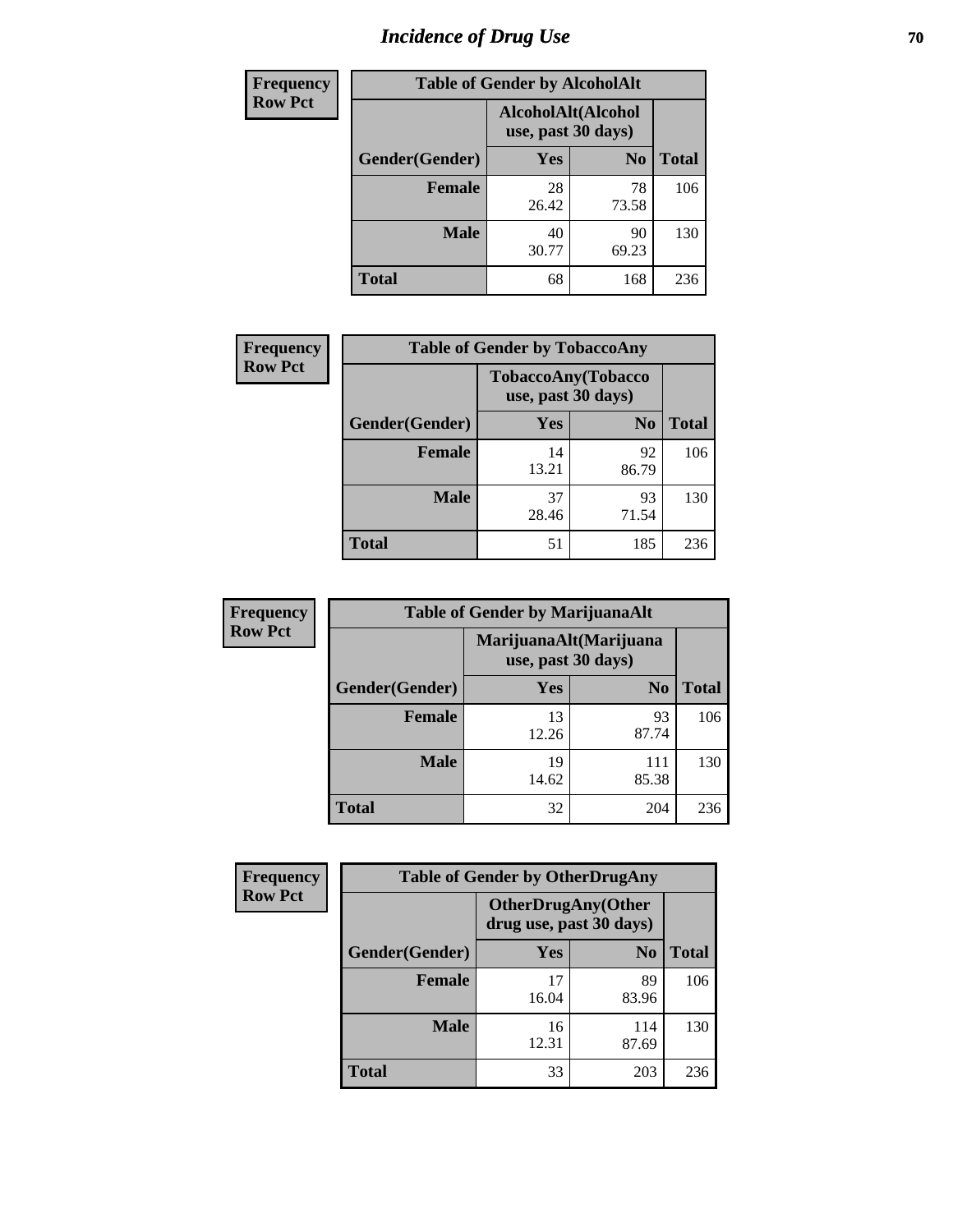#### *Average Age at Onset of Use* **71** *Results for "Average Age at Onset of Use" questions exclude students who said they did not use that substance*

#### **Gender=Female**

| <b>Variable</b>                 | <b>Label</b>                                                       | <b>Mean</b> |
|---------------------------------|--------------------------------------------------------------------|-------------|
| Alcoholinit2                    | I started using alcohol when I was                                 | 13.83       |
| Cigarettesinit2                 | I started smoking tobacco when I was                               | 13.89       |
| Smokelessinit2                  | I started chewing tobacco when I was                               | 12.75       |
| Marijuanainit2                  | I started using marijuana when I was                               | 14.23       |
| Cocaineinit2                    | I started using cocaine when I was                                 | 13.40       |
| Inhalantsinit2                  | I started using inhalants when I was                               | 10.83       |
| Steroidsinit2                   | I started using steroids when I was                                | 13.00       |
| Ecstasyinit2                    | I started using ecstasy when I was                                 | 14.00       |
| Methinit2                       | I started using methamphetamines when I was                        | 13.00       |
| Hallucinogensinit2              | I started using hallucinogens when I was                           | 14.00       |
| Prescription in it <sub>2</sub> | I started using prescription drugs not prescribed to me when I was | 13.11       |

#### **Gender=Male**

| <b>Variable</b>    | Label                                                              | <b>Mean</b> |
|--------------------|--------------------------------------------------------------------|-------------|
| Alcoholinit2       | I started using alcohol when I was                                 | 13.15       |
| Cigarettesinit2    | I started smoking tobacco when I was                               | 13.64       |
| Smokelessinit2     | I started chewing tobacco when I was                               | 13.30       |
| Marijuanainit2     | I started using marijuana when I was                               | 14.22       |
| Cocaineinit2       | I started using cocaine when I was                                 | 14.00       |
| Inhalantsinit2     | I started using inhalants when I was                               | 11.50       |
| Steroidsinit2      | I started using steroids when I was                                | 14.00       |
| Ecstasyinit2       | I started using ecstasy when I was                                 | 15.50       |
| Methinit2          | I started using methamphetamines when I was                        | 13.50       |
| Hallucinogensinit2 | I started using hallucinogens when I was                           |             |
| Prescriptioninit2  | I started using prescription drugs not prescribed to me when I was | 13.88       |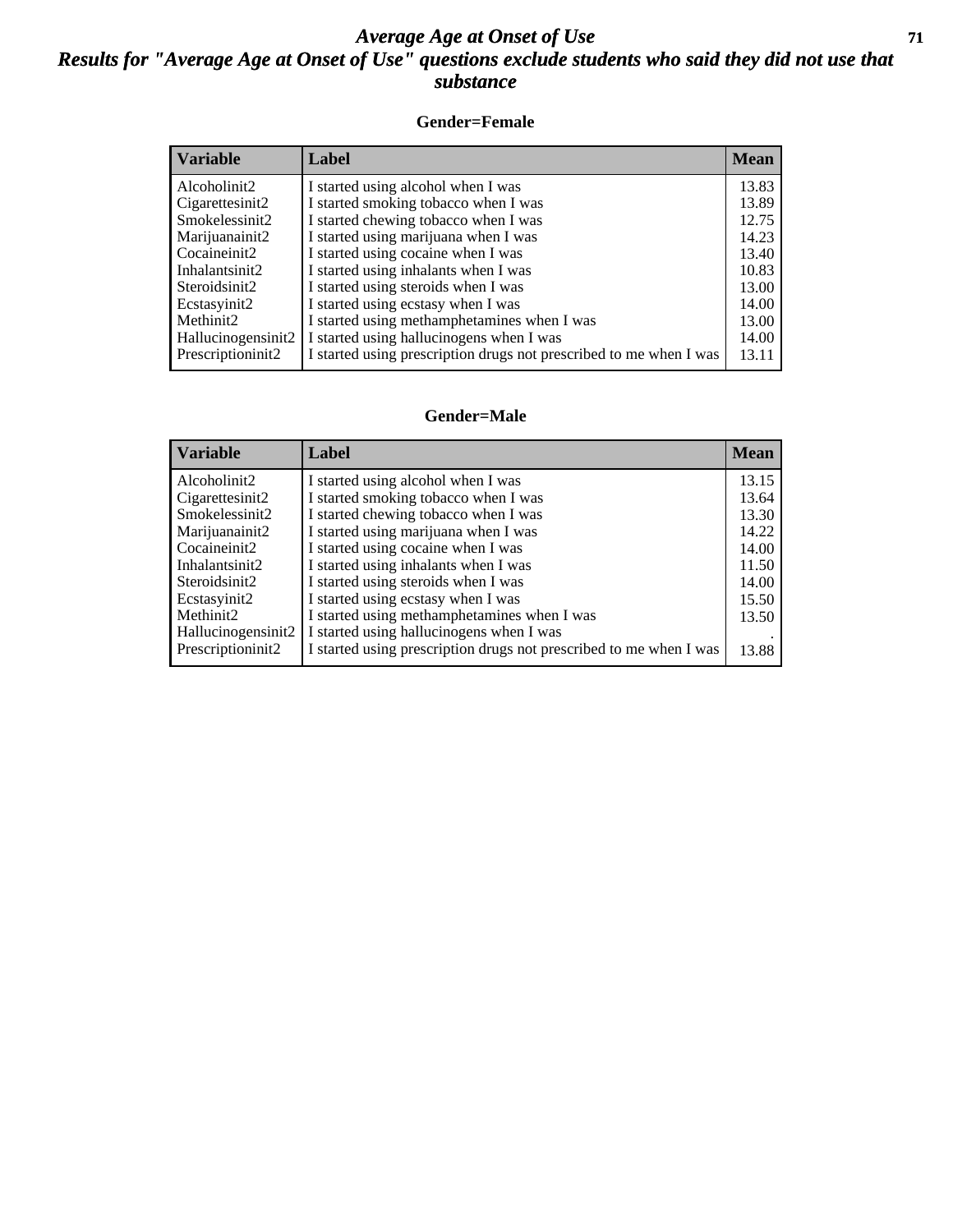# *I Think These Drugs are Harmful* **72**

| <b>Frequency</b> | <b>Table of Gender by Alcoholharmdich</b> |             |                                       |              |  |
|------------------|-------------------------------------------|-------------|---------------------------------------|--------------|--|
| <b>Row Pct</b>   |                                           | harmful)    | Alcoholharmdich(I<br>think alcohol is |              |  |
|                  | Gender(Gender)                            | Yes         | N <sub>0</sub>                        | <b>Total</b> |  |
|                  | <b>Female</b>                             | 81<br>76.42 | 25<br>23.58                           | 106          |  |
|                  | <b>Male</b>                               | 97<br>74.62 | 33<br>25.38                           | 130          |  |
|                  | <b>Total</b>                              | 178         | 58                                    | 236          |  |

| Frequency      | <b>Table of Gender by Tobaccoharmdich</b> |                                       |                |              |  |
|----------------|-------------------------------------------|---------------------------------------|----------------|--------------|--|
| <b>Row Pct</b> |                                           | Tobaccoharmdich(I<br>think tobacco is | harmful)       |              |  |
|                | Gender(Gender)                            | Yes                                   | N <sub>0</sub> | <b>Total</b> |  |
|                | <b>Female</b>                             | 102<br>96.23                          | 4<br>3.77      | 106          |  |
|                | <b>Male</b>                               | 123<br>94.62                          | 5.38           | 130          |  |
|                | <b>Total</b>                              | 225                                   | 11             | 236          |  |

| Frequency      | <b>Table of Gender by Marijuanaharmdich</b> |                                                       |                |              |  |
|----------------|---------------------------------------------|-------------------------------------------------------|----------------|--------------|--|
| <b>Row Pct</b> |                                             | Marijuanaharmdich(I<br>think marijuana is<br>harmful) |                |              |  |
|                | Gender(Gender)                              | <b>Yes</b>                                            | N <sub>0</sub> | <b>Total</b> |  |
|                | <b>Female</b>                               | 89<br>83.96                                           | 17<br>16.04    | 106          |  |
|                | <b>Male</b>                                 | 101<br>77.69                                          | 29<br>22.31    | 130          |  |
|                | <b>Total</b>                                | 190                                                   | 46             | 236          |  |

| Frequency      | <b>Table of Gender by Otherdrugharmdich</b> |                                                          |                |              |  |
|----------------|---------------------------------------------|----------------------------------------------------------|----------------|--------------|--|
| <b>Row Pct</b> |                                             | Otherdrugharmdich(I<br>think other drugs are<br>harmful) |                |              |  |
|                | Gender(Gender)                              | <b>Yes</b>                                               | N <sub>0</sub> | <b>Total</b> |  |
|                | <b>Female</b>                               | 102<br>96.23                                             | 4<br>3.77      | 106          |  |
|                | <b>Male</b>                                 | 127<br>97.69                                             | 3<br>2.31      | 130          |  |
|                | <b>Total</b>                                | 229                                                      | 7              | 236          |  |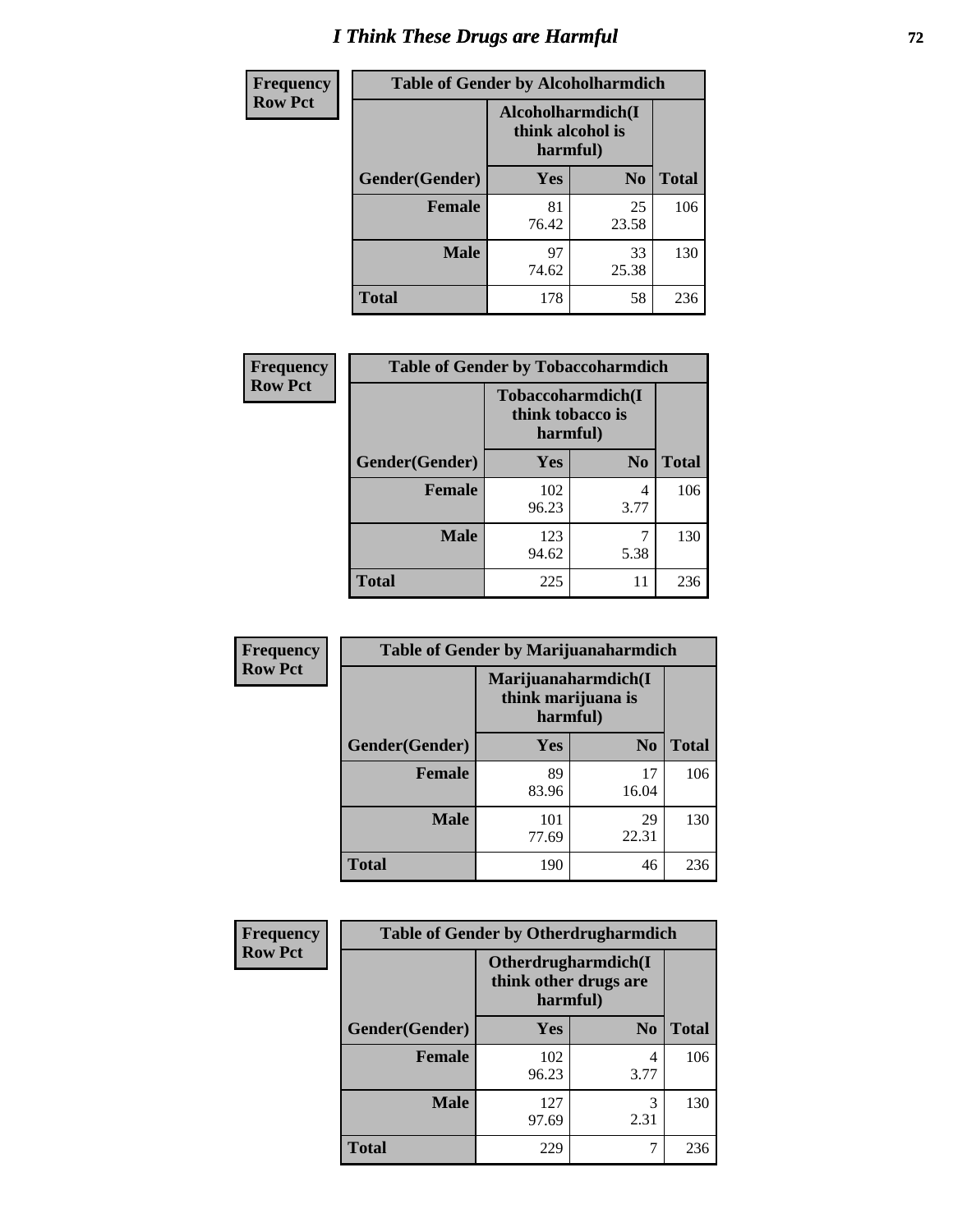| <b>Frequency</b> | <b>Table of Gender by Alcohollocation1</b> |                                                               |             |              |
|------------------|--------------------------------------------|---------------------------------------------------------------|-------------|--------------|
| <b>Row Pct</b>   |                                            | <b>Alcohollocation1(Places</b><br><b>Friends Use Alcohol)</b> |             |              |
|                  | Gender(Gender)                             |                                                               | Do Not Use  | <b>Total</b> |
|                  | <b>Female</b>                              | 80<br>75.47                                                   | 26<br>24.53 | 106          |
|                  | <b>Male</b>                                | 87<br>66.92                                                   | 43<br>33.08 | 130          |
|                  | <b>Total</b>                               | 167                                                           | 69          | 236          |

| <b>Frequency</b> | <b>Table of Gender by Alcohollocation2</b> |             |                                                               |              |
|------------------|--------------------------------------------|-------------|---------------------------------------------------------------|--------------|
| <b>Row Pct</b>   |                                            |             | <b>Alcohollocation2(Places</b><br><b>Friends Use Alcohol)</b> |              |
|                  | Gender(Gender)                             |             | Home                                                          | <b>Total</b> |
|                  | <b>Female</b>                              | 52<br>49.06 | 54<br>50.94                                                   | 106          |
|                  | <b>Male</b>                                | 73<br>56.15 | 57<br>43.85                                                   | 130          |
|                  | <b>Total</b>                               | 125         | 111                                                           | 236          |

| Frequency      | <b>Table of Gender by Alcohollocation3</b> |                                                               |               |              |
|----------------|--------------------------------------------|---------------------------------------------------------------|---------------|--------------|
| <b>Row Pct</b> |                                            | <b>Alcohollocation3(Places</b><br><b>Friends Use Alcohol)</b> |               |              |
|                | Gender(Gender)                             |                                                               | <b>School</b> | <b>Total</b> |
|                | <b>Female</b>                              | 104<br>98.11                                                  | 2<br>1.89     | 106          |
|                | <b>Male</b>                                | 126<br>96.92                                                  | 4<br>3.08     | 130          |
|                | <b>Total</b>                               | 230                                                           | 6             | 236          |

| Frequency      | <b>Table of Gender by Alcohollocation4</b> |                                                               |             |              |
|----------------|--------------------------------------------|---------------------------------------------------------------|-------------|--------------|
| <b>Row Pct</b> |                                            | <b>Alcohollocation4(Places</b><br><b>Friends Use Alcohol)</b> |             |              |
|                | Gender(Gender)                             |                                                               | Car         | <b>Total</b> |
|                | <b>Female</b>                              | 91<br>85.85                                                   | 15<br>14.15 | 106          |
|                | <b>Male</b>                                | 112<br>86.15                                                  | 18<br>13.85 | 130          |
|                | <b>Total</b>                               | 203                                                           | 33          | 236          |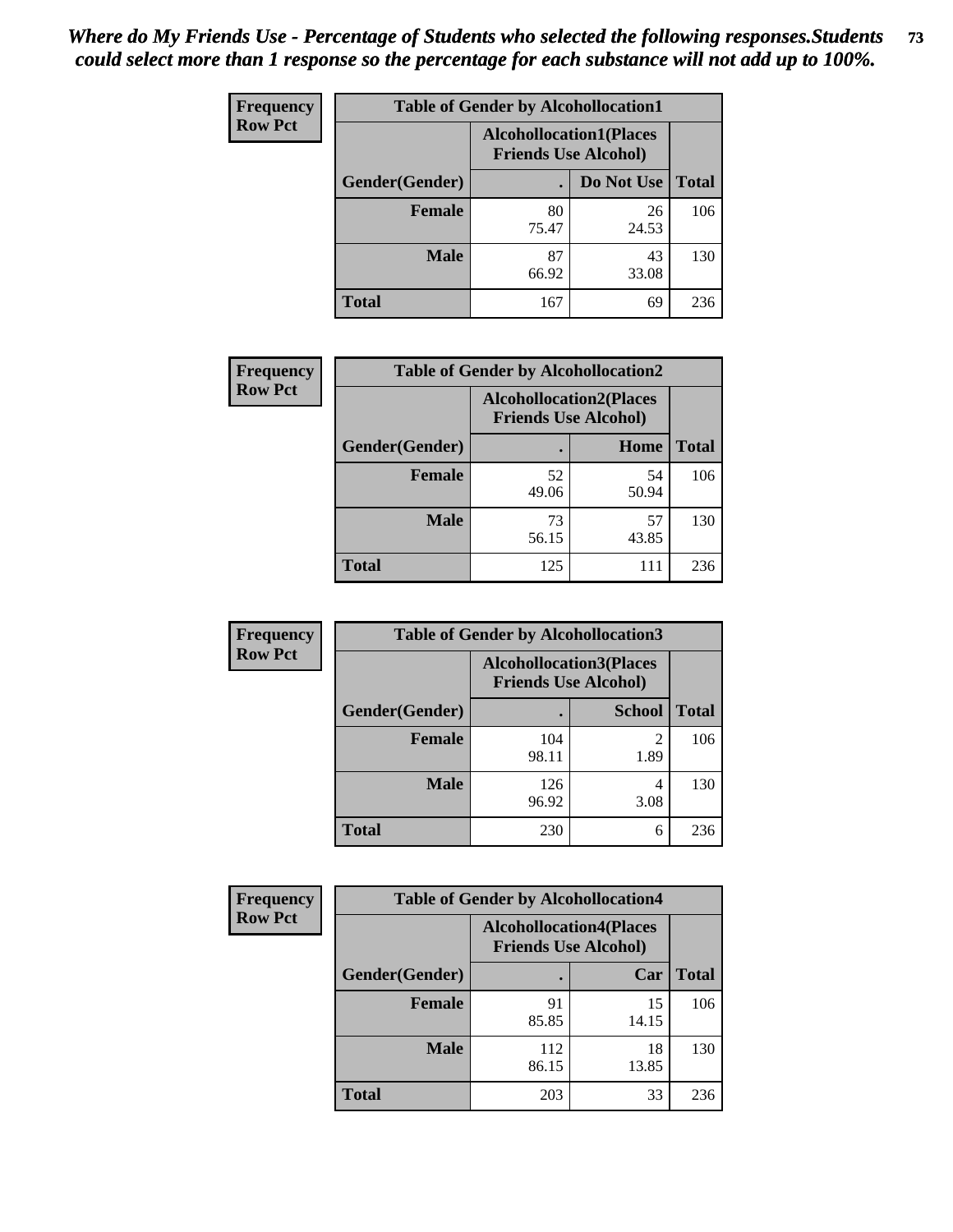| <b>Frequency</b> | <b>Table of Gender by Alcohollocation5</b> |                                                                |                          |              |
|------------------|--------------------------------------------|----------------------------------------------------------------|--------------------------|--------------|
| <b>Row Pct</b>   |                                            | <b>Alcohollocation5</b> (Places<br><b>Friends Use Alcohol)</b> |                          |              |
|                  | Gender(Gender)                             |                                                                | <b>Friend's</b><br>House | <b>Total</b> |
|                  | <b>Female</b>                              | 35<br>33.02                                                    | 71<br>66.98              | 106          |
|                  | <b>Male</b>                                | 58<br>44.62                                                    | 72<br>55.38              | 130          |
|                  | <b>Total</b>                               | 93                                                             | 143                      | 236          |

| <b>Frequency</b> | <b>Table of Gender by Alcohollocation6</b> |                                                               |              |              |
|------------------|--------------------------------------------|---------------------------------------------------------------|--------------|--------------|
| <b>Row Pct</b>   |                                            | <b>Alcohollocation6(Places</b><br><b>Friends Use Alcohol)</b> |              |              |
|                  | Gender(Gender)                             |                                                               | <b>Other</b> | <b>Total</b> |
|                  | <b>Female</b>                              | 75<br>70.75                                                   | 31<br>29.25  | 106          |
|                  | <b>Male</b>                                | 95<br>73.08                                                   | 35<br>26.92  | 130          |
|                  | <b>Total</b>                               | 170                                                           | 66           | 236          |

| Frequency      | <b>Table of Gender by Tobaccolocation1</b> |                                                               |             |              |  |
|----------------|--------------------------------------------|---------------------------------------------------------------|-------------|--------------|--|
| <b>Row Pct</b> |                                            | <b>Tobaccolocation1(Places</b><br><b>Friends Use Tobacco)</b> |             |              |  |
|                | Gender(Gender)                             |                                                               | Do Not Use  | <b>Total</b> |  |
|                | <b>Female</b>                              | 56<br>52.83                                                   | 50<br>47.17 | 106          |  |
|                | <b>Male</b>                                | 83<br>63.85                                                   | 47<br>36.15 | 130          |  |
|                | <b>Total</b>                               | 139                                                           | 97          | 236          |  |

| <b>Frequency</b> | <b>Table of Gender by Tobaccolocation2</b> |                                                               |             |              |  |
|------------------|--------------------------------------------|---------------------------------------------------------------|-------------|--------------|--|
| <b>Row Pct</b>   |                                            | <b>Tobaccolocation2(Places</b><br><b>Friends Use Tobacco)</b> |             |              |  |
|                  | Gender(Gender)                             |                                                               | Home        | <b>Total</b> |  |
|                  | Female                                     | 72<br>67.92                                                   | 34<br>32.08 | 106          |  |
|                  | <b>Male</b>                                | 73<br>56.15                                                   | 57<br>43.85 | 130          |  |
|                  | <b>Total</b>                               | 145                                                           | 91          | 236          |  |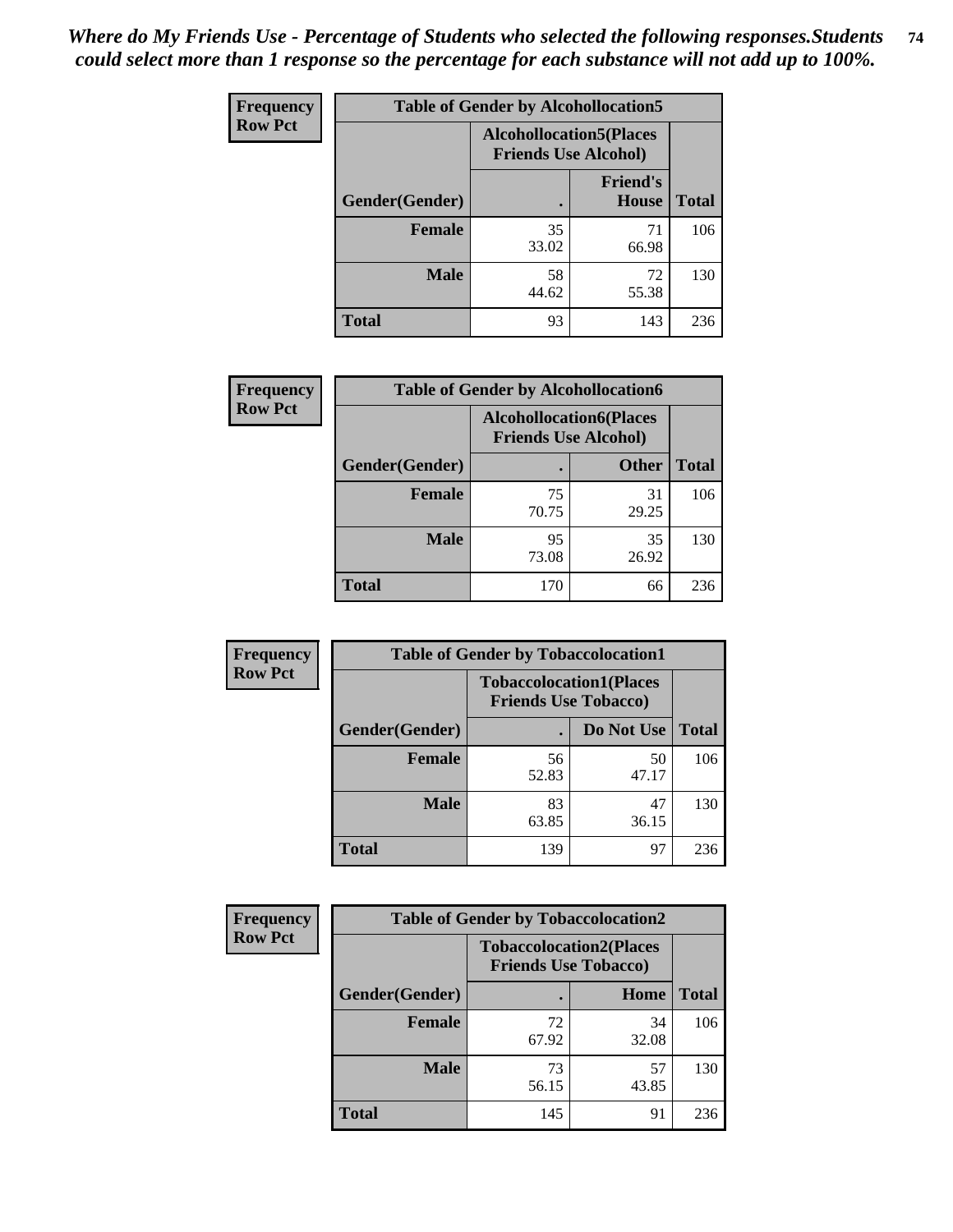| <b>Frequency</b> | <b>Table of Gender by Tobaccolocation3</b> |                                                               |               |              |
|------------------|--------------------------------------------|---------------------------------------------------------------|---------------|--------------|
| <b>Row Pct</b>   |                                            | <b>Tobaccolocation3(Places</b><br><b>Friends Use Tobacco)</b> |               |              |
|                  | Gender(Gender)                             |                                                               | <b>School</b> | <b>Total</b> |
|                  | <b>Female</b>                              | 87<br>82.08                                                   | 19<br>17.92   | 106          |
|                  | <b>Male</b>                                | 95<br>73.08                                                   | 35<br>26.92   | 130          |
|                  | <b>Total</b>                               | 182                                                           | 54            | 236          |

| <b>Frequency</b> | <b>Table of Gender by Tobaccolocation4</b> |                                                               |             |              |
|------------------|--------------------------------------------|---------------------------------------------------------------|-------------|--------------|
| <b>Row Pct</b>   |                                            | <b>Tobaccolocation4(Places</b><br><b>Friends Use Tobacco)</b> |             |              |
|                  | Gender(Gender)                             |                                                               | Car         | <b>Total</b> |
|                  | <b>Female</b>                              | 71<br>66.98                                                   | 35<br>33.02 | 106          |
|                  | <b>Male</b>                                | 79<br>60.77                                                   | 51<br>39.23 | 130          |
|                  | <b>Total</b>                               | 150                                                           | 86          | 236          |

| <b>Frequency</b> | <b>Table of Gender by Tobaccolocation5</b> |                                                               |                          |              |
|------------------|--------------------------------------------|---------------------------------------------------------------|--------------------------|--------------|
| <b>Row Pct</b>   |                                            | <b>Tobaccolocation5(Places</b><br><b>Friends Use Tobacco)</b> |                          |              |
|                  | <b>Gender(Gender)</b>                      |                                                               | <b>Friend's</b><br>House | <b>Total</b> |
|                  | <b>Female</b>                              | 61<br>57.55                                                   | 45<br>42.45              | 106          |
|                  | <b>Male</b>                                | 70<br>53.85                                                   | 60<br>46.15              | 130          |
|                  | <b>Total</b>                               | 131                                                           | 105                      | 236          |

| <b>Frequency</b> |                | <b>Table of Gender by Tobaccolocation6</b>                    |              |              |  |
|------------------|----------------|---------------------------------------------------------------|--------------|--------------|--|
| <b>Row Pct</b>   |                | <b>Tobaccolocation6(Places</b><br><b>Friends Use Tobacco)</b> |              |              |  |
|                  | Gender(Gender) |                                                               | <b>Other</b> | <b>Total</b> |  |
|                  | Female         | 82<br>77.36                                                   | 24<br>22.64  | 106          |  |
|                  | <b>Male</b>    | 88<br>67.69                                                   | 42<br>32.31  | 130          |  |
|                  | <b>Total</b>   | 170                                                           | 66           | 236          |  |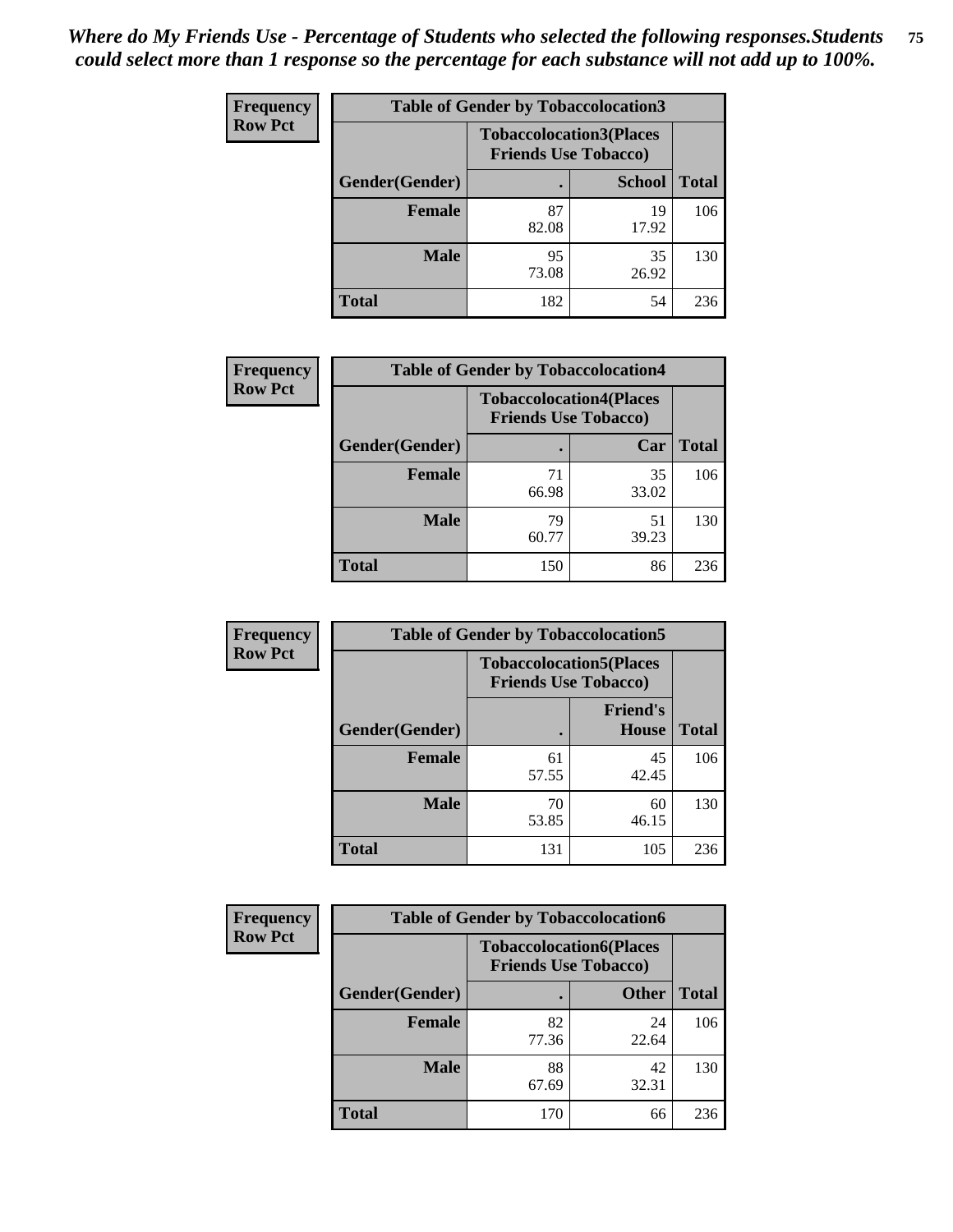| <b>Frequency</b> | <b>Table of Gender by Marijuanalocation1</b> |                                                                    |             |              |
|------------------|----------------------------------------------|--------------------------------------------------------------------|-------------|--------------|
| <b>Row Pct</b>   |                                              | <b>Marijuanalocation1(Places</b><br><b>Friends Use Marijuana</b> ) |             |              |
|                  | Gender(Gender)                               |                                                                    | Do Not Use  | <b>Total</b> |
|                  | <b>Female</b>                                | 51<br>48.11                                                        | 55<br>51.89 | 106          |
|                  | <b>Male</b>                                  | 53<br>40.77                                                        | 77<br>59.23 | 130          |
|                  | <b>Total</b>                                 | 104                                                                | 132         | 236          |

| <b>Frequency</b> | <b>Table of Gender by Marijuanalocation2</b> |                                                                    |             |              |  |
|------------------|----------------------------------------------|--------------------------------------------------------------------|-------------|--------------|--|
| <b>Row Pct</b>   |                                              | <b>Marijuanalocation2(Places</b><br><b>Friends Use Marijuana</b> ) |             |              |  |
|                  | Gender(Gender)                               |                                                                    | Home        | <b>Total</b> |  |
|                  | <b>Female</b>                                | 72<br>67.92                                                        | 34<br>32.08 | 106          |  |
|                  | <b>Male</b>                                  | 91<br>70.00                                                        | 39<br>30.00 | 130          |  |
|                  | <b>Total</b>                                 | 163                                                                | 73          | 236          |  |

| Frequency      | <b>Table of Gender by Marijuanalocation3</b> |              |                                                                    |              |
|----------------|----------------------------------------------|--------------|--------------------------------------------------------------------|--------------|
| <b>Row Pct</b> |                                              |              | <b>Marijuanalocation3(Places</b><br><b>Friends Use Marijuana</b> ) |              |
|                | Gender(Gender)                               |              | <b>School</b>                                                      | <b>Total</b> |
|                | Female                                       | 98<br>92.45  | 8<br>7.55                                                          | 106          |
|                | <b>Male</b>                                  | 123<br>94.62 | 5.38                                                               | 130          |
|                | <b>Total</b>                                 | 221          | 15                                                                 | 236          |

| <b>Frequency</b> | <b>Table of Gender by Marijuanalocation4</b> |                                |                                  |              |  |
|------------------|----------------------------------------------|--------------------------------|----------------------------------|--------------|--|
| <b>Row Pct</b>   |                                              | <b>Friends Use Marijuana</b> ) | <b>Marijuanalocation4(Places</b> |              |  |
|                  | Gender(Gender)                               |                                | Car                              | <b>Total</b> |  |
|                  | <b>Female</b>                                | 78<br>73.58                    | 28<br>26.42                      | 106          |  |
|                  | <b>Male</b>                                  | 101<br>77.69                   | 29<br>22.31                      | 130          |  |
|                  | <b>Total</b>                                 | 179                            | 57                               | 236          |  |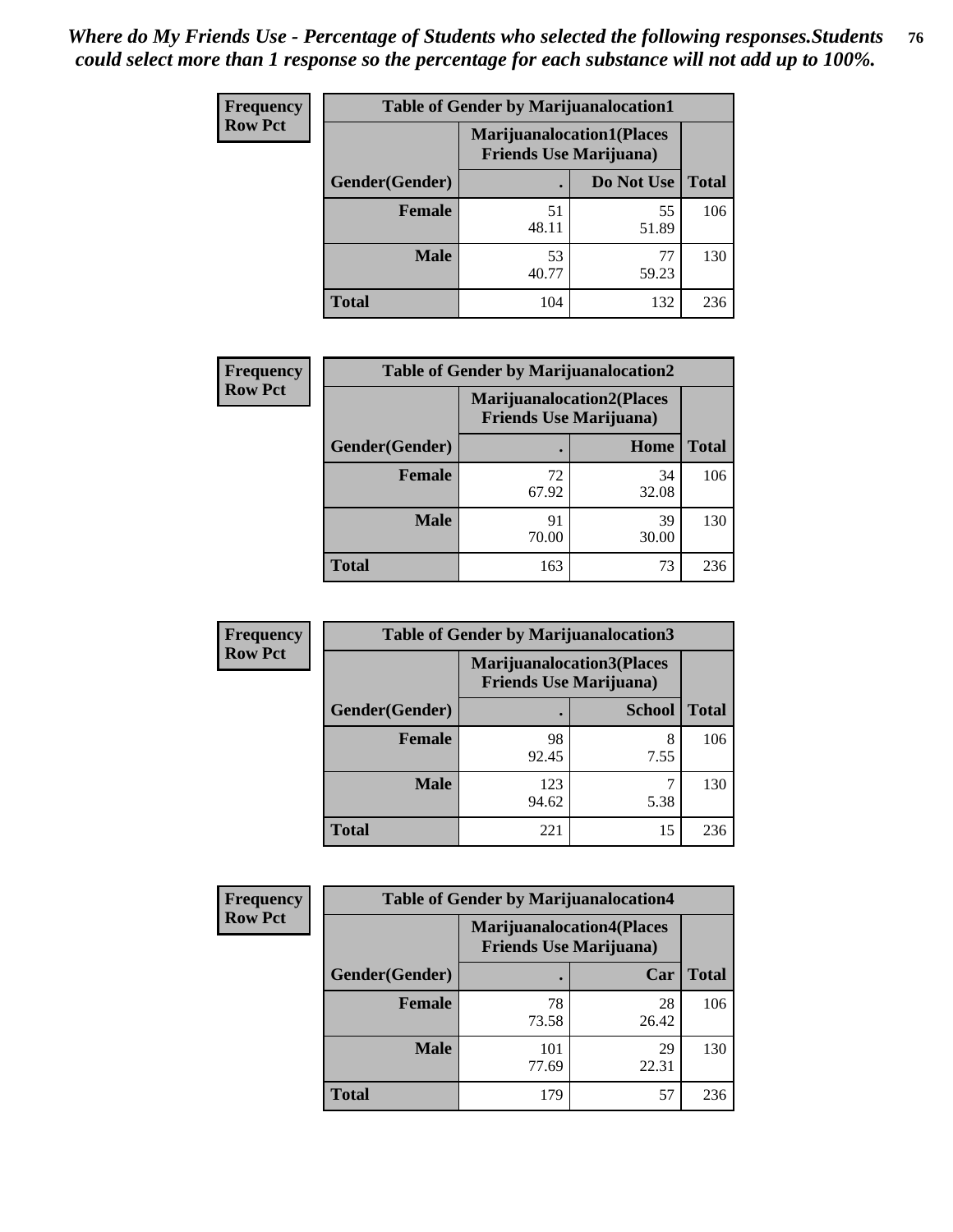| <b>Frequency</b> | <b>Table of Gender by Marijuanalocation5</b> |                                                                    |                                 |              |
|------------------|----------------------------------------------|--------------------------------------------------------------------|---------------------------------|--------------|
| <b>Row Pct</b>   |                                              | <b>Marijuanalocation5(Places</b><br><b>Friends Use Marijuana</b> ) |                                 |              |
|                  | Gender(Gender)                               |                                                                    | <b>Friend's</b><br><b>House</b> | <b>Total</b> |
|                  | <b>Female</b>                                | 63<br>59.43                                                        | 43<br>40.57                     | 106          |
|                  | <b>Male</b>                                  | 86<br>66.15                                                        | 44<br>33.85                     | 130          |
|                  | <b>Total</b>                                 | 149                                                                | 87                              | 236          |

| <b>Frequency</b> | <b>Table of Gender by Marijuanalocation6</b> |                                |                                  |              |
|------------------|----------------------------------------------|--------------------------------|----------------------------------|--------------|
| <b>Row Pct</b>   |                                              | <b>Friends Use Marijuana</b> ) | <b>Marijuanalocation6(Places</b> |              |
|                  | Gender(Gender)                               |                                | <b>Other</b>                     | <b>Total</b> |
|                  | <b>Female</b>                                | 82<br>77.36                    | 24<br>22.64                      | 106          |
|                  | <b>Male</b>                                  | 100<br>76.92                   | 30<br>23.08                      | 130          |
|                  | <b>Total</b>                                 | 182                            | 54                               | 236          |

| <b>Frequency</b> | <b>Table of Gender by Otherdruglocation1</b> |                                                                                |             |              |
|------------------|----------------------------------------------|--------------------------------------------------------------------------------|-------------|--------------|
| <b>Row Pct</b>   |                                              | <b>Otherdruglocation1(Places</b><br><b>Friends Use Other Illegal</b><br>Drugs) |             |              |
|                  | Gender(Gender)                               |                                                                                | Do Not Use  | <b>Total</b> |
|                  | Female                                       | 40<br>37.74                                                                    | 66<br>62.26 | 106          |
|                  | <b>Male</b>                                  | 31<br>23.85                                                                    | 99<br>76.15 | 130          |
|                  | <b>Total</b>                                 | 71                                                                             | 165         | 236          |

| <b>Frequency</b> | <b>Table of Gender by Otherdruglocation2</b> |                                                                                |             |              |
|------------------|----------------------------------------------|--------------------------------------------------------------------------------|-------------|--------------|
| <b>Row Pct</b>   |                                              | <b>Otherdruglocation2(Places</b><br><b>Friends Use Other Illegal</b><br>Drugs) |             |              |
|                  | Gender(Gender)                               |                                                                                | Home        | <b>Total</b> |
|                  | <b>Female</b>                                | 83<br>78.30                                                                    | 23<br>21.70 | 106          |
|                  | <b>Male</b>                                  | 111<br>85.38                                                                   | 19<br>14.62 | 130          |
|                  | <b>Total</b>                                 | 194                                                                            | 42          | 236          |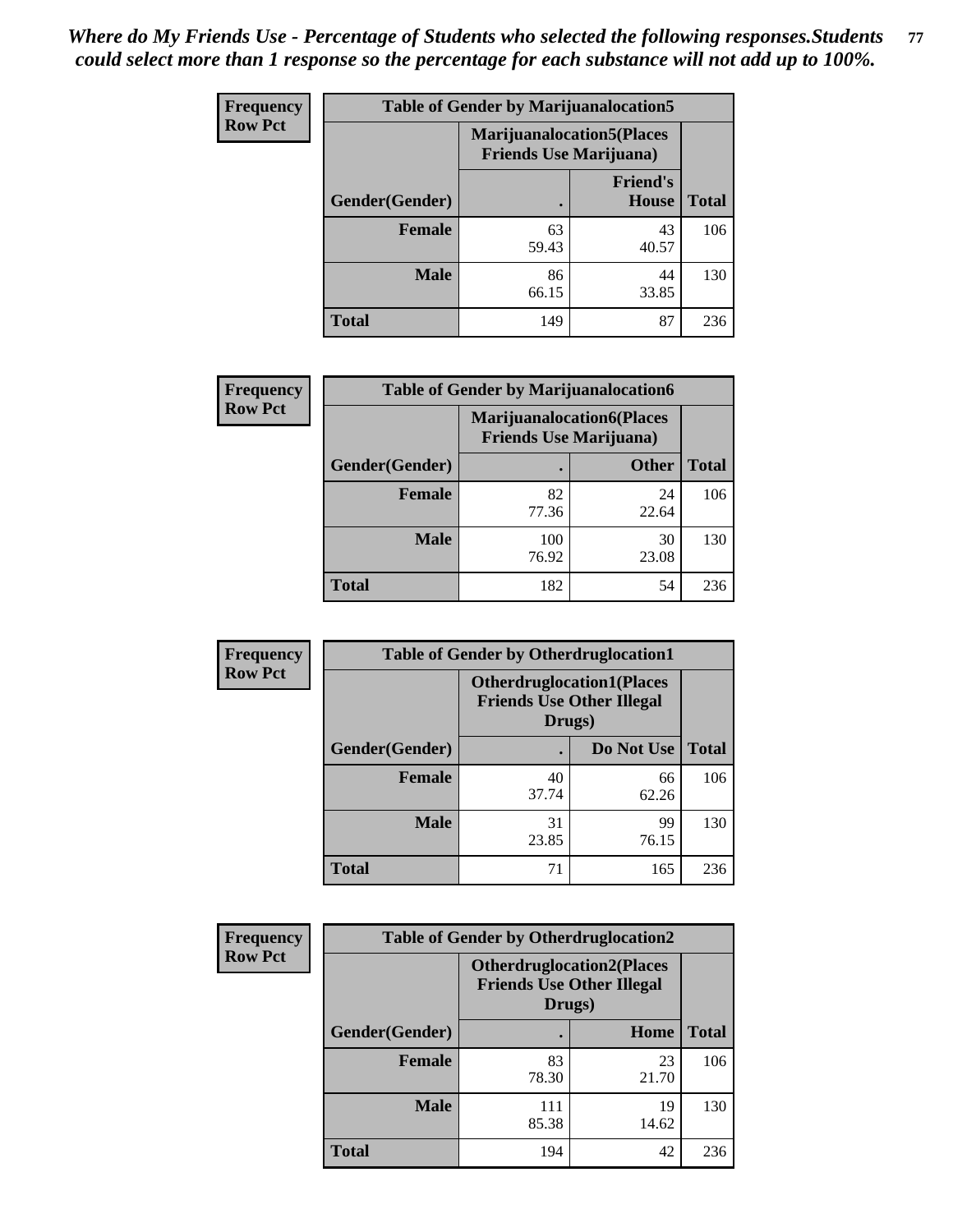| Frequency      | <b>Table of Gender by Otherdruglocation3</b> |                                                                                |               |              |
|----------------|----------------------------------------------|--------------------------------------------------------------------------------|---------------|--------------|
| <b>Row Pct</b> |                                              | <b>Otherdruglocation3(Places</b><br><b>Friends Use Other Illegal</b><br>Drugs) |               |              |
|                | Gender(Gender)                               |                                                                                | <b>School</b> | <b>Total</b> |
|                | <b>Female</b>                                | 100<br>94.34                                                                   | 6<br>5.66     | 106          |
|                | <b>Male</b>                                  | 124<br>95.38                                                                   | 6<br>4.62     | 130          |
|                | <b>Total</b>                                 | 224                                                                            | 12            | 236          |

| Frequency      | <b>Table of Gender by Otherdruglocation4</b> |                                                                                |             |              |
|----------------|----------------------------------------------|--------------------------------------------------------------------------------|-------------|--------------|
| <b>Row Pct</b> |                                              | <b>Otherdruglocation4(Places</b><br><b>Friends Use Other Illegal</b><br>Drugs) |             |              |
|                | <b>Gender</b> (Gender)                       |                                                                                | Car         | <b>Total</b> |
|                | <b>Female</b>                                | 86<br>81.13                                                                    | 20<br>18.87 | 106          |
|                | <b>Male</b>                                  | 117<br>90.00                                                                   | 13<br>10.00 | 130          |
|                | <b>Total</b>                                 | 203                                                                            | 33          | 236          |

| Frequency      | <b>Table of Gender by Otherdruglocation5</b>                                   |              |                                 |              |
|----------------|--------------------------------------------------------------------------------|--------------|---------------------------------|--------------|
| <b>Row Pct</b> | <b>Otherdruglocation5(Places</b><br><b>Friends Use Other Illegal</b><br>Drugs) |              |                                 |              |
|                | Gender(Gender)                                                                 |              | <b>Friend's</b><br><b>House</b> | <b>Total</b> |
|                | <b>Female</b>                                                                  | 74<br>69.81  | 32<br>30.19                     | 106          |
|                | <b>Male</b>                                                                    | 106<br>81.54 | 24<br>18.46                     | 130          |
|                | <b>Total</b>                                                                   | 180          | 56                              | 236          |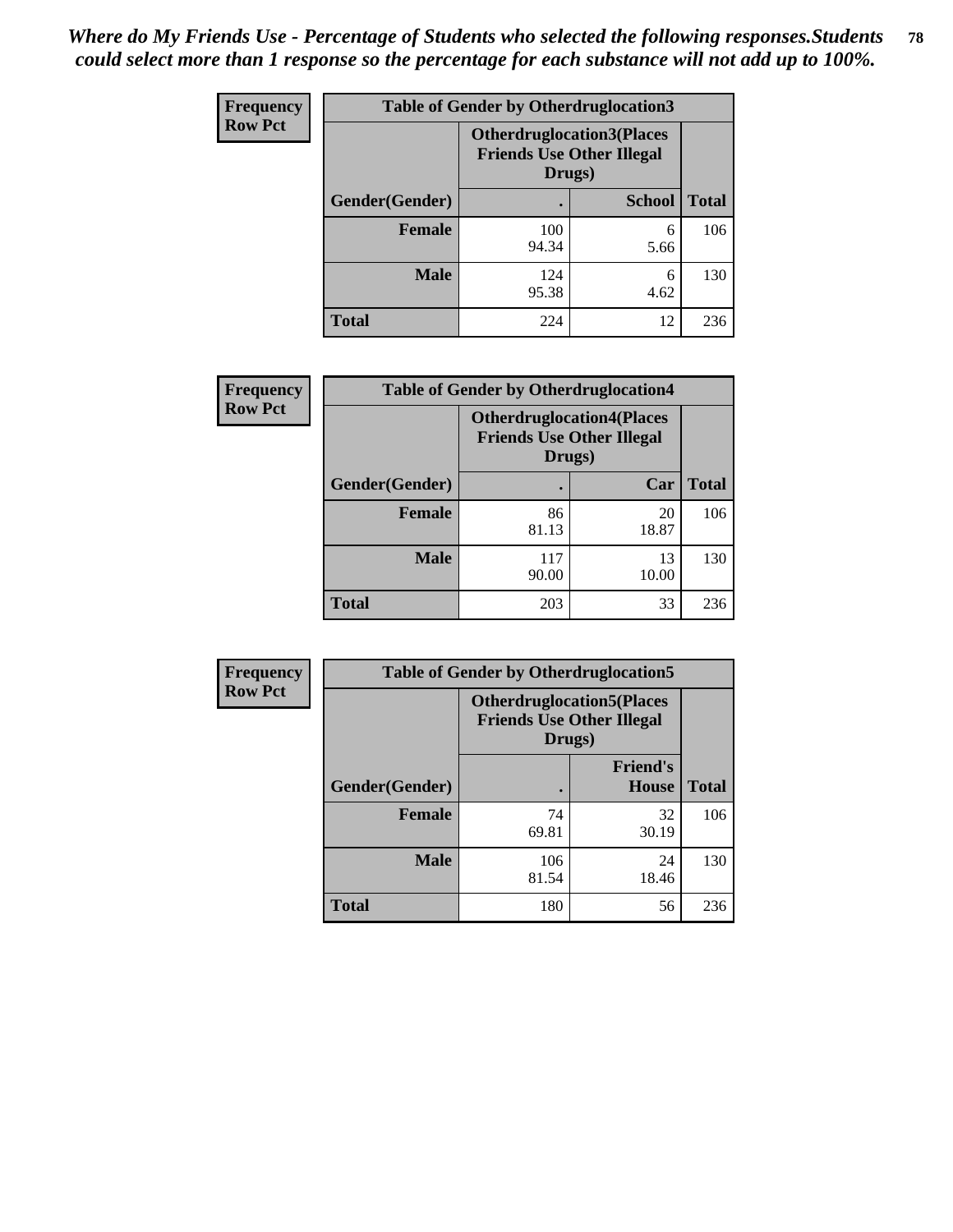| Frequency      | <b>Table of Gender by Otherdruglocation6</b> |                                            |                                  |              |
|----------------|----------------------------------------------|--------------------------------------------|----------------------------------|--------------|
| <b>Row Pct</b> |                                              | <b>Friends Use Other Illegal</b><br>Drugs) | <b>Otherdruglocation6(Places</b> |              |
|                | Gender(Gender)                               |                                            | <b>Other</b>                     | <b>Total</b> |
|                | <b>Female</b>                                | 85<br>80.19                                | 21<br>19.81                      | 106          |
|                | <b>Male</b>                                  | 113<br>86.92                               | 17<br>13.08                      | 130          |
|                | <b>Total</b>                                 | 198                                        | 38                               | 236          |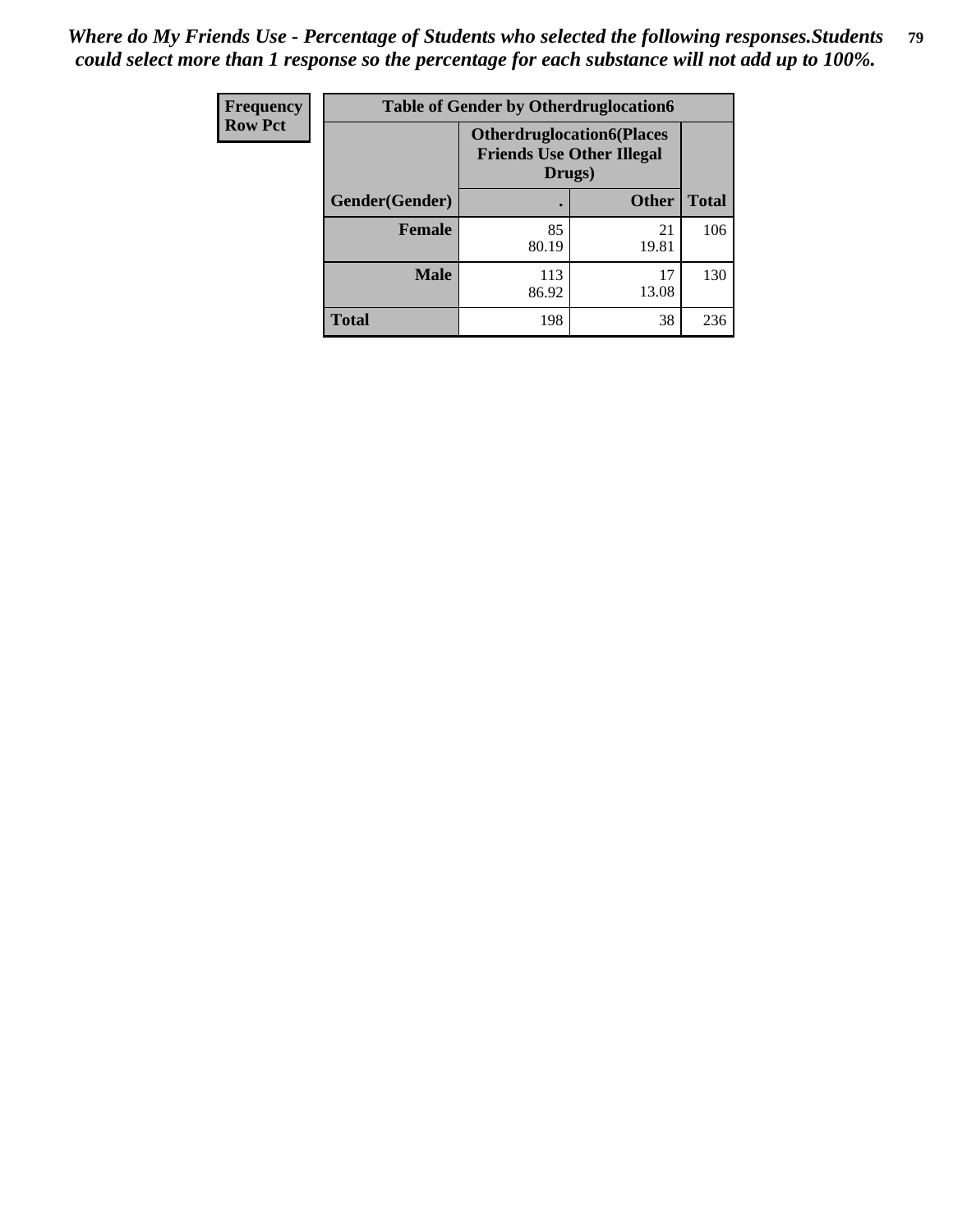| Frequency      | <b>Table of Gender by Alcoholtime1</b> |                                                          |                      |              |
|----------------|----------------------------------------|----------------------------------------------------------|----------------------|--------------|
| <b>Row Pct</b> |                                        | <b>Alcoholtime1(Times</b><br><b>Friends Use Alcohol)</b> |                      |              |
|                | Gender(Gender)                         | $\bullet$                                                | Do Not<br><b>Use</b> | <b>Total</b> |
|                | <b>Female</b>                          | 81<br>76.42                                              | 25<br>23.58          | 106          |
|                | <b>Male</b>                            | 85<br>65.38                                              | 45<br>34.62          | 130          |
|                | <b>Total</b>                           | 166                                                      | 70                   | 236          |

| Frequency      | <b>Table of Gender by Alcoholtime2</b> |                                                          |                            |              |
|----------------|----------------------------------------|----------------------------------------------------------|----------------------------|--------------|
| <b>Row Pct</b> |                                        | <b>Alcoholtime2(Times</b><br><b>Friends Use Alcohol)</b> |                            |              |
|                | Gender(Gender)                         |                                                          | <b>On Way</b><br>to School | <b>Total</b> |
|                | <b>Female</b>                          | 103<br>97.17                                             | 3<br>2.83                  | 106          |
|                | <b>Male</b>                            | 123<br>94.62                                             | 5.38                       | 130          |
|                | <b>Total</b>                           | 226                                                      | 10                         | 236          |

| Frequency      | <b>Table of Gender by Alcoholtime3</b> |                                                          |                         |              |
|----------------|----------------------------------------|----------------------------------------------------------|-------------------------|--------------|
| <b>Row Pct</b> |                                        | <b>Alcoholtime3(Times</b><br><b>Friends Use Alcohol)</b> |                         |              |
|                | Gender(Gender)                         |                                                          | During<br><b>School</b> | <b>Total</b> |
|                | Female                                 | 104<br>98.11                                             | 2<br>1.89               | 106          |
|                | <b>Male</b>                            | 121<br>93.08                                             | 9<br>6.92               | 130          |
|                | <b>Total</b>                           | 225                                                      | 11                      | 236          |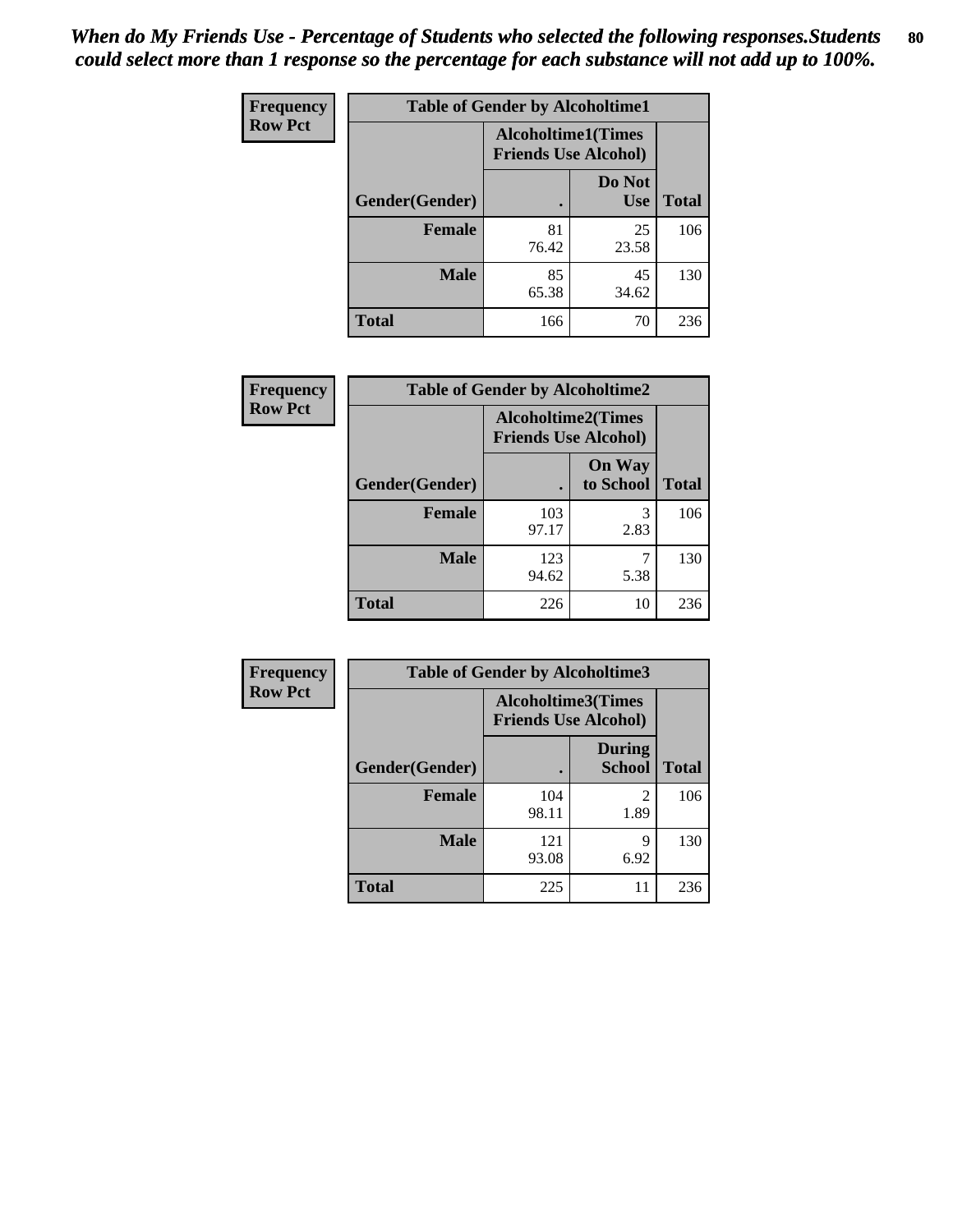*When do My Friends Use - Percentage of Students who selected the following responses.Students could select more than 1 response so the percentage for each substance will not add up to 100%.* **81**

| <b>Frequency</b> | <b>Table of Gender by Alcoholtime4</b> |                                                          |                                                       |              |
|------------------|----------------------------------------|----------------------------------------------------------|-------------------------------------------------------|--------------|
| <b>Row Pct</b>   |                                        | <b>Alcoholtime4(Times</b><br><b>Friends Use Alcohol)</b> |                                                       |              |
|                  | <b>Gender</b> (Gender)                 |                                                          | <b>On Way</b><br>Home<br><b>From</b><br><b>School</b> | <b>Total</b> |
|                  | <b>Female</b>                          | 102<br>96.23                                             | 4<br>3.77                                             | 106          |
|                  | <b>Male</b>                            | 119<br>91.54                                             | 11<br>8.46                                            | 130          |
|                  | <b>Total</b>                           | 221                                                      | 15                                                    | 236          |

| <b>Frequency</b> | <b>Table of Gender by Alcoholtime5</b> |                                                          |             |              |
|------------------|----------------------------------------|----------------------------------------------------------|-------------|--------------|
| <b>Row Pct</b>   |                                        | <b>Alcoholtime5(Times</b><br><b>Friends Use Alcohol)</b> |             |              |
|                  | Gender(Gender)                         |                                                          | Weeknights  | <b>Total</b> |
|                  | <b>Female</b>                          | 83<br>78.30                                              | 23<br>21.70 | 106          |
|                  | <b>Male</b>                            | 94<br>72.31                                              | 36<br>27.69 | 130          |
|                  | <b>Total</b>                           | 177                                                      | 59          | 236          |

| <b>Frequency</b> | <b>Table of Gender by Alcoholtime6</b> |             |                                                           |              |  |
|------------------|----------------------------------------|-------------|-----------------------------------------------------------|--------------|--|
| <b>Row Pct</b>   |                                        |             | <b>Alcoholtime6</b> (Times<br><b>Friends Use Alcohol)</b> |              |  |
|                  | Gender(Gender)                         |             | <b>Weekends</b>                                           | <b>Total</b> |  |
|                  | <b>Female</b>                          | 26<br>24.53 | 80<br>75.47                                               | 106          |  |
|                  | <b>Male</b>                            | 43<br>33.08 | 87<br>66.92                                               | 130          |  |
|                  | <b>Total</b>                           | 69          | 167                                                       | 236          |  |

| Frequency      | <b>Table of Gender by Tobaccotime1</b> |                                                          |                      |              |  |
|----------------|----------------------------------------|----------------------------------------------------------|----------------------|--------------|--|
| <b>Row Pct</b> |                                        | <b>Tobaccotime1(Times</b><br><b>Friends Use Tobacco)</b> |                      |              |  |
|                | Gender(Gender)                         |                                                          | Do Not<br><b>Use</b> | <b>Total</b> |  |
|                | <b>Female</b>                          | 57<br>53.77                                              | 49<br>46.23          | 106          |  |
|                | <b>Male</b>                            | 81<br>62.31                                              | 49<br>37.69          | 130          |  |
|                | <b>Total</b>                           | 138                                                      | 98                   | 236          |  |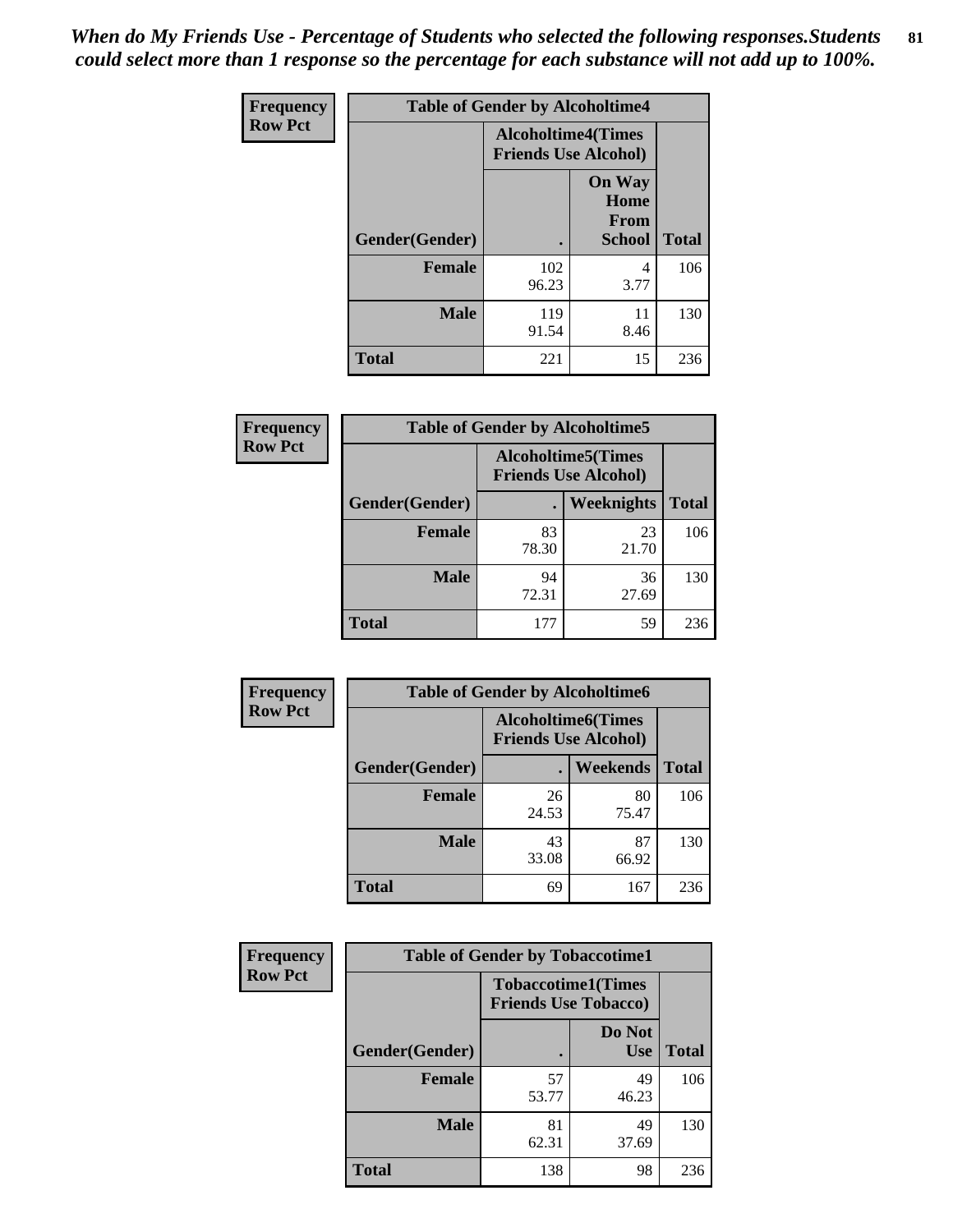*When do My Friends Use - Percentage of Students who selected the following responses.Students could select more than 1 response so the percentage for each substance will not add up to 100%.* **82**

| Frequency      | <b>Table of Gender by Tobaccotime2</b> |                                                          |                            |              |
|----------------|----------------------------------------|----------------------------------------------------------|----------------------------|--------------|
| <b>Row Pct</b> |                                        | <b>Tobaccotime2(Times</b><br><b>Friends Use Tobacco)</b> |                            |              |
|                | Gender(Gender)                         | $\bullet$                                                | <b>On Way</b><br>to School | <b>Total</b> |
|                | <b>Female</b>                          | 82<br>77.36                                              | 24<br>22.64                | 106          |
|                | <b>Male</b>                            | 85<br>65.38                                              | 45<br>34.62                | 130          |
|                | <b>Total</b>                           | 167                                                      | 69                         | 236          |

| <b>Frequency</b> | <b>Table of Gender by Tobaccotime3</b> |                                                          |                                |              |
|------------------|----------------------------------------|----------------------------------------------------------|--------------------------------|--------------|
| <b>Row Pct</b>   |                                        | <b>Tobaccotime3(Times</b><br><b>Friends Use Tobacco)</b> |                                |              |
|                  | Gender(Gender)                         |                                                          | <b>During</b><br><b>School</b> | <b>Total</b> |
|                  | <b>Female</b>                          | 94<br>88.68                                              | 12<br>11.32                    | 106          |
|                  | <b>Male</b>                            | 95<br>73.08                                              | 35<br>26.92                    | 130          |
|                  | <b>Total</b>                           | 189                                                      | 47                             | 236          |

| <b>Frequency</b> | <b>Table of Gender by Tobaccotime4</b> |                                                          |                                                       |              |
|------------------|----------------------------------------|----------------------------------------------------------|-------------------------------------------------------|--------------|
| <b>Row Pct</b>   |                                        | <b>Tobaccotime4(Times</b><br><b>Friends Use Tobacco)</b> |                                                       |              |
|                  | Gender(Gender)                         |                                                          | <b>On Way</b><br>Home<br><b>From</b><br><b>School</b> | <b>Total</b> |
|                  | <b>Female</b>                          | 102<br>96.23                                             | 4<br>3.77                                             | 106          |
|                  | <b>Male</b>                            | 119<br>91.54                                             | 11<br>8.46                                            | 130          |
|                  | <b>Total</b>                           | 221                                                      | 15                                                    | 236          |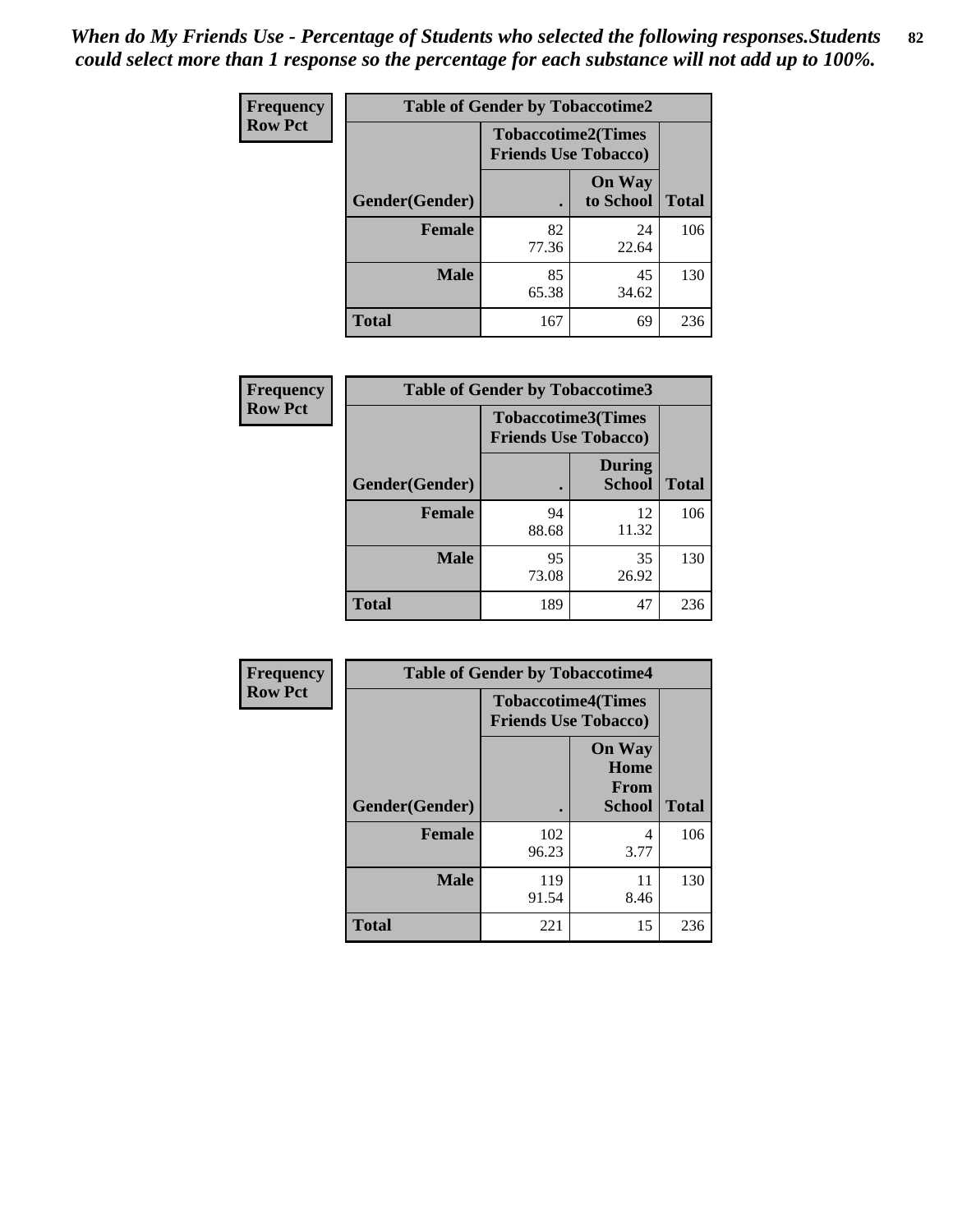| Frequency      | <b>Table of Gender by Tobaccotime5</b> |             |                                                          |              |  |
|----------------|----------------------------------------|-------------|----------------------------------------------------------|--------------|--|
| <b>Row Pct</b> |                                        |             | <b>Tobaccotime5(Times</b><br><b>Friends Use Tobacco)</b> |              |  |
|                | <b>Gender</b> (Gender)                 |             | Weeknights                                               | <b>Total</b> |  |
|                | <b>Female</b>                          | 73<br>68.87 | 33<br>31.13                                              | 106          |  |
|                | <b>Male</b>                            | 68<br>52.31 | 62<br>47.69                                              | 130          |  |
|                | <b>Total</b>                           | 141         | 95                                                       | 236          |  |

| Frequency      | <b>Table of Gender by Tobaccotime6</b> |                                                          |             |              |
|----------------|----------------------------------------|----------------------------------------------------------|-------------|--------------|
| <b>Row Pct</b> |                                        | <b>Tobaccotime6(Times</b><br><b>Friends Use Tobacco)</b> |             |              |
|                | Gender(Gender)                         |                                                          | Weekends    | <b>Total</b> |
|                | Female                                 | 54<br>50.94                                              | 52<br>49.06 | 106          |
|                | <b>Male</b>                            | 55<br>42.31                                              | 75<br>57.69 | 130          |
|                | <b>Total</b>                           | 109                                                      | 127         | 236          |

| <b>Frequency</b> | <b>Table of Gender by Marijuanatime1</b> |                                                               |             |              |  |
|------------------|------------------------------------------|---------------------------------------------------------------|-------------|--------------|--|
| <b>Row Pct</b>   |                                          | <b>Marijuanatime1(Times</b><br><b>Friends Use Marijuana</b> ) |             |              |  |
|                  | Gender(Gender)                           |                                                               | Do Not Use  | <b>Total</b> |  |
|                  | <b>Female</b>                            | 51<br>48.11                                                   | 55<br>51.89 | 106          |  |
|                  | <b>Male</b>                              | 54<br>41.54                                                   | 76<br>58.46 | 130          |  |
|                  | <b>Total</b>                             | 105                                                           | 131         | 236          |  |

| <b>Frequency</b> | <b>Table of Gender by Marijuanatime2</b> |                                                               |                            |              |
|------------------|------------------------------------------|---------------------------------------------------------------|----------------------------|--------------|
| <b>Row Pct</b>   |                                          | <b>Marijuanatime2(Times</b><br><b>Friends Use Marijuana</b> ) |                            |              |
|                  | Gender(Gender)                           |                                                               | On Way to<br><b>School</b> | <b>Total</b> |
|                  | Female                                   | 87<br>82.08                                                   | 19<br>17.92                | 106          |
|                  | <b>Male</b>                              | 119<br>91.54                                                  | 11<br>8.46                 | 130          |
|                  | <b>Total</b>                             | 206                                                           | 30                         | 236          |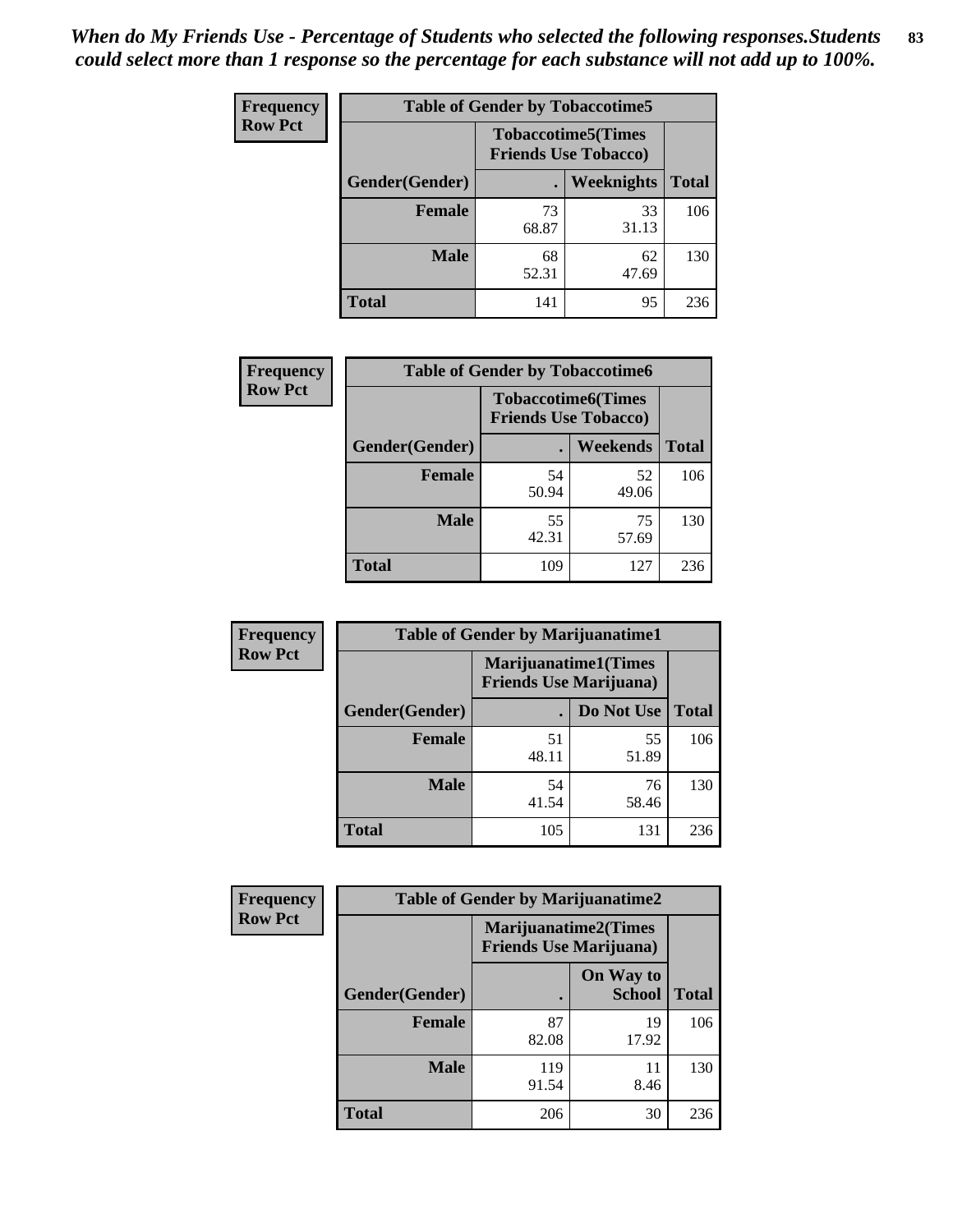| Frequency      | <b>Table of Gender by Marijuanatime3</b> |                                                        |                                |              |
|----------------|------------------------------------------|--------------------------------------------------------|--------------------------------|--------------|
| <b>Row Pct</b> |                                          | Marijuanatime3(Times<br><b>Friends Use Marijuana</b> ) |                                |              |
|                | Gender(Gender)                           |                                                        | <b>During</b><br><b>School</b> | <b>Total</b> |
|                | <b>Female</b>                            | 99<br>93.40                                            | 6.60                           | 106          |
|                | <b>Male</b>                              | 121<br>93.08                                           | 9<br>6.92                      | 130          |
|                | <b>Total</b>                             | 220                                                    | 16                             | 236          |

| <b>Frequency</b> | <b>Table of Gender by Marijuanatime4</b> |                                |                                      |              |
|------------------|------------------------------------------|--------------------------------|--------------------------------------|--------------|
| <b>Row Pct</b>   |                                          | <b>Friends Use Marijuana</b> ) | <b>Marijuanatime4(Times</b>          |              |
|                  |                                          |                                | <b>On Way</b><br>Home<br><b>From</b> |              |
|                  | Gender(Gender)                           |                                | School                               | <b>Total</b> |
|                  | <b>Female</b>                            | 87<br>82.08                    | 19<br>17.92                          | 106          |
|                  | <b>Male</b>                              | 116<br>89.23                   | 14<br>10.77                          | 130          |
|                  | <b>Total</b>                             | 203                            | 33                                   | 236          |

| <b>Frequency</b> | <b>Table of Gender by Marijuanatime5</b> |              |                                                                |              |  |
|------------------|------------------------------------------|--------------|----------------------------------------------------------------|--------------|--|
| <b>Row Pct</b>   |                                          |              | <b>Marijuanatime5</b> (Times<br><b>Friends Use Marijuana</b> ) |              |  |
|                  | Gender(Gender)                           | ٠            | Weeknights                                                     | <b>Total</b> |  |
|                  | <b>Female</b>                            | 77<br>72.64  | 29<br>27.36                                                    | 106          |  |
|                  | <b>Male</b>                              | 100<br>76.92 | 30<br>23.08                                                    | 130          |  |
|                  | <b>Total</b>                             | 177          | 59                                                             | 236          |  |

| <b>Frequency</b> | <b>Table of Gender by Marijuanatime6</b> |                                                               |             |              |
|------------------|------------------------------------------|---------------------------------------------------------------|-------------|--------------|
| <b>Row Pct</b>   |                                          | <b>Marijuanatime6(Times</b><br><b>Friends Use Marijuana</b> ) |             |              |
|                  | Gender(Gender)                           |                                                               | Weekends    | <b>Total</b> |
|                  | Female                                   | 55<br>51.89                                                   | 51<br>48.11 | 106          |
|                  | <b>Male</b>                              | 74<br>56.92                                                   | 56<br>43.08 | 130          |
|                  | <b>Total</b>                             | 129                                                           | 107         | 236          |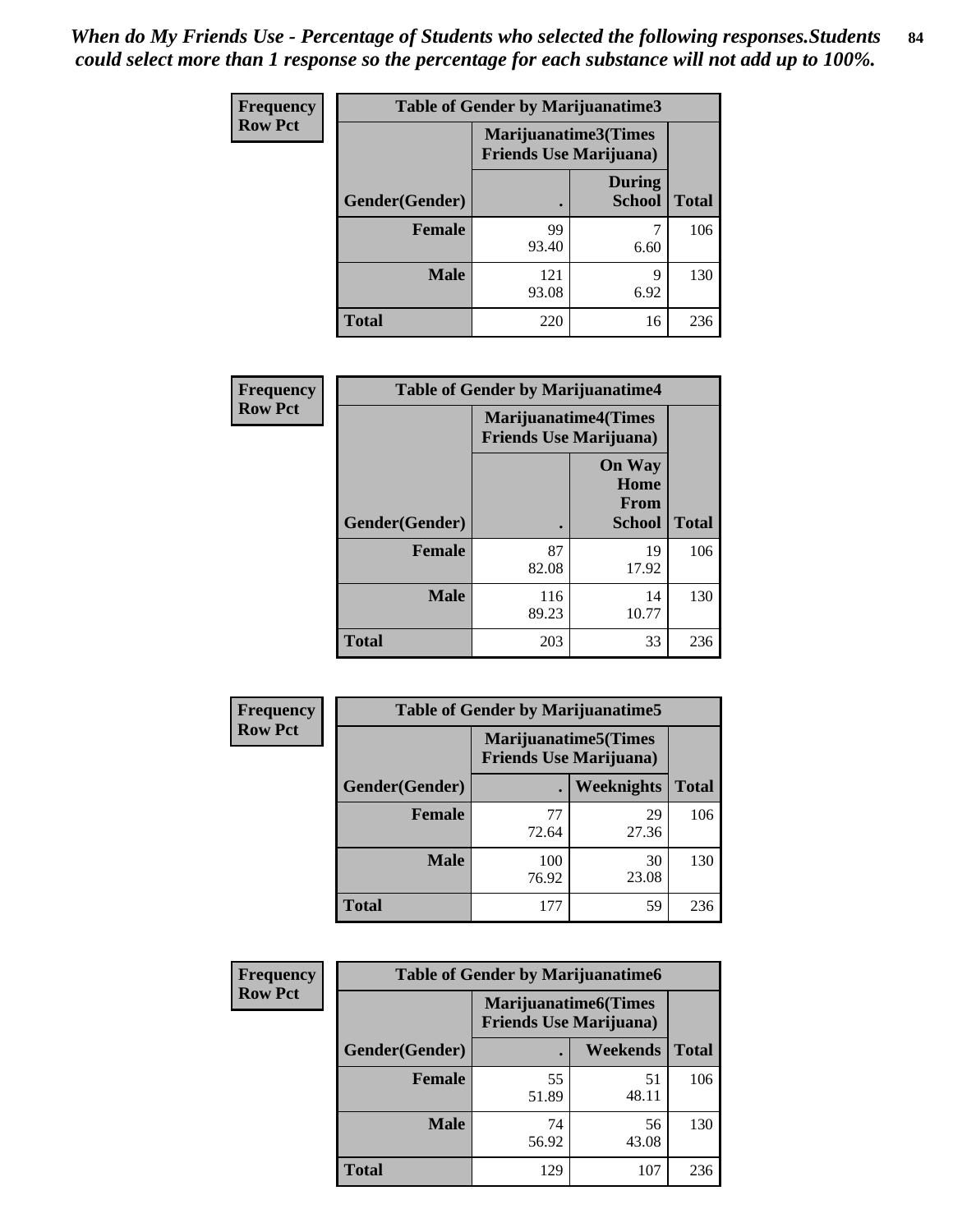*When do My Friends Use - Percentage of Students who selected the following responses.Students could select more than 1 response so the percentage for each substance will not add up to 100%.* **85**

| <b>Frequency</b> | <b>Table of Gender by Otherdrugtime1</b> |                                                    |                              |              |  |
|------------------|------------------------------------------|----------------------------------------------------|------------------------------|--------------|--|
| <b>Row Pct</b>   |                                          | <b>Friends Use Other</b><br><b>Illegal Drugs</b> ) | <b>Otherdrugtime1</b> (Times |              |  |
|                  | Gender(Gender)                           |                                                    | Do Not Use                   | <b>Total</b> |  |
|                  | <b>Female</b>                            | 40<br>37.74                                        | 66<br>62.26                  | 106          |  |
|                  | <b>Male</b>                              | 26<br>20.00                                        | 104<br>80.00                 | 130          |  |
|                  | <b>Total</b>                             | 66                                                 | 170                          | 236          |  |

| Frequency      |                        | <b>Table of Gender by Otherdrugtime2</b>                                          |                            |              |  |
|----------------|------------------------|-----------------------------------------------------------------------------------|----------------------------|--------------|--|
| <b>Row Pct</b> |                        | <b>Otherdrugtime2(Times</b><br><b>Friends Use Other</b><br><b>Illegal Drugs</b> ) |                            |              |  |
|                | <b>Gender</b> (Gender) |                                                                                   | On Way to<br><b>School</b> | <b>Total</b> |  |
|                | <b>Female</b>          | 99<br>93.40                                                                       | 6.60                       | 106          |  |
|                | <b>Male</b>            | 126<br>96.92                                                                      | 4<br>3.08                  | 130          |  |
|                | <b>Total</b>           | 225                                                                               | 11                         | 236          |  |

| Frequency      |                | <b>Table of Gender by Otherdrugtime3</b> |                                                         |              |
|----------------|----------------|------------------------------------------|---------------------------------------------------------|--------------|
| <b>Row Pct</b> |                | <b>Illegal Drugs</b> )                   | <b>Otherdrugtime3(Times</b><br><b>Friends Use Other</b> |              |
|                | Gender(Gender) |                                          | <b>During</b><br><b>School</b>                          | <b>Total</b> |
|                | <b>Female</b>  | 101<br>95.28                             | 5<br>4.72                                               | 106          |
|                | <b>Male</b>    | 126<br>96.92                             | 4<br>3.08                                               | 130          |
|                | <b>Total</b>   | 227                                      | 9                                                       | 236          |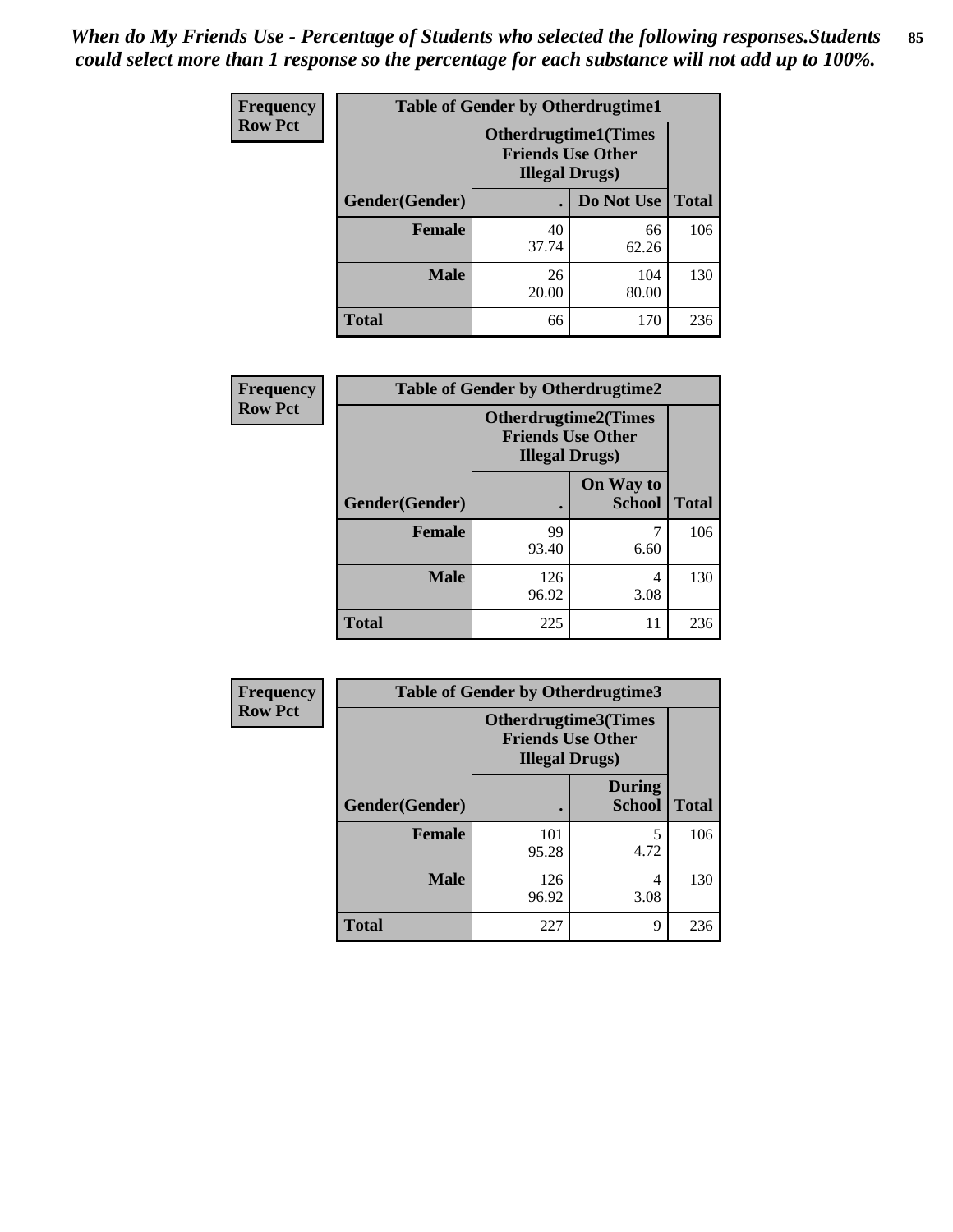*When do My Friends Use - Percentage of Students who selected the following responses.Students could select more than 1 response so the percentage for each substance will not add up to 100%.* **86**

| <b>Frequency</b> | <b>Table of Gender by Otherdrugtime4</b> |                                                       |                                                       |              |
|------------------|------------------------------------------|-------------------------------------------------------|-------------------------------------------------------|--------------|
| <b>Row Pct</b>   |                                          | <b>Otherdrugtime4(Times</b><br><b>Illegal Drugs</b> ) | <b>Friends Use Other</b>                              |              |
|                  | Gender(Gender)                           | ٠                                                     | <b>On Way</b><br>Home<br><b>From</b><br><b>School</b> | <b>Total</b> |
|                  | <b>Female</b>                            | 97<br>91.51                                           | 9<br>8.49                                             | 106          |
|                  | <b>Male</b>                              | 125<br>96.15                                          | 5<br>3.85                                             | 130          |
|                  | <b>Total</b>                             | 222                                                   | 14                                                    | 236          |

| Frequency      | <b>Table of Gender by Otherdrugtime5</b> |                                                                                    |             |              |
|----------------|------------------------------------------|------------------------------------------------------------------------------------|-------------|--------------|
| <b>Row Pct</b> |                                          | <b>Otherdrugtime5</b> (Times<br><b>Friends Use Other</b><br><b>Illegal Drugs</b> ) |             |              |
|                | Gender(Gender)                           |                                                                                    | Weeknights  | <b>Total</b> |
|                | <b>Female</b>                            | 87<br>82.08                                                                        | 19<br>17.92 | 106          |
|                | <b>Male</b>                              | 113<br>86.92                                                                       | 17<br>13.08 | 130          |
|                | <b>Total</b>                             | 200                                                                                | 36          | 236          |

| <b>Frequency</b> | <b>Table of Gender by Otherdrugtime6</b> |                                                                                   |             |              |
|------------------|------------------------------------------|-----------------------------------------------------------------------------------|-------------|--------------|
| <b>Row Pct</b>   |                                          | <b>Otherdrugtime6(Times</b><br><b>Friends Use Other</b><br><b>Illegal Drugs</b> ) |             |              |
|                  | Gender(Gender)                           |                                                                                   | Weekends    | <b>Total</b> |
|                  | <b>Female</b>                            | 66<br>62.26                                                                       | 40<br>37.74 | 106          |
|                  | <b>Male</b>                              | 103<br>79.23                                                                      | 27<br>20.77 | 130          |
|                  | <b>Total</b>                             | 169                                                                               | 67          | 236          |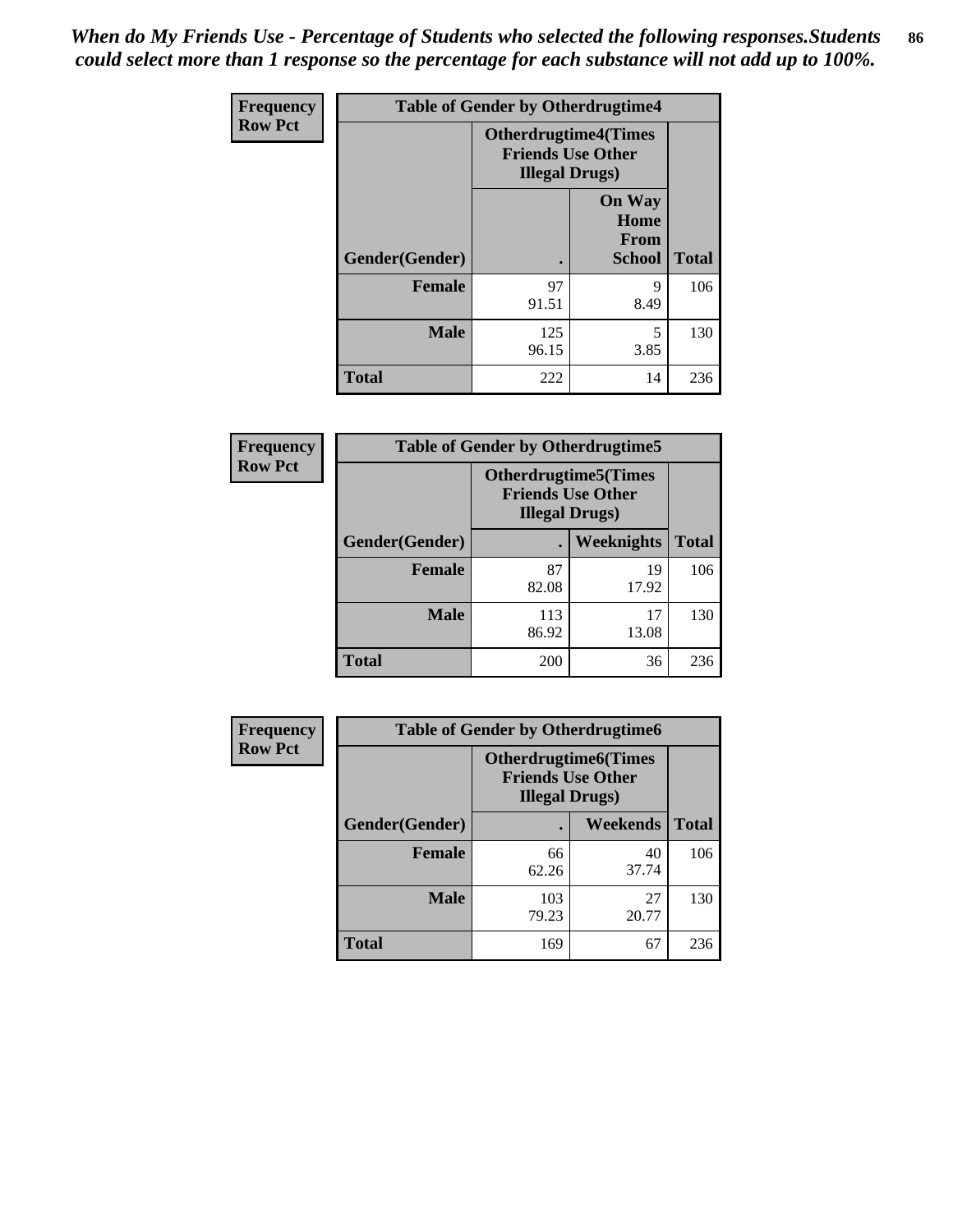## *Other Questions* **87**

| Frequency      | <b>Table of Gender by Educationalcohol</b> |                                                                                                                                       |                |              |  |
|----------------|--------------------------------------------|---------------------------------------------------------------------------------------------------------------------------------------|----------------|--------------|--|
| <b>Row Pct</b> |                                            | <b>Educationalcohol</b> (I<br>have been taught<br>about alcohol,<br>tobacco,<br>and other drugs<br>within the last year<br>at school) |                |              |  |
|                | Gender(Gender)                             | <b>Yes</b>                                                                                                                            | N <sub>0</sub> | <b>Total</b> |  |
|                | Female                                     | 80<br>75.47                                                                                                                           | 26<br>24.53    | 106          |  |
|                | <b>Male</b>                                | 100<br>76.92                                                                                                                          | 30<br>23.08    | 130          |  |
|                | Total                                      | 180                                                                                                                                   | 56             | 236          |  |

| Frequency      | <b>Table of Gender by Rodedrinking</b> |                                                                                                                     |                |              |  |
|----------------|----------------------------------------|---------------------------------------------------------------------------------------------------------------------|----------------|--------------|--|
| <b>Row Pct</b> |                                        | Rodedrinking(In<br>the past 30 days I<br>have ridden in a<br>car with a driver<br>who had been<br>drinking alcohol) |                |              |  |
|                | Gender(Gender)                         | Yes                                                                                                                 | N <sub>0</sub> | <b>Total</b> |  |
|                | <b>Female</b>                          | 14<br>13.21                                                                                                         | 92<br>86.79    | 106          |  |
|                | <b>Male</b>                            | 29<br>22.31                                                                                                         | 101<br>77.69   | 130          |  |
|                | <b>Total</b>                           | 43                                                                                                                  | 193            | 236          |  |

| Frequency      | <b>Table of Gender by Drugsschool</b> |                                                                                                                                     |                |              |  |
|----------------|---------------------------------------|-------------------------------------------------------------------------------------------------------------------------------------|----------------|--------------|--|
| <b>Row Pct</b> |                                       | <b>Drugsschool</b> (During<br>the past 12 months,<br>I have been offered,<br>sold,<br>or given illegal drugs<br>on school property) |                |              |  |
|                | Gender(Gender)                        | <b>Yes</b>                                                                                                                          | N <sub>0</sub> | <b>Total</b> |  |
|                | <b>Female</b>                         | 21<br>19.81                                                                                                                         | 85<br>80.19    | 106          |  |
|                | <b>Male</b>                           | 33<br>25.38                                                                                                                         | 97<br>74.62    | 130          |  |
|                | <b>Total</b>                          | 54                                                                                                                                  | 182            | 236          |  |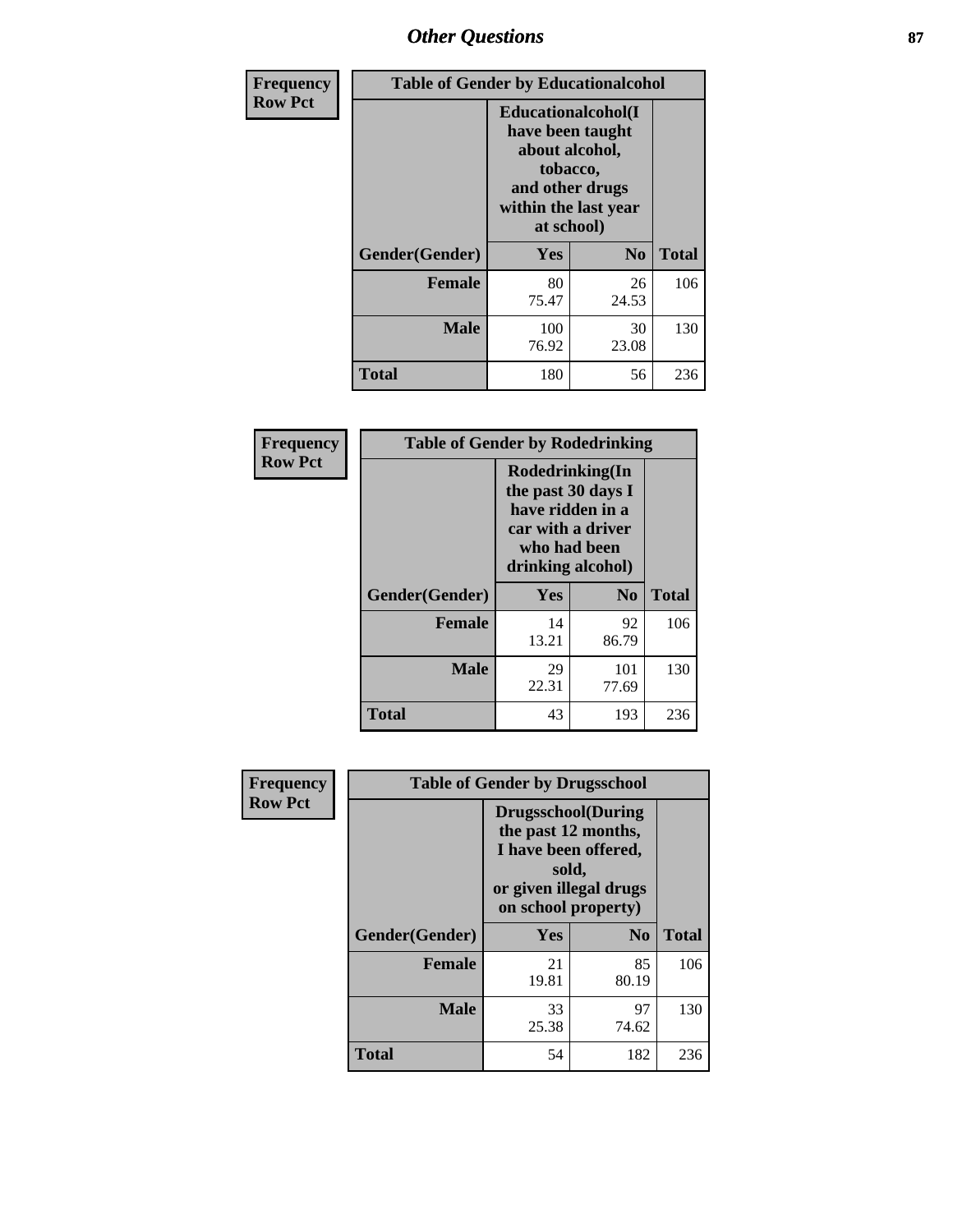### *Other Questions* **88**

**Frequency Row Pct**

| <b>Table of Gender by Bingedrinking</b> |                         |                                                                                                         |                   |                        |                        |                               |                   |              |
|-----------------------------------------|-------------------------|---------------------------------------------------------------------------------------------------------|-------------------|------------------------|------------------------|-------------------------------|-------------------|--------------|
|                                         |                         | Bingedrinking(I have drunk five or more<br>drinks of alcohol at one sitting during the<br>last 30 days) |                   |                        |                        |                               |                   |              |
| <b>Gender</b> (Gender)                  | $\bf{0}$<br><b>Days</b> | 1 or<br>days                                                                                            | 3 to<br>5<br>days | 6 to<br>9<br>days      | 10<br>to<br>19<br>days | <b>20</b><br>to<br>29<br>days | All<br>30<br>days | <b>Total</b> |
| <b>Female</b>                           | 91<br>85.85             | 4<br>3.77                                                                                               | 4<br>3.77         | $\mathfrak{D}$<br>1.89 | 0<br>0.00              | 2<br>1.89                     | 3<br>2.83         | 106          |
| <b>Male</b>                             | 106<br>81.54            | 4<br>3.08                                                                                               | 4<br>3.08         | 3<br>2.31              | 4<br>3.08              | 4<br>3.08                     | 5<br>3.85         | 130          |
| <b>Total</b>                            | 197                     | 8                                                                                                       | 8                 | 5                      | 4                      | 6                             | 8                 | 236          |

| Frequency      | <b>Table of Gender by Educationaids</b> |                                                                                                 |                |              |  |
|----------------|-----------------------------------------|-------------------------------------------------------------------------------------------------|----------------|--------------|--|
| <b>Row Pct</b> |                                         | <b>Educationaids</b> (I<br>have been taught<br>about HIV/AIDS<br>at school in the<br>past year) |                |              |  |
|                | Gender(Gender)                          | Yes                                                                                             | N <sub>0</sub> | <b>Total</b> |  |
|                | <b>Female</b>                           | 78<br>73.58                                                                                     | 28<br>26.42    | 106          |  |
|                | <b>Male</b>                             | 101<br>77.69                                                                                    | 29<br>22.31    | 130          |  |
|                | <b>Total</b>                            | 179                                                                                             | 57             | 236          |  |

| <b>Frequency</b> | <b>Table of Gender by Suicideconsider</b> |                 |                |              |
|------------------|-------------------------------------------|-----------------|----------------|--------------|
| <b>Row Pct</b>   |                                           | Suicideconsider |                |              |
|                  | Gender(Gender)                            | Yes             | N <sub>0</sub> | <b>Total</b> |
|                  | <b>Female</b>                             | 15<br>14.15     | 91<br>85.85    | 106          |
|                  | <b>Male</b>                               | 10<br>7.69      | 120<br>92.31   | 130          |
|                  | Total                                     | 25              | 211            | 236          |